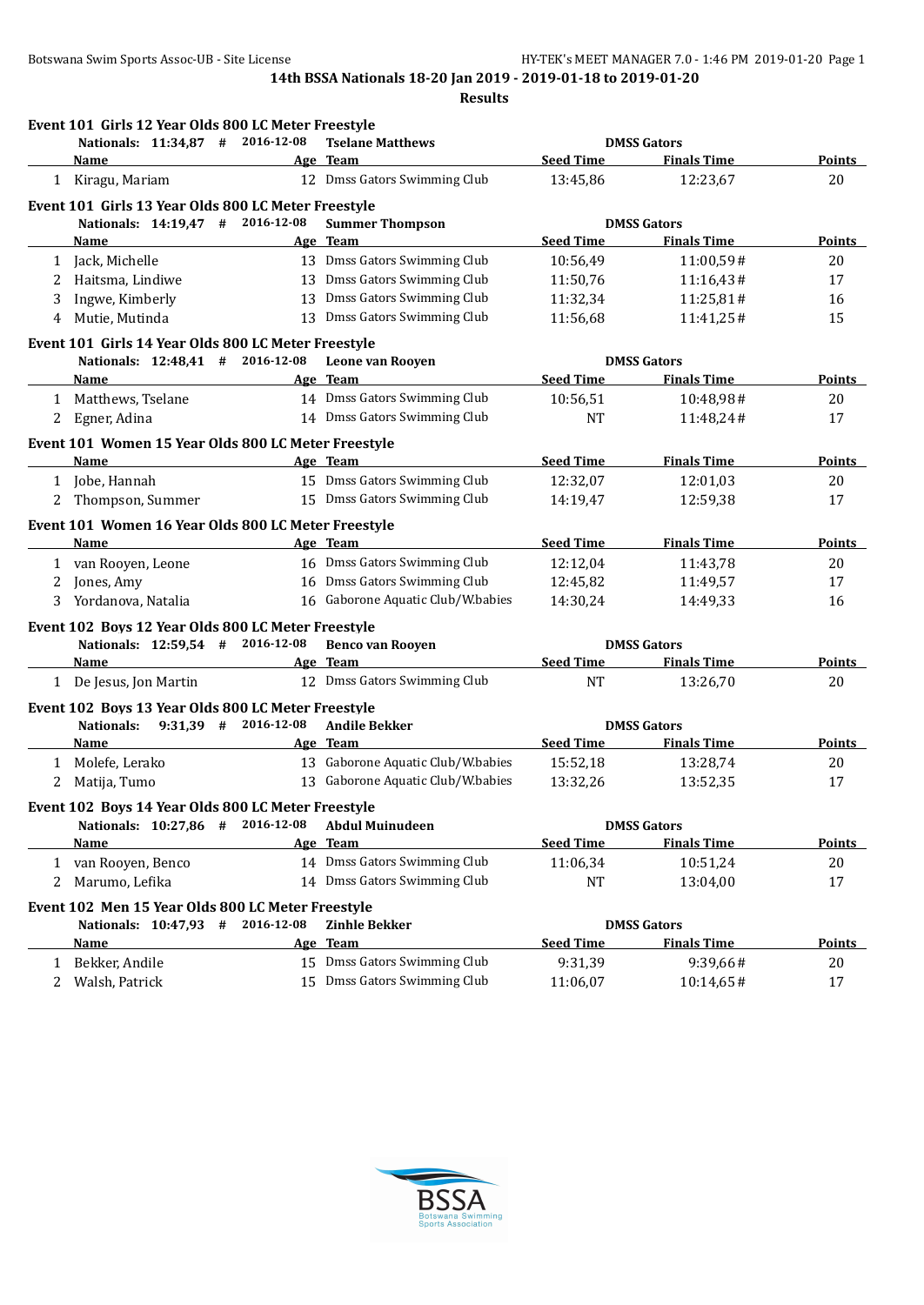**Results**

#### **Event 102 Men 17 & Over 800 LC Meter Freestyle**

|       | <b>Name</b>            |    | Age Team                  | <b>Seed Time</b> | <b>Finals Time</b> | Points |
|-------|------------------------|----|---------------------------|------------------|--------------------|--------|
|       | Freeman, James S       | 17 | Dmss Gators Swimming Club | 8:11.30          | 8:59.40            | 20     |
|       | Kurukulasooriya, Gihan | 18 | Dmss Gators Swimming Club | 10:28,72         | 10:23.56           | 17     |
|       | Setswammung, Tumo      | 17 | Dmss Gators Swimming Club | <b>NT</b>        | 10:50.10           | 16     |
| 4     | Rantshabeng, Otsile D  | 19 | Dmss Gators Swimming Club | 12:08.10         | 12:30,57           | 15     |
|       | Gachala, Lawrence      | 48 | <b>Bdf Dolphins</b>       | 14:57.28         | 15:51,73           | 14     |
| 6     | Dyumthi, Siyabonga     | 17 | <b>Bdf Dolphins</b>       | 17:40.93         | 15:52,16           | 13     |
|       | Kopano, Thabo          | 23 | <b>Bdf Dolphins</b>       | <b>NT</b>        | 16:32,57           | 12     |
| 8     | Keatshotse, Badiredi   | 31 | <b>Bdf Dolphins</b>       | 17:40.09         | 17:14.31           | 11     |
| 9     | Mokobi, Bokang         | 28 | <b>Bdf Dolphins</b>       | <b>NT</b>        | 18:10,28           | 9      |
| $---$ | Marotela, Kaone        | 23 | <b>Bdf Dolphins</b>       | <b>NT</b>        | <b>DNF</b>         |        |
| $---$ | Botshelo, Baisana      | 32 | <b>Bdf Dolphins</b>       | 19:26.40         | <b>DNF</b>         |        |
|       | Samati, Onkagetse      | 31 | <b>Bdf Dolphins</b>       | NT               | <b>NS</b>          |        |

# **Event 103 Girls 10 & Under 100 LC Meter Breaststroke**

|       | Name                     |    | Age Team                       | <b>Seed Time</b> | <b>Finals Time</b> | <b>Points</b> |
|-------|--------------------------|----|--------------------------------|------------------|--------------------|---------------|
| 1     | Chang, Yun-suh           | 10 | Kubu Swimming Club             | 2:01,21          | 1:45,99            | 20            |
|       | Haskins, Camille         | 9  | Gaborone Aquatic Club/W.babies | 2:02,46          | 1:54,24            | 17            |
| 3     | Saleshando, Melodi       | 9  | Propellers Swimming Club       | NT               | 1:58,86            | 16            |
| 4     | Molelowatladi, Realeboga | 9  | Gaborone Aquatic Club/W.babies | 2:04.36          | 2:00,45            | 15            |
| 5     | Pie, Wanatsha            | 10 | Dmss Gators Swimming Club      | 2:17,15          | 2:01.69            | 14            |
| 6     | Evans, Imogen            | 9  | Phoenix Swimming Club          | NT               | 2:04,96            | 13            |
|       | Kurewa, Nikita           | 8  | Gaborone Aquatic Club/W.babies | 2:10,93          | 2:10,18            | 12            |
| 8     | Masie, Sesadi            |    | Propellers Swimming Club       | NT               | 2:19,79            | 11            |
| 9     | Bezuidenhout, Carike     |    | Dmss Gators Swimming Club      | <b>NT</b>        | 2:22,46            | 9             |
| 10    | Mojalemotho, Abale       | 9  | Propellers Swimming Club       | NT               | 2:33,97            | 7             |
| 11    | Ramakoloi, Rorisang      |    | Propellers Swimming Club       | NT               | 2:34,18            | 6             |
| 12    | Marumo, Setho            | 10 | Dmss Gators Swimming Club      | 2:36,31          | 2:41,13            | 5             |
| $---$ | Chalashika, Resego       | 9  | Propellers Swimming Club       | NT               | DQ                 |               |
|       | Sudharshan, Tharsha      |    | Propellers Swimming Club       | NT               | DQ                 |               |
| $---$ | Dobah, Aisha             | 9  | Kubu Swimming Club             | NT               | DQ                 |               |
|       | Seipone, Jessica         | 10 | Propellers Swimming Club       | NT               | DQ                 |               |

#### **Event 103 Girls 11 Year Olds 100 LC Meter Breaststroke**

|       | 1:30,41<br>Nationals:<br># | 2016-12-09 | <b>Shamiso Matonhodze</b> |                  | <b>DMSS Gators</b> |               |
|-------|----------------------------|------------|---------------------------|------------------|--------------------|---------------|
|       | Name                       |            | Age Team                  | <b>Seed Time</b> | <b>Finals Time</b> | <b>Points</b> |
|       | Radovic, Vesna             | 11         | Dmss Gators Swimming Club | NT               | 1:41.33            | 20            |
|       | Chang, Ji-eun              | 11         | Kubu Swimming Club        | 1:51,45          | 1:42.80            | 17            |
|       | Mmelesi, Marang            | 11         | Dmss Gators Swimming Club | 1:59,47          | 1:54,52            | 16            |
| 4     | Wambiru, Angela            | 11         | The Learning Centre       | NT               | 1:57.93            | 15            |
| 5.    | Nkgau, Tanu                | 11         | Dmss Gators Swimming Club | 2:14.72          | 1:58.44            | 14            |
| 6     | Makurira, Nenyasha         | 11         | The Learning Centre       | 2:16.74          | 1:58,82            | 13            |
|       | Tele. Phoebe               | 11         | The Learning Centre       | 2:14.78          | 1:59.07            | 12            |
| 8     | Ingwe, Sally               | 11         | Dmss Gators Swimming Club | 2:07.86          | 2:04.44            | 11            |
| 9     | Zambane, Aone              | 11         | The Learning Centre       | 2:20.31          | 2:06.77            | 9             |
| 10    | Motlhagodi, Abaleng        | 11         | Propellers Swimming Club  | NT               | 2:06.85            |               |
| 11    | Seetso, Refilwe            | 11         | <b>Bdf Dolphins</b>       | 2:26,56          | 2:12,47            | 6             |
| $---$ | Morolong, Marang           | 11         | Dmss Gators Swimming Club | NT               | NS                 |               |

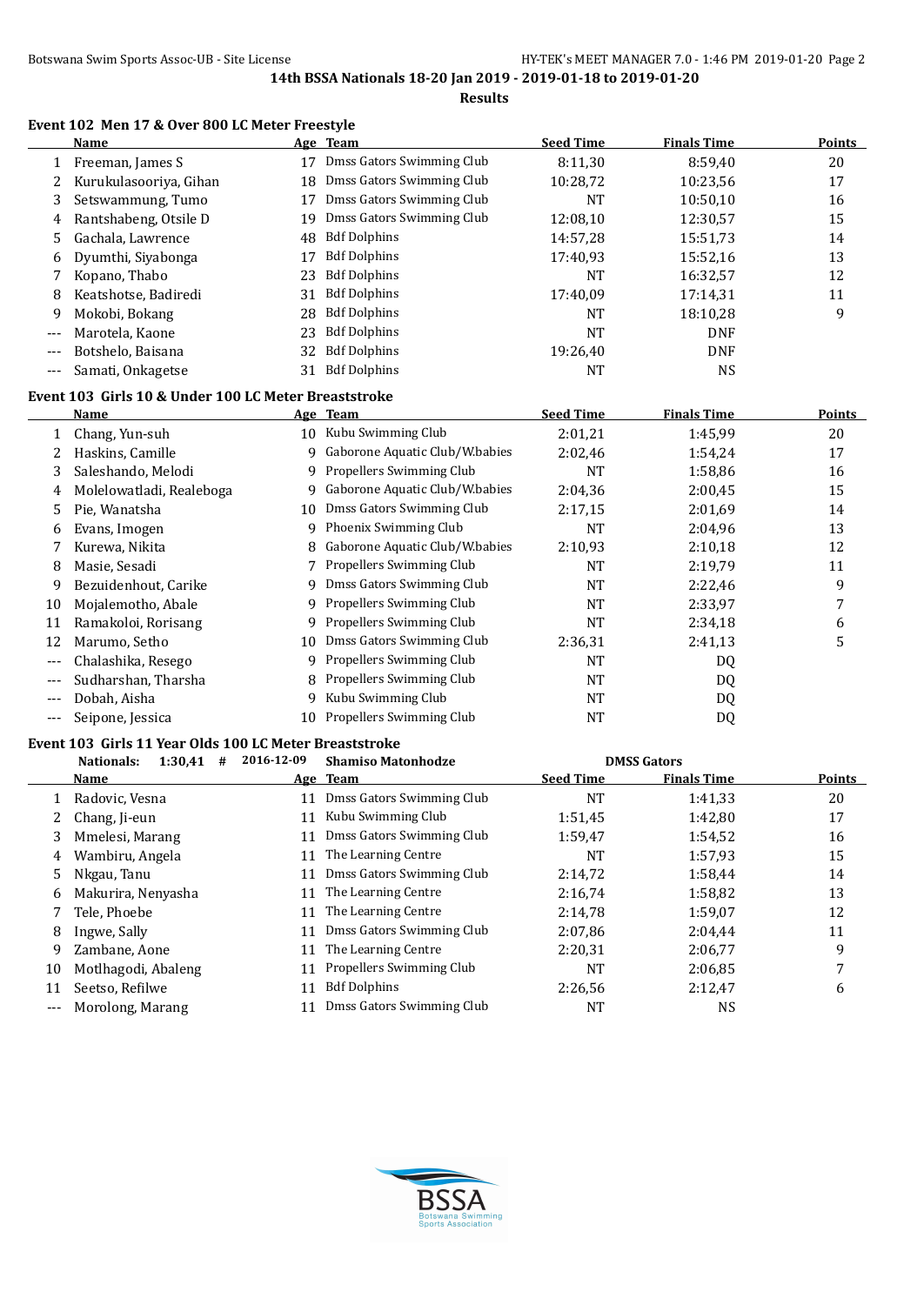|    | Nationals:<br>1:34,45<br>#                             | 2016-12-09 | <b>Tselane Matthews</b>         |                  | <b>DMSS Gators</b> |        |
|----|--------------------------------------------------------|------------|---------------------------------|------------------|--------------------|--------|
|    | Name                                                   |            | Age Team                        | <b>Seed Time</b> | <b>Finals Time</b> | Points |
|    | Ditlhogo, Amaru                                        | 12         | Dmss Gators Swimming Club       | 1:35,23          | 1:31,62            | 20     |
|    | Harry, Kyra                                            | 12         | Gaborone Aquatic Club/W.babies  | 1:38,61          | 1:36,16            | 17     |
| 3  | Kiragu, Mariam                                         | 12         | Dmss Gators Swimming Club       | 1:46,53          | 1:42,55            | 16     |
| 4  | Khango, Thobo                                          | 12         | Kubu Swimming Club              | <b>NT</b>        | 1:43.89            | 15     |
| 5. | Saleshando, Oratile                                    | 12         | <b>Propellers Swimming Club</b> | <b>NT</b>        | 1:46.53            | 14     |
| 6  | Khan, Mahira                                           | 12         | Phoenix Swimming Club           | <b>NT</b>        | 2:05.80            | 13     |
|    | Pule, Lorato                                           | 12         | Dmss Gators Swimming Club       | <b>NT</b>        | 2:22,01            | 12     |
| 8  | Munyuki, Thobeka                                       | 12         | Propellers Swimming Club        | NT               | 2:22,71            | 11     |
|    | Event 103 Girls 13 Year Olds 100 LC Meter Breaststroke |            |                                 |                  |                    |        |
|    | Nationals:<br>$1:38,44$ #                              | 2016-12-09 | Tamara Kovacevic                |                  | <b>DMSS Gators</b> |        |
|    | Name                                                   |            | Age Team                        | <b>Seed Time</b> | <b>Finals Time</b> | Points |
|    | Haitsma, Lindiwe                                       | 13         | Dmss Gators Swimming Club       | 1:25,80          | 1:28,10#           | 20     |
|    | Mutie, Mutinda                                         | 13         | Dmss Gators Swimming Club       | 1:35,93          | 1:36,34#           | 17     |
| 3  | Muzila, Lelani                                         | 13         | Dmss Gators Swimming Club       | 2:04.59          | 1:58,25            | 16     |
| 4  | Pesic, Ema                                             | 13         | The Learning Centre             | 2:15.63          | 2:04,20            | 15     |

# **Event 103 Girls 14 Year Olds 100 LC Meter Breaststroke**

|    | 1:31,69<br><b>Nationals:</b><br># | 2016-12-09 | <b>Ruvarashe Gondo</b>    | <b>KUBU</b>      |                    |               |
|----|-----------------------------------|------------|---------------------------|------------------|--------------------|---------------|
|    | Name                              |            | Age Team                  | <b>Seed Time</b> | <b>Finals Time</b> | <b>Points</b> |
|    | Loo. Caitlin                      | 14         | Phoenix Swimming Club     | 1:28.92          | 1:27.40#           | 20            |
|    | Deurwaader, Tjibuya               | 14         | Kubu Swimming Club        | 1:31,35          | 1:33.42            | 17            |
|    | Mokgatle, Yaone                   | 14         | Dmss Gators Swimming Club | 1:33,63          | 1:37,05            | 16            |
| 4  | Hughes, Naya                      | 14         | Dmss Gators Swimming Club | <b>NT</b>        | 1:38.58            | 15            |
|    | Nkgau, Loago                      | 14         | Dmss Gators Swimming Club | 1:49.69          | 1:52,37            | 14            |
| b. | Ramorobjwa, Naledi                | 14         | Dmss Gators Swimming Club | 1:57.15          | 1:54.41            | 13            |

#### **Event 103 Women 15 Year Olds 100 LC Meter Breaststroke**

| $1:44.19$ #<br>Nationals: | 2016-12-09 | <b>Ashley Tonkin</b>         | Swimrite         |                    |               |
|---------------------------|------------|------------------------------|------------------|--------------------|---------------|
| <b>Name</b>               |            | Age Team                     | <b>Seed Time</b> | <b>Finals Time</b> | <b>Points</b> |
| Thompson, Summer          |            | 15 Dmss Gators Swimming Club | 1:44.36          | 1:48.86            | 20            |
| 2 Motlhagodi, Entie       |            | 15 Propellers Swimming Club  | NT               | 2:07.25            | 17            |
|                           |            |                              |                  |                    |               |

#### **Event 103 Women 16 Year Olds 100 LC Meter Breaststroke**

| 1:29.59<br>Nationals: | 2016-12-09 | <b>Dante Duke</b>            | <b>DMSS Gators</b> |                    |        |
|-----------------------|------------|------------------------------|--------------------|--------------------|--------|
| <b>Name</b>           |            | Age Team                     | <b>Seed Time</b>   | <b>Finals Time</b> | Points |
| Vos, Tayla            |            | 16 Kubu Swimming Club        | 1:33.23            | 1:28.86#           | 20     |
| 2 Gondo, Ruvarashe    |            | 16 Kubu Swimming Club        | 1:31.69            | 1:32.41            | 17     |
| van Rooven, Leone     |            | 16 Dmss Gators Swimming Club | 1:40.33            | 1:41,43            | 16     |

# **Event 103 Women 17 & Over 100 LC Meter Breaststroke**

|       | Name                 | Age Team                          | <b>Seed Time</b> | <b>Finals Time</b> | <b>Points</b> |
|-------|----------------------|-----------------------------------|------------------|--------------------|---------------|
|       | Van Ravesteyn, Mieke | 18 Gaborone Aquatic Club/W.babies | 1:27.65          | 1:29.95            | 20            |
|       | 2 Gerber, Brenda C   | 51 Dmss Gators Swimming Club      | 1:52.20          | 1:51.10            | 17            |
|       | Kelebemang, Lebogang | 21 Gaborone Aquatic Club/W.babies | 2:04.96          | 2:09.28            | 16            |
|       | 4 Dick, Mphemelang M | 23 Bdf Dolphins                   | NT               | 2:42.96            | 15            |
| $---$ | Itheetseng, Lesedi   | 25 Bdf Dolphins                   | NT               | NS                 |               |
|       |                      |                                   |                  |                    |               |

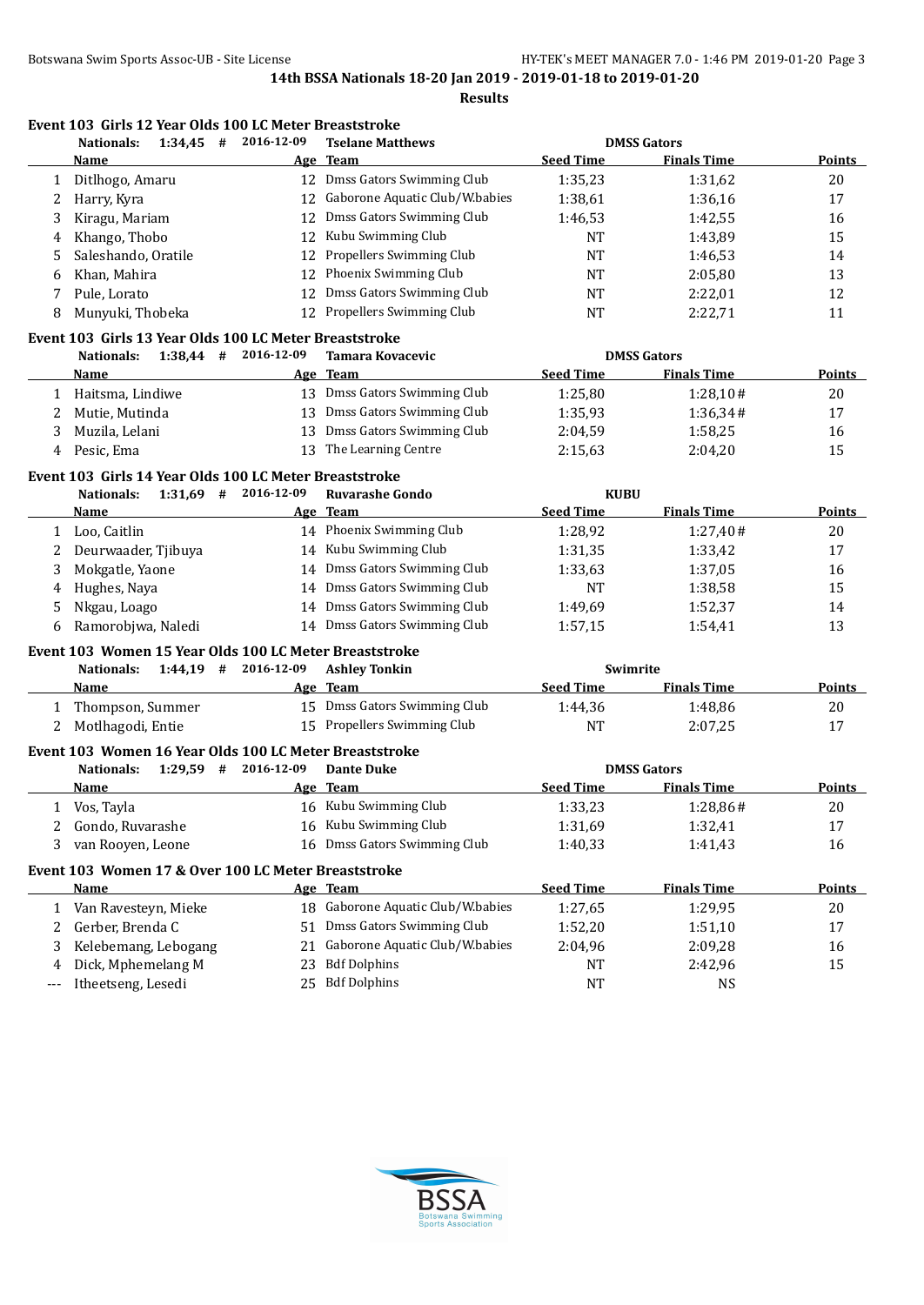#### **Event 104 Boys 10 & Under 100 LC Meter Breaststroke**

|       | Name                    |    | Age Team                       | <b>Seed Time</b> | <b>Finals Time</b> | <b>Points</b> |
|-------|-------------------------|----|--------------------------------|------------------|--------------------|---------------|
|       | Hamilton, Cain          | 10 | Kubu Swimming Club             | NT               | 1:48,64            | 20            |
|       | Matenge, Larona         | 10 | <b>Bdf Dolphins</b>            | NT               | 1:56,37            | 17            |
| 3     | Evans, Elliot           | 9  | Phoenix Swimming Club          | NT               | 1:58.05            | 16            |
| 4     | Khango, Letshego        | 9  | Kubu Swimming Club             | NT               | 1:58,63            | 15            |
| 5.    | Kgengwenyane, Lentle    | 10 | The Learning Centre            | 2:07,73          | 1:59,53            | 14            |
| 6     | Modirelabangwe, Legakwa | 10 | Gaborone Aquatic Club/W.babies | 2:09.18          | 2:04.65            | 13            |
|       | Kadzirange, Tatenda     | 10 | Gaborone Aquatic Club/W.babies | 2:09.47          | 2:17.60            | 12            |
| 8     | Khan, Zeeshan           | 10 | Phoenix Swimming Club          | NT               | 2:19,62            | 11            |
| 9     | Mwangi, Dean            | 10 | Dmss Gators Swimming Club      | 2:35,82          | 2:29,73            | 9             |
| 10    | Monyatsi, Nlingisisi    | 10 | Gaborone Aquatic Club/W.babies | NT               | 2:30,02            |               |
|       | Seetso, Kago            |    | <b>Bdf Dolphins</b>            | NT               | 2:41,51            | 6             |
| $---$ | Modirelabangwe, Tema    | 8  | Gaborone Aquatic Club/W.babies | NT               | DQ                 |               |
| ---   | Khonat, Rayhan          | 10 | Phoenix Swimming Club          | NT               | DQ                 |               |

# **Event 104 Boys 11 Year Olds 100 LC Meter Breaststroke**

|       | Nationals:<br>1:40.67<br># | 2016-12-09 | <b>Neels Swanepoel</b>         |                  | <b>DMSS Gators</b> |               |
|-------|----------------------------|------------|--------------------------------|------------------|--------------------|---------------|
|       | Name                       |            | Age Team                       | <b>Seed Time</b> | <b>Finals Time</b> | <b>Points</b> |
|       | Sethi, Khalil              | 11         | Phoenix Swimming Club          | 1:45,90          | 1:34,49#           | 20            |
|       | Loo. Adam                  | 11         | Phoenix Swimming Club          | 1:41,01          | 1:37,14#           | 17            |
| 3     | Keitsile, Junior           | 11         | Propellers Swimming Club       | 1:55,75          | 1:40.35            | 16            |
| 4     | Garmroudi, Yusurf          | 11         | Gaborone Aquatic Club/W.babies | 1:48,06          | 1:43.13            | 15            |
| 5.    | Tsuruta, Yoshihiro         | 11         | Dmss Gators Swimming Club      | NT               | 1:50,92            | 14            |
| 6     | Seetso, Nathan             | 11         | Dmss Gators Swimming Club      | 1:54,61          | 1:53,00            | 13            |
|       | Mabua, Resego              | 11         | Gaborone Aquatic Club/W.babies | NT               | 1:54.34            | 12            |
| 8     | Manase, Wesley             | 11         | The Learning Centre            | 2:09.75          | 1:57,81            | 11            |
| 9     | Van Ravesteyn, Eric        | 11         | Dmss Gators Swimming Club      | NT               | 1:57,83            | 9             |
| 10    | Lee, Hyun Min              | 11         | Dmss Gators Swimming Club      | <b>NT</b>        | 2:23,41            | 7             |
| ---   | Mulale, Eleriwe            | 11         | <b>Bdf Dolphins</b>            | NT               | DQ                 |               |
| $--$  | Haskins, Ethan             | 11         | Gaborone Aquatic Club/W.babies | 1:48,36          | <b>NS</b>          |               |
| $---$ | Lebotse, Kaotlhe L         |            | Dmss Gators Swimming Club      | 2:13,16          | <b>NS</b>          |               |

#### **Event 104 Boys 12 Year Olds 100 LC Meter Breaststroke**

|   | 1:34,46<br>Nationals:<br># | 2016-12-09 | Teizoravar Rai            | <b>KUBU</b>      |                    |               |
|---|----------------------------|------------|---------------------------|------------------|--------------------|---------------|
|   | Name                       |            | Age Team                  | <b>Seed Time</b> | <b>Finals Time</b> | <b>Points</b> |
|   | Mokobi, Kgotla             | 12.        | Dmss Gators Swimming Club | 1:31,34          | 1:29.55            | 20            |
|   | Nsingo, David              |            | 12 The Learning Centre    | 1:54.06          | 1:36,83            | 17            |
|   | De Jesus, Jon Martin       | 12.        | Dmss Gators Swimming Club | 1:48.91          | 1:42,71            | 16            |
|   | 4 Matebisi, Loago          |            | 12 The Learning Centre    | 2:14.14          | 1:49.62            | 15            |
|   | 5 Ramorobjwa, Lengwe       | 12.        | Dmss Gators Swimming Club | 2:25,70          | 2:15,84            | 14            |
| 6 | Moeng, Lefa                |            | <b>Bdf Dolphins</b>       | NT               | 2:17.29            | 13            |

# **Event 104 Boys 13 Year Olds 100 LC Meter Breaststroke**

| 1:20.00<br>Nationals:<br># | 2016-12-09 | <b>Andile Bekker</b>              |                  | <b>DMSS Gators</b> |               |
|----------------------------|------------|-----------------------------------|------------------|--------------------|---------------|
| <b>Name</b>                |            | Age Team                          | <b>Seed Time</b> | <b>Finals Time</b> | <b>Points</b> |
| Matija, Tumo               |            | 13 Gaborone Aquatic Club/W.babies | 1:33.46          | 1:34.04            | 20            |
| Molefe, Lerako             |            | 13 Gaborone Aquatic Club/W.babies | 1:42.01          | 1:35.92            | 17            |
| Maseko, Ignatius           |            | 13 Bdf Dolphins                   | NT               | 2:12.54            | 16            |

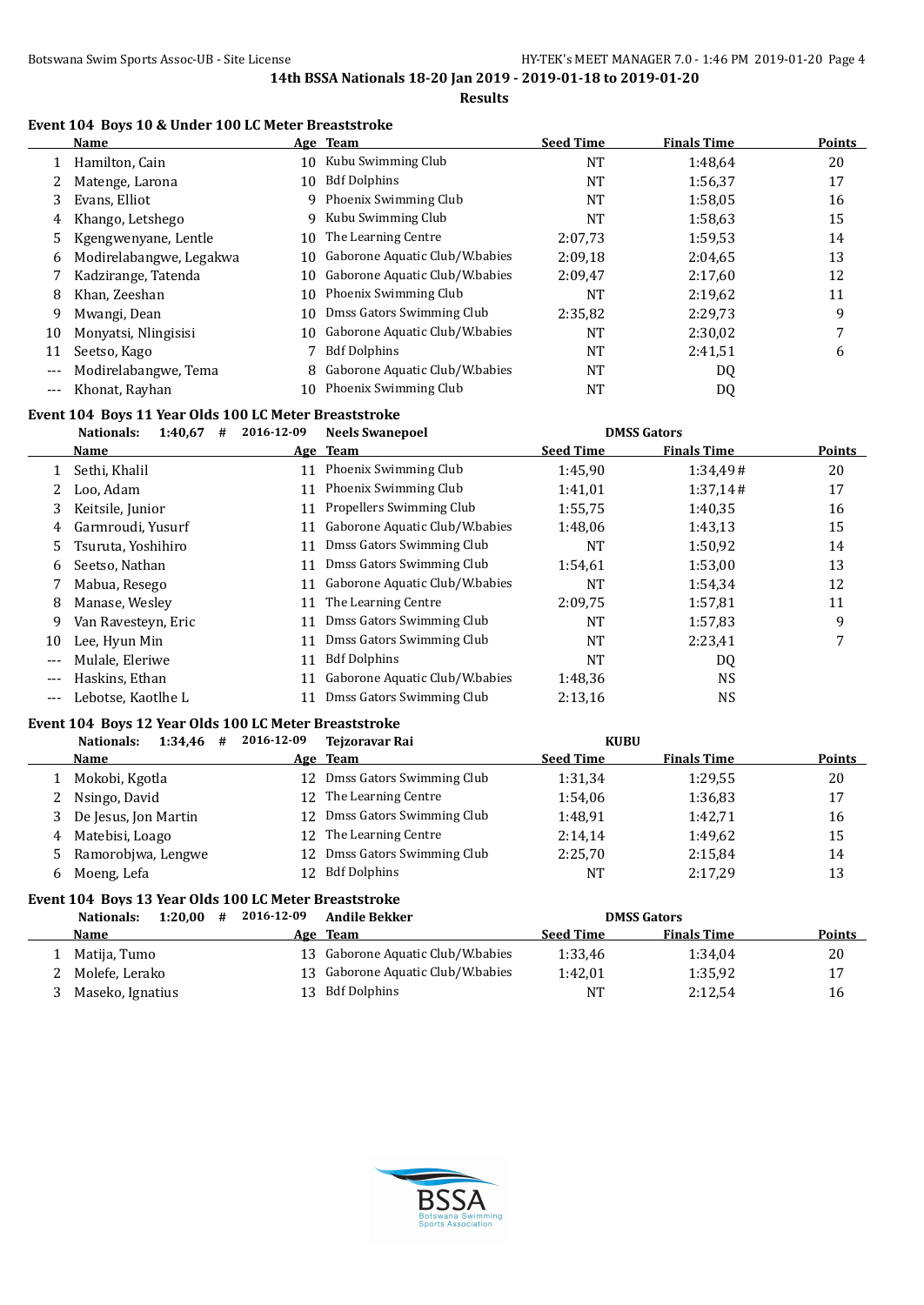**Results**

|    |                                                                                           |            | <b>Results</b>                    |                  |                    |                  |
|----|-------------------------------------------------------------------------------------------|------------|-----------------------------------|------------------|--------------------|------------------|
|    | Event 104 Boys 14 Year Olds 100 LC Meter Breaststroke<br>$1:14,43$ #<br><b>Nationals:</b> | 2016-12-09 | <b>Ethan Fischer</b>              |                  | <b>DMSS Gators</b> |                  |
|    | Name                                                                                      |            | Age Team                          | <b>Seed Time</b> | <b>Finals Time</b> | <b>Points</b>    |
| 1  | Rai, Tejzoravar                                                                           |            | 14 Kubu Swimming Club             | 1:34,46          | 1:17,61            | 20               |
| 2  | Gondo, Takundanashe                                                                       |            | 14 Kubu Swimming Club             | 1:30,92          | 1:22,13            | 17               |
| 3  | Kandima, Jason                                                                            |            | 14 Swimrite Swimming              | 1:30,23          | 1:29,19            | 16               |
| 4  | Sethi, Reyhaan                                                                            |            | 14 Phoenix Swimming Club          | 1:36,74          | 1:30,76            | 15               |
| 5  | Mathambo, Marley                                                                          |            | 14 Kubu Swimming Club             | NT               | 1:40,25            | 14               |
| 6  | van Rooyen, Benco                                                                         |            | 14 Dmss Gators Swimming Club      | 1:41,45          | 1:42,33            | 13               |
| 7  | Khango, Kitso                                                                             |            | 14 Kubu Swimming Club             | <b>NT</b>        | 1:48,90            | 12               |
| 8  | Seleke, Thabiso                                                                           |            | 14 Bdf Dolphins                   | <b>NT</b>        | 1:57,88            | 11               |
| 9  | Antonio, Motlhakudi                                                                       |            | 14 Bdf Dolphins                   | <b>NT</b>        | 2:08,00            | 9                |
|    | Event 104 Men 15 Year Olds 100 LC Meter Breaststroke                                      |            |                                   |                  |                    |                  |
|    | $1:13,79$ # 2016-12-09<br><b>Nationals:</b>                                               |            | <b>James S Freeman</b>            |                  | <b>DMSS Gators</b> |                  |
|    | Name                                                                                      |            | Age Team                          | <b>Seed Time</b> | <b>Finals Time</b> | <b>Points</b>    |
|    | 1 Harry, Ethan                                                                            |            | 15 Gaborone Aquatic Club/W.babies | 1:27,42          | 1:24,80            | 20               |
| 2  | Mosime, Theo M                                                                            |            | 15 Dmss Gators Swimming Club      | 1:39,98          | 1:31,38            | 17               |
|    | Event 104 Men 16 Year Olds 100 LC Meter Breaststroke                                      |            |                                   |                  |                    |                  |
|    | $1:11,79$ # 2016-12-09<br><b>Nationals:</b>                                               |            | <b>Adrian Robinson</b>            | GAC              |                    |                  |
|    | Name                                                                                      |            | Age Team                          | <b>Seed Time</b> | <b>Finals Time</b> | <b>Points</b>    |
|    | 1 Fischer, Ethan                                                                          |            | 16 Dmss Gators Swimming Club      | 1:10,22          | 1:11,21            | 20               |
|    | Event 104 Men 17 & Over 100 LC Meter Breaststroke                                         |            |                                   |                  |                    |                  |
|    | <b>Name</b>                                                                               |            | Age Team                          | <b>Seed Time</b> | <b>Finals Time</b> | <b>Points</b>    |
|    | 1 Robinson, Adrian                                                                        |            | 18 Dmss Gators Swimming Club      | 1:05,27          | 1:05,89            | 20               |
| 2  | Setswammung, Tumo                                                                         |            | 17 Dmss Gators Swimming Club      | 1:18,43          | 1:16,60            | 17               |
| 3  | Matija, Kitso                                                                             |            | 20 Gaborone Aquatic Club/W.babies | 1:13,49          | 1:16,66            | 16               |
| 4  | Kurukulasooriya, Gihan                                                                    |            | 18 Dmss Gators Swimming Club      | 1:18,71          | 1:17,03            | 15               |
| 5  | Makepe, Tokelo                                                                            |            | 17 Dmss Gators Swimming Club      | 1:28,53          | 1:24,01            | 14               |
| 6  | Mokwakwa, Molemogi                                                                        | 21         | Propellers Swimming Club          | 1:23,08          | 1:25,04            | 13               |
| 7  | Ngorosha, Tatenda                                                                         |            | 25 Propellers Swimming Club       | 1:29,33          | 1:26,28            | 12               |
| 8  | Motshwari, Karabo                                                                         |            | 18 Bdf Dolphins                   | 1:26,84          | 1:27,81            | 11               |
| 9  | Kasale, Uswani                                                                            |            | 23 Bdf Dolphins                   | <b>NT</b>        | 1:31,26            | 9                |
| 10 | Moswetsi, Thato                                                                           |            | 21 Bdf Dolphins                   | 1:34,70          | 1:32,73            | $\boldsymbol{7}$ |
| 11 | Maseko, Lesego                                                                            |            | 17 Bdf Dolphins                   | 1:44,36          | 1:35,81            | $\boldsymbol{6}$ |
| 12 | Matsake, Kutlwano                                                                         |            | 19 Bdf Dolphins                   | 1:39,19          | 1:36,93            | 5                |
| 13 | Mooketsi, Katlego                                                                         |            | 24 Bdf Dolphins                   | 1:41,44          | 1:41,26            | 4                |
| 14 | Mekgwe, Bonno                                                                             |            | 25 Bdf Dolphins                   | <b>NT</b>        | 1:42,22            | 3                |
| 15 | Dyumthi, Siyabonga                                                                        | 17         | <b>Bdf Dolphins</b>               | 1:43,25          | 1:42,40            | $\sqrt{2}$       |
| 16 | Sebetwane, Watakapiwa                                                                     | 25         | <b>Bdf Dolphins</b>               | NT               | 1:43,75            | $\mathbf{1}$     |
| 17 | Ratlhogo, Thato                                                                           | 24         | Orapa Swimming Club               | <b>NT</b>        | 1:44,60            |                  |
| 18 | Kabelo, Mokganedi J                                                                       | 27         | <b>Bdf Dolphins</b>               | 1:43,17          | 1:44,70            |                  |
| 19 | Gachala, Lawrence                                                                         | 48         | <b>Bdf Dolphins</b>               | 1:45,97          | 1:44,92            |                  |
| 20 | Matenge, Ndasiiwa                                                                         | 34         | <b>Bdf Dolphins</b>               | NT               | 1:47,09            |                  |
| 21 | Pelokgosi, Tlotlo                                                                         | 19         | <b>Bdf Dolphins</b>               | <b>NT</b>        | 1:50,28            |                  |
| 22 | Tselanyani, Austin                                                                        | 19         | <b>Bdf Dolphins</b>               | 1:49,82          | 1:51,69            |                  |
| 23 | Gotsilewame, Thato                                                                        | 27         | <b>Bdf Dolphins</b>               | <b>NT</b>        | 1:52,03            |                  |
| 24 | Gabalebatse, Rodrick                                                                      | 22         | <b>Bdf Dolphins</b>               | <b>NT</b>        | 1:52,46            |                  |
| 25 | Mabote, Leruo                                                                             |            | 22 Bdf Dolphins                   | <b>NT</b>        | 2:00,20            |                  |

26 Matsapa, Gaolathe 33 Orapa Swimming Club 1:53,32 2:08,13

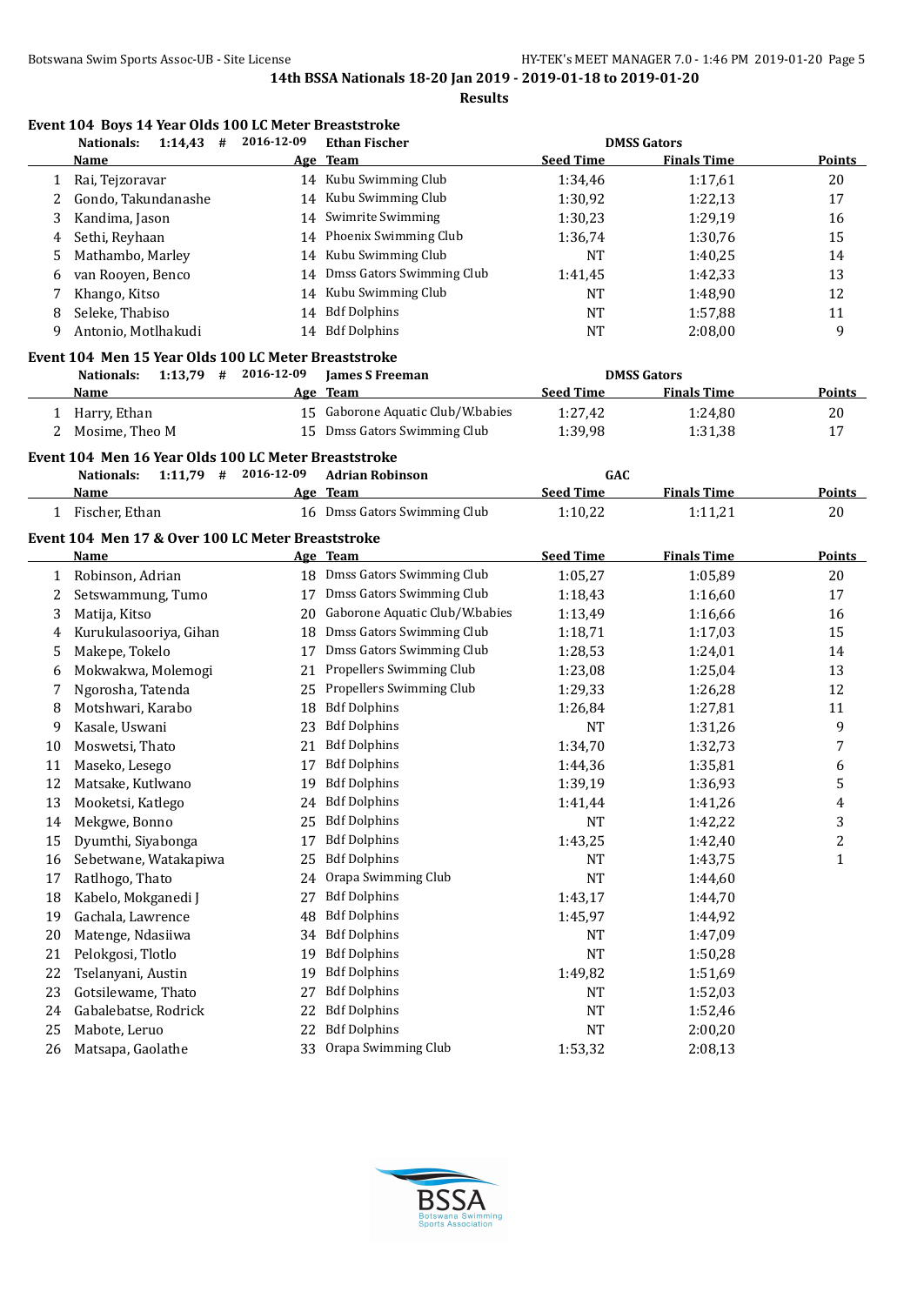# **(Event 104 Men 17 & Over 100 LC Meter Breaststroke)**

|                     | Name                  |    | Age Team                     | <b>Seed Time</b> | <b>Finals Time</b> | <b>Points</b> |
|---------------------|-----------------------|----|------------------------------|------------------|--------------------|---------------|
| 27                  | Kono, Phenyo          |    | 32 Orapa Swimming Club       | NT               | 2:28,01            |               |
| $\qquad \qquad - -$ | Rantshabeng, Otsile D |    | 19 Dmss Gators Swimming Club | 1:26,26          | DQ                 |               |
|                     | --- Matlakala, Smarh  |    | 37 Orapa Swimming Club       | NT               | DQ                 |               |
|                     | --- Makwapa, Boyce    |    | 37 Orapa Swimming Club       | NT               | DQ                 |               |
|                     | --- Samati, Onkagetse | 31 | <b>Bdf Dolphins</b>          | 1:42,41          | <b>NS</b>          |               |
| $---$               | Molamo, Kgomotso      | 19 | <b>Bdf Dolphins</b>          | <b>NT</b>        | <b>NS</b>          |               |

# **Event 105 Girls 10 & Under 50 LC Meter Backstroke**

|       | <b>Name</b>              |    | Age Team                         | <b>Seed Time</b> | <b>Finals Time</b> | <b>Points</b> |
|-------|--------------------------|----|----------------------------------|------------------|--------------------|---------------|
| 1     | Haskins, Camille         |    | 9 Gaborone Aquatic Club/W.babies | 53,41            | 46,20              | 20            |
| 2     | van der Merwe, Bea       | 10 | Kubu Swimming Club               | <b>NT</b>        | 46,83              | 17            |
| 3     | Molelowatladi, Realeboga | 9  | Gaborone Aquatic Club/W.babies   | 49,33            | 48,62              | 16            |
| 4     | Chang, Yun-suh           | 10 | Kubu Swimming Club               | 50,95            | 49,51              | 15            |
| 5     | Saleshando, Melodi       | 9  | Propellers Swimming Club         | 50,20            | 49,67              | 14            |
| 6     | Watson, Bella Ray        | 8  | Dmss Gators Swimming Club        | 55,43            | 52,66              | 13            |
| 7     | Evans, Imogen            | 9  | Phoenix Swimming Club            | NT               | 52,99              | 12            |
| 8     | White, Jenna             | 10 | Kubu Swimming Club               | NT               | 53,40              | 11            |
| 9     | Makandwa, Tinodana       | 10 | Dmss Gators Swimming Club        | 57,88            | 54,77              | 9             |
| 10    | Makgothi, Emelyn         | 9  | Dmss Gators Swimming Club        | 56,44            | 55,19              | 7             |
| 11    | Thomba, Kuda             | 10 | Dmss Gators Swimming Club        | 57,00            | 55,31              | 6             |
| 12    | Pie, Wanatsha            | 10 | Dmss Gators Swimming Club        | 1:02,40          | 55,41              | 5             |
| $*13$ | Mutie, Muela             | 8  | Dmss Gators Swimming Club        | <b>NT</b>        | 56,21              | 3.50          |
| $*13$ | Pelotona, Arona          | 9  | Gaborone Aquatic Club/W.babies   | 56,13            | 56,21              | 3.50          |
| 15    | Oagile-Motso, Phoebe     |    | Dmss Gators Swimming Club        | NT               | 57,74              | 2             |
| 16    | Morebodi, Maeva          | 7  | Propellers Swimming Club         | 59,32            | 57,87              | $\mathbf{1}$  |
| 17    | Haitsma, Yande E         | 9  | Dmss Gators Swimming Club        | 52,85            | 59,25              |               |
| 18    | Mojalemotho, Abale       | 9  | Propellers Swimming Club         | 1:02,11          | 1:00,23            |               |
| 19    | Sudharshan, Tharsha      | 8  | Propellers Swimming Club         | 1:08,77          | 1:02,94            |               |
| 20    | Kurewa, Nikita           | 8  | Gaborone Aquatic Club/W.babies   | 57,37            | 1:03,07            |               |
| 21    | Seipone, Jessica         | 10 | Propellers Swimming Club         | 57,01            | 1:03,18            |               |
| 22    | Baleseng, Arefa          | 10 | <b>Bdf Dolphins</b>              | <b>NT</b>        | 1:04,09            |               |
| 23    | Onyadile, Tuduetso       | 8  | Dmss Gators Swimming Club        | <b>NT</b>        | 1:04,28            |               |
| 24    | Kesiilwe, Kutlo          | 8  | Propellers Swimming Club         | 1:02,64          | 1:05,70            |               |
| 25    | Chalashika, Resego       | 9  | Propellers Swimming Club         | 1:05,79          | 1:07,01            |               |
| 26    | Kadzrirange, Stephanie   |    | Gaborone Aquatic Club/W.babies   | 1:08,10          | 1:07,86            |               |
| 27    | Masie, Sesadi            | 7  | Propellers Swimming Club         | 1:05,89          | 1:08,13            |               |
| 28    | Seadimo, Gorata          | 8  | <b>Bdf Dolphins</b>              | NT               | 1:08,50            |               |
| 29    | Bezuidenhout, Carike     | 9  | Dmss Gators Swimming Club        | <b>NT</b>        | 1:10,51            |               |
| 30    | Ramakoloi, Rorisang      | 9  | Propellers Swimming Club         | 1:04,37          | 1:12,57            |               |
| 31    | Boiteto, Sarona          | 8  | Gaborone Aquatic Club/W.babies   | 1:06,39          | 1:13,61            |               |
| 32    | Nkgau, Katso             | 7  | Dmss Gators Swimming Club        | NT               | 1:14,76            |               |
| 33    | Marumo, Setho            | 10 | Dmss Gators Swimming Club        | 1:08,46          | 1:21,22            |               |
| ---   | Machona, Botlhe          | 9  | <b>Bdf Dolphins</b>              | <b>NT</b>        | <b>NS</b>          |               |

# **Event 105 Girls 11 Year Olds 50 LC Meter Backstroke**

| Nationals:     | 39.50 | 2016-12-09<br># | Michelle Jack             |                  | <b>DMSS Gators</b> |               |
|----------------|-------|-----------------|---------------------------|------------------|--------------------|---------------|
| Name           |       |                 | Age Team                  | <b>Seed Time</b> | <b>Finals Time</b> | <b>Points</b> |
| Radovic, Vesna |       |                 | Dmss Gators Swimming Club | 39,83            | 39.12              | 20            |
| Jamu, Abigail  |       |                 | Dmss Gators Swimming Club | 41.99            | 40.95              | 17            |
| Tele, Phoebe   |       |                 | The Learning Centre       | 42,97            | 43,63              | 16            |

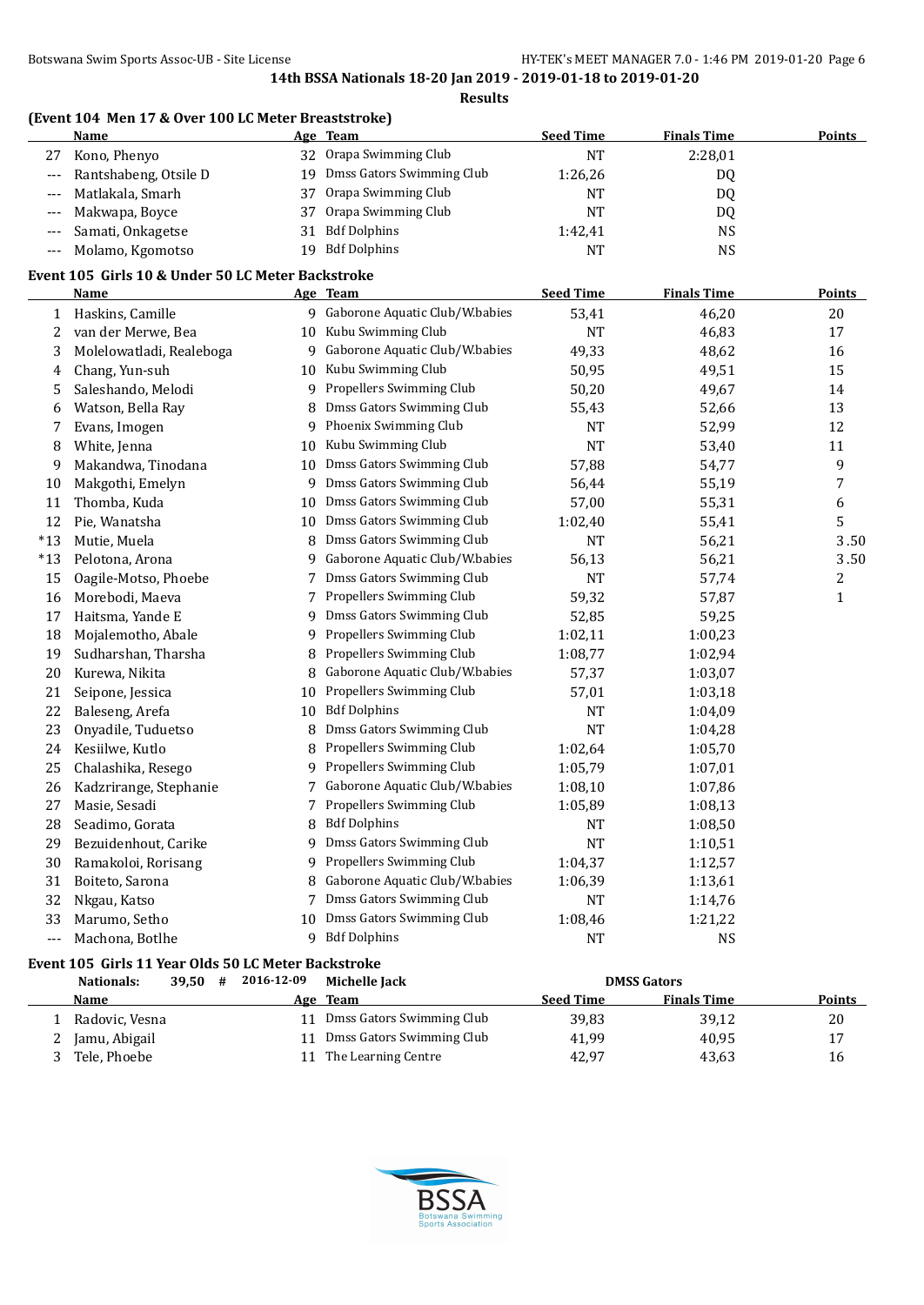# **(Event 105 Girls 11 Year Olds 50 LC Meter Backstroke)**

|       | Name                |    | Age Team                  | <b>Seed Time</b> | <b>Finals Time</b> | <b>Points</b> |
|-------|---------------------|----|---------------------------|------------------|--------------------|---------------|
| 4     | Chang, Ji-eun       | 11 | Kubu Swimming Club        | 53,02            | 44,49              | 15            |
| 5.    | Oagile-Motso, Renee | 11 | Dmss Gators Swimming Club | 58,41            | 49,51              | 14            |
| 6     | Ramakoloi, Thata    | 11 | Propellers Swimming Club  | 54,08            | 49,52              | 13            |
|       | Wambiru, Angela     | 11 | The Learning Centre       | 47,52            | 50,81              | 12            |
| 8     | Zambane, Aone       | 11 | The Learning Centre       | 48,69            | 52,12              | 11            |
| 9     | Nkgau, Tanu         | 11 | Dmss Gators Swimming Club | 53,07            | 54,57              | 9             |
| 10    | Kesiilwe, Katlego   | 11 | Propellers Swimming Club  | 55,90            | 54,75              | 7             |
| 11    | Ingwe, Sally        | 11 | Dmss Gators Swimming Club | 51,19            | 54,94              | 6             |
| 12    | Mmelesi, Marang     | 11 | Dmss Gators Swimming Club | 54,83            | 55,81              | 5             |
| 13    | Munyuki, Kudzai     | 11 | Propellers Swimming Club  | 1:02.67          | 57,23              | 4             |
| 14    | Motlhagodi, Abaleng | 11 | Propellers Swimming Club  | NT               | 1:00,88            | 3             |
| 15    | Makurira, Nenyasha  | 11 | The Learning Centre       | 56,21            | 1:01.39            | 2             |
| 16    | Seetso, Refilwe     | 11 | <b>Bdf Dolphins</b>       | 1:05,71          | 1:05,34            |               |
| 17    | Kitchin, Katlego    | 11 | Dmss Gators Swimming Club | NT               | 1:06.03            |               |
| $---$ | Morolong, Marang    | 11 | Dmss Gators Swimming Club | NT               | <b>NS</b>          |               |

# **Event 105 Girls 12 Year Olds 50 LC Meter Backstroke**

|    | <b>Nationals:</b><br>36,49<br># | 2016-12-09 | <b>Tselane Matthews</b>           |                  | <b>DMSS Gators</b> |               |
|----|---------------------------------|------------|-----------------------------------|------------------|--------------------|---------------|
|    | Name                            |            | Age Team                          | <b>Seed Time</b> | <b>Finals Time</b> | <b>Points</b> |
|    | Norton, Amber                   | 12         | Phoenix Swimming Club             | 44.06            | 38,05              | 20            |
|    | Pigford, Elizabeth              |            | 12 Gaborone Aquatic Club/W.babies | 38,96            | 39,43              | 17            |
| 3  | Kiragu, Mariam                  | 12         | Dmss Gators Swimming Club         | 39,18            | 40,70              | 16            |
| 4  | Harry, Kyra                     | 12         | Gaborone Aquatic Club/W.babies    | 41,85            | 41,01              | 15            |
| 5  | Ditlhogo, Amaru                 | 12         | Dmss Gators Swimming Club         | 39,98            | 41,39              | 14            |
| 6  | Ramsden, Kese                   | 12.        | Phoenix Swimming Club             | 1:06.58          | 43,63              | 13            |
|    | Saleshando, Oratile             | 12         | Propellers Swimming Club          | 50,37            | 45,96              | 12            |
| 8  | Visser, Tamica                  | 12         | Dmss Gators Swimming Club         | NT               | 48,63              | 11            |
| 9  | Zondagh, Lienke                 | 12         | Dmss Gators Swimming Club         | NT               | 48.80              | 9             |
| 10 | Pule, Lorato                    | 12         | Dmss Gators Swimming Club         | NT               | 56,72              | 7             |
| 11 | Munyuki, Thobeka                | 12         | Propellers Swimming Club          | 1:01.27          | 1:05,17            | 6             |

#### **Event 105 Girls 13 Year Olds 50 LC Meter Backstroke**

|    | Nationals:<br>38,49<br># | 2016-12-09 | Tamara Kovacevic          |                  | <b>DMSS Gators</b> |               |
|----|--------------------------|------------|---------------------------|------------------|--------------------|---------------|
|    | Name                     | Age        | Team                      | <b>Seed Time</b> | <b>Finals Time</b> | <b>Points</b> |
|    | Jack, Michelle           | 13         | Dmss Gators Swimming Club | 34.95            | 35.56#             | 20            |
|    | Ingwe, Kimberly          | 13.        | Dmss Gators Swimming Club | 36.92            | 36,56#             | 17            |
|    | Haitsma, Lindiwe         | 13.        | Dmss Gators Swimming Club | 35,78            | 36,88#             | 16            |
| 4  | Judd, Samantha           |            | 13 Swimrite Swimming      | 41.43            | 40.06              | 15            |
|    | Muzila, Lelani           | 13.        | Dmss Gators Swimming Club | 50,28            | 49.23              | 14            |
| h. | Pesic, Ema               | 13.        | The Learning Centre       | 51,69            | 51.57              | 13            |

#### **Event 105 Girls 14 Year Olds 50 LC Meter Backstroke**

|    | 37,01<br>Nationals:<br># | 2016-12-09 | <b>Ruvarashe Gondo</b>    | <b>KUBU</b>      |                    |               |
|----|--------------------------|------------|---------------------------|------------------|--------------------|---------------|
|    | Name                     |            | Age Team                  | <b>Seed Time</b> | <b>Finals Time</b> | <b>Points</b> |
|    | Matthews, Tselane        | 14         | Dmss Gators Swimming Club | 34,19            | 34.72#             | 20            |
|    | 2 Loo. Caitlin           |            | 14 Phoenix Swimming Club  | 39,02            | 34,86#             | 17            |
|    | 3 Deurwaader, Tjibuya    |            | 14 Kubu Swimming Club     | 36,28            | 37.76              | 16            |
| 4  | Mokgatle, Yaone          | 14         | Dmss Gators Swimming Club | 37,18            | 38,73              | 15            |
|    | 5 Hughes, Naya           | 14         | Dmss Gators Swimming Club | 39.70            | 39,71              | 14            |
| 6. | Nkgau, Loago             | 14         | Dmss Gators Swimming Club | 42,88            | 40,59              | 13            |

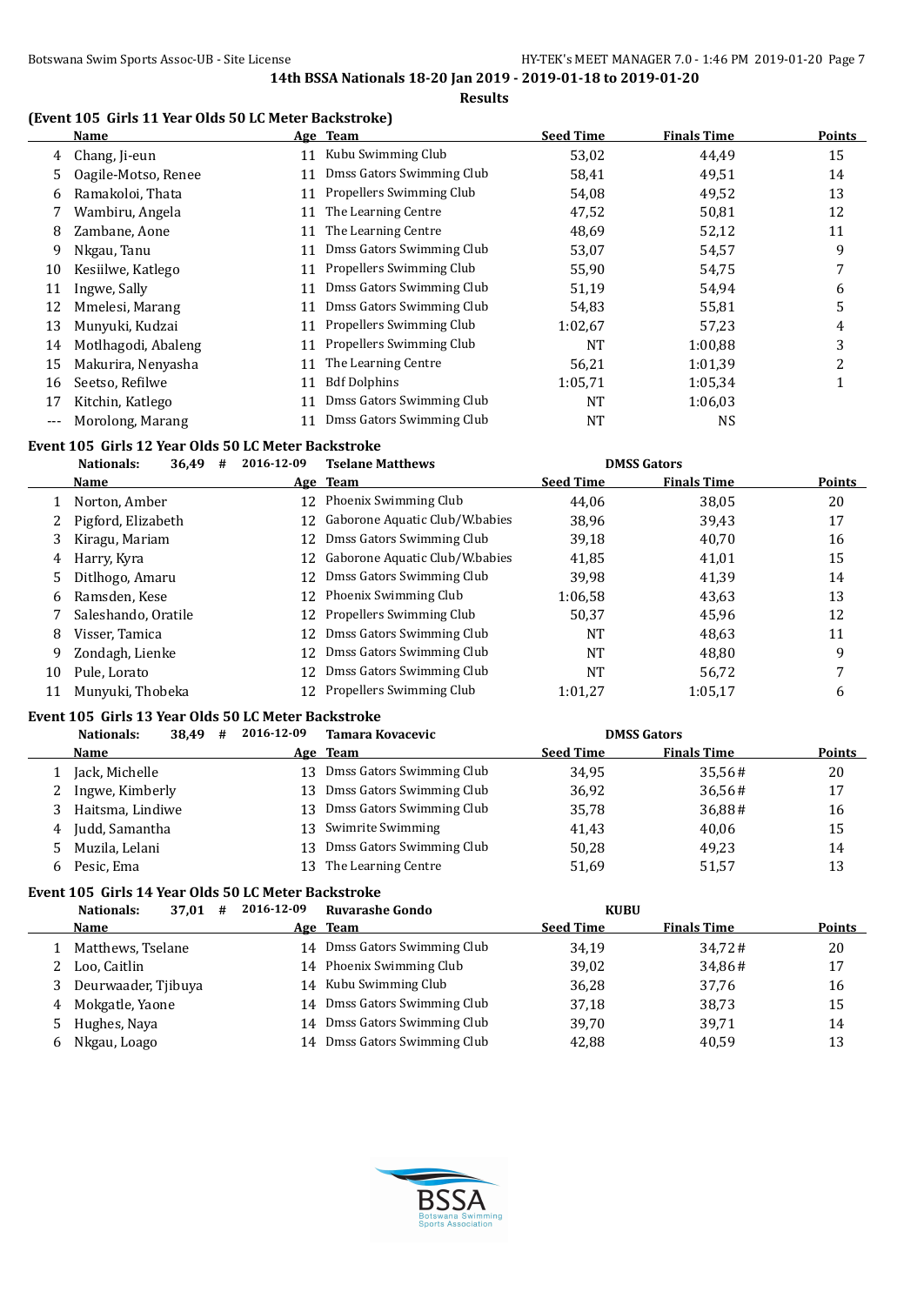# **(Event 105 Girls 14 Year Olds 50 LC Meter Backstroke)**

|   | Name                                                |            | Age Team                     | <b>Seed Time</b> | <b>Finals Time</b> | <b>Points</b> |
|---|-----------------------------------------------------|------------|------------------------------|------------------|--------------------|---------------|
|   | Egner, Adina                                        | 14         | Dmss Gators Swimming Club    | 41,45            | 40,60              | 12            |
| 8 | Ramorobjwa, Naledi                                  | 14         | Dmss Gators Swimming Club    | 43,63            | 46,28              | 11            |
|   | Event 105 Women 15 Year Olds 50 LC Meter Backstroke |            |                              |                  |                    |               |
|   | 34,97<br>#<br>Nationals:                            | 2016-12-09 | <b>Lombe Mwape</b>           | KUBU             |                    |               |
|   | <b>Name</b>                                         |            | Age Team                     | <b>Seed Time</b> | <b>Finals Time</b> | <b>Points</b> |
|   | Ruele, Bupe B                                       | 15         | Dmss Gators Swimming Club    | 37,19            | 35,18              | 20            |
| 2 | Jobe, Hannah                                        |            | 15 Dmss Gators Swimming Club | 36,76            | 36,20              | 17            |
| 3 | Keitshokile, Rafiwa                                 | 15         | Kubu Swimming Club           | 38,83            | 39,28              | 16            |
| 4 | Thompson, Summer                                    | 15         | Dmss Gators Swimming Club    | 37,41            | 40,81              | 15            |
| 5 | Motlhagodi, Entie                                   |            | 15 Propellers Swimming Club  | <b>NT</b>        | 58,83              | 14            |
|   |                                                     |            |                              |                  |                    |               |

# **Event 105 Women 16 Year Olds 50 LC Meter Backstroke**

l.

| 38.40<br>Nationals: | 2016-12-09<br># | <b>Dante Duke</b>                 |                  | <b>DMSS Gators</b> |               |
|---------------------|-----------------|-----------------------------------|------------------|--------------------|---------------|
| Name                |                 | Age Team                          | <b>Seed Time</b> | <b>Finals Time</b> | <b>Points</b> |
| Gondo, Ruvarashe    |                 | 16 Kubu Swimming Club             | 37.01            | 36.41#             | 20            |
| van Rooyen, Leone   |                 | 16 Dmss Gators Swimming Club      | 38,82            | 39,01              | 17            |
| Jones, Amy          | 16              | Dmss Gators Swimming Club         | 37,50            | 40.87              | 16            |
| Yordanova, Natalia  |                 | 16 Gaborone Aquatic Club/W.babies | 42,28            | 45,01              | 15            |

# **Event 105 Women 17 & Over 50 LC Meter Backstroke**

|       | Name                 |     | Age Team                          | <b>Seed Time</b> | <b>Finals Time</b> | <b>Points</b> |
|-------|----------------------|-----|-----------------------------------|------------------|--------------------|---------------|
|       | Leppan, Jenny        |     | 23 Gaborone Aquatic Club/W.babies | 32,97            | 35,06              | 20            |
|       | Mwape, Lombe         | 17  | Kubu Swimming Club                | 34,97            | 35,58              | 17            |
|       | Magang, Ruth         | 41  | Dmss Gators Swimming Club         | 47.93            | 48,08              | 16            |
| 4     | Kelebemang, Lebogang |     | 21 Gaborone Aquatic Club/W.babies | 53,94            | 51,56              | 15            |
| 5.    | Steyler, Ursula      | 17  | The Learning Centre               | 54,50            | 53,23              | 14            |
| 6     | Ketshwanetse, Bokane | 18  | <b>Bdf Dolphins</b>               | 53,76            | 54,35              | 13            |
|       | Gerber, Brenda C     |     | 51 Dmss Gators Swimming Club      | 57,28            | 54,82              | 12            |
| 8     | Ntshebe, Jackie      |     | 36 Orapa Swimming Club            | NT               | 57,84              | 11            |
| 9     | Masedi, Baipidi      | 24  | <b>Bdf Dolphins</b>               | NT               | 1:24.49            | 9             |
| $---$ | Itheetseng, Lesedi   | 25. | <b>Bdf Dolphins</b>               | NT               | NS.                |               |
|       | Mabusa, Tshephang    | 18  | <b>Bdf Dolphins</b>               | NT               | <b>NS</b>          |               |

#### **Event 106 Boys 10 & Under 50 LC Meter Backstroke**

|    | Name                    |    | Age Team                       | <b>Seed Time</b> | <b>Finals Time</b> | <b>Points</b> |
|----|-------------------------|----|--------------------------------|------------------|--------------------|---------------|
|    | Khonat, Rayhan          | 10 | Phoenix Swimming Club          | 50,49            | 40,67              | 20            |
|    | Rapson, Zacharey        | 10 | Dmss Gators Swimming Club      | 46,81            | 46,07              | 17            |
| 3  | Magang, Tetelo          | 10 | Dmss Gators Swimming Club      | 46,87            | 47,23              | 16            |
| 4  | Freeman, Liam           | 9  | Dmss Gators Swimming Club      | 53,74            | 48,87              | 15            |
| 5. | Evans, Elliot           |    | 9 Phoenix Swimming Club        | 55,61            | 49,28              | 14            |
| 6  | Khango, Letshego        | 9. | Kubu Swimming Club             | <b>NT</b>        | 51,00              | 13            |
|    | Chilisa, Jerone         |    | Dmss Gators Swimming Club      | NT               | 51,12              | 12            |
| 8  | Jarvis, Miles           | 8  | Dmss Gators Swimming Club      | 1:00,26          | 52,21              | 11            |
| 9  | Ardern, Luther          | 8  | Kubu Swimming Club             | NT               | 53,07              | 9             |
| 10 | Lethabo, Moloi          | 10 | Gaborone Aquatic Club/W.babies | 54,87            | 53,38              |               |
| 11 | Modirelabangwe, Legakwa | 10 | Gaborone Aquatic Club/W.babies | 50,12            | 53,78              | 6             |
| 12 | Mwangi, Dean            | 10 | Dmss Gators Swimming Club      | 52,34            | 55,09              | 5             |
| 13 | Modirelabangwe, Tema    | 8  | Gaborone Aquatic Club/W.babies | 55,88            | 55,63              | 4             |
| 14 | Kgengwenyane, Lentle    | 10 | The Learning Centre            | 55,62            | 57,13              | 3             |
| 15 | Molefe, Leago           |    | Gaborone Aquatic Club/W.babies | 58,14            | 57,24              | 2             |

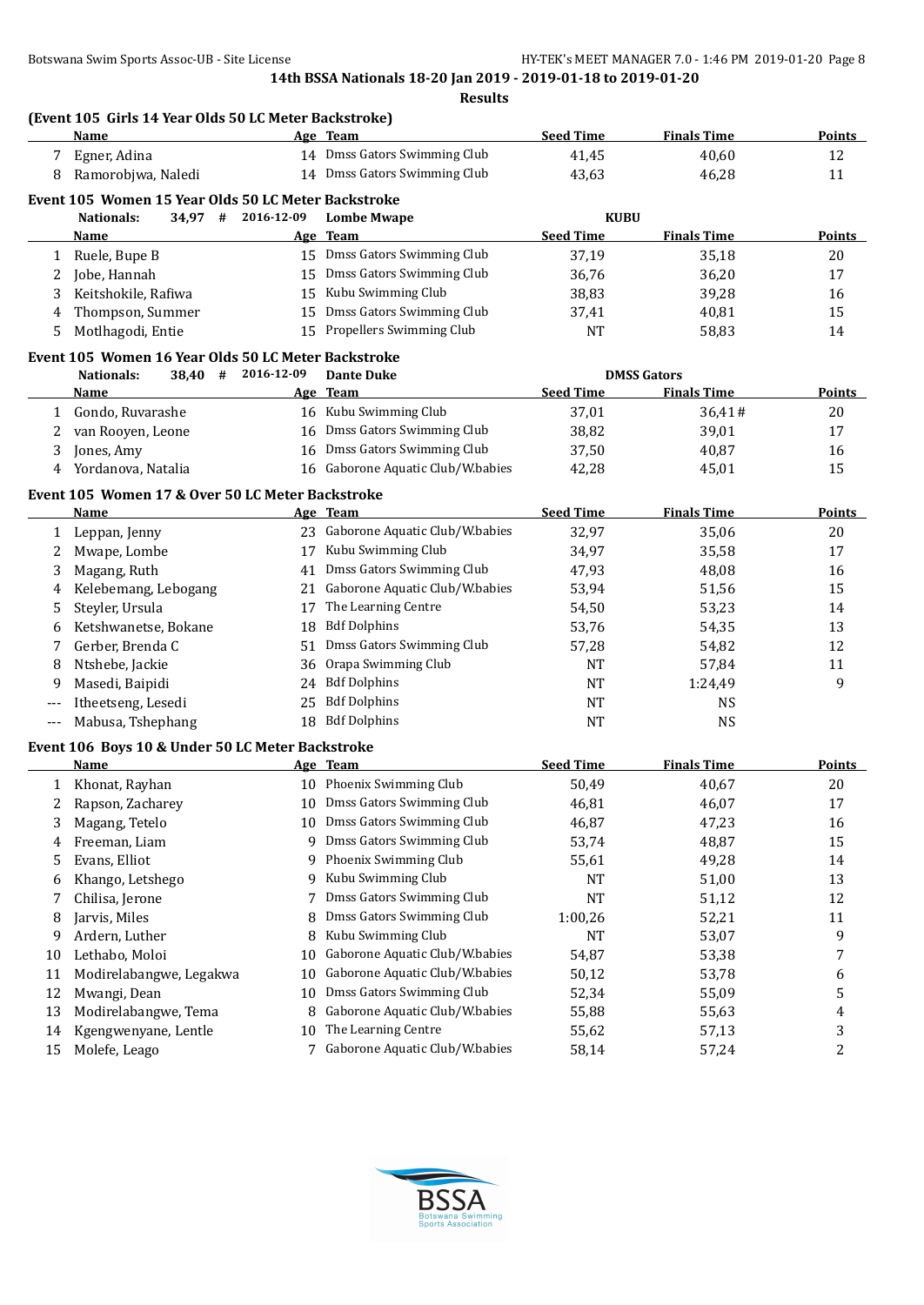# **(Event 106 Boys 10 & Under 50 LC Meter Backstroke)**

|    | Name                  |    | Age Team                          | <b>Seed Time</b> | <b>Finals Time</b> | <b>Points</b> |
|----|-----------------------|----|-----------------------------------|------------------|--------------------|---------------|
| 16 | Setiko, Segosi        |    | 8 Propellers Swimming Club        | <b>NT</b>        | 59.95              |               |
| 17 | Bakwena, Leruo        |    | 7 Propellers Swimming Club        | 1:05.75          | 1:02,12            |               |
| 18 | Monyatsi, Nlingisisi  |    | 10 Gaborone Aquatic Club/W.babies | 52,49            | 1:03,42            |               |
| 19 | Molelowatladi, Kagiso |    | 7 Gaborone Aquatic Club/W.babies  | <b>NT</b>        | 1:03.74            |               |
| 20 | Mokgadi, Thuto        | 9. | <b>Bdf Dolphins</b>               | 1:18,06          | 1:03.94            |               |
| 21 | Morebodi, Theo        |    | 10 Propellers Swimming Club       | 1:11,56          | 1:07,02            |               |
| 22 | Ferguson, Theo        |    | Dmss Gators Swimming Club         | <b>NT</b>        | 1:11,30            |               |
| 23 | Seetso, Kago          |    | <b>Bdf Dolphins</b>               | 1:16.50          | 1:17,58            |               |

# **Event 106 Boys 11 Year Olds 50 LC Meter Backstroke**

|       | 41,46<br>#<br><b>Nationals:</b> | 2016-12-09 | <b>Neels Swanepoel</b>         |                  | <b>DMSS Gators</b> |               |
|-------|---------------------------------|------------|--------------------------------|------------------|--------------------|---------------|
|       | Name                            |            | Age Team                       | <b>Seed Time</b> | <b>Finals Time</b> | <b>Points</b> |
|       | Loo, Adam                       | 11         | Phoenix Swimming Club          | 41,89            | 40,30#             | 20            |
|       | Haskins, Ethan                  | 11         | Gaborone Aquatic Club/W.babies | 41,90            | 40,55#             | 17            |
| 3     | Seetso, Nathan                  | 11         | Dmss Gators Swimming Club      | 44,56            | 43,40              | 16            |
| 4     | Van Ravesteyn, Eric             | 11         | Dmss Gators Swimming Club      | <b>NT</b>        | 43,45              | 15            |
| 5     | Keitsile, Junior                | 11         | Propellers Swimming Club       | 44,76            | 43,86              | 14            |
| 6     | Garmroudi, Yusurf               | 11         | Gaborone Aquatic Club/W.babies | 43,50            | 45,38              | 13            |
|       | Jordaan, Joshua                 | 11         | Kubu Swimming Club             | <b>NT</b>        | 45,55              | 12            |
| *8    | Mutie, Kilonzi                  | 11         | Dmss Gators Swimming Club      | NT               | 46,57              | 10            |
| *8    | Tsuruta, Yoshihiro              | 11         | Dmss Gators Swimming Club      | 51,25            | 46,57              | 10            |
| 10    | Manase, Wesley                  | 11         | The Learning Centre            | 52,50            | 54,96              | 7             |
| 11    | Makurira, Peace                 | 11         | The Learning Centre            | 55,62            | 55,80              | 6             |
| 12    | Mabua, Resego                   | 11         | Gaborone Aquatic Club/W.babies | <b>NT</b>        | 56,14              | 5             |
| 13    | Lee, Hyun Min                   | 11         | Dmss Gators Swimming Club      | NT               | 56,56              | 4             |
| 14    | Kelesitse, Thero                | 11         | <b>Bdf Dolphins</b>            | <b>NT</b>        | 57,51              | 3             |
| $---$ | Lebotse, Kaotlhe L              | 11         | Dmss Gators Swimming Club      | 54,90            | <b>NS</b>          |               |
| $---$ | Dirorimwe, Chris                | 11         | <b>Bdf Dolphins</b>            | NT               | <b>NS</b>          |               |

# **Event 106 Boys 12 Year Olds 50 LC Meter Backstroke**

|    | Nationals:<br>37,39<br># | 2016-12-09 | <b>Takundanashe Gondo</b>    | <b>KUBU</b>      |                    |               |
|----|--------------------------|------------|------------------------------|------------------|--------------------|---------------|
|    | <b>Name</b>              |            | Age Team                     | <b>Seed Time</b> | <b>Finals Time</b> | <b>Points</b> |
|    | De Jesus, Jon Martin     |            | 12 Dmss Gators Swimming Club | 43,31            | 39,67              | 20            |
|    | Mokobi, Kgotla           |            | 12 Dmss Gators Swimming Club | 39.93            | 41.42              | 17            |
|    | Lee, Hyun Dong           |            | 12 Dmss Gators Swimming Club | <b>NT</b>        | 42,52              | 16            |
| 4  | Nsingo, David            |            | 12 The Learning Centre       | 44.59            | 42,77              | 15            |
|    | Ramorobjwa, Lengwe       |            | 12 Dmss Gators Swimming Club | 49.92            | 51.27              | 14            |
| 6. | Mangani, Kevin           |            | 12 Propellers Swimming Club  | 57,32            | 51,79              | 13            |

# **Event 106 Boys 13 Year Olds 50 LC Meter Backstroke**

| Nationals:                                         | 32.29 | # | 2016-12-09 | Andile Bekker                     |                  | <b>DMSS Gators</b> |               |  |
|----------------------------------------------------|-------|---|------------|-----------------------------------|------------------|--------------------|---------------|--|
| Name                                               |       |   |            | Age Team                          | <b>Seed Time</b> | <b>Finals Time</b> | <b>Points</b> |  |
| Matija, Tumo                                       |       |   |            | 13 Gaborone Aquatic Club/W.babies | 40.64            | 41.25              | 20            |  |
| Molefe. Lerako                                     |       |   |            | 13 Gaborone Aquatic Club/W.babies | 47.10            | 43,34              | 17            |  |
| Seetso, Thabang                                    |       |   |            | 13 Bdf Dolphins                   | 1:04.61          | 48.12              | 16            |  |
| Event 106 Boys 14 Year Olds 50 LC Meter Backstroke |       |   |            |                                   |                  |                    |               |  |

| Nationals:                               | 33.37 | # | 2016-12-09 | Abdul Muinudeen                                |                  | <b>DMSS Gators</b> |               |
|------------------------------------------|-------|---|------------|------------------------------------------------|------------------|--------------------|---------------|
| <b>Name</b>                              |       |   |            | Age Team                                       | <b>Seed Time</b> | <b>Finals Time</b> | <b>Points</b> |
| Gondo, Takundanashe<br>2 Rai, Tejzoravar |       |   |            | 14 Kubu Swimming Club<br>14 Kubu Swimming Club | 32.44<br>34,55   | 32.57#<br>33,83    | 20<br>17      |
|                                          |       |   |            |                                                |                  |                    |               |

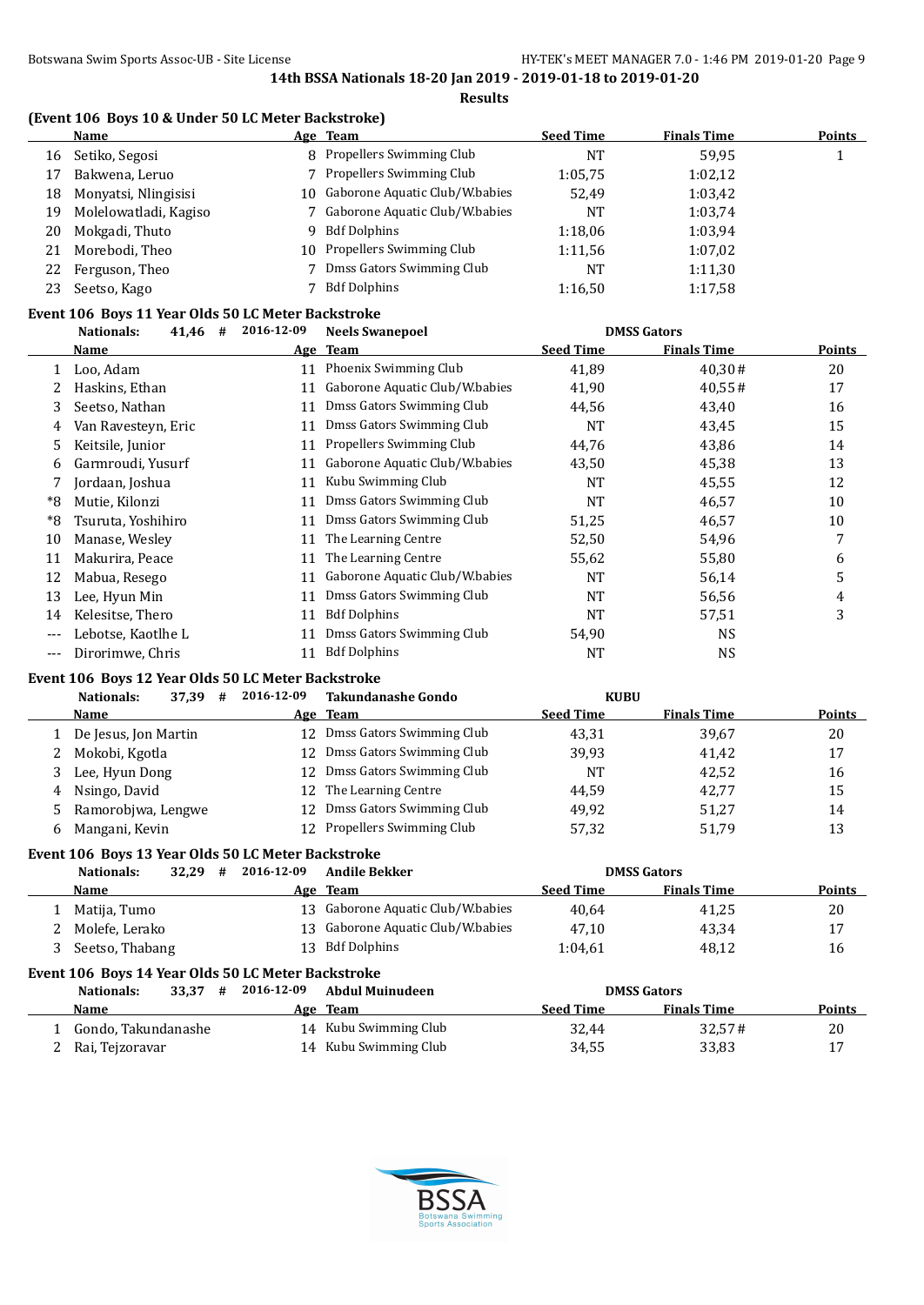|                          | Name                                                                    |            | Age Team                           | <b>Seed Time</b> | <b>Finals Time</b> | <b>Points</b>           |
|--------------------------|-------------------------------------------------------------------------|------------|------------------------------------|------------------|--------------------|-------------------------|
| 3                        | Kandima, Jason                                                          |            | 14 Swimrite Swimming               | 36,96            | 36,66              | 16                      |
| 4                        | Marumo, Lefika                                                          |            | 14 Dmss Gators Swimming Club       | 36,47            | 37,02              | 15                      |
| 5                        | Sethi, Reyhaan                                                          | 14         | Phoenix Swimming Club              | 35,38            | 37,88              | 14                      |
| 6                        | van Rooyen, Benco                                                       |            | 14 Dmss Gators Swimming Club       | 35,97            | 38,41              | 13                      |
|                          |                                                                         |            |                                    |                  |                    |                         |
|                          | Event 106 Men 15 Year Olds 50 LC Meter Backstroke<br>31,38 # 2016-12-09 |            |                                    |                  | <b>DMSS Gators</b> |                         |
|                          | Nationals:<br>Name                                                      |            | <b>James S Freeman</b><br>Age Team | <b>Seed Time</b> | <b>Finals Time</b> | <b>Points</b>           |
|                          |                                                                         |            | 15 Dmss Gators Swimming Club       |                  |                    |                         |
| 1                        | Bekker, Andile                                                          |            | Dmss Gators Swimming Club          | 30,17            | 29,75#             | 20                      |
| 2                        | Jamu, Alexander                                                         | 15         |                                    | 31,58            | 31,82              | 17                      |
| 3                        | Walsh, Patrick                                                          | 15         | Dmss Gators Swimming Club          | 32,21            | 33,12              | 16                      |
| 4                        | Harry, Ethan                                                            | 15         | Gaborone Aquatic Club/W.babies     | 39,28            | 37,71              | 15                      |
| 5                        | Mosime, Theo M                                                          | 15         | Dmss Gators Swimming Club          | 44,13            | 43,20              | 14                      |
|                          | Event 106 Men 16 Year Olds 50 LC Meter Backstroke                       |            |                                    |                  |                    |                         |
|                          | $30,23$ #<br><b>Nationals:</b>                                          | 2016-12-09 | <b>Juan Milne</b>                  | <b>KUBU</b>      |                    |                         |
|                          | Name                                                                    |            | Age Team                           | <b>Seed Time</b> | <b>Finals Time</b> | <b>Points</b>           |
|                          | 1 Kgang, Lefa                                                           |            | 16 Gaborone Aquatic Club/W.babies  | 35,26            | 36,11              | 20                      |
|                          | Event 106 Men 17 & Over 50 LC Meter Backstroke                          |            |                                    |                  |                    |                         |
|                          | Name                                                                    |            | Age Team                           | <b>Seed Time</b> | <b>Finals Time</b> | <b>Points</b>           |
|                          | 1 Freeman, James S                                                      |            | 17 Dmss Gators Swimming Club       | 29,07            | 29,30              | 20                      |
| 2                        | Robinson, Adrian                                                        | 18         | Dmss Gators Swimming Club          | 30,39            | 30,08              | 17                      |
|                          | Dzingai, Solomon                                                        |            | Gaborone Aquatic Club/W.babies     |                  |                    |                         |
| 3                        |                                                                         | 18         |                                    | 33,47            | 32,44              | 16                      |
| 4                        | Makepe, Tokelo                                                          | 17         | Dmss Gators Swimming Club          | 37,15            | 35,25              | 15                      |
| 5                        | Jobe, Nicholas                                                          | 17         | Dmss Gators Swimming Club          | 39,36            | 35,99              | 14                      |
| 6                        | Ngorosha, Tatenda                                                       | 25         | Propellers Swimming Club           | 36,94            | 36,48              | 13                      |
| 7                        | Watson, Trevor                                                          | 43         | Dmss Gators Swimming Club          | <b>NT</b>        | 39,43              | 12                      |
| 8                        | Motshwari, Karabo                                                       | 18         | <b>Bdf Dolphins</b>                | 39,24            | 40,45              | 11                      |
| 9                        | Rantshabeng, Otsile D                                                   | 19         | Dmss Gators Swimming Club          | 39,09            | 40,64              | 9                       |
| 10                       | Dyumthi, Siyabonga                                                      | 17         | <b>Bdf Dolphins</b>                | 43,80            | 44,37              | 7                       |
| 11                       | Mpho, Moffat                                                            | 31         | <b>Bdf Dolphins</b>                | 31,99            | 45,43              | 6                       |
| 12                       | Moswetsi, Thato                                                         | 21         | <b>Bdf Dolphins</b>                | 47,43            | 46,25              | 5                       |
| 13                       | Fukulani, Gaolefufa                                                     | 33         | <b>Bdf Dolphins</b>                | 47,83            | 48,76              | 4                       |
| 14                       | Nkwane, Eric                                                            | 32         | Orapa Swimming Club                | <b>NT</b>        | 49,14              | 3                       |
| 15                       | Kasale, Uswani                                                          | 23         | <b>Bdf Dolphins</b>                | <b>NT</b>        | 49,78              | $\overline{\mathbf{c}}$ |
| 16                       | Matsake, Kutlwano                                                       | 19         | <b>Bdf Dolphins</b>                | 53,09            | 51,16              | $\mathbf{1}$            |
| 17                       | Matenge, Ndasiiwa                                                       |            | 34 Bdf Dolphins                    | 56,95            | 53,35              |                         |
| $---$                    | Sebikiri, Maemo                                                         | 19         | Dmss Gators Swimming Club          | 30,57            | DQ                 |                         |
| ---                      | Kurukulasooriya, Gihan                                                  | 18         | Dmss Gators Swimming Club          | 34,54            | DQ                 |                         |
| $\overline{\phantom{a}}$ | Matshediso, Molemi                                                      | 44         | <b>Bdf Dolphins</b>                | 39,32            | <b>NS</b>          |                         |
| $---$                    | Nkabinde, Bodwa                                                         | 17         | Dmss Gators Swimming Club          | <b>NT</b>        | <b>NS</b>          |                         |
| $---$                    | Thomas, Emmanuel                                                        | 32         | <b>Bdf Dolphins</b>                | 58,22            | <b>NS</b>          |                         |
| $---$                    | Mabote, Leruo                                                           | 22         | <b>Bdf Dolphins</b>                | 44,36            | <b>NS</b>          |                         |
|                          |                                                                         |            |                                    |                  |                    |                         |
|                          | Event 107 Girls 13 Year Olds 200 LC Meter Butterfly                     |            |                                    |                  |                    |                         |
|                          | <b>Name</b>                                                             |            | Age Team                           | <b>Seed Time</b> | <b>Finals Time</b> | <b>Points</b>           |
|                          | 1 Mutie, Mutinda                                                        |            | 13 Dmss Gators Swimming Club       | 3:25,66          | 3:05,65            | 20                      |

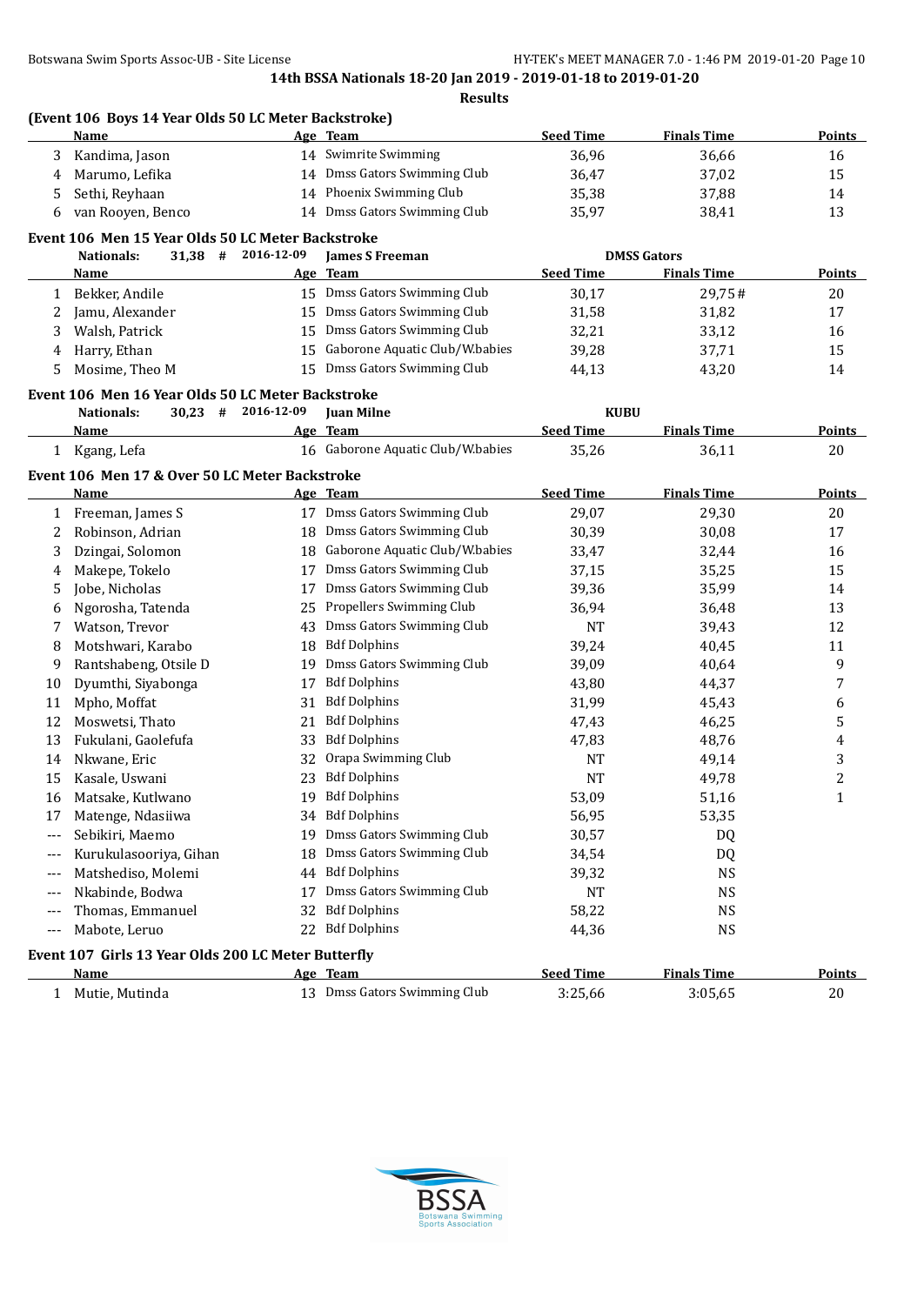|       | Event 107 Girls 14 Year Olds 200 LC Meter Butterfly  |    |                                   |                             |                          |               |
|-------|------------------------------------------------------|----|-----------------------------------|-----------------------------|--------------------------|---------------|
|       | $3:14.81$ # 2016-12-09<br><b>Nationals:</b>          |    | Leone van Rooven                  | <b>DMSS Gators</b>          |                          |               |
|       | <b>Name</b>                                          |    | Age Team                          | <b>Seed Time</b>            | <b>Finals Time</b>       | Points        |
|       | 1 Loo, Caitlin                                       |    | 14 Phoenix Swimming Club          | 3:09,29                     | 2:58,19#                 | 20            |
|       | Event 107 Women 16 Year Olds 200 LC Meter Butterfly  |    |                                   |                             |                          |               |
|       | Name                                                 |    | Age Team                          | <b>Seed Time</b>            | <b>Finals Time</b>       | <b>Points</b> |
|       | 1 van Rooyen, Leone                                  |    | 16 Dmss Gators Swimming Club      | 3:05,13                     | 3:01,02                  | 20            |
|       | Event 108 Boys 14 Year Olds 200 LC Meter Butterfly   |    |                                   |                             |                          |               |
|       | $2:27,19$ # 2016-12-09<br><b>Nationals:</b>          |    | <b>Abdul Muinudeen</b>            | <b>DMSS Gators</b>          |                          |               |
|       | Name                                                 |    | Age Team                          | <b>Seed Time</b>            | <b>Finals Time</b>       | <b>Points</b> |
|       | 1 van Rooyen, Benco                                  |    | 14 Dmss Gators Swimming Club      | 3:40,17                     | 2:55,19                  | 20            |
| 2     | Rai, Tejzoravar                                      |    | 14 Kubu Swimming Club             | 3:24,53                     | 3:05,77                  | 17            |
| 3     | Sethi, Reyhaan                                       |    | 14 Phoenix Swimming Club          | NT                          | 3:27,18                  | 16            |
|       | Event 108 Men 15 Year Olds 200 LC Meter Butterfly    |    |                                   |                             |                          |               |
|       | $2:15,15$ # 2016-12-09<br><b>Nationals:</b>          |    | <b>James S Freeman</b>            | <b>DMSS Gators</b>          |                          |               |
|       | Name                                                 |    | Age Team                          | <b>Seed Time</b>            | <b>Finals Time</b>       | Points        |
|       | 1 Walsh, Patrick                                     |    | 15 Dmss Gators Swimming Club      | 2:50,30                     | 2:46,80                  | 20            |
|       | Event 108 Men 16 Year Olds 200 LC Meter Butterfly    |    |                                   |                             |                          |               |
|       | $2:40,67$ # 2016-12-09<br><b>Nationals:</b>          |    | Gihan Kurukulasooriya             | <b>DMSS Gators</b>          |                          |               |
|       | Name                                                 |    | Age Team                          | <b>Seed Time</b>            | <b>Finals Time</b>       | Points        |
| 1     | Fischer, Ethan                                       |    | 16 Dmss Gators Swimming Club      | 2:44,28                     | 2:36,80#                 | 20            |
| 2     | Kgang, Lefa                                          |    | 16 Gaborone Aquatic Club/W.babies | <b>NT</b>                   | 3:37,42                  | 17            |
|       |                                                      |    |                                   |                             |                          |               |
|       | Event 108 Men 17 & Over 200 LC Meter Butterfly       |    |                                   |                             |                          |               |
|       | <b>Name</b>                                          |    | Age Team                          | <b>Seed Time</b>            | <b>Finals Time</b>       | <b>Points</b> |
| 1     | Freeman, James S                                     |    | 17 Dmss Gators Swimming Club      | 2:10,52                     | 2:17,31                  | 20            |
| 2     | Kurukulasooriya, Gihan                               |    | 18 Dmss Gators Swimming Club      | 2:37,96                     | 2:41,30                  | 17            |
| 3     | Setswammung, Tumo                                    |    | 17 Dmss Gators Swimming Club      | <b>NT</b>                   | 2:50,23                  | 16            |
| 4     | Van Niekerk, Willem                                  |    | 20 Gaborone Aquatic Club/W.babies | 2:43,65                     | 2:52,22                  | 15            |
| 5     | Gachala, Lawrence                                    | 48 | <b>Bdf Dolphins</b>               | 3:59,42                     | 4:00,31                  | 14            |
| 6     | Keatshotse, Badiredi                                 | 31 | <b>Bdf Dolphins</b>               | 3:54,20                     | 4:08,43                  | 13            |
| ---   | Botshelo, Baisana                                    |    | 32 Bdf Dolphins                   | 4:42,00                     | <b>NS</b>                |               |
|       | Event 109 Mixed 14 & Under 200 LC Meter Medley Relay |    |                                   |                             |                          |               |
|       | <b>Team</b>                                          |    | Relay                             | <b>Seed Time</b>            | <b>Finals Time</b>       | <b>Points</b> |
|       | 1 Dmss Gators Swimming Club                          |    | A                                 | 2:15,00                     | 2:16,31                  | 40            |
|       | 1) Matthews, Tselane W14                             |    | 2) Mokobi, Kgotla M12             | 3) De Jesus, Jon Martin M12 | 4) Egner, Maxine W14     |               |
| 2     | Kubu Swimming Club                                   |    | A                                 | 2:37,97                     | 2:16,91                  | 34            |
|       | 1) Deurwaader, Tjibuya W14                           |    | 2) Gondo, Takundanashe M14        | 3) Rai, Tejzoravar M14      | 4) Khama, Warona W12     |               |
| 3     | Phoenix Swimming Club                                |    | A                                 | <b>NT</b>                   | 2:28,57                  | 32            |
|       | 1) Sethi, Reyhaan M14                                |    | 2) Sethi, Khalil M11              | 3) Loo, Caitlin W14         | 4) Norton, Amber W12     |               |
|       | 4 Gaborone Aquatic Club/W.babies                     |    | A                                 | 2:38,88                     | 2:31,46                  | 30            |
|       | 1) Harry, Kyra W12                                   |    | 2) Molefe, Lerako M13             | 3) Pigford, Elizabeth W12   | 4) Matija, Tumo M13      |               |
| 5     | The Learning Centre                                  |    | A                                 | 3:11,58                     | 2:58,58                  | 28            |
|       | 1) Pesic, Ema W13                                    |    | 2) Tele, Phoebe W11               | 3) Nsingo, David M12        | 4) Manase, Wesley M11    |               |
| 6     | Propellers Swimming Club                             |    | A                                 | NT                          | 2:58,90                  | 26            |
|       | 1) Kesiilwe, Katlego W11                             |    | 2) Saleshando, Oratile W12        | 3) Keitsile, Junior M11     | 4) Mangani, Kevin M12    |               |
| $---$ | Dmss Gators Swimming Club                            |    | B                                 | 2:21,00                     | X2:24,27                 |               |
|       | 1) Marumo, Lefika M14                                |    | 2) Haitsma, Lindiwe W13           | 3) Ingwe, Kimberly W13      | 4) van Rooyen, Benco M14 |               |

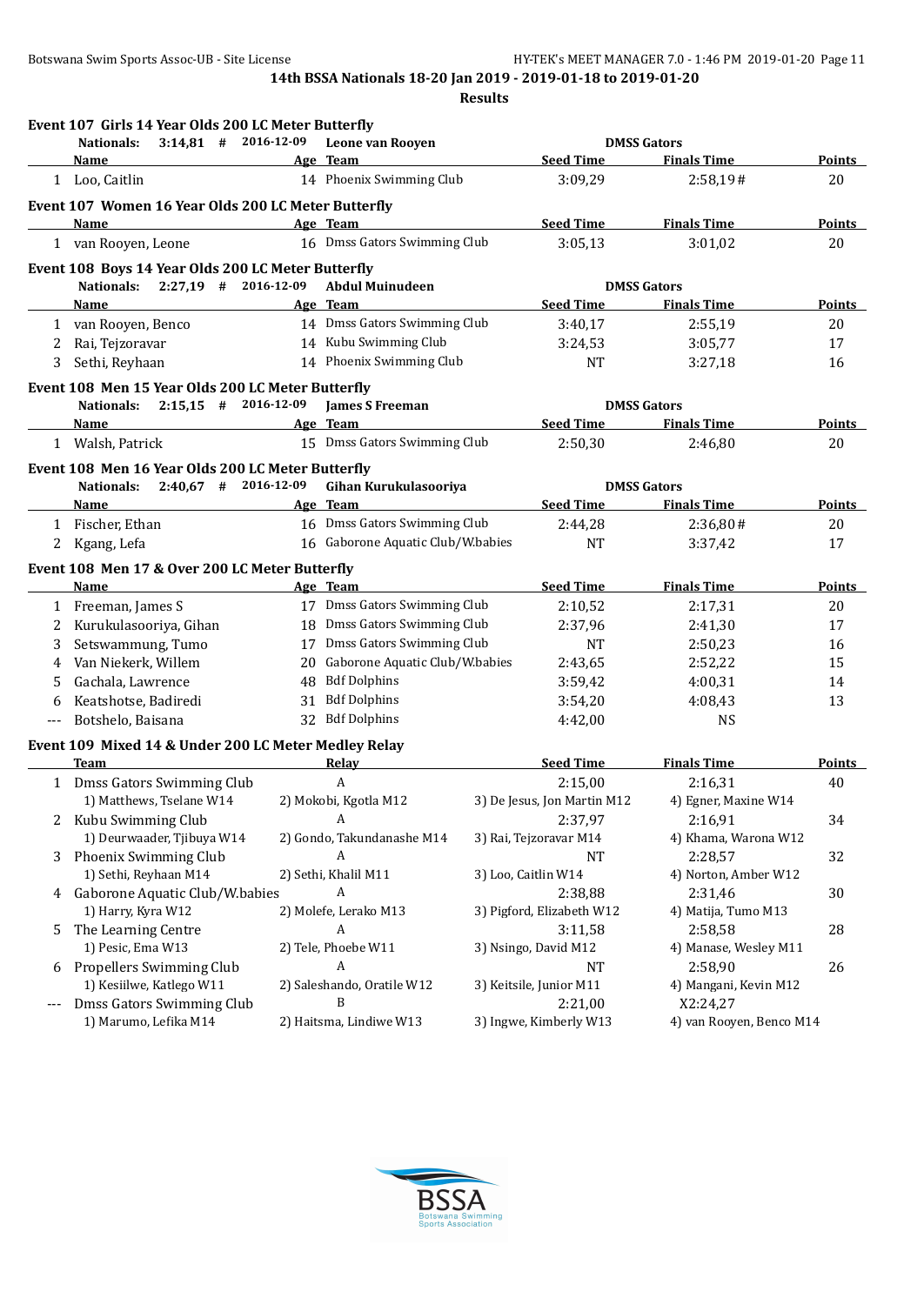|       | (Event 109 Mixed 14 & Under 200 LC Meter Medley Relay)                                             |     |                                |                               |                         |               |
|-------|----------------------------------------------------------------------------------------------------|-----|--------------------------------|-------------------------------|-------------------------|---------------|
|       | <b>Team</b>                                                                                        |     | Relay                          | <b>Seed Time</b>              | <b>Finals Time</b>      | <b>Points</b> |
|       | --- Dmss Gators Swimming Club                                                                      |     | D                              | 2:44,00                       | X2:37,38                |               |
|       | 1) Mokgatle, Yaone W14                                                                             |     | 2) Ditlhogo, Amaru W12         | 3) Van Ravesteyn, Eric M11    | 4) Lee, Hyun Dong M12   |               |
| $---$ | Dmss Gators Swimming Club                                                                          |     | C                              | 2:36,00                       | X2:38,54                |               |
|       | 1) Jack, Michelle W13                                                                              |     | 2) Tsuruta, Yoshihiro M11      | 3) Mutie, Mutinda W13         | 4) Seetso, Nathan M11   |               |
| $---$ | Kubu Swimming Club                                                                                 |     | B                              | <b>NT</b>                     | X2:51,36                |               |
|       | 1) Jordaan, Joshua M11                                                                             |     | 2) Chang, Ji-eun W11           | 3) van der Merwe, Bea W10     | 4) Hamilton, Cain M10   |               |
|       | Gaborone Aquatic Club/W.babies                                                                     |     | B                              | <b>NT</b>                     | X2:57,82                |               |
|       | 1) Molelowatladi, Realeboga W9 2) Haskins, Camille W9                                              |     |                                | 3) Garmroudi, Yusurf M11      | 4) Haskins, Ethan M11   |               |
|       | Event 109 Mixed 15 & Over 200 LC Meter Medley Relay                                                |     |                                |                               |                         |               |
|       | Team                                                                                               |     | Relay                          | <b>Seed Time</b>              | <b>Finals Time</b>      | <b>Points</b> |
|       | 1 Dmss Gators Swimming Club                                                                        |     | A                              | 2:00,00                       | 2:03,06                 | 40            |
|       | 1) Ruele, Bupe B W15                                                                               |     | 2) Robinson, Adrian M18        | 3) Freeman, James S M17       | 4) Jobe, Hannah W15     |               |
|       | 2 Gaborone Aquatic Club/W.babies                                                                   |     | A                              | 2:16,56                       | 2:09,50                 | 34            |
|       | 1) Leppan, Jenny W23                                                                               |     | 2) Van Ravesteyn, Mieke W18    | 3) Van Niekerk, Willem M20    | 4) Matija, Kitso M20    |               |
| 3     | Kubu Swimming Club                                                                                 |     | A                              | <b>NT</b>                     | 2:24,11                 | 32            |
|       | 1) Mwape, Lombe W17                                                                                |     | 2) Mathambo, Marley M14        | 3) Gondo, Ruvarashe W16       | 4) Khango, Kitso M14    |               |
| 4     | Orapa Swimming Club                                                                                |     | A                              | <b>NT</b>                     | 3:19,12                 | 30            |
|       | 1) Ntshebe, Jackie W36                                                                             |     | 2) Motsamai, Terry M18         | 3) Ratlhogo, Thato M24        | 4) Matlakala, Smarh M37 |               |
|       | Dmss Gators Swimming Club                                                                          |     | B                              | 2:14,00                       | X2:17,35                |               |
|       | 1) Bekker, Andile M15                                                                              |     | 2) Thompson, Summer W15        | 3) Kurukulasooriya, Gihan M18 | 4) Jones, Amy W16       |               |
|       | Gaborone Aquatic Club/W.babies                                                                     |     | B                              | 2:20,21                       | X2:49,47                |               |
|       | 1) Yordanova, Natalia W16                                                                          |     | 2) Harry, Ethan M15            | 3) Kelebemang, Lebogang W21   | 4) Dzingai, Solomon M18 |               |
|       | Orapa Swimming Club                                                                                |     | B                              | <b>NT</b>                     | X3:20,13                |               |
|       | 1) Nkwane, Eric M32                                                                                |     | 2) Gotho, Ontheeditse M23      | 3) Nnyenyiwa, Dudu W29        | 4) Makwapa, Boyce M37   |               |
|       | Event 110 Girls 10 Year Olds 400 LC Meter Freestyle                                                |     |                                |                               |                         |               |
|       | Name                                                                                               |     | Age Team                       | <b>Seed Time</b>              | <b>Finals Time</b>      | <b>Points</b> |
|       | 1 Seipone, Jessica                                                                                 |     | 10 Propellers Swimming Club    | 9:24,59                       | 8:45,30                 | 20            |
|       | Event 110 Girls 11 Year Olds 400 LC Meter Freestyle                                                |     |                                |                               |                         |               |
|       | $5:33,77$ # 2016-12-10<br><b>Nationals:</b>                                                        |     | <b>Shamiso Matonhodze</b>      | <b>DMSS Gators</b>            |                         |               |
|       | Name                                                                                               |     | Age Team                       | <b>Seed Time</b>              | <b>Finals Time</b>      | <u>Points</u> |
|       | 1 Ramakoloi, Thata                                                                                 |     | 11 Propellers Swimming Club    | 7:47,82                       | 7:11,20                 | 20            |
| 2     | Kesiilwe, Katlego                                                                                  |     | 11 Propellers Swimming Club    | 8:36,20                       | 7:48,30                 | 17            |
| 3     | Munyuki, Kudzai                                                                                    |     | 11 Propellers Swimming Club    | 10:01,93                      | 9:00,90                 | 16            |
|       |                                                                                                    |     |                                |                               |                         |               |
|       | Event 110 Girls 12 Year Olds 400 LC Meter Freestyle<br>$5:30,48$ # 2016-12-10<br><b>Nationals:</b> |     | <b>Tselane Matthews</b>        | <b>DMSS Gators</b>            |                         |               |
|       | <b>Name</b>                                                                                        | Age | <b>Team</b>                    | <b>Seed Time</b>              | <b>Finals Time</b>      | <b>Points</b> |
|       |                                                                                                    | 12  | Dmss Gators Swimming Club      | 5:33,29                       | 5:37,60                 | 20            |
| 1     | Ditlhogo, Amaru                                                                                    |     | Dmss Gators Swimming Club      |                               |                         |               |
| 2     | Kiragu, Mariam                                                                                     | 12  |                                | 5:55,18                       | 5:55,40                 | 17            |
| 3     | Harry, Kyra                                                                                        | 12  | Gaborone Aquatic Club/W.babies | 6:10,96                       | 6:15,90                 | 16            |
| 4     | Saleshando, Oratile                                                                                | 12  | Propellers Swimming Club       | 8:40,59                       | 7:17,20                 | 15            |
| 5     | Munyuki, Thobeka                                                                                   |     | 12 Propellers Swimming Club    | 10:01,64                      | 9:25,80                 | 14            |
|       | Event 110 Girls 13 Year Olds 400 LC Meter Freestyle                                                |     |                                |                               |                         |               |

# **Nationals: 6:16,22 # 2016-12-10 Bupe Ruele DMSS Gators Name Age Team Seed Time Finals Time Points** 1 Jack, Michelle 13 Dmss Gators Swimming Club 5:14,56 5:16,00# 20 2 Ingwe, Kimberly 13 Dmss Gators Swimming Club 5:21,88 5:29,20# 17 3 Mutie, Mutinda 13 Dmss Gators Swimming Club 5:34,77 5:33,20# 16

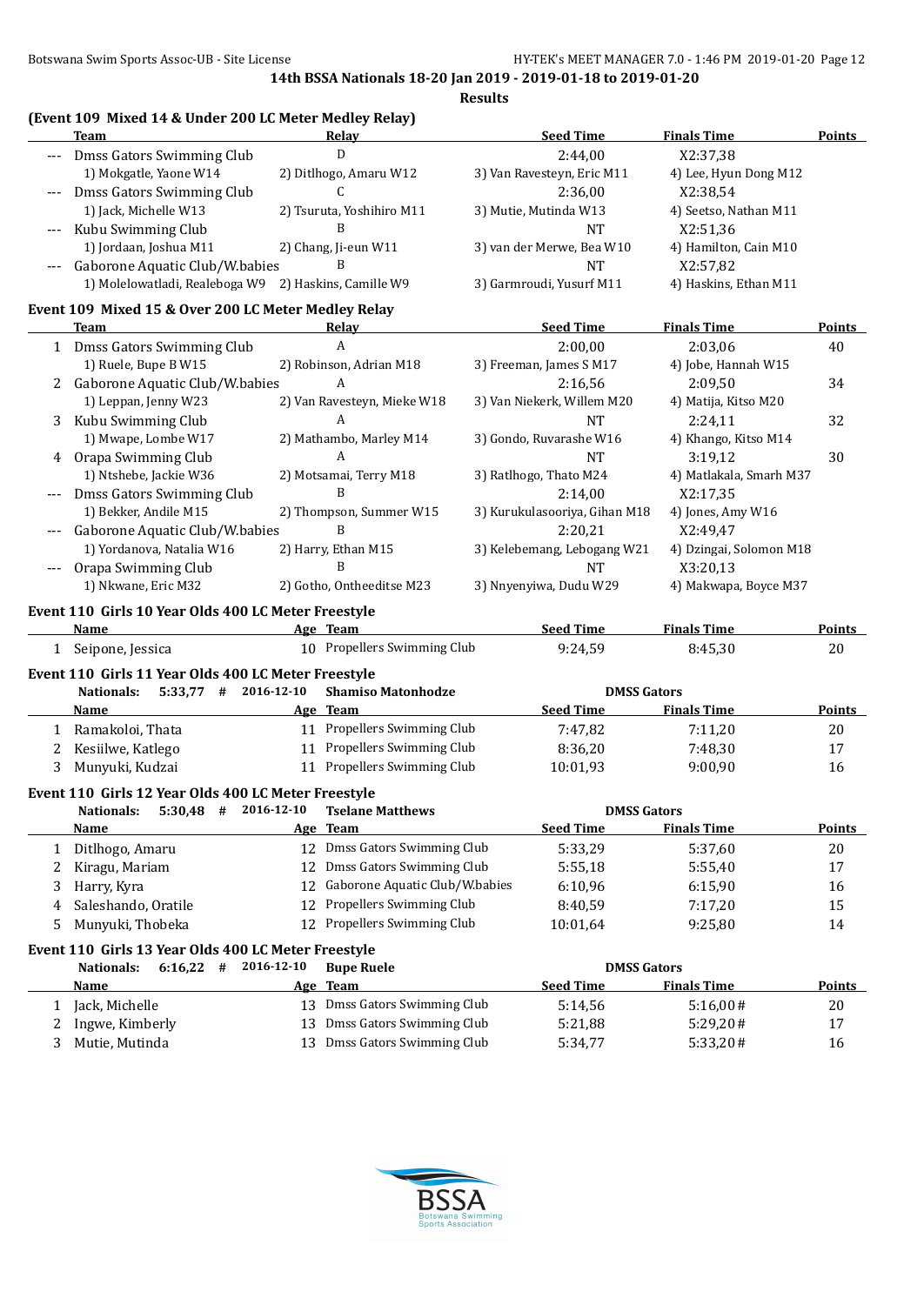| $5:58,30$ # 2016-12-10<br><b>DMSS Gators</b><br><b>Nationals:</b><br>Leone van Rooyen<br><b>Seed Time</b><br><b>Finals Time</b><br>Age Team<br>Name<br>14 Dmss Gators Swimming Club<br>5:04,78<br>Matthews, Tselane<br>5:10,80#<br>1<br>14 Dmss Gators Swimming Club<br>Egner, Adina<br>5:37,55<br>5:37,80#<br>2<br>14 Kubu Swimming Club<br>Deurwaader, Tjibuya<br>6:55,70<br>6:02,30<br>3<br>14 Dmss Gators Swimming Club<br>Nkgau, Loago<br>6:19.65<br>6:22,40<br>4<br>14 Dmss Gators Swimming Club<br>Hughes, Naya<br>7:01,56<br>6:40,60<br>5<br>14 Dmss Gators Swimming Club<br>Ramorobjwa, Naledi<br>6:52,20<br>6:44,45<br>6<br>Event 110 Women 15 Year Olds 400 LC Meter Freestyle<br><b>Seed Time</b><br><b>Finals Time</b><br>Age Team<br>Name<br>15 Dmss Gators Swimming Club<br>1 Ruele, Bupe B<br>5:20,47<br>5:19,10<br>15 Dmss Gators Swimming Club<br>Jobe, Hannah<br>5:35,32<br>5:38,60<br>2<br>Event 110 Women 16 Year Olds 400 LC Meter Freestyle<br>$5:31,29$ # 2016-12-10<br><b>DMSS Gators</b><br><b>Nationals:</b><br><b>Dante Duke</b><br><b>Seed Time</b><br>Age Team<br><b>Finals Time</b><br><b>Name</b><br>16 Dmss Gators Swimming Club<br>1 van Rooyen, Leone<br>5:43,01<br>5:33,20<br>16 Dmss Gators Swimming Club<br>Jones, Amy<br>5:41,38<br>5:42,50<br>2<br>3 Yordanova, Natalia<br>16 Gaborone Aquatic Club/W.babies<br>7:06,05<br>7:01,80<br>Event 110 Women 17 & Over 400 LC Meter Freestyle<br><b>Seed Time</b><br>Name<br>Age Team<br><b>Finals Time</b><br>17 Kubu Swimming Club<br>6:18,53<br>6:18,70<br>1 Mwape, Lombe<br>18 Bdf Dolphins<br>2 Ketshwanetse, Bokane<br>8:29,40<br>9:19,28<br>Event 111 Boys 10 Year Olds 400 LC Meter Freestyle<br><b>Seed Time</b><br><b>Finals Time</b><br>Name<br>Age Team<br>10 Dmss Gators Swimming Club<br>1 Mwangi, Dean<br><b>NT</b><br>8:12,00<br>10 Propellers Swimming Club<br>Morebodi, Theo<br>9:18,57<br>8:53,70<br>2<br>10 Bdf Dolphins<br><b>NT</b><br>3 Matenge, Larona<br>9:01,00<br>Event 111 Boys 11 Year Olds 400 LC Meter Freestyle<br>$6:43,47$ # 2016-12-10<br><b>Neels Swanepoel</b><br><b>DMSS Gators</b><br>Nationals:<br><b>Seed Time</b><br>Age Team<br><b>Finals Time</b><br>Name<br>11 Gaborone Aquatic Club/W.babies<br>1 Garmroudi, Yusurf<br>NT<br>7:03,10<br>11 Dmss Gators Swimming Club<br>Seetso, Nathan<br>6:47,91<br>7:04,00<br>2<br>11 Gaborone Aquatic Club/W.babies<br>Haskins, Ethan<br><b>NT</b><br><b>NS</b><br>$--$<br>Event 111 Boys 12 Year Olds 400 LC Meter Freestyle<br>5:56,99 # 2016-12-10<br><b>DMSS Gators</b><br><b>Nationals:</b><br><b>Benco van Rooyen</b><br><b>Seed Time</b><br><b>Finals Time</b><br>Name<br>Age Team<br>12 Dmss Gators Swimming Club<br>De Jesus, Jon Martin<br>6:15,65<br>6:18,90<br>1<br>Dmss Gators Swimming Club<br>Lee, Hyun Dong<br>NT<br>6:26,00<br>2<br>12<br>Dmss Gators Swimming Club<br>Mokobi, Kgotla<br>7:05,20<br>12<br>NT<br>3<br>12 Dmss Gators Swimming Club<br>Ramorobjwa, Lengwe<br>7:10,21<br>7:11,80<br>4 | Event 110 Girls 14 Year Olds 400 LC Meter Freestyle |               |
|---------------------------------------------------------------------------------------------------------------------------------------------------------------------------------------------------------------------------------------------------------------------------------------------------------------------------------------------------------------------------------------------------------------------------------------------------------------------------------------------------------------------------------------------------------------------------------------------------------------------------------------------------------------------------------------------------------------------------------------------------------------------------------------------------------------------------------------------------------------------------------------------------------------------------------------------------------------------------------------------------------------------------------------------------------------------------------------------------------------------------------------------------------------------------------------------------------------------------------------------------------------------------------------------------------------------------------------------------------------------------------------------------------------------------------------------------------------------------------------------------------------------------------------------------------------------------------------------------------------------------------------------------------------------------------------------------------------------------------------------------------------------------------------------------------------------------------------------------------------------------------------------------------------------------------------------------------------------------------------------------------------------------------------------------------------------------------------------------------------------------------------------------------------------------------------------------------------------------------------------------------------------------------------------------------------------------------------------------------------------------------------------------------------------------------------------------------------------------------------------------------------------------------------------------------------------------------------------------------------------------------------------------------------------------------------------------------------------------------------------------------------------------------------------------------------------------------------------------------------------------------------------------------------------------------------------------------------------------------------|-----------------------------------------------------|---------------|
|                                                                                                                                                                                                                                                                                                                                                                                                                                                                                                                                                                                                                                                                                                                                                                                                                                                                                                                                                                                                                                                                                                                                                                                                                                                                                                                                                                                                                                                                                                                                                                                                                                                                                                                                                                                                                                                                                                                                                                                                                                                                                                                                                                                                                                                                                                                                                                                                                                                                                                                                                                                                                                                                                                                                                                                                                                                                                                                                                                                       |                                                     |               |
|                                                                                                                                                                                                                                                                                                                                                                                                                                                                                                                                                                                                                                                                                                                                                                                                                                                                                                                                                                                                                                                                                                                                                                                                                                                                                                                                                                                                                                                                                                                                                                                                                                                                                                                                                                                                                                                                                                                                                                                                                                                                                                                                                                                                                                                                                                                                                                                                                                                                                                                                                                                                                                                                                                                                                                                                                                                                                                                                                                                       |                                                     | <b>Points</b> |
|                                                                                                                                                                                                                                                                                                                                                                                                                                                                                                                                                                                                                                                                                                                                                                                                                                                                                                                                                                                                                                                                                                                                                                                                                                                                                                                                                                                                                                                                                                                                                                                                                                                                                                                                                                                                                                                                                                                                                                                                                                                                                                                                                                                                                                                                                                                                                                                                                                                                                                                                                                                                                                                                                                                                                                                                                                                                                                                                                                                       |                                                     | 20            |
|                                                                                                                                                                                                                                                                                                                                                                                                                                                                                                                                                                                                                                                                                                                                                                                                                                                                                                                                                                                                                                                                                                                                                                                                                                                                                                                                                                                                                                                                                                                                                                                                                                                                                                                                                                                                                                                                                                                                                                                                                                                                                                                                                                                                                                                                                                                                                                                                                                                                                                                                                                                                                                                                                                                                                                                                                                                                                                                                                                                       |                                                     | 17            |
|                                                                                                                                                                                                                                                                                                                                                                                                                                                                                                                                                                                                                                                                                                                                                                                                                                                                                                                                                                                                                                                                                                                                                                                                                                                                                                                                                                                                                                                                                                                                                                                                                                                                                                                                                                                                                                                                                                                                                                                                                                                                                                                                                                                                                                                                                                                                                                                                                                                                                                                                                                                                                                                                                                                                                                                                                                                                                                                                                                                       |                                                     | 16            |
|                                                                                                                                                                                                                                                                                                                                                                                                                                                                                                                                                                                                                                                                                                                                                                                                                                                                                                                                                                                                                                                                                                                                                                                                                                                                                                                                                                                                                                                                                                                                                                                                                                                                                                                                                                                                                                                                                                                                                                                                                                                                                                                                                                                                                                                                                                                                                                                                                                                                                                                                                                                                                                                                                                                                                                                                                                                                                                                                                                                       |                                                     | 15            |
|                                                                                                                                                                                                                                                                                                                                                                                                                                                                                                                                                                                                                                                                                                                                                                                                                                                                                                                                                                                                                                                                                                                                                                                                                                                                                                                                                                                                                                                                                                                                                                                                                                                                                                                                                                                                                                                                                                                                                                                                                                                                                                                                                                                                                                                                                                                                                                                                                                                                                                                                                                                                                                                                                                                                                                                                                                                                                                                                                                                       |                                                     | 14            |
|                                                                                                                                                                                                                                                                                                                                                                                                                                                                                                                                                                                                                                                                                                                                                                                                                                                                                                                                                                                                                                                                                                                                                                                                                                                                                                                                                                                                                                                                                                                                                                                                                                                                                                                                                                                                                                                                                                                                                                                                                                                                                                                                                                                                                                                                                                                                                                                                                                                                                                                                                                                                                                                                                                                                                                                                                                                                                                                                                                                       |                                                     | 13            |
|                                                                                                                                                                                                                                                                                                                                                                                                                                                                                                                                                                                                                                                                                                                                                                                                                                                                                                                                                                                                                                                                                                                                                                                                                                                                                                                                                                                                                                                                                                                                                                                                                                                                                                                                                                                                                                                                                                                                                                                                                                                                                                                                                                                                                                                                                                                                                                                                                                                                                                                                                                                                                                                                                                                                                                                                                                                                                                                                                                                       |                                                     |               |
|                                                                                                                                                                                                                                                                                                                                                                                                                                                                                                                                                                                                                                                                                                                                                                                                                                                                                                                                                                                                                                                                                                                                                                                                                                                                                                                                                                                                                                                                                                                                                                                                                                                                                                                                                                                                                                                                                                                                                                                                                                                                                                                                                                                                                                                                                                                                                                                                                                                                                                                                                                                                                                                                                                                                                                                                                                                                                                                                                                                       |                                                     | <b>Points</b> |
|                                                                                                                                                                                                                                                                                                                                                                                                                                                                                                                                                                                                                                                                                                                                                                                                                                                                                                                                                                                                                                                                                                                                                                                                                                                                                                                                                                                                                                                                                                                                                                                                                                                                                                                                                                                                                                                                                                                                                                                                                                                                                                                                                                                                                                                                                                                                                                                                                                                                                                                                                                                                                                                                                                                                                                                                                                                                                                                                                                                       |                                                     | 20            |
|                                                                                                                                                                                                                                                                                                                                                                                                                                                                                                                                                                                                                                                                                                                                                                                                                                                                                                                                                                                                                                                                                                                                                                                                                                                                                                                                                                                                                                                                                                                                                                                                                                                                                                                                                                                                                                                                                                                                                                                                                                                                                                                                                                                                                                                                                                                                                                                                                                                                                                                                                                                                                                                                                                                                                                                                                                                                                                                                                                                       |                                                     | 17            |
|                                                                                                                                                                                                                                                                                                                                                                                                                                                                                                                                                                                                                                                                                                                                                                                                                                                                                                                                                                                                                                                                                                                                                                                                                                                                                                                                                                                                                                                                                                                                                                                                                                                                                                                                                                                                                                                                                                                                                                                                                                                                                                                                                                                                                                                                                                                                                                                                                                                                                                                                                                                                                                                                                                                                                                                                                                                                                                                                                                                       |                                                     |               |
|                                                                                                                                                                                                                                                                                                                                                                                                                                                                                                                                                                                                                                                                                                                                                                                                                                                                                                                                                                                                                                                                                                                                                                                                                                                                                                                                                                                                                                                                                                                                                                                                                                                                                                                                                                                                                                                                                                                                                                                                                                                                                                                                                                                                                                                                                                                                                                                                                                                                                                                                                                                                                                                                                                                                                                                                                                                                                                                                                                                       |                                                     |               |
|                                                                                                                                                                                                                                                                                                                                                                                                                                                                                                                                                                                                                                                                                                                                                                                                                                                                                                                                                                                                                                                                                                                                                                                                                                                                                                                                                                                                                                                                                                                                                                                                                                                                                                                                                                                                                                                                                                                                                                                                                                                                                                                                                                                                                                                                                                                                                                                                                                                                                                                                                                                                                                                                                                                                                                                                                                                                                                                                                                                       |                                                     | <b>Points</b> |
|                                                                                                                                                                                                                                                                                                                                                                                                                                                                                                                                                                                                                                                                                                                                                                                                                                                                                                                                                                                                                                                                                                                                                                                                                                                                                                                                                                                                                                                                                                                                                                                                                                                                                                                                                                                                                                                                                                                                                                                                                                                                                                                                                                                                                                                                                                                                                                                                                                                                                                                                                                                                                                                                                                                                                                                                                                                                                                                                                                                       |                                                     | 20            |
|                                                                                                                                                                                                                                                                                                                                                                                                                                                                                                                                                                                                                                                                                                                                                                                                                                                                                                                                                                                                                                                                                                                                                                                                                                                                                                                                                                                                                                                                                                                                                                                                                                                                                                                                                                                                                                                                                                                                                                                                                                                                                                                                                                                                                                                                                                                                                                                                                                                                                                                                                                                                                                                                                                                                                                                                                                                                                                                                                                                       |                                                     | 17            |
|                                                                                                                                                                                                                                                                                                                                                                                                                                                                                                                                                                                                                                                                                                                                                                                                                                                                                                                                                                                                                                                                                                                                                                                                                                                                                                                                                                                                                                                                                                                                                                                                                                                                                                                                                                                                                                                                                                                                                                                                                                                                                                                                                                                                                                                                                                                                                                                                                                                                                                                                                                                                                                                                                                                                                                                                                                                                                                                                                                                       |                                                     | 16            |
|                                                                                                                                                                                                                                                                                                                                                                                                                                                                                                                                                                                                                                                                                                                                                                                                                                                                                                                                                                                                                                                                                                                                                                                                                                                                                                                                                                                                                                                                                                                                                                                                                                                                                                                                                                                                                                                                                                                                                                                                                                                                                                                                                                                                                                                                                                                                                                                                                                                                                                                                                                                                                                                                                                                                                                                                                                                                                                                                                                                       |                                                     |               |
|                                                                                                                                                                                                                                                                                                                                                                                                                                                                                                                                                                                                                                                                                                                                                                                                                                                                                                                                                                                                                                                                                                                                                                                                                                                                                                                                                                                                                                                                                                                                                                                                                                                                                                                                                                                                                                                                                                                                                                                                                                                                                                                                                                                                                                                                                                                                                                                                                                                                                                                                                                                                                                                                                                                                                                                                                                                                                                                                                                                       |                                                     | <b>Points</b> |
|                                                                                                                                                                                                                                                                                                                                                                                                                                                                                                                                                                                                                                                                                                                                                                                                                                                                                                                                                                                                                                                                                                                                                                                                                                                                                                                                                                                                                                                                                                                                                                                                                                                                                                                                                                                                                                                                                                                                                                                                                                                                                                                                                                                                                                                                                                                                                                                                                                                                                                                                                                                                                                                                                                                                                                                                                                                                                                                                                                                       |                                                     | 20            |
|                                                                                                                                                                                                                                                                                                                                                                                                                                                                                                                                                                                                                                                                                                                                                                                                                                                                                                                                                                                                                                                                                                                                                                                                                                                                                                                                                                                                                                                                                                                                                                                                                                                                                                                                                                                                                                                                                                                                                                                                                                                                                                                                                                                                                                                                                                                                                                                                                                                                                                                                                                                                                                                                                                                                                                                                                                                                                                                                                                                       |                                                     | 17            |
|                                                                                                                                                                                                                                                                                                                                                                                                                                                                                                                                                                                                                                                                                                                                                                                                                                                                                                                                                                                                                                                                                                                                                                                                                                                                                                                                                                                                                                                                                                                                                                                                                                                                                                                                                                                                                                                                                                                                                                                                                                                                                                                                                                                                                                                                                                                                                                                                                                                                                                                                                                                                                                                                                                                                                                                                                                                                                                                                                                                       |                                                     |               |
|                                                                                                                                                                                                                                                                                                                                                                                                                                                                                                                                                                                                                                                                                                                                                                                                                                                                                                                                                                                                                                                                                                                                                                                                                                                                                                                                                                                                                                                                                                                                                                                                                                                                                                                                                                                                                                                                                                                                                                                                                                                                                                                                                                                                                                                                                                                                                                                                                                                                                                                                                                                                                                                                                                                                                                                                                                                                                                                                                                                       |                                                     | <b>Points</b> |
|                                                                                                                                                                                                                                                                                                                                                                                                                                                                                                                                                                                                                                                                                                                                                                                                                                                                                                                                                                                                                                                                                                                                                                                                                                                                                                                                                                                                                                                                                                                                                                                                                                                                                                                                                                                                                                                                                                                                                                                                                                                                                                                                                                                                                                                                                                                                                                                                                                                                                                                                                                                                                                                                                                                                                                                                                                                                                                                                                                                       |                                                     | 20            |
|                                                                                                                                                                                                                                                                                                                                                                                                                                                                                                                                                                                                                                                                                                                                                                                                                                                                                                                                                                                                                                                                                                                                                                                                                                                                                                                                                                                                                                                                                                                                                                                                                                                                                                                                                                                                                                                                                                                                                                                                                                                                                                                                                                                                                                                                                                                                                                                                                                                                                                                                                                                                                                                                                                                                                                                                                                                                                                                                                                                       |                                                     | 17            |
|                                                                                                                                                                                                                                                                                                                                                                                                                                                                                                                                                                                                                                                                                                                                                                                                                                                                                                                                                                                                                                                                                                                                                                                                                                                                                                                                                                                                                                                                                                                                                                                                                                                                                                                                                                                                                                                                                                                                                                                                                                                                                                                                                                                                                                                                                                                                                                                                                                                                                                                                                                                                                                                                                                                                                                                                                                                                                                                                                                                       |                                                     | 16            |
|                                                                                                                                                                                                                                                                                                                                                                                                                                                                                                                                                                                                                                                                                                                                                                                                                                                                                                                                                                                                                                                                                                                                                                                                                                                                                                                                                                                                                                                                                                                                                                                                                                                                                                                                                                                                                                                                                                                                                                                                                                                                                                                                                                                                                                                                                                                                                                                                                                                                                                                                                                                                                                                                                                                                                                                                                                                                                                                                                                                       |                                                     |               |
|                                                                                                                                                                                                                                                                                                                                                                                                                                                                                                                                                                                                                                                                                                                                                                                                                                                                                                                                                                                                                                                                                                                                                                                                                                                                                                                                                                                                                                                                                                                                                                                                                                                                                                                                                                                                                                                                                                                                                                                                                                                                                                                                                                                                                                                                                                                                                                                                                                                                                                                                                                                                                                                                                                                                                                                                                                                                                                                                                                                       |                                                     |               |
|                                                                                                                                                                                                                                                                                                                                                                                                                                                                                                                                                                                                                                                                                                                                                                                                                                                                                                                                                                                                                                                                                                                                                                                                                                                                                                                                                                                                                                                                                                                                                                                                                                                                                                                                                                                                                                                                                                                                                                                                                                                                                                                                                                                                                                                                                                                                                                                                                                                                                                                                                                                                                                                                                                                                                                                                                                                                                                                                                                                       |                                                     | Points        |
|                                                                                                                                                                                                                                                                                                                                                                                                                                                                                                                                                                                                                                                                                                                                                                                                                                                                                                                                                                                                                                                                                                                                                                                                                                                                                                                                                                                                                                                                                                                                                                                                                                                                                                                                                                                                                                                                                                                                                                                                                                                                                                                                                                                                                                                                                                                                                                                                                                                                                                                                                                                                                                                                                                                                                                                                                                                                                                                                                                                       |                                                     | 20            |
|                                                                                                                                                                                                                                                                                                                                                                                                                                                                                                                                                                                                                                                                                                                                                                                                                                                                                                                                                                                                                                                                                                                                                                                                                                                                                                                                                                                                                                                                                                                                                                                                                                                                                                                                                                                                                                                                                                                                                                                                                                                                                                                                                                                                                                                                                                                                                                                                                                                                                                                                                                                                                                                                                                                                                                                                                                                                                                                                                                                       |                                                     | 17            |
|                                                                                                                                                                                                                                                                                                                                                                                                                                                                                                                                                                                                                                                                                                                                                                                                                                                                                                                                                                                                                                                                                                                                                                                                                                                                                                                                                                                                                                                                                                                                                                                                                                                                                                                                                                                                                                                                                                                                                                                                                                                                                                                                                                                                                                                                                                                                                                                                                                                                                                                                                                                                                                                                                                                                                                                                                                                                                                                                                                                       |                                                     |               |
|                                                                                                                                                                                                                                                                                                                                                                                                                                                                                                                                                                                                                                                                                                                                                                                                                                                                                                                                                                                                                                                                                                                                                                                                                                                                                                                                                                                                                                                                                                                                                                                                                                                                                                                                                                                                                                                                                                                                                                                                                                                                                                                                                                                                                                                                                                                                                                                                                                                                                                                                                                                                                                                                                                                                                                                                                                                                                                                                                                                       |                                                     |               |
|                                                                                                                                                                                                                                                                                                                                                                                                                                                                                                                                                                                                                                                                                                                                                                                                                                                                                                                                                                                                                                                                                                                                                                                                                                                                                                                                                                                                                                                                                                                                                                                                                                                                                                                                                                                                                                                                                                                                                                                                                                                                                                                                                                                                                                                                                                                                                                                                                                                                                                                                                                                                                                                                                                                                                                                                                                                                                                                                                                                       |                                                     |               |
|                                                                                                                                                                                                                                                                                                                                                                                                                                                                                                                                                                                                                                                                                                                                                                                                                                                                                                                                                                                                                                                                                                                                                                                                                                                                                                                                                                                                                                                                                                                                                                                                                                                                                                                                                                                                                                                                                                                                                                                                                                                                                                                                                                                                                                                                                                                                                                                                                                                                                                                                                                                                                                                                                                                                                                                                                                                                                                                                                                                       |                                                     | <b>Points</b> |
|                                                                                                                                                                                                                                                                                                                                                                                                                                                                                                                                                                                                                                                                                                                                                                                                                                                                                                                                                                                                                                                                                                                                                                                                                                                                                                                                                                                                                                                                                                                                                                                                                                                                                                                                                                                                                                                                                                                                                                                                                                                                                                                                                                                                                                                                                                                                                                                                                                                                                                                                                                                                                                                                                                                                                                                                                                                                                                                                                                                       |                                                     | 20            |
|                                                                                                                                                                                                                                                                                                                                                                                                                                                                                                                                                                                                                                                                                                                                                                                                                                                                                                                                                                                                                                                                                                                                                                                                                                                                                                                                                                                                                                                                                                                                                                                                                                                                                                                                                                                                                                                                                                                                                                                                                                                                                                                                                                                                                                                                                                                                                                                                                                                                                                                                                                                                                                                                                                                                                                                                                                                                                                                                                                                       |                                                     | 17            |
|                                                                                                                                                                                                                                                                                                                                                                                                                                                                                                                                                                                                                                                                                                                                                                                                                                                                                                                                                                                                                                                                                                                                                                                                                                                                                                                                                                                                                                                                                                                                                                                                                                                                                                                                                                                                                                                                                                                                                                                                                                                                                                                                                                                                                                                                                                                                                                                                                                                                                                                                                                                                                                                                                                                                                                                                                                                                                                                                                                                       |                                                     | 16            |
|                                                                                                                                                                                                                                                                                                                                                                                                                                                                                                                                                                                                                                                                                                                                                                                                                                                                                                                                                                                                                                                                                                                                                                                                                                                                                                                                                                                                                                                                                                                                                                                                                                                                                                                                                                                                                                                                                                                                                                                                                                                                                                                                                                                                                                                                                                                                                                                                                                                                                                                                                                                                                                                                                                                                                                                                                                                                                                                                                                                       |                                                     | 15            |
| Event 111 Boys 13 Year Olds 400 LC Meter Freestyle                                                                                                                                                                                                                                                                                                                                                                                                                                                                                                                                                                                                                                                                                                                                                                                                                                                                                                                                                                                                                                                                                                                                                                                                                                                                                                                                                                                                                                                                                                                                                                                                                                                                                                                                                                                                                                                                                                                                                                                                                                                                                                                                                                                                                                                                                                                                                                                                                                                                                                                                                                                                                                                                                                                                                                                                                                                                                                                                    |                                                     |               |
| $4:37,47$ # 2016-12-10<br><b>DMSS Gators</b><br><b>Nationals:</b><br><b>Andile Bekker</b>                                                                                                                                                                                                                                                                                                                                                                                                                                                                                                                                                                                                                                                                                                                                                                                                                                                                                                                                                                                                                                                                                                                                                                                                                                                                                                                                                                                                                                                                                                                                                                                                                                                                                                                                                                                                                                                                                                                                                                                                                                                                                                                                                                                                                                                                                                                                                                                                                                                                                                                                                                                                                                                                                                                                                                                                                                                                                             |                                                     |               |
| <b>Seed Time</b><br>Age Team<br><b>Finals Time</b><br>Name                                                                                                                                                                                                                                                                                                                                                                                                                                                                                                                                                                                                                                                                                                                                                                                                                                                                                                                                                                                                                                                                                                                                                                                                                                                                                                                                                                                                                                                                                                                                                                                                                                                                                                                                                                                                                                                                                                                                                                                                                                                                                                                                                                                                                                                                                                                                                                                                                                                                                                                                                                                                                                                                                                                                                                                                                                                                                                                            |                                                     | <b>Points</b> |
| 13 Gaborone Aquatic Club/W.babies<br>Molefe, Lerako<br>6:38,74<br>6:09,80<br>1                                                                                                                                                                                                                                                                                                                                                                                                                                                                                                                                                                                                                                                                                                                                                                                                                                                                                                                                                                                                                                                                                                                                                                                                                                                                                                                                                                                                                                                                                                                                                                                                                                                                                                                                                                                                                                                                                                                                                                                                                                                                                                                                                                                                                                                                                                                                                                                                                                                                                                                                                                                                                                                                                                                                                                                                                                                                                                        |                                                     | $20\,$        |
| 13 Gaborone Aquatic Club/W.babies<br>6:28,79<br>6:20,60<br>2<br>Matija, Tumo                                                                                                                                                                                                                                                                                                                                                                                                                                                                                                                                                                                                                                                                                                                                                                                                                                                                                                                                                                                                                                                                                                                                                                                                                                                                                                                                                                                                                                                                                                                                                                                                                                                                                                                                                                                                                                                                                                                                                                                                                                                                                                                                                                                                                                                                                                                                                                                                                                                                                                                                                                                                                                                                                                                                                                                                                                                                                                          |                                                     | 17            |

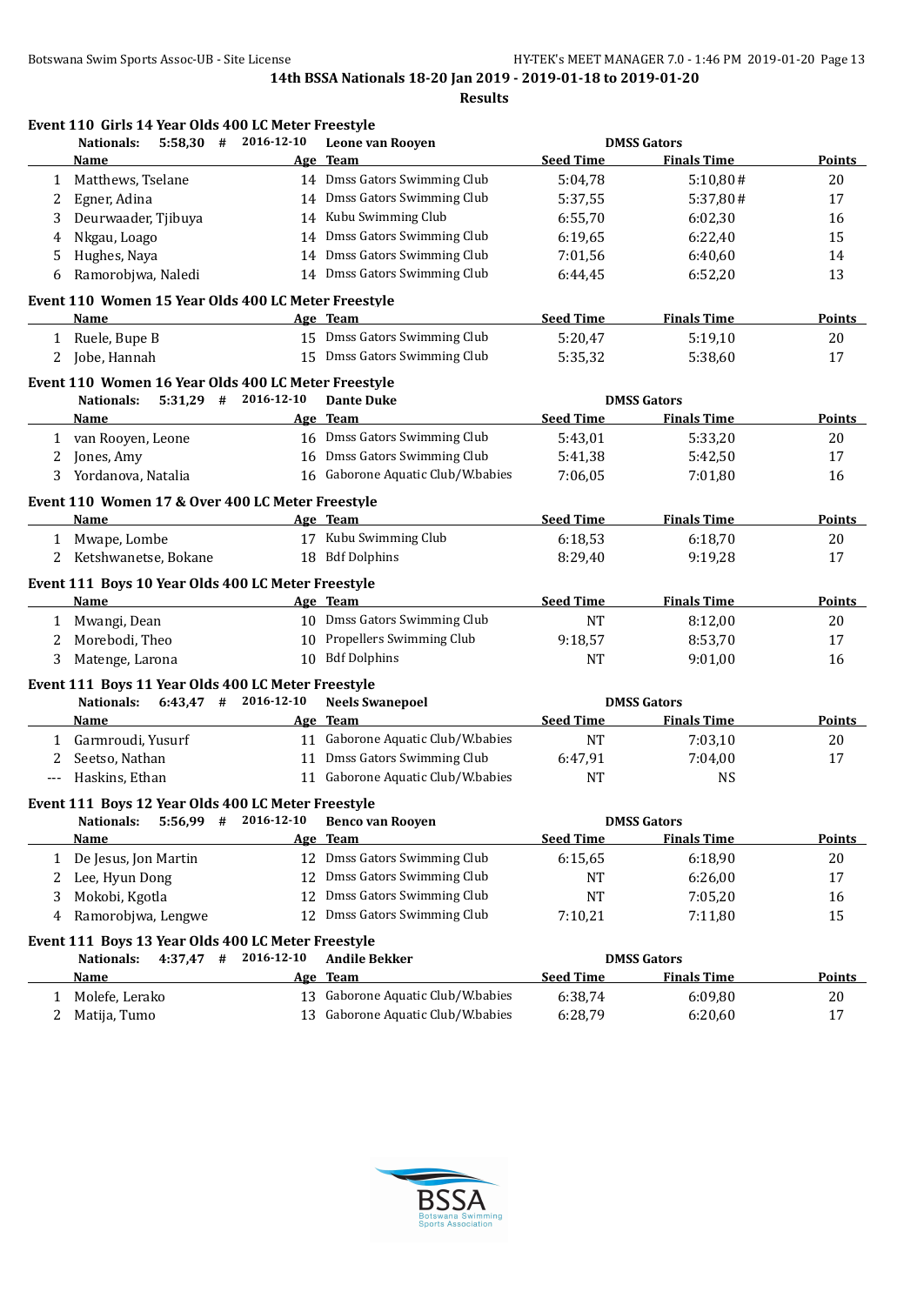|              | (Event 111 Boys 13 Year Olds 400 LC Meter Freestyle)<br><b>Name</b>         |    | Age Team                           | <b>Seed Time</b> | <b>Finals Time</b> | <b>Points</b>  |
|--------------|-----------------------------------------------------------------------------|----|------------------------------------|------------------|--------------------|----------------|
| 3            | Seetso, Thabang                                                             |    | 13 Bdf Dolphins                    | 8:04,99          | 7:21,60            | 16             |
| 4            | Motlhabane, Pule                                                            |    | 13 Propellers Swimming Club        | <b>NT</b>        | 8:48,40            | 15             |
|              | Event 111 Boys 14 Year Olds 400 LC Meter Freestyle                          |    |                                    |                  |                    |                |
|              | $5:00,34$ # 2016-12-10<br><b>Nationals:</b>                                 |    | <b>Abdul Muinudeen</b>             |                  | <b>DMSS Gators</b> |                |
|              | Name                                                                        |    | Age Team                           | <b>Seed Time</b> | <b>Finals Time</b> | Points         |
| 1            | van Rooyen, Benco                                                           |    | 14 Dmss Gators Swimming Club       | 5:14,59          | 5:09,80            | 20             |
| 2            | Marumo, Lefika                                                              |    | 14 Dmss Gators Swimming Club       | 5:58,01          | 6:08,50            | 17             |
| 3            | Khango, Kitso                                                               |    | 14 Kubu Swimming Club              | NT               | 6:26,60            | 16             |
| 4            | Seleke, Thabiso                                                             |    | 14 Bdf Dolphins                    | <b>NT</b>        | 8:26,50            | 15             |
|              |                                                                             |    |                                    |                  |                    |                |
|              | Event 111 Men 15 Year Olds 400 LC Meter Freestyle<br>$4:10,97$ # 2016-12-10 |    |                                    |                  | <b>DMSS Gators</b> |                |
|              | <b>Nationals:</b><br>Name                                                   |    | <b>James S Freeman</b><br>Age Team | <b>Seed Time</b> | <b>Finals Time</b> | Points         |
|              | Bekker, Andile                                                              |    | 15 Dmss Gators Swimming Club       | 4:21,69          |                    | 20             |
| 1            |                                                                             |    | 15 Dmss Gators Swimming Club       |                  | 4:23,90            |                |
| 2            | Walsh, Patrick                                                              |    | Gaborone Aquatic Club/W.babies     | 4:51,41          | 4:50,20            | 17             |
| 3            | Harry, Ethan                                                                | 15 |                                    | 5:58,15          | 5:57,70            | 16             |
| 4            | Mosime, Theo M                                                              |    | 15 Dmss Gators Swimming Club       | <b>NT</b>        | 6:40,50            | 15             |
|              | Event 111 Men 17 & Over 400 LC Meter Freestyle                              |    |                                    |                  |                    |                |
|              | Name                                                                        |    | Age Team                           | <b>Seed Time</b> | <b>Finals Time</b> | <b>Points</b>  |
| $\mathbf{1}$ | Freeman, James S                                                            |    | 17 Dmss Gators Swimming Club       | 3:55,27          | 4:13,50            | 20             |
| 2            | Setswammung, Tumo                                                           |    | 17 Dmss Gators Swimming Club       | 5:00,61          | 4:57,20            | 17             |
| 3            | Bekker, Zinhle                                                              | 17 | Dmss Gators Swimming Club          | 4:49,04          | 4:57,60            | 16             |
| 4            | Makepe, Tokelo                                                              | 17 | Dmss Gators Swimming Club          | 5:16,48          | 5:26,60            | 15             |
| 5            | Jobe, Nicholas                                                              | 17 | Dmss Gators Swimming Club          | 6:27,67          | 5:58,20            | 14             |
| 6            | Rantshabeng, Otsile D                                                       | 19 | Dmss Gators Swimming Club          | 5:52,80          | 5:59,10            | 13             |
| 7            | Watson, Trevor                                                              | 43 | Dmss Gators Swimming Club          | 7:08,26          | 6:25,90            | 12             |
| 8            | Thomas, Emmanuel                                                            | 32 | <b>Bdf Dolphins</b>                | <b>NT</b>        | 6:43,90            | 11             |
| 9            | Motshwari, Karabo                                                           | 18 | <b>Bdf Dolphins</b>                | 7:13,84          | 6:51,30            | 9              |
| 10           | Moswetsi, Thato                                                             | 21 | <b>Bdf Dolphins</b>                | 7:41,88          | 7:20,00            | 7              |
| 11           | Gachala, Lawrence                                                           | 48 | <b>Bdf Dolphins</b>                | 6:53,64          | 7:28,10            | 6              |
| 12           | Tselanyani, Austin                                                          | 19 | <b>Bdf Dolphins</b>                | 7:36,15          | 7:43,60            | 5              |
| 13           | Kopano, Thabo                                                               | 23 | <b>Bdf Dolphins</b>                | 7:39,06          | 7:50,80            | 4              |
| 14           | Matsake, Kutlwano                                                           | 19 | <b>Bdf Dolphins</b>                | 7:56,26          | 7:57,70            | 3              |
| 15           | Kasale, Uswani                                                              | 23 | <b>Bdf Dolphins</b>                | NT               | 8:01,40            | $\overline{c}$ |
| 16           | Keatshotse, Badiredi                                                        | 31 | <b>Bdf Dolphins</b>                | 8:32,81          | 8:10,10            | $\mathbf{1}$   |
| 17           | Mokobi, Bokang                                                              | 28 | <b>Bdf Dolphins</b>                | <b>NT</b>        | 8:10,70            |                |
| 18           | Mpho, Moffat                                                                | 31 | <b>Bdf Dolphins</b>                | <b>NT</b>        | 8:32,00            |                |
| 19           | Sebetwane, Watakapiwa                                                       | 25 | <b>Bdf Dolphins</b>                | 8:37,95          | 8:42,00            |                |
| 20           | Kabelo, Mokganedi J                                                         | 27 | <b>Bdf Dolphins</b>                | NT               | 8:49,80            |                |
| 21           | Samati, Onkagetse                                                           | 31 | <b>Bdf Dolphins</b>                | <b>NT</b>        | 8:51,40            |                |
| 22           | Medupi, Tshepho O                                                           | 32 | <b>Bdf Dolphins</b>                | 8:50,65          | 8:58,30            |                |
| 23           | Mekgwe, Bonno                                                               | 25 | <b>Bdf Dolphins</b>                | NT               | 9:19,00            |                |
| 24           | Gotsilewame, Thato                                                          | 27 | <b>Bdf Dolphins</b>                | <b>NT</b>        | 9:28,10            |                |
| 25           | Matenge, Ndasiiwa                                                           | 34 | <b>Bdf Dolphins</b>                | <b>NT</b>        | 9:34,50            |                |
| 26           | Ochuizen, Aubrey                                                            | 27 | <b>Bdf Dolphins</b>                | <b>NT</b>        | 9:35,50            |                |
| 27           | Speackson, Mojamorago                                                       | 27 | <b>Bdf Dolphins</b>                | <b>NT</b>        | 9:36,50            |                |
| 28           | Fukulani, Gaolefufa                                                         | 33 | <b>Bdf Dolphins</b>                | <b>NT</b>        | 9:48,00            |                |
| ---          | Marotela, Kaone                                                             | 23 | <b>Bdf Dolphins</b>                | <b>NT</b>        | <b>DNF</b>         |                |

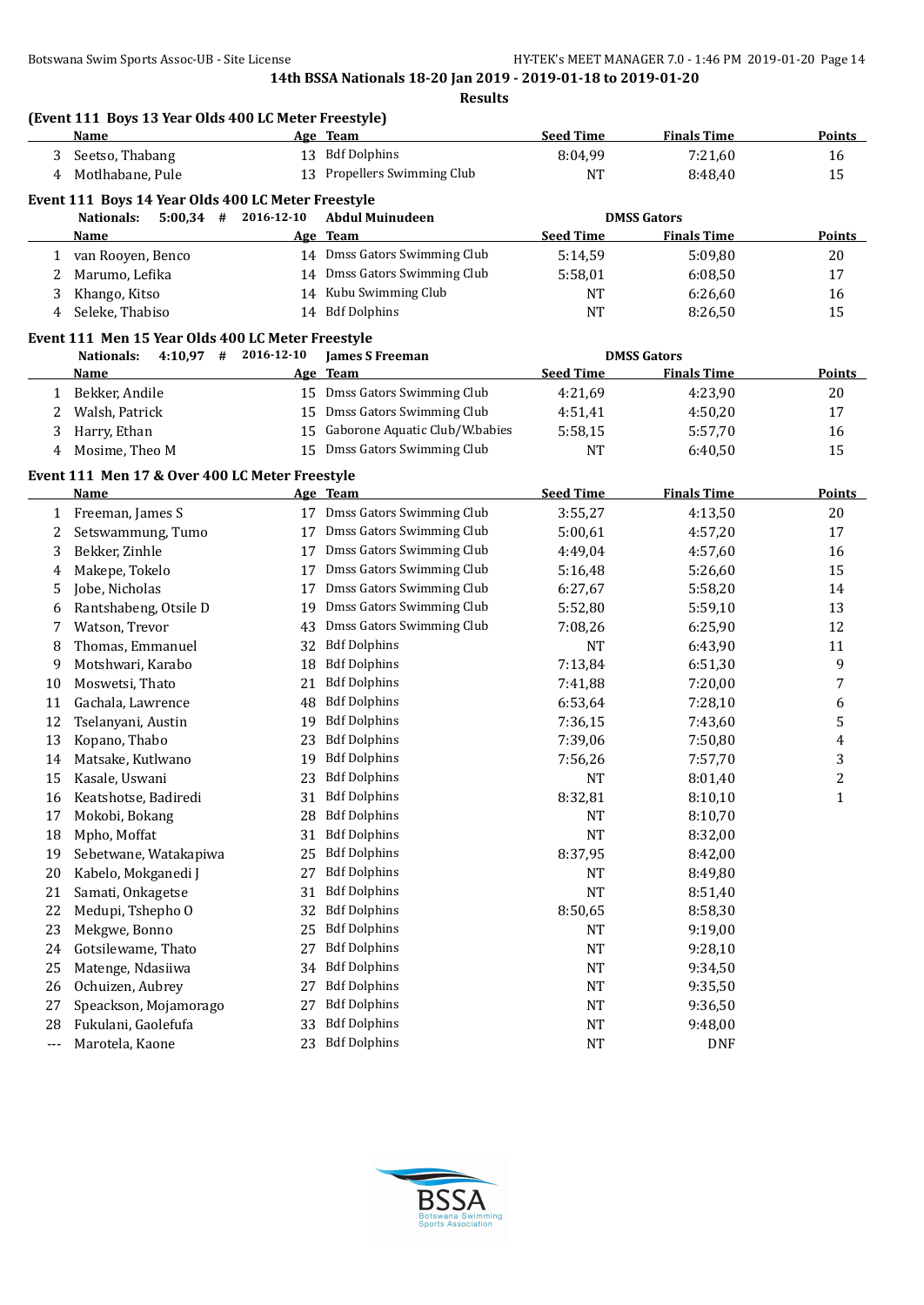#### **Results**

# **(Event 111 Men 17 & Over 400 LC Meter Freestyle)**

|                | <b>Name</b>                                         |    | Age Team                         | <b>Seed Time</b> | <b>Finals Time</b> | <b>Points</b>  |
|----------------|-----------------------------------------------------|----|----------------------------------|------------------|--------------------|----------------|
|                | Botshelo, Baisana                                   |    | 32 Bdf Dolphins                  | <b>NT</b>        | <b>NS</b>          |                |
|                | Event 112 Girls 10 & Under 50 LC Meter Breaststroke |    |                                  |                  |                    |                |
|                | Name                                                |    | Age Team                         | <b>Seed Time</b> | <b>Finals Time</b> | <b>Points</b>  |
| 1              | Chang, Yun-suh                                      |    | 10 Kubu Swimming Club            | 57,46            | 48,20              | 20             |
| 2              | Haskins, Camille                                    | 9  | Gaborone Aquatic Club/W.babies   | 54,18            | 53,10              | 17             |
| 3              | Saleshando, Melodi                                  | 9  | Propellers Swimming Club         | 54,65            | 53,20              | 16             |
| 4              | Pie, Wanatsha                                       | 10 | Dmss Gators Swimming Club        | 57,85            | 54,00              | 15             |
| 5              | Molelowatladi, Realeboga                            | 9  | Gaborone Aquatic Club/W.babies   | 55,67            | 54,20              | 14             |
| 6              | Kurewa, Nikita                                      | 8  | Gaborone Aquatic Club/W.babies   | 56,68            | 55,50              | 13             |
| 7              | Byron, Jessica                                      | 10 | Kubu Swimming Club               | <b>NT</b>        | 55,80              | 12             |
| 8              | Evans, Imogen                                       | 9  | Phoenix Swimming Club            | 1:03,59          | 57,70              | 11             |
| 9              | Byron, Megan                                        | 8  | Kubu Swimming Club               | <b>NT</b>        | 58,00              | 9              |
| 10             | Thomba, Kuda                                        | 10 | <b>Dmss Gators Swimming Club</b> | 1:00,78          | 1:00,30            | 7              |
| 11             | Seipone, Jessica                                    | 10 | Propellers Swimming Club         | 1:02,58          | 1:00,80            | 6              |
| 12             | Mutie, Muela                                        | 8  | Dmss Gators Swimming Club        | NT               | 1:00,90            | 5              |
| $*13$          | White, Jenna                                        | 10 | Kubu Swimming Club               | <b>NT</b>        | 1:01,70            | 3.50           |
| $*13$          | Watson, Bella Ray                                   | 8  | Dmss Gators Swimming Club        | 1:15,48          | 1:01,70            | 3.50           |
| 15             | Haitsma, Yande E                                    | 9  | Dmss Gators Swimming Club        | 1:01,11          | 1:01,80            | $\overline{c}$ |
| 16             | Kesiilwe, Kutlo                                     | 8  | Propellers Swimming Club         | <b>NT</b>        | 1:02,60            | $\mathbf 1$    |
| 17             | Morebodi, Maeva                                     |    | Propellers Swimming Club         | 1:12,78          | 1:03,40            |                |
| 18             | Bezuidenhout, Carike                                | 9  | Dmss Gators Swimming Club        | <b>NT</b>        | 1:03,50            |                |
| 19             | Makandwa, Tinodana                                  | 10 | Dmss Gators Swimming Club        | 1:03,94          | 1:05,00            |                |
| 20             | Mojalemotho, Abale                                  | 9  | Propellers Swimming Club         | 1:02,84          | 1:07,70            |                |
| 21             | Dobah, Aisha                                        | 9  | Kubu Swimming Club               | NT               | 1:08,30            |                |
| 22             | Chalashika, Resego                                  | 9  | Propellers Swimming Club         | 1:08,81          | 1:08,70            |                |
| 23             | Ramakoloi, Rorisang                                 | 9  | Propellers Swimming Club         | 1:14,44          | 1:09,50            |                |
| 24             | Sudharshan, Tharsha                                 | 8  | Propellers Swimming Club         | 1:11,21          | 1:10,10            |                |
| $*25$          | Kadzrirange, Stephanie                              | 7  | Gaborone Aquatic Club/W.babies   | 1:12,22          | 1:13,20            |                |
| $*25$          | Shaikh, Azra                                        | 8  | Kubu Swimming Club               | <b>NT</b>        | 1:13,20            |                |
| 27             | Onyadile, Tuduetso                                  | 8  | Dmss Gators Swimming Club        | <b>NT</b>        | 1:14,00            |                |
| 28             | Marumo, Setho                                       | 10 | Dmss Gators Swimming Club        | 1:04,26          | 1:15,40            |                |
| 29             | Nkgau, Katso                                        | 7  | Dmss Gators Swimming Club        | NT               | 1:22,80            |                |
| $\overline{a}$ | Masie, Sesadi                                       | 7  | Propellers Swimming Club         | 1:00,99          | DQ                 |                |
| $---$          | Makgothi, Emelyn                                    | 9  | Dmss Gators Swimming Club        | 1:07,38          | <b>DQ</b>          |                |

# **Event 112 Girls 11 Year Olds 50 LC Meter Breaststroke**

|    | 40,97<br>Nationals:<br># | 2016-12-09 | <b>Shamiso Matonhodze</b>       |                  | <b>DMSS Gators</b> |               |
|----|--------------------------|------------|---------------------------------|------------------|--------------------|---------------|
|    | Name                     |            | Age Team                        | <b>Seed Time</b> | <b>Finals Time</b> | <b>Points</b> |
|    | Radovic, Vesna           | 11         | Dmss Gators Swimming Club       | 43,04            | 42.40              | 20            |
|    | Chang, Ji-eun            | 11         | Kubu Swimming Club              | 48,85            | 45,30              | 17            |
|    | Mmelesi, Marang          | 11         | Dmss Gators Swimming Club       | 56,47            | 51,80              | 16            |
| 4  | Makurira, Nenyasha       | 11         | The Learning Centre             | 52,42            | 52,20              | 15            |
| 5. | Tele, Phoebe             | 11         | The Learning Centre             | 51,31            | 52,50              | 14            |
| 6  | Munyuki, Kudzai          | 11         | Propellers Swimming Club        | 1:12.89          | 53,24              | 13            |
|    | Nkgau, Tanu              | 11         | Dmss Gators Swimming Club       | 53,86            | 55,20              | 12            |
| 8  | Wambiru, Angela          | 11         | The Learning Centre             | 56.20            | 55,40              | 11            |
| 9  | Motlhagodi, Abaleng      | 11         | <b>Propellers Swimming Club</b> | 54,07            | 58,20              | 9             |
| 10 | Zambane, Aone            | 11         | The Learning Centre             | 59,33            | 58,80              | 7             |
|    | Ingwe, Sally             | 11         | Dmss Gators Swimming Club       | 1:02,51          | 58,90              | 6             |

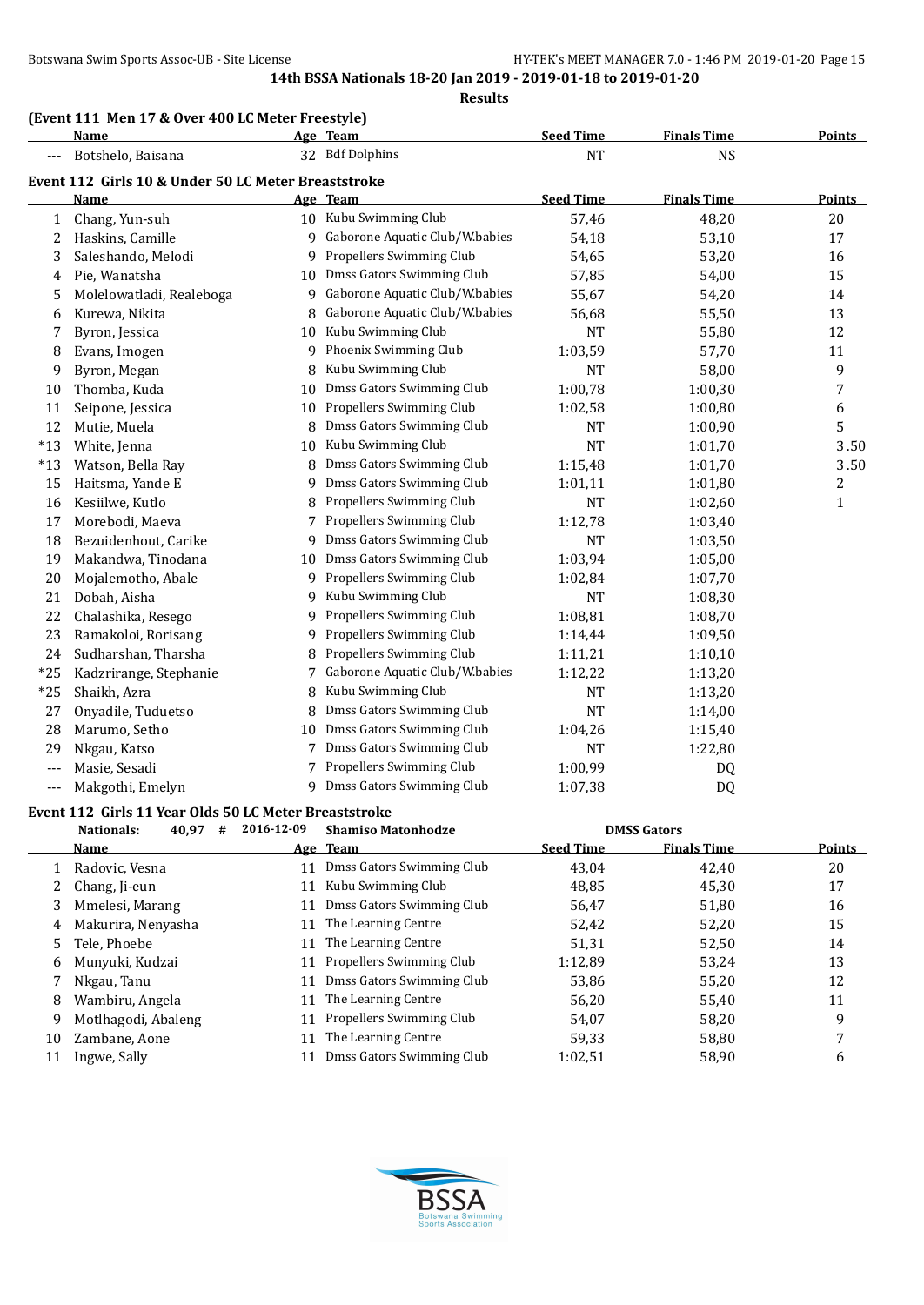# **(Event 112 Girls 11 Year Olds 50 LC Meter Breaststroke)**

|    | Name                    |    | Age Team                     | <b>Seed Time</b> | <b>Finals Time</b> | <b>Points</b> |
|----|-------------------------|----|------------------------------|------------------|--------------------|---------------|
| 12 | Seetso, Refilwe         | 11 | Bdf Dolphins                 | 1:00.28          | 59,30              |               |
| 13 | Ramakoloi, Thata        |    | 11 Propellers Swimming Club  | 1:07,36          | 1:02,70            | 4             |
| 14 | Kesiilwe, Katlego       |    | 11 Propellers Swimming Club  | 1:20,12          | 1:07,80            |               |
|    | --- Oagile-Motso, Renee |    | Dmss Gators Swimming Club    | <b>NT</b>        | DQ                 |               |
|    | --- Morolong, Marang    |    | 11 Dmss Gators Swimming Club | <b>NT</b>        | <b>NS</b>          |               |

#### **Event 112 Girls 12 Year Olds 50 LC Meter Breaststroke**

|     | 43,65<br><b>Nationals:</b><br># | 2016-12-09 | Tjibuya Deurwaader             | <b>KUBU</b>      |                    |               |
|-----|---------------------------------|------------|--------------------------------|------------------|--------------------|---------------|
|     | Name                            |            | Age Team                       | <b>Seed Time</b> | <b>Finals Time</b> | <b>Points</b> |
|     | Harry, Kyra                     | 12         | Gaborone Aquatic Club/W.babies | 43,03            | 42,10#             | 20            |
|     | Ditlhogo, Amaru                 | 12         | Dmss Gators Swimming Club      | 42,95            | 42,30              | 17            |
| 3   | Pigford, Elizabeth              | 12         | Gaborone Aquatic Club/W.babies | 46,35            | 46,10              | 16            |
| 4   | Khama, Warona                   | 12         | Kubu Swimming Club             | NT               | 46,50              | 15            |
| 5.  | Saleshando, Oratile             | 12         | Propellers Swimming Club       | 46,48            | 47,50              | 14            |
| 6   | Khango, Thobo                   | 12         | Kubu Swimming Club             | <b>NT</b>        | 47,60              | 13            |
|     | Kiragu, Mariam                  | 12         | Dmss Gators Swimming Club      | 47,66            | 48,50              | 12            |
| 8   | Ramsden, Kese                   | 12         | Phoenix Swimming Club          | 56,02            | 50,00              | 11            |
| 9   | Zondagh, Lienke                 | 12         | Dmss Gators Swimming Club      | NT               | 54,60              | 9             |
| 10  | Khan, Mahira                    | 12         | Phoenix Swimming Club          | 57,56            | 58,80              |               |
| 11  | Munyuki, Thobeka                | 12         | Propellers Swimming Club       | 1:02,84          | 59,70              | 6             |
| 12  | Visser, Tamica                  | 12         | Dmss Gators Swimming Club      | <b>NT</b>        | 1:00,80            | 5             |
| 13  | Pule, Lorato                    | 12         | Dmss Gators Swimming Club      | NT               | 1:04.60            | 4             |
| --- | Norton, Amber                   | 12         | Phoenix Swimming Club          | 45,76            | DQ                 |               |

#### **Event 112 Girls 13 Year Olds 50 LC Meter Breaststroke**

|     | 43.75<br>Nationals: | # | 2016-12-09 | Tamara Kovacevic          |                  | <b>DMSS Gators</b> |               |
|-----|---------------------|---|------------|---------------------------|------------------|--------------------|---------------|
|     | Name                |   |            | Age Team                  | <b>Seed Time</b> | <b>Finals Time</b> | <b>Points</b> |
|     | Haitsma, Lindiwe    |   | 13.        | Dmss Gators Swimming Club | 40,27            | 42.10#             | 20            |
|     | Judd, Samantha      |   |            | 13 Swimrite Swimming      | 47,00            | 49,00              | 17            |
|     | Pesic, Ema          |   | 13         | The Learning Centre       | 56,45            | 56,80              | 16            |
| --- | Muzila, Lelani      |   | 13.        | Dmss Gators Swimming Club | 56,53            | DQ                 |               |

#### **Event 112 Girls 14 Year Olds 50 LC Meter Breaststroke**

|    | 38,52<br>Nationals:                                                  | 2016-12-09<br># | Ruvarashe Gondo           | <b>KUBU</b>      |                    |               |
|----|----------------------------------------------------------------------|-----------------|---------------------------|------------------|--------------------|---------------|
|    | Name                                                                 |                 | Age Team                  | <b>Seed Time</b> | <b>Finals Time</b> | <b>Points</b> |
|    | Loo, Caitlin                                                         |                 | 14 Phoenix Swimming Club  | 39.90            | 39.20              | 20            |
|    | 2 Deurwaader, Tjibuya                                                | 14              | Kubu Swimming Club        | 41,39            | 42,11              | 17            |
|    | 3 Hughes, Naya                                                       | 14              | Dmss Gators Swimming Club | 44.75            | 43,30              | 16            |
| 4  | Mokgatle, Yaone                                                      | 14              | Dmss Gators Swimming Club | 42,83            | 45,40              | 15            |
|    | 5 Nkgau, Loago                                                       | 14              | Dmss Gators Swimming Club | 48,07            | 48,90              | 14            |
| 6. | Ramorobjwa, Naledi                                                   | 14              | Dmss Gators Swimming Club | 50,34            | 53,40              | 13            |
| -  | $\rightarrow$ $\rightarrow$ $\rightarrow$ $\rightarrow$<br>. 1.0 1.7 | $\sim$ $\sim$   | $\blacksquare$            |                  |                    |               |

# **Event 112 Women 15 Year Olds 50 LC Meter Breaststroke**

| Nationals:<br>45.80                     | 2016-12-09<br># | Cassandra De Jesus                                          |                  | <b>DMSS Gators</b> |        |
|-----------------------------------------|-----------------|-------------------------------------------------------------|------------------|--------------------|--------|
| Name                                    |                 | Age Team                                                    | <b>Seed Time</b> | <b>Finals Time</b> | Points |
| Thompson, Summer<br>2 Motlhagodi, Entie |                 | 15 Dmss Gators Swimming Club<br>15 Propellers Swimming Club | 45,92<br>NT      | 49.70<br>57,90     | 20     |

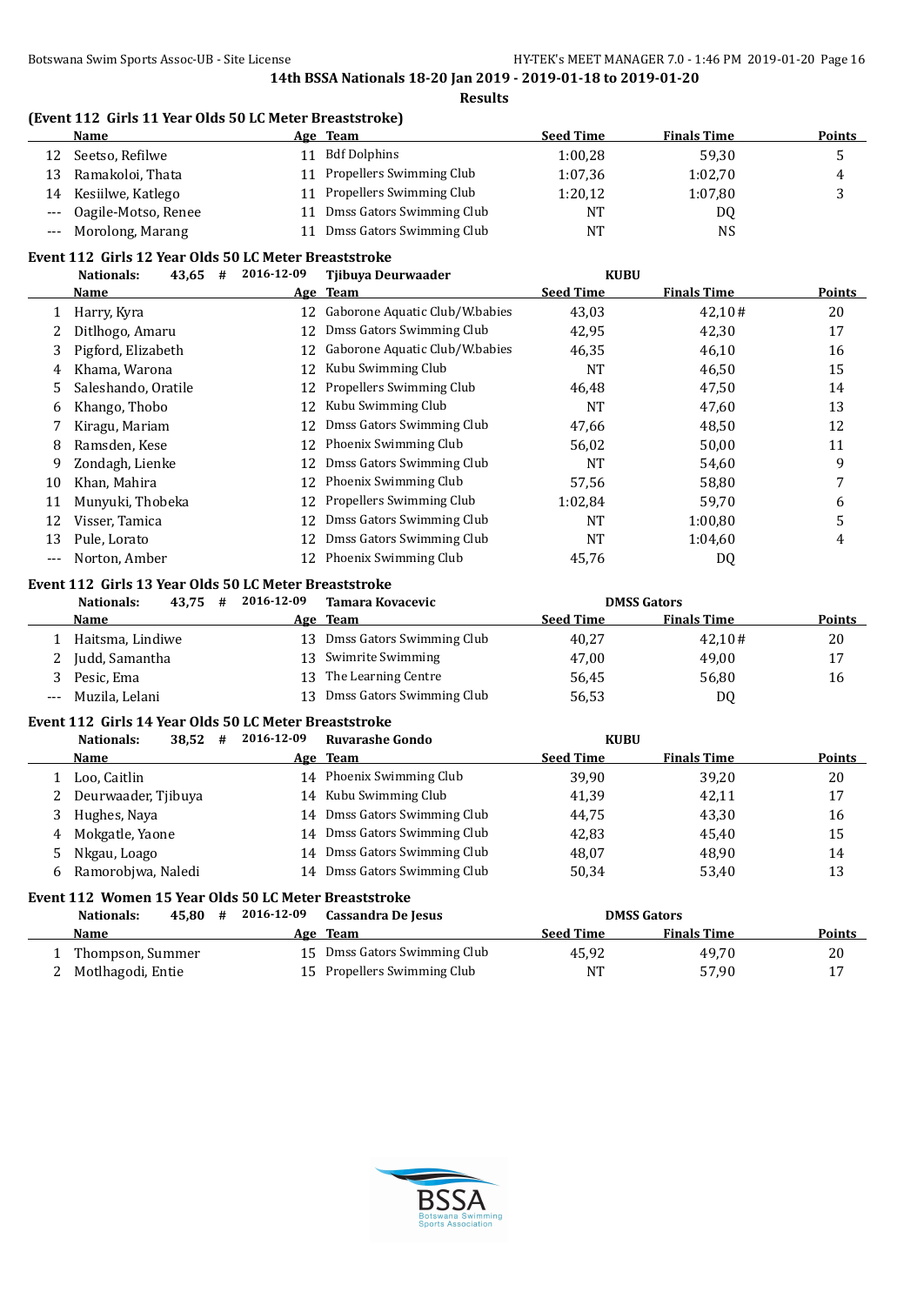| Event 112 Women 16 Year Olds 50 LC Meter Breaststroke<br>#<br>2016-12-09<br><b>Nationals:</b><br>40,68 |                                                    |    | <b>Dante Duke</b>                 | <b>DMSS Gators</b> |                    |                |
|--------------------------------------------------------------------------------------------------------|----------------------------------------------------|----|-----------------------------------|--------------------|--------------------|----------------|
|                                                                                                        | <b>Name</b>                                        |    | Age Team                          | <b>Seed Time</b>   | <b>Finals Time</b> | <b>Points</b>  |
| 1                                                                                                      | Gondo, Ruvarashe                                   |    | 16 Kubu Swimming Club             | 38,34              | 38,10#             | 20             |
| 2                                                                                                      | Vos, Tayla                                         | 16 | Kubu Swimming Club                | 39,75              | 40,10              | 17             |
| 3                                                                                                      | Jones, Amy                                         | 16 | Dmss Gators Swimming Club         | 45,16              | 44,90              | 16             |
| 4                                                                                                      | van Rooyen, Leone                                  |    | 16 Dmss Gators Swimming Club      | 45,60              | 45,20              | 15             |
|                                                                                                        | Event 112 Women 17 & Over 50 LC Meter Breaststroke |    |                                   |                    |                    |                |
|                                                                                                        | Name                                               |    | Age Team                          | <b>Seed Time</b>   | <b>Finals Time</b> | <b>Points</b>  |
|                                                                                                        | 1 Van Ravesteyn, Mieke                             |    | 18 Gaborone Aquatic Club/W.babies | 38,91              | 38,70              | 20             |
| 2                                                                                                      | Ketshwanetse, Bokane                               | 18 | <b>Bdf Dolphins</b>               | 51,07              | 54,50              | 17             |
| 3                                                                                                      | Kelebemang, Lebogang                               | 21 | Gaborone Aquatic Club/W.babies    | 54,24              | 55,20              | 16             |
|                                                                                                        | Ntshebe, Jackie                                    | 36 | Orapa Swimming Club               | <b>NT</b>          |                    | 15             |
| 4                                                                                                      |                                                    |    | <b>Bdf Dolphins</b>               |                    | 1:04,40            |                |
| 5                                                                                                      | Itheetseng, Lesedi                                 | 25 |                                   | <b>NT</b>          | 1:05,90            | 14             |
| ---                                                                                                    | Masedi, Baipidi                                    | 24 | <b>Bdf Dolphins</b>               | <b>NT</b>          | DQ                 |                |
| ---                                                                                                    | Gerber, Brenda C                                   | 51 | Dmss Gators Swimming Club         | 49,86              | DQ                 |                |
| $---$                                                                                                  | Dick, Mphemelang M                                 | 23 | <b>Bdf Dolphins</b>               | 1:13,12            | DQ                 |                |
|                                                                                                        | Event 113 Boys 10 & Under 50 LC Meter Breaststroke |    |                                   |                    |                    |                |
|                                                                                                        | Name                                               |    | Age Team                          | <b>Seed Time</b>   | <b>Finals Time</b> | <b>Points</b>  |
| 1                                                                                                      | Khonat, Rayhan                                     |    | 10 Phoenix Swimming Club          | <b>NT</b>          | 45,10              | 20             |
| 2                                                                                                      | Hamilton, Cain                                     |    | 10 Kubu Swimming Club             | <b>NT</b>          | 45,70              | 17             |
| 3                                                                                                      | Khango, Letshego                                   | 9  | Kubu Swimming Club                | <b>NT</b>          | 51,80              | 16             |
| 4                                                                                                      | Matenge, Larona                                    | 10 | <b>Bdf Dolphins</b>               | 51,00              | 52,00              | 15             |
| 5                                                                                                      | Kgengwenyane, Lentle                               | 10 | The Learning Centre               | 54,45              | 54,50              | 14             |
| 6                                                                                                      | Evans, Elliot                                      | 9  | Phoenix Swimming Club             | 1:05,37            | 55,40              | 13             |
| 7                                                                                                      | Magang, Tetelo                                     | 10 | Dmss Gators Swimming Club         | 59,49              | 56,00              | 12             |
| *8                                                                                                     | Modirelabangwe, Legakwa                            | 10 | Gaborone Aquatic Club/W.babies    | 58,81              | 56,90              | 10             |
| $*8$                                                                                                   | Ardern, Luther                                     | 8  | Kubu Swimming Club                | <b>NT</b>          | 56,90              | 10             |
| $*10$                                                                                                  | Kadzirange, Tatenda                                | 10 | Gaborone Aquatic Club/W.babies    | 1:00,07            | 59,00              | 6.50           |
| $*10$                                                                                                  | Bakwena, Leruo                                     |    | Propellers Swimming Club          | 1:07,20            | 59,00              | 6.50           |
| 12                                                                                                     | Modirelabangwe, Tema                               | 8  | Gaborone Aquatic Club/W.babies    | 56,38              | 1:00,60            | 5              |
| 13                                                                                                     | Rapson, Zacharey                                   | 10 | Dmss Gators Swimming Club         | 55,68              | 1:00,80            | 4              |
| 14                                                                                                     | Khan, Zeeshan                                      | 10 | Phoenix Swimming Club             | 1:04,26            | 1:01,80            | 3              |
| 15                                                                                                     | Harith, Advaith                                    | 10 | Phoenix Swimming Club             | NT                 | 1:02,30            | $\overline{c}$ |
| 16                                                                                                     | Molefe, Leago                                      |    | Gaborone Aquatic Club/W.babies    | 1:03,15            | 1:04,80            | $\mathbf{1}$   |
| 17                                                                                                     | Mwangi, Dean                                       |    | 10 Dmss Gators Swimming Club      | 1:05,58            | 1:06,60            |                |
| 18                                                                                                     | Monyatsi, Nlingisisi                               | 10 | Gaborone Aquatic Club/W.babies    | 1:10,21            | 1:07,89            |                |
| 19                                                                                                     | Morebodi, Theo                                     | 10 | Propellers Swimming Club          | 1:08,00            | 1:08,80            |                |
| 20                                                                                                     | Setiko, Segosi                                     | 8  | Propellers Swimming Club          | NT                 | 1:10,20            |                |
| 21                                                                                                     | Akanyang, Ata                                      | 6  | Gaborone Aquatic Club/W.babies    | NT                 | 1:13,30            |                |
|                                                                                                        |                                                    |    | Gaborone Aquatic Club/W.babies    |                    | 1:15,40            |                |
| 22                                                                                                     | Molelowatladi, Kagiso                              | 7  | <b>Bdf Dolphins</b>               | <b>NT</b>          |                    |                |
| 23                                                                                                     | Seetso, Kago                                       | 7  |                                   | 1:07,02            | 1:21,30            |                |
| 24                                                                                                     | Rakobanyane, Lone                                  | 9  | <b>Bdf Dolphins</b>               | NT                 | 2:05,20            |                |
| $---$                                                                                                  | Moeng, Rayn                                        | 8  | <b>Bdf Dolphins</b>               | <b>NT</b>          | DQ                 |                |
| ---                                                                                                    | Mokgadi, Thuto                                     | 9  | <b>Bdf Dolphins</b>               | 1:09,62            | DQ                 |                |
| ---                                                                                                    | Freeman, Liam                                      | 9  | Dmss Gators Swimming Club         | 1:17,81            | DQ                 |                |
| ---                                                                                                    | Lethabo, Moloi                                     | 10 | Gaborone Aquatic Club/W.babies    | 59,22              | NS                 |                |
| ---                                                                                                    | Nkhwa, Zawadi                                      | 8  | <b>Bdf Dolphins</b>               | <b>NT</b>          | <b>NS</b>          |                |

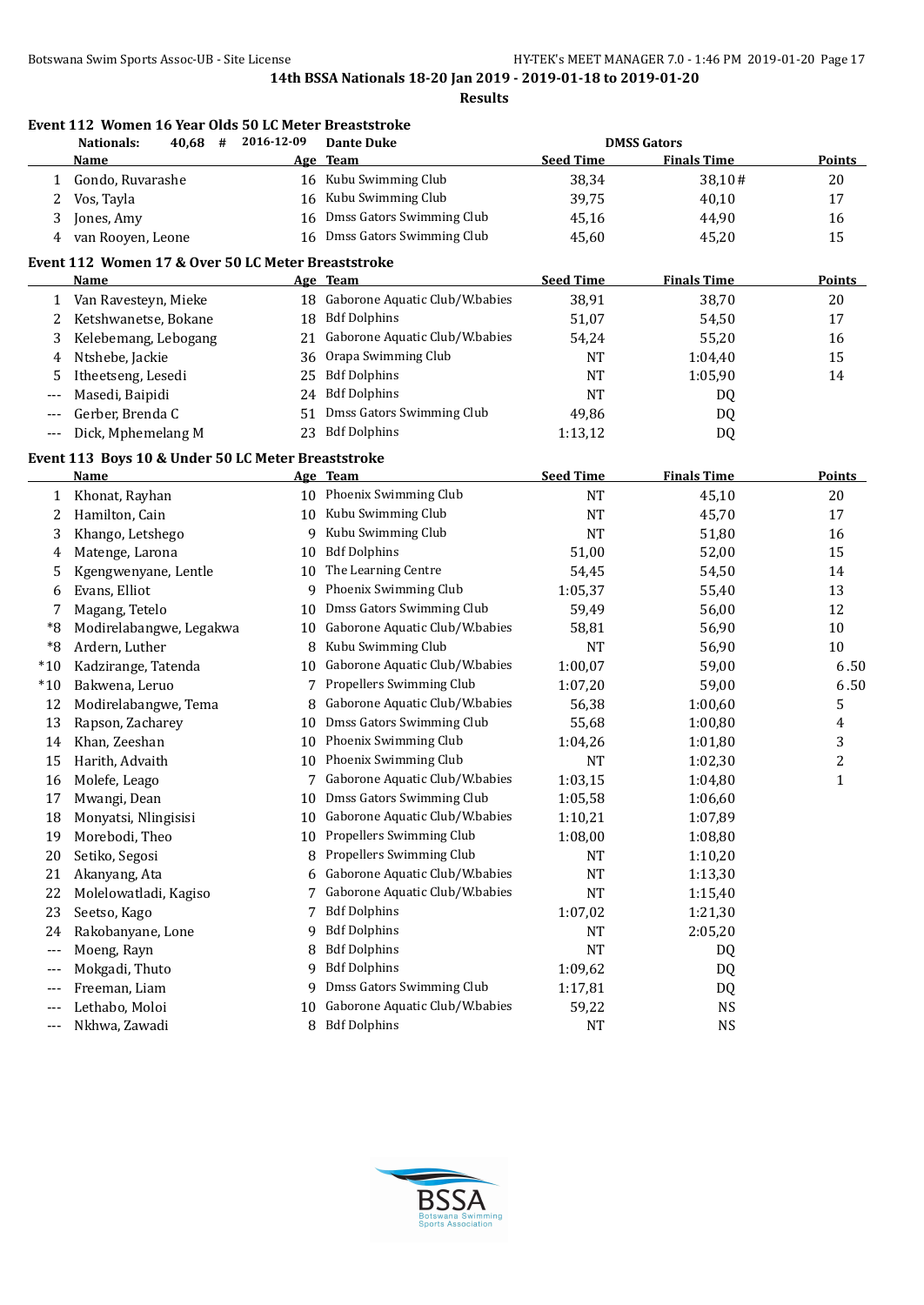**Results**

#### **Event 113 Boys 11 Year Olds 50 LC Meter Breaststroke**

|       | #<br>Nationals:<br>44,65                             | 2016-12-09 | <b>Andy Liu</b>                | <b>KUBU</b>      |                    |               |
|-------|------------------------------------------------------|------------|--------------------------------|------------------|--------------------|---------------|
|       | Name                                                 | <u>Age</u> | <b>Team</b>                    | <b>Seed Time</b> | <b>Finals Time</b> | <b>Points</b> |
| 1     | Sethi, Khalil                                        | 11         | Phoenix Swimming Club          | 44.96            | 43.70#             | 20            |
| 2     | Loo. Adam                                            | 11         | Phoenix Swimming Club          | 46.56            | 45,10              | 17            |
| 3     | Garmroudi, Yusurf                                    | 11         | Gaborone Aquatic Club/W.babies | 43,31            | 46,00              | 16            |
| 4     | Keitsile, Junior                                     | 11         | Propellers Swimming Club       | 49,01            | 46,60              | 15            |
| 5     | Haskins, Ethan                                       | 11         | Gaborone Aquatic Club/W.babies | 49,51            | 47,00              | 14            |
| 6     | Mabua, Resego                                        | 11         | Gaborone Aquatic Club/W.babies | <b>NT</b>        | 50,80              | 13            |
|       | Tsuruta, Yoshihiro                                   | 11         | Dmss Gators Swimming Club      | 56,78            | 51,20              | 12            |
| 8     | Seetso, Nathan                                       | 11         | Dmss Gators Swimming Club      | 50,21            | 51,40              | 11            |
| 9     | Kelesitse, Thero                                     | 11         | <b>Bdf Dolphins</b>            | 52,93            | 52,00              | 9             |
| 10    | Manase, Wesley                                       | 11         | The Learning Centre            | 54,18            | 52,70              | 7             |
| 11    | Lebotse, Kaotlhe L                                   | 11         | Dmss Gators Swimming Club      | 57,60            | 54,40              | 6             |
| 12    | Van Ravesteyn, Eric                                  | 11         | Dmss Gators Swimming Club      | NT               | 54,70              | 5             |
| 13    | Jordaan, Joshua                                      | 11         | Kubu Swimming Club             | NT               | 58,00              | 4             |
| 14    | Mutie, Kilonzi                                       | 11         | Dmss Gators Swimming Club      | <b>NT</b>        | 58,70              | 3             |
| 15    | Makurira, Peace                                      | 11         | The Learning Centre            | 1:00,30          | 1:00,80            | 2             |
| 16    | Lee, Hyun Min                                        | 11         | Dmss Gators Swimming Club      | <b>NT</b>        | 1:05,70            | 1             |
| $---$ | Mulale, Eleriwe                                      | 11         | <b>Bdf Dolphins</b>            | 58,90            | DQ                 |               |
| $---$ | Dirorimwe, Chris                                     | 11         | <b>Bdf Dolphins</b>            | NT               | <b>NS</b>          |               |
|       | Event 113 Boys 12 Year Olds 50 LC Meter Breaststroke |            |                                |                  |                    |               |
|       | <b>Nationals:</b><br>40.44#                          | 2016-12-09 | <b>Takundanashe Gondo</b>      | <b>KUBU</b>      |                    |               |
|       | <b>Name</b>                                          |            | Age Team                       | <b>Seed Time</b> | <b>Finals Time</b> | <b>Points</b> |
| 1     | Mokobi, Kgotla                                       | 12         | Dmss Gators Swimming Club      | 38,61            | 37,00              | 20            |
|       | Nsingo, David                                        | 12         | The Learning Centre            | 45,49            | 44,20              | 17            |
| 3     | Matebisi, Loago                                      | 12         | The Learning Centre            | 47,71            | 45,40              | 16            |
| 4     | De Jesus, Jon Martin                                 | 12         | Dmss Gators Swimming Club      | 48,71            | 46,60              | 15            |

5 Lee, Hyun Dong 12 Dmss Gators Swimming Club 14 NT 50,50 14 6 Mangani, Kevin 12 Propellers Swimming Club 51,29 54,10 54,10 7 Moeng, Lefa 12 Bdf Dolphins 58,56 58,00 12 8 Ramorobjwa, Lengwe 12 Dmss Gators Swimming Club 1:01,67 1:02,80 11

# **Event 113 Boys 13 Year Olds 50 LC Meter Breaststroke**

|     | 35,67<br>Nationals:<br># | 2016-12-09 | <b>Andile Bekker</b>              |                  | <b>DMSS Gators</b> |               |
|-----|--------------------------|------------|-----------------------------------|------------------|--------------------|---------------|
|     | Name                     |            | Age Team                          | <b>Seed Time</b> | <b>Finals Time</b> | <b>Points</b> |
|     | Molefe, Lerako           |            | 13 Gaborone Aquatic Club/W.babies | 43,02            | 40.70              | 20            |
|     | 2 Matija, Tumo           |            | 13 Gaborone Aquatic Club/W.babies | 40,52            | 42,90              | 17            |
| 3   | Matsake, Kagiso          | 13.        | <b>Bdf Dolphins</b>               | 57.70            | 58.40              | 16            |
|     | 4 Maseko, Ignatius       | 13.        | <b>Bdf Dolphins</b>               | 57,35            | 1:00.00            | 15            |
| --- | Makuluba, Rebaone        | 13.        | <b>Bdf Dolphins</b>               | NT               | NS                 |               |

#### **Event 113 Boys 14 Year Olds 50 LC Meter Breaststroke**

| 33,17<br>Nationals:<br># | 2016-12-09 | <b>Ethan Fischer</b> |                                                                                                                                                            |                    |                    |
|--------------------------|------------|----------------------|------------------------------------------------------------------------------------------------------------------------------------------------------------|--------------------|--------------------|
| Name                     |            |                      | <b>Seed Time</b>                                                                                                                                           | <b>Finals Time</b> | <b>Points</b>      |
| Rai, Tejzoravar          | 14         |                      | 41,36                                                                                                                                                      | 35,40              | 20                 |
| Gondo, Takundanashe      |            |                      | 37,32                                                                                                                                                      | 35,50              | 17                 |
| Kandima, Jason           |            |                      | 37,53                                                                                                                                                      | 38,20              | 16                 |
| Sethi, Reyhaan           |            |                      | 40,98                                                                                                                                                      | 42.00              | 15                 |
| Mathambo, Marley         | 14         |                      | NT                                                                                                                                                         | 43.70              | 14                 |
| Khango, Kitso            |            |                      | NΤ                                                                                                                                                         | 46.70              | 13                 |
|                          | 4<br>5.    |                      | Age Team<br>Kubu Swimming Club<br>14 Kubu Swimming Club<br>14 Swimrite Swimming<br>14 Phoenix Swimming Club<br>Kubu Swimming Club<br>14 Kubu Swimming Club |                    | <b>DMSS Gators</b> |

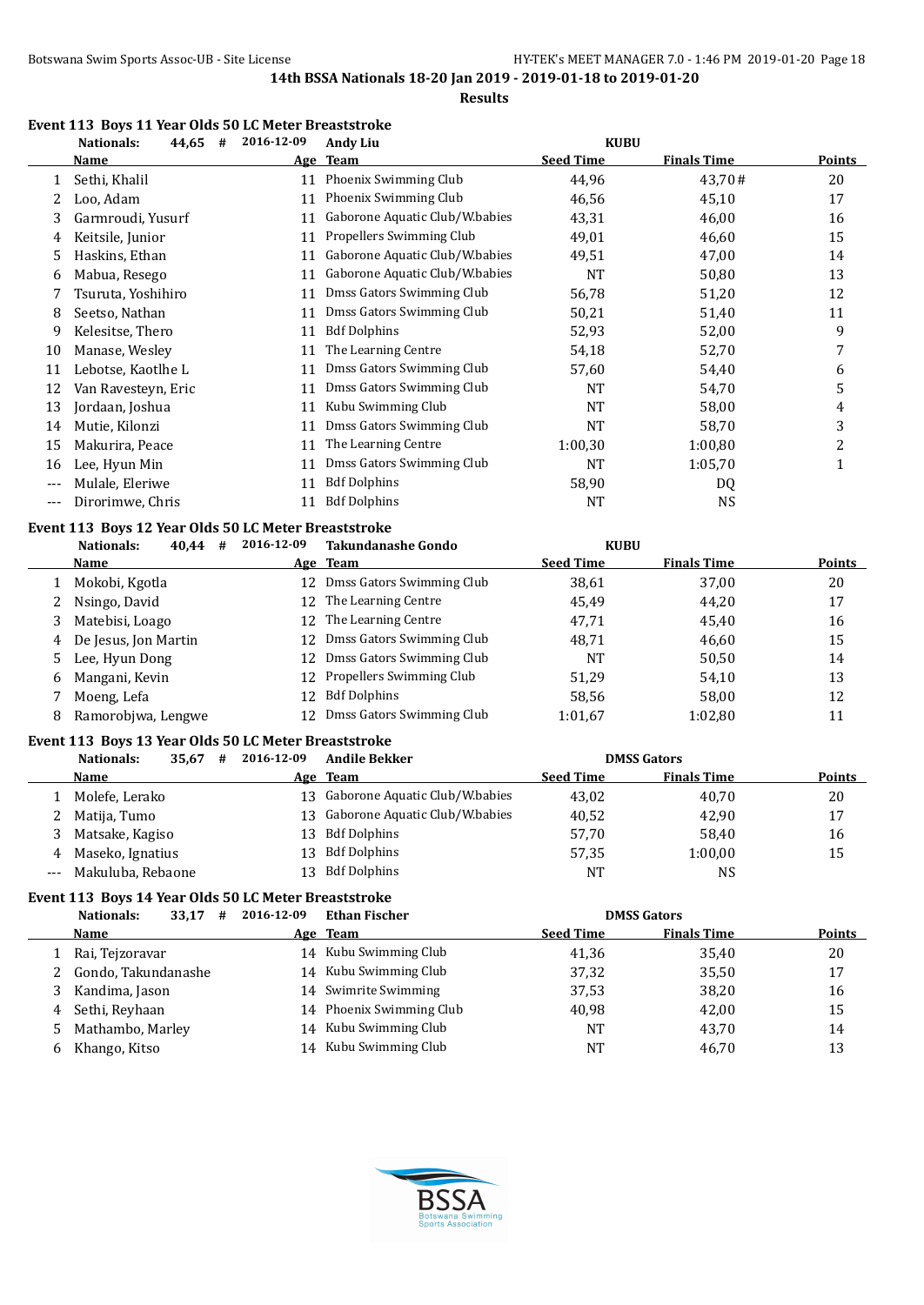|     | (Event 113 Boys 14 Year Olds 50 LC Meter Breaststroke) |    |                                          |                  |                    |               |
|-----|--------------------------------------------------------|----|------------------------------------------|------------------|--------------------|---------------|
|     | <b>Name</b>                                            |    | Age Team<br>14 Dmss Gators Swimming Club | <b>Seed Time</b> | <b>Finals Time</b> | <b>Points</b> |
|     | 7 van Rooyen, Benco                                    |    | 14 Bdf Dolphins                          | 42,81            | 50,90              | 12            |
| 8   | Seleke, Thabiso                                        |    |                                          | 51,74            | 51,40              | 11            |
| 9   | Antonio, Motlhakudi                                    |    | 14 Bdf Dolphins                          | 57,65            | 58,40              | 9             |
|     | Event 113 Men 15 Year Olds 50 LC Meter Breaststroke    |    |                                          |                  |                    |               |
|     | 33,30 # 2016-12-09<br><b>Nationals:</b>                |    | <b>Ayaan Chand</b>                       |                  | <b>DMSS Gators</b> |               |
|     | Name                                                   |    | Age Team                                 | <b>Seed Time</b> | <b>Finals Time</b> | <b>Points</b> |
|     | 1 Harry, Ethan                                         |    | 15 Gaborone Aquatic Club/W.babies        | 36,69            | 38,40              | 20            |
| 2   | Mosime, Theo M                                         |    | 15 Dmss Gators Swimming Club             | 41,77            | 41,30              | 17            |
|     | Event 113 Men 16 Year Olds 50 LC Meter Breaststroke    |    |                                          |                  |                    |               |
|     | 31,45 # 2016-12-09<br><b>Nationals:</b>                |    | <b>Adrian Robinson</b>                   | <b>GAC</b>       |                    |               |
|     | <u>Name</u>                                            |    | Age Team                                 | <b>Seed Time</b> | <b>Finals Time</b> | <b>Points</b> |
| 1   | Kgang, Lefa                                            |    | 16 Gaborone Aquatic Club/W.babies        | 42,28            | 39,60              | 20            |
| --- | Fischer, Ethan                                         |    | 16 Dmss Gators Swimming Club             | 31,67            | DQ                 |               |
|     | Event 113 Men 17 & Over 50 LC Meter Breaststroke       |    |                                          |                  |                    |               |
|     | Name                                                   |    | Age Team                                 | <b>Seed Time</b> | <b>Finals Time</b> | <b>Points</b> |
| 1   | Matija, Kitso                                          |    | 20 Gaborone Aquatic Club/W.babies        | 31,00            | 31,90              | 20            |
| 2   | Robinson, Adrian                                       | 18 | Dmss Gators Swimming Club                | 29,35            | 32,80              | 17            |
| 3   | Kurukulasooriya, Gihan                                 | 18 | Dmss Gators Swimming Club                | 33,72            | 33,90              | 16            |
| 4   | Setswammung, Tumo                                      | 17 | Dmss Gators Swimming Club                | 34,34            | 34,40              | 15            |
| 5   | Mokwakwa, Molemogi                                     | 21 | Propellers Swimming Club                 | 37,93            | 36,90              | 14            |
| 6   | Ngorosha, Tatenda                                      | 25 | Propellers Swimming Club                 | 36,84            | 37,70              | 13            |
| *7  | Sebikiri, Maemo                                        | 19 | Dmss Gators Swimming Club                | 40,37            | 38,10              | 11.50         |
| *7  | Makepe, Tokelo                                         | 17 | Dmss Gators Swimming Club                | 38,94            | 38,10              | 11.50         |
| 9   | Mbise, Moagi                                           | 22 | Phoenix Swimming Club                    | 36,25            | 38,50              | 9             |
| 10  | Motshwari, Karabo                                      | 18 | <b>Bdf Dolphins</b>                      | 37,36            | 38,80              | 7             |
| 11  | Moswetsi, Thato                                        | 21 | <b>Bdf Dolphins</b>                      | 38,85            | 39,30              | 6             |
| 12  | Letlhare, Thuso                                        | 20 | Phoenix Swimming Club                    | 39,98            | 40,40              | 5             |
| 13  | Matsake, Kutlwano                                      | 19 | <b>Bdf Dolphins</b>                      | 40,31            | 42,40              | 4             |
| 14  | Mokobi, Bokang                                         | 28 | <b>Bdf Dolphins</b>                      | 40,36            | 42,50              | 3             |
| 15  | Kasale, Uswani                                         | 23 | <b>Bdf Dolphins</b>                      | 46,63            | 42,80              | 2             |
| 16  | Maseko, Lesego                                         | 17 | <b>Bdf Dolphins</b>                      | 45,78            | 43,00              | 1             |
| 17  | Watson, Trevor                                         | 43 | Dmss Gators Swimming Club                | <b>NT</b>        | 43,20              |               |
| 18  | Ratlhogo, Thato                                        |    | 24 Orapa Swimming Club                   | 49,71            | 45,10              |               |
|     | 19 Nkabinde, Bodwa                                     |    | 17 Dmss Gators Swimming Club             | <b>NT</b>        | 45,30              |               |
| 20  | Mooketsi, Katlego                                      |    | 24 Bdf Dolphins                          | 43,65            | 45,50              |               |
| 21  | Dyumthi, Siyabonga                                     | 17 | <b>Bdf Dolphins</b>                      | 43,07            | 45,60              |               |
| 22  | Tselanyani, Austin                                     | 19 | <b>Bdf Dolphins</b>                      | 44,14            | 46,10              |               |
| 23  | Gotsilewame, Thato                                     | 27 | <b>Bdf Dolphins</b>                      | 45,74            | 46,60              |               |
| 24  | Samati, Onkagetse                                      | 31 | <b>Bdf Dolphins</b>                      | 44,68            | 46,80              |               |
| 25  | Gabalebatse, Rodrick                                   | 22 | <b>Bdf Dolphins</b>                      | 45,75            | 47,30              |               |
| 26  | Matlakala, Smarh                                       | 37 | Orapa Swimming Club                      | <b>NT</b>        | 48,10              |               |
| 27  | Mekgwe, Bonno                                          | 25 | <b>Bdf Dolphins</b>                      | 44,44            | 48,20              |               |
| 28  | Matenge, Ndasiiwa                                      | 34 | <b>Bdf Dolphins</b>                      | 44,38            | 48,50              |               |
| 29  | Gotho, Ontheeditse                                     | 23 | Orapa Swimming Club                      | 51,15            | 50,10              |               |
| 30  | Pelokgosi, Tlotlo                                      | 19 | <b>Bdf Dolphins</b>                      | NT               | 50,80              |               |
| 31  | Mabote, Leruo                                          | 22 | <b>Bdf Dolphins</b>                      | 49,31            | 50,90              |               |
| 32  | Ochuizen, Aubrey                                       | 27 | <b>Bdf Dolphins</b>                      | 43,84            | 51,00              |               |

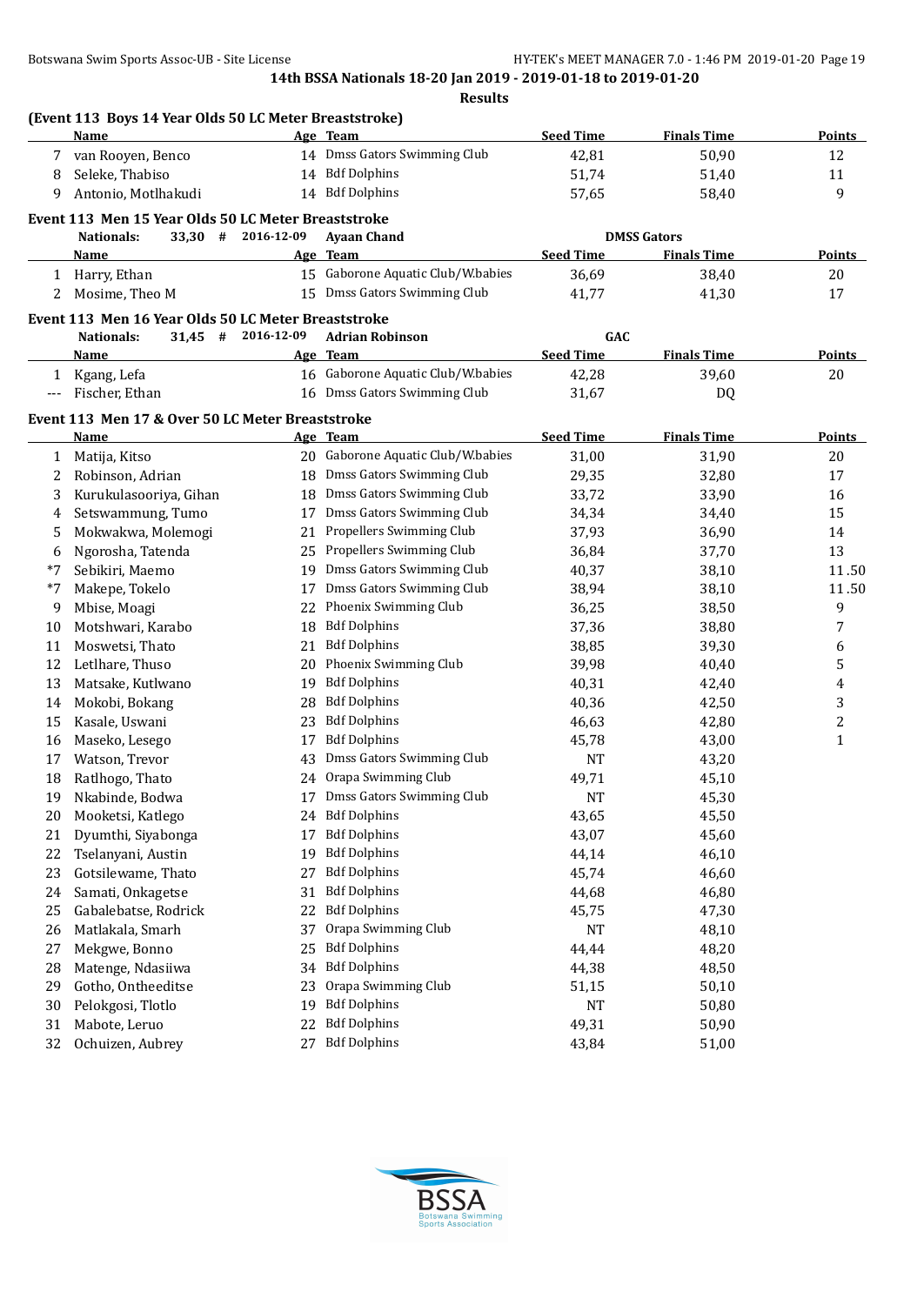**(Event 113 Men 17 & Over 50 LC Meter Breaststroke)**

|                   | <b>Name</b>                                  |                        | Age Team                                                  | <b>Seed Time</b> | <b>Finals Time</b> | <b>Points</b> |
|-------------------|----------------------------------------------|------------------------|-----------------------------------------------------------|------------------|--------------------|---------------|
| 33                | Mabote, Lesego                               |                        | 32 Orapa Swimming Club                                    | 53,47            | 54,10              |               |
| 34                | Kono, Phenyo                                 | 32                     | Orapa Swimming Club                                       | 57,84            | 58,50              |               |
| $---$             | Motsamai, Terry                              | 18                     | Orapa Swimming Club                                       | <b>NT</b>        | DQ                 |               |
| $---$             | Matsapa, Gaolathe                            | 33                     | Orapa Swimming Club                                       | <b>NT</b>        | DQ                 |               |
| $---$             | Molamo, Kgomotso                             | 19                     | <b>Bdf Dolphins</b>                                       | <b>NT</b>        | <b>NS</b>          |               |
| $---$             | Marotela, Kaone                              | 23                     | <b>Bdf Dolphins</b>                                       | <b>NT</b>        | <b>NS</b>          |               |
|                   |                                              |                        |                                                           |                  |                    |               |
|                   | Event 114 Girls 10 Year Olds 200 LC Meter IM |                        |                                                           |                  |                    |               |
|                   | Nationals:                                   | $3:44,35$ # 2016-12-10 | <b>Mariam Kiragu</b>                                      |                  | <b>DMSS Gators</b> |               |
|                   | Name                                         |                        | Age Team                                                  | <b>Seed Time</b> | <b>Finals Time</b> | <b>Points</b> |
|                   | 1 van der Merwe, Bea                         |                        | 10 Kubu Swimming Club                                     | <b>NT</b>        | 3:36,40#           | 20            |
| 2                 | Seipone, Jessica                             |                        | 10 Propellers Swimming Club                               | <b>NT</b>        | 4:33,20            | 17            |
|                   | Event 114 Girls 11 Year Olds 200 LC Meter IM |                        |                                                           |                  |                    |               |
|                   | <b>Nationals:</b>                            | $2:54,38$ # 2016-12-10 | <b>Shamiso Matonhodze</b>                                 |                  | <b>DMSS Gators</b> |               |
|                   | Name                                         |                        | Age Team                                                  | <b>Seed Time</b> | <b>Finals Time</b> | <b>Points</b> |
| 1                 | Radovic, Vesna                               |                        | 11 Dmss Gators Swimming Club                              | <b>NT</b>        | 3:22,70            | 20            |
| 2                 | Jamu, Abigail                                |                        | 11 Dmss Gators Swimming Club                              | 4:12,06          | 3:29,70            | 17            |
| 3                 | Ramakoloi, Thata                             |                        | 11 Propellers Swimming Club                               | NT               | 4:12,20            | 16            |
| 4                 | Nkgau, Tanu                                  |                        | 11 Dmss Gators Swimming Club                              | 4:33,73          | 4:15,90            | 15            |
| 5                 | Kesiilwe, Katlego                            | 11                     | Propellers Swimming Club                                  | NT               | 4:28,40            | 14            |
| 6                 | Motlhagodi, Abaleng                          | 11                     | Propellers Swimming Club                                  | <b>NT</b>        | 4:32,70            | 13            |
| 7                 | Munyuki, Kudzai                              |                        | 11 Propellers Swimming Club                               | <b>NT</b>        | 4:36,20            | 12            |
|                   |                                              |                        |                                                           |                  |                    |               |
|                   | Event 114 Girls 12 Year Olds 200 LC Meter IM |                        |                                                           |                  |                    |               |
|                   | Nationals:                                   | $2:52,65$ # 2016-12-10 | <b>Tselane Matthews</b>                                   |                  | <b>DMSS Gators</b> |               |
|                   | Name                                         |                        | Age Team                                                  | <b>Seed Time</b> | <b>Finals Time</b> | <b>Points</b> |
| 1                 | Ditlhogo, Amaru                              |                        | 12 Dmss Gators Swimming Club                              | 3:19,36          | 3:03,70            | 20            |
| 2                 | Kiragu, Mariam                               | 12                     | Dmss Gators Swimming Club                                 | 3:15,34          | 3:08,50            | 17            |
| 3                 | Harry, Kyra                                  | 12                     | Gaborone Aquatic Club/W.babies                            | 3:22,22          | 3:10,35            | 16            |
| 4                 | Saleshando, Oratile                          | 12                     | Propellers Swimming Club                                  | NT               | 3:44,60            | 15            |
| 5                 | Khan, Mahira                                 |                        | 12 Phoenix Swimming Club                                  | NT               | 4:17,40            | 14            |
| 6                 | Munyuki, Thobeka                             |                        | 12 Propellers Swimming Club                               | <b>NT</b>        | 5:27,00            | 13            |
|                   | Event 114 Girls 13 Year Olds 200 LC Meter IM |                        |                                                           |                  |                    |               |
|                   | <b>Nationals:</b>                            | $3:05,93$ # 2016-12-10 | <b>Tamara Kovacevic</b>                                   |                  | <b>DMSS Gators</b> |               |
|                   | Name                                         |                        | Age Team                                                  | <b>Seed Time</b> | <b>Finals Time</b> | <b>Points</b> |
|                   | Jack, Michelle                               |                        | 13 Dmss Gators Swimming Club                              | 2:47,35          | 2:50,10#           | 20            |
| 2                 | Ingwe, Kimberly                              |                        | 13 Dmss Gators Swimming Club                              | 2:55,50          | 2:54,00#           | 17            |
|                   | Mutie, Mutinda                               | 13                     | Dmss Gators Swimming Club                                 | 3:00,25          | 3:00,70#           | 16            |
| 4                 | Muzila, Lelani                               | 13                     | Dmss Gators Swimming Club                                 | NT               | 3:59,50            | 15            |
| $\qquad \qquad -$ | Haitsma, Lindiwe                             | 13                     | Dmss Gators Swimming Club                                 | 2:54,84          | DQ                 |               |
|                   |                                              |                        |                                                           |                  |                    |               |
|                   | Event 114 Girls 14 Year Olds 200 LC Meter IM |                        |                                                           |                  |                    |               |
|                   | <b>Nationals:</b><br>$3:09,72$ #             | 2016-12-10             | Leone van Rooyen                                          |                  | <b>DMSS Gators</b> |               |
|                   | <b>Name</b>                                  |                        | Age Team                                                  | <b>Seed Time</b> | <b>Finals Time</b> | <b>Points</b> |
| $\mathbf{1}$      | Loo, Caitlin                                 |                        | 14 Phoenix Swimming Club                                  | 2:43,91          | 2:44,70#           | 20            |
| 2                 | Matthews, Tselane                            | 14                     | Dmss Gators Swimming Club                                 | 2:50,73          | 2:48,10#           | 17            |
| 3                 | Mokgatle, Yaone                              | 14                     | Dmss Gators Swimming Club                                 | 2:56,06          | 3:06,30#           | 16            |
| 4                 |                                              |                        |                                                           |                  |                    |               |
|                   | Egner, Adina<br>Nkgau, Loago                 | 14                     | Dmss Gators Swimming Club<br>14 Dmss Gators Swimming Club | 3:11,68          | 3:09,90            | 15            |

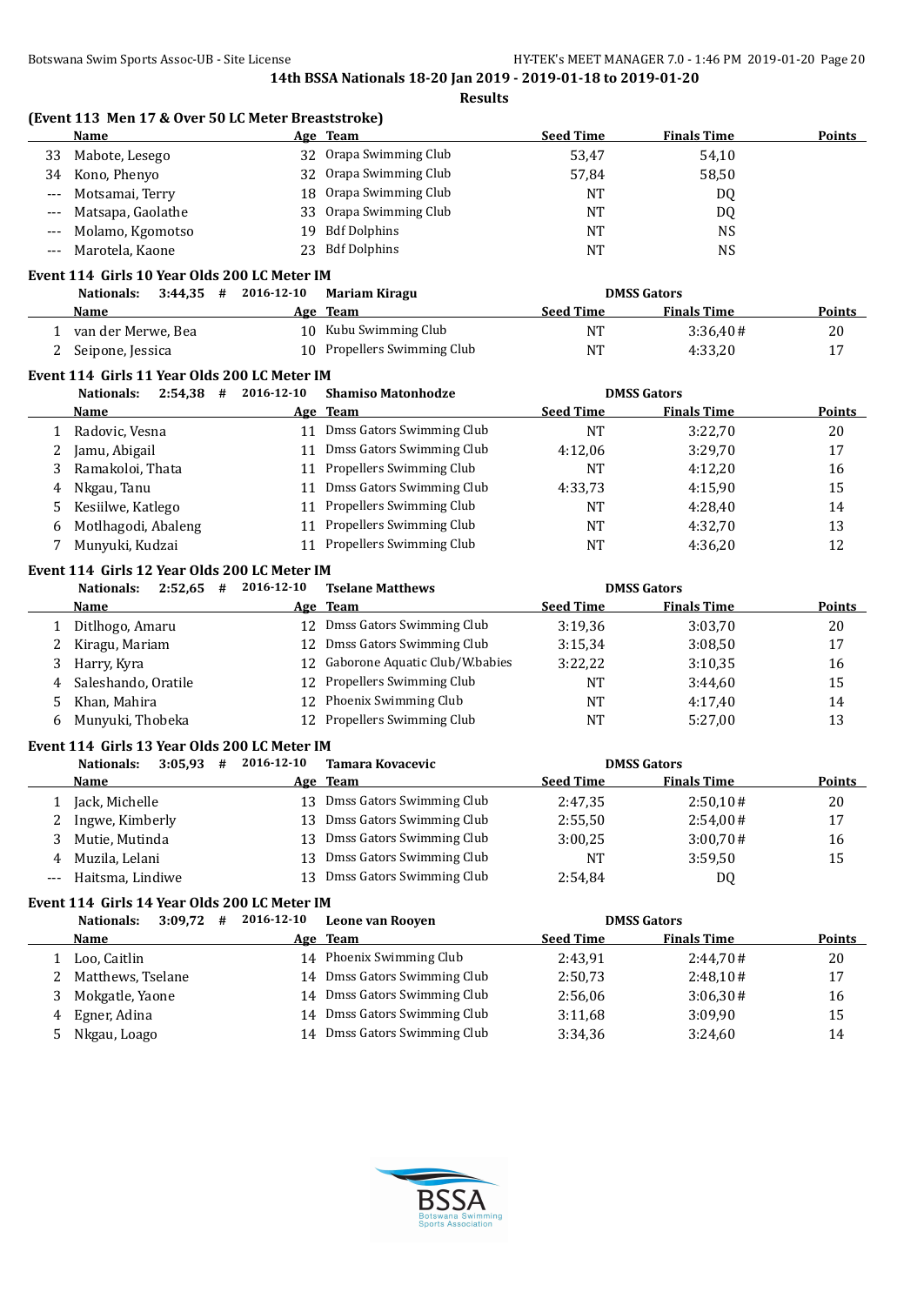|   | (Event 114 Girls 14 Year Olds 200 LC Meter IM)             |            |                                   |                  |                                          |               |
|---|------------------------------------------------------------|------------|-----------------------------------|------------------|------------------------------------------|---------------|
|   | Name                                                       |            | Age Team                          | <b>Seed Time</b> | <b>Finals Time</b>                       | <b>Points</b> |
|   | 6 Hughes, Naya                                             |            | 14 Dmss Gators Swimming Club      | <b>NT</b>        | 3:25,20                                  | 13            |
|   | Event 114 Women 15 Year Olds 200 LC Meter IM               |            |                                   |                  |                                          |               |
|   | $3:04,68$ # 2016-12-10<br><b>Nationals:</b>                |            | <b>Lombe Mwape</b>                | <b>KUBU</b>      |                                          |               |
|   | Name                                                       |            | Age Team                          | <b>Seed Time</b> | <b>Finals Time</b>                       | <b>Points</b> |
| 1 | Ruele, Bupe B                                              |            | 15 Dmss Gators Swimming Club      | 2:47,13          | 2:51,40#                                 | 20            |
| 2 | Thompson, Summer                                           |            | 15 Dmss Gators Swimming Club      | 3:21,11          | 3:20,80                                  | 17            |
| 3 | Motlhagodi, Entie                                          |            | 15 Propellers Swimming Club       | <b>NT</b>        | 4:37,80                                  | 16            |
|   | Event 114 Women 16 Year Olds 200 LC Meter IM               |            |                                   |                  |                                          |               |
|   | $4:28,47$ # 2016-12-10<br>Nationals:                       |            | <b>Bokane Ketshwanetse</b>        | <b>BDF</b>       |                                          |               |
|   | <b>Name</b>                                                |            | Age Team                          | <b>Seed Time</b> | <b>Finals Time</b>                       | Points        |
|   | 1 van Rooyen, Leone                                        |            | 16 Dmss Gators Swimming Club      | 2:59,56          | 3:00,00#                                 | 20            |
| 2 | Jones, Amy                                                 |            | 16 Dmss Gators Swimming Club      | 3:03.88          | 3:01,10#                                 | 17            |
|   | Event 114 Women 17 & Over 200 LC Meter IM                  |            |                                   |                  |                                          |               |
|   | Name                                                       |            | Age Team                          | <b>Seed Time</b> | <b>Finals Time</b>                       | <b>Points</b> |
|   | 1 Magang, Ruth                                             |            | 41 Dmss Gators Swimming Club      | <b>NT</b>        | 3:55,30                                  | 20            |
|   | Event 115 Boys 10 Year Olds 200 LC Meter IM                |            |                                   |                  |                                          |               |
|   | $3:23,34$ # 2016-12-10<br>Nationals:                       |            | <b>Tumo Matija</b>                | GAC              |                                          |               |
|   | Name                                                       |            | Age Team                          | <b>Seed Time</b> | <b>Finals Time</b>                       | Points        |
|   | 1 Khan, Zeeshan                                            |            | 10 Phoenix Swimming Club          | <b>NT</b>        | 4:28,90                                  | 20            |
|   | Event 115 Boys 11 Year Olds 200 LC Meter IM                |            |                                   |                  |                                          |               |
|   | $3:24,80$ # 2016-12-10<br><b>Nationals:</b>                |            | <b>Rouke Lothrop</b>              |                  | <b>Phoenix Swimming</b>                  |               |
|   | Name                                                       |            | Age Team                          | <b>Seed Time</b> | <b>Finals Time</b>                       | <b>Points</b> |
|   | 1 Haskins, Ethan                                           |            | 11 Gaborone Aquatic Club/W.babies | 3:21,59          | 3:05,60#                                 | 20            |
| 2 | Keitsile, Junior                                           |            | 11 Propellers Swimming Club       | <b>NT</b>        | 3:17,90#                                 | 17            |
| 3 | Sethi, Khalil                                              |            | 11 Phoenix Swimming Club          | 3:44,47          | 3:29,10                                  | 16            |
| 4 | Seetso, Nathan                                             | 11         | Dmss Gators Swimming Club         | 3:28,86          | 3:34,80                                  | 15            |
| 5 | Kelesitse, Thero                                           |            | 11 Bdf Dolphins                   | <b>NT</b>        | 4:19,35                                  | 14            |
|   | Event 115 Boys 12 Year Olds 200 LC Meter IM                |            |                                   |                  |                                          |               |
|   | $3:07,01$ # 2016-12-10<br>Nationals:                       |            | <b>Tejzoravar Rai</b>             | <b>KUBU</b>      |                                          |               |
|   | Name                                                       |            | Age Team                          | <b>Seed Time</b> | <b>Finals Time</b>                       | Points        |
| 1 | Mokobi, Kgotla                                             |            | 12 Dmss Gators Swimming Club      | 3:16,42          | 3:08,00                                  | 20            |
| 2 | De Jesus, Jon Martin                                       |            | 12 Dmss Gators Swimming Club      | 3:27,93          | 3:17,60                                  | 17            |
| 3 | Ramorobjwa, Lengwe                                         |            | 12 Dmss Gators Swimming Club      | 4:18,60          | 4:02,80                                  | 16            |
|   | Mangani, Kevin                                             |            | 12 Propellers Swimming Club       | NT               | 4:03,60                                  | 15            |
|   | Lee, Hyun Dong                                             |            | 12 Dmss Gators Swimming Club      | <b>NT</b>        | DQ                                       |               |
|   |                                                            |            |                                   |                  |                                          |               |
|   | Event 115 Boys 13 Year Olds 200 LC Meter IM<br>$2:29,48$ # | 2016-12-10 |                                   |                  |                                          |               |
|   | <b>Nationals:</b><br>Name                                  |            | <b>Andile Bekker</b><br>Age Team  | <b>Seed Time</b> | <b>DMSS Gators</b><br><b>Finals Time</b> | <b>Points</b> |
|   | Molefe, Lerako                                             |            | 13 Gaborone Aquatic Club/W.babies | 3:58,93          |                                          | 20            |
| 1 |                                                            |            | Gaborone Aquatic Club/W.babies    |                  | 3:12,50                                  |               |
|   | Matija, Tumo                                               | 13         |                                   | 3:12,89          | 3:15,80                                  | 17            |
|   | Seetso, Thabang                                            |            | 13 Bdf Dolphins                   | 4:33,80          | DQ                                       |               |
|   |                                                            |            |                                   |                  |                                          |               |

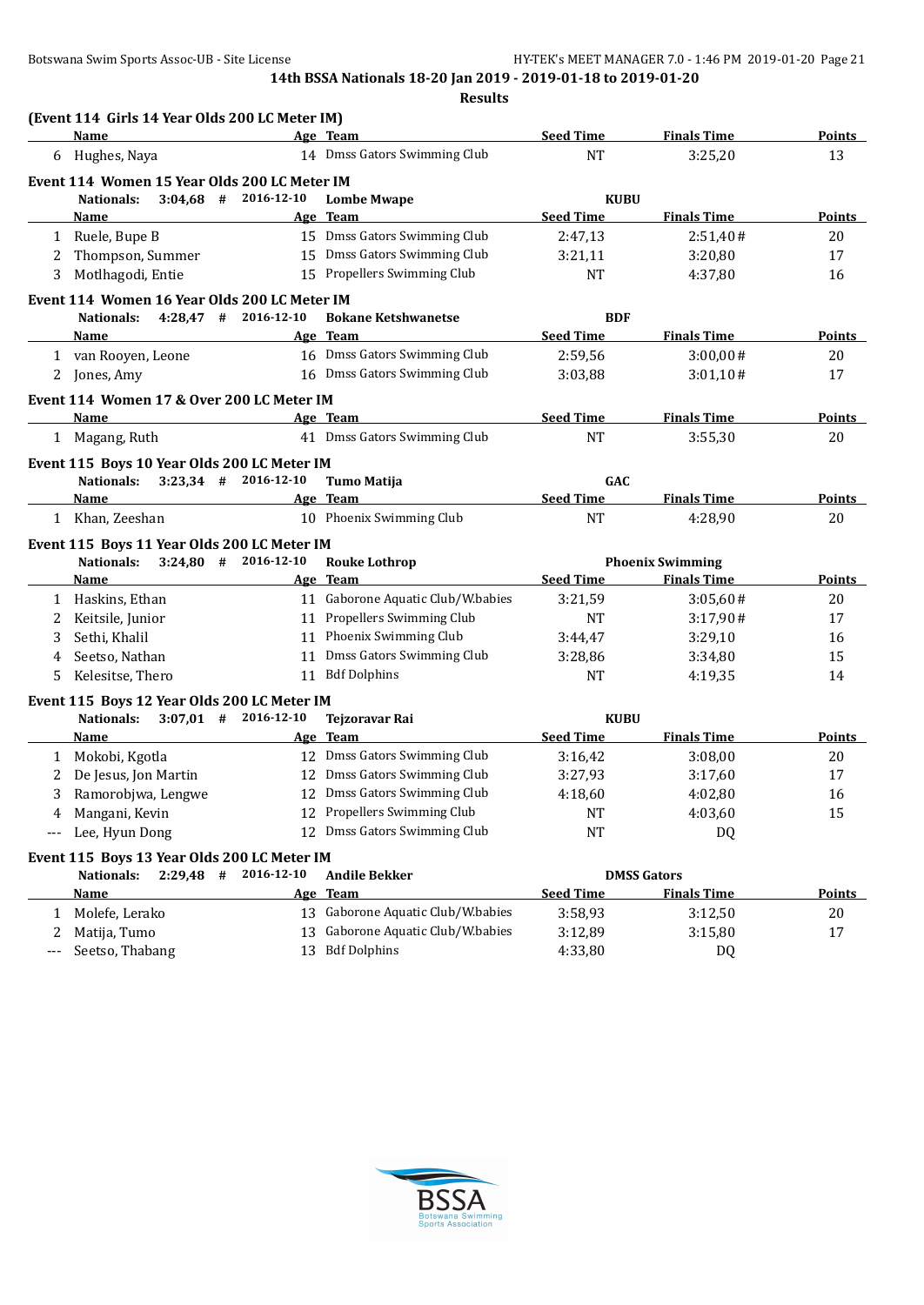|              | $2:35,92$ # 2016-12-10<br><b>Nationals:</b>         |    | <b>Abdul Muinudeen</b>         |                  | <b>DMSS Gators</b> |               |
|--------------|-----------------------------------------------------|----|--------------------------------|------------------|--------------------|---------------|
|              | Name                                                |    | Age Team                       | <b>Seed Time</b> | <b>Finals Time</b> | <b>Points</b> |
| 1            | Rai, Tejzoravar                                     |    | 14 Kubu Swimming Club          | 3:07,01          | 2:43,20            | 20            |
| 2            | Gondo, Takundanashe                                 | 14 | Kubu Swimming Club             | 3:02,77          | 2:44,80            | 17            |
| 3            | van Rooyen, Benco                                   | 14 | Dmss Gators Swimming Club      | 2:51,90          | 2:49,40            | 16            |
| 4            | Sethi, Reyhaan                                      | 14 | Phoenix Swimming Club          | 3:04,71          | 3:01,50            | 15            |
| 5            | Kandima, Jason                                      | 14 | Swimrite Swimming              | 3:08,60          | 3:16,80            | 14            |
| 6            | Marumo, Lefika                                      | 14 | Dmss Gators Swimming Club      | <b>NT</b>        | 3:18,30            | 13            |
|              | Event 115 Men 15 Year Olds 200 LC Meter IM          |    |                                |                  |                    |               |
|              | $2:16,78$ # 2016-12-10<br><b>Nationals:</b>         |    | <b>James S Freeman</b>         |                  | <b>DMSS Gators</b> |               |
|              | Name                                                |    | Age Team                       | <b>Seed Time</b> | <b>Finals Time</b> | Points        |
| 1            | Bekker, Andile                                      |    | 15 Dmss Gators Swimming Club   | 2:23,68          | 2:20,20            | 20            |
| 2            | Walsh, Patrick                                      | 15 | Dmss Gators Swimming Club      | 2:38,13          | 2:36,90            | 17            |
| 3            | Harry, Ethan                                        | 15 | Gaborone Aquatic Club/W.babies | 3:01,59          | 3:00,70            | 16            |
| 4            | Mosime, Theo M                                      | 15 | Dmss Gators Swimming Club      | 3:28,79          | 3:11,30            | 15            |
|              | Event 115 Men 16 Year Olds 200 LC Meter IM          |    |                                |                  |                    |               |
|              | $2:28,39$ # 2016-12-10<br><b>Nationals:</b>         |    | <b>Adrian Robinson</b>         | GAC              |                    |               |
|              | <u>Name</u>                                         |    | Age Team                       | <b>Seed Time</b> | <b>Finals Time</b> | <b>Points</b> |
| 1            | Fischer, Ethan                                      |    | 16 Dmss Gators Swimming Club   | 2:29,58          | 2:30,85            | 20            |
| ---          | Kgang, Lefa                                         | 16 | Gaborone Aquatic Club/W.babies | NT               | <b>NS</b>          |               |
|              | Event 115 Men 17 & Over 200 LC Meter IM             |    |                                |                  |                    |               |
|              | Name                                                |    | Age Team                       | <b>Seed Time</b> | <b>Finals Time</b> | <b>Points</b> |
| $\mathbf{1}$ | Freeman, James S                                    |    | 17 Dmss Gators Swimming Club   | 2:10,82          | 2:19,00            | 20            |
| 2            | Kurukulasooriya, Gihan                              | 18 | Dmss Gators Swimming Club      | 2:33,06          | 2:30,30            | 17            |
| 3            | Sebikiri, Maemo                                     | 19 | Dmss Gators Swimming Club      | 3:03,81          | 2:46,40            | 16            |
| 4            | Rantshabeng, Otsile D                               | 19 | Dmss Gators Swimming Club      | 2:57,95          | 3:01,40            | 15            |
| 5            | Ngorosha, Tatenda                                   | 25 | Propellers Swimming Club       | 3:13,86          | 3:06,30            | 14            |
| 6            | Motshwari, Karabo                                   | 18 | <b>Bdf Dolphins</b>            | 3:16,39          | 3:21,60            | 13            |
| *7           | Keatshotse, Badiredi                                | 31 | <b>Bdf Dolphins</b>            | 3:19,30          | 3:25,20            | 11.50         |
| *7           | Moswetsi, Thato                                     | 21 | <b>Bdf Dolphins</b>            | 3:26,31          | 3:25,20            | 11.50         |
| 9            | Jobe, Nicholas                                      | 17 | Dmss Gators Swimming Club      | NT               | 3:28,70            | 9             |
| 10           | Gachala, Lawrence                                   | 48 | <b>Bdf Dolphins</b>            | 3:51,74          | 3:52,70            | 7             |
| 11           | Kopano, Thabo                                       | 23 | <b>Bdf Dolphins</b>            | NT               | 3:58,40            | 6             |
| 12           | Sebetwane, Watakapiwa                               | 25 | <b>Bdf Dolphins</b>            | <b>NT</b>        | 4:39,10            | 5             |
| ---          | Makepe, Tokelo                                      | 17 | Dmss Gators Swimming Club      | 2:47,78          | DQ                 |               |
|              | Watson, Trevor                                      |    | 43 Dmss Gators Swimming Club   | NT               | DQ                 |               |
|              | Event 116 Girls 12 Year Olds 100 LC Meter Butterfly |    |                                |                  |                    |               |
|              | Nationals:<br>$1:18,08$ # 2016-12-10                |    | <b>Antonela Gomez</b>          | <b>KUBU</b>      |                    |               |
|              | <b>Name</b>                                         |    | Age Team                       | <b>Seed Time</b> | <b>Finals Time</b> | <b>Points</b> |
|              | Kiragu, Mariam                                      |    | 12 Dmss Gators Swimming Club   | 1:38,18          | 1:34,50            | 20            |
| 2            | Harry, Kyra                                         | 12 | Gaborone Aquatic Club/W.babies | 1:44,47          | 1:39,50            | 17            |
| 3            | Khama, Warona                                       |    | 12 Kubu Swimming Club          | 1:37,30          | 1:44,23            | 16            |
|              | Event 116 Girls 13 Year Olds 100 LC Meter Butterfly |    |                                |                  |                    |               |
|              | $1:32,67$ # 2016-12-10<br><b>Nationals:</b>         |    | <b>Bupe Ruele</b>              |                  | <b>DMSS Gators</b> |               |
|              | Name                                                |    | Age Team                       | <b>Seed Time</b> | <b>Finals Time</b> | <b>Points</b> |
| $\mathbf{1}$ | Ingwe, Kimberly                                     |    | 13 Dmss Gators Swimming Club   | 1:23,65          | 1:23,00#           | 20            |

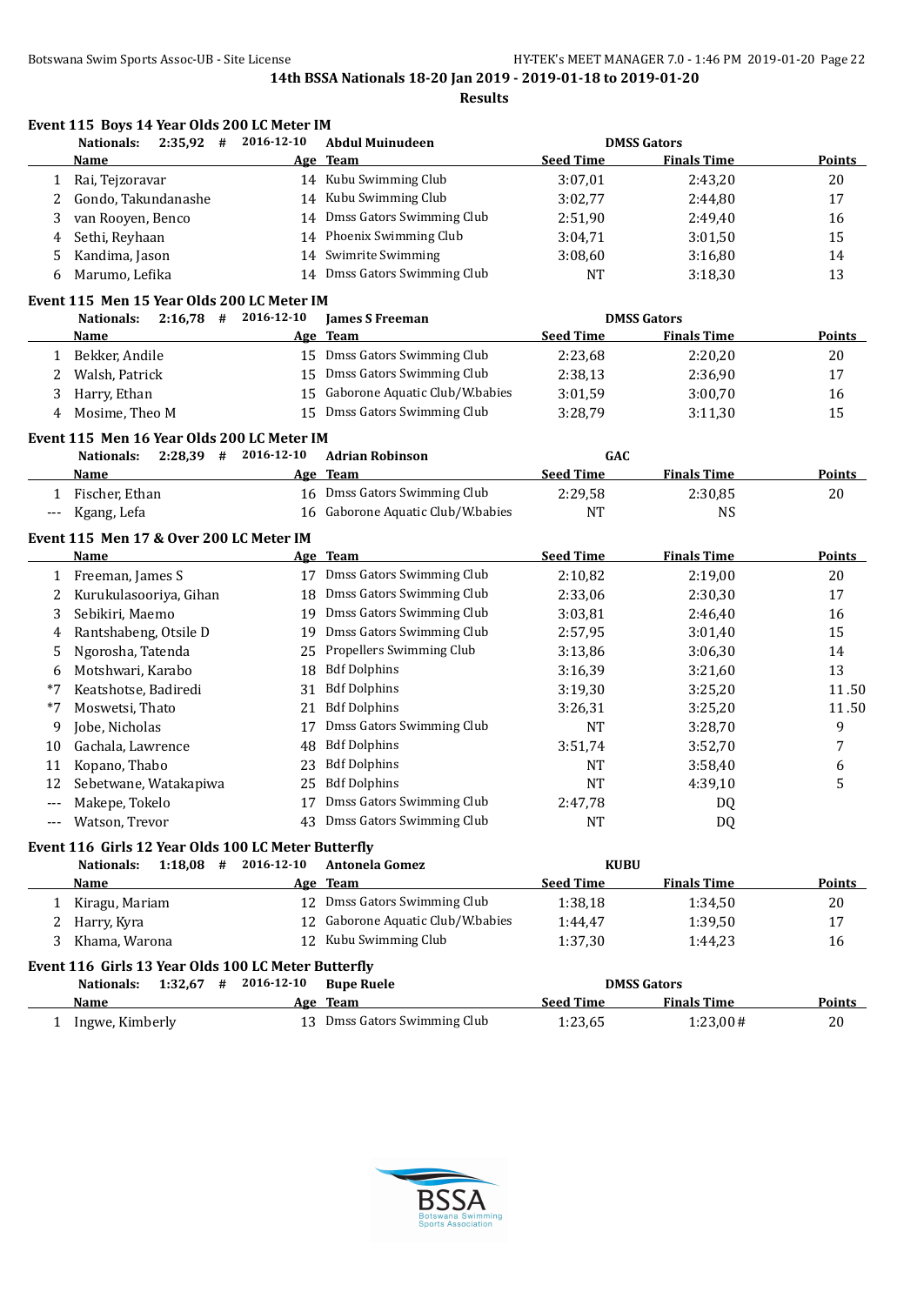|     | (Event 116 Girls 13 Year Olds 100 LC Meter Butterfly)<br><b>Name</b> |            | Age Team                          | <b>Seed Time</b> | <b>Finals Time</b>      | <b>Points</b> |
|-----|----------------------------------------------------------------------|------------|-----------------------------------|------------------|-------------------------|---------------|
|     | 2 Mutie, Mutinda                                                     |            | 13 Dmss Gators Swimming Club      | 1:28,22          | 1:26,30#                | 17            |
|     | Event 116 Girls 14 Year Olds 100 LC Meter Butterfly                  |            |                                   |                  |                         |               |
|     | $1:27,25$ # 2016-12-10<br><b>Nationals:</b>                          |            | Leone van Rooyen                  |                  | <b>DMSS Gators</b>      |               |
|     | Name                                                                 |            | Age Team                          | <b>Seed Time</b> | <b>Finals Time</b>      | <b>Points</b> |
|     | 1 Loo, Caitlin                                                       |            | 14 Phoenix Swimming Club          | 1:17,23          | 1:12,70#                | 20            |
| 2   | Egner, Maxine                                                        |            | 14 Dmss Gators Swimming Club      | 1:15,69          | 1:18,80#                | 17            |
| 3   | Mokgatle, Yaone                                                      |            | 14 Dmss Gators Swimming Club      | 1:26,29          | 1:28,80                 | 16            |
|     | Event 116 Women 15 Year Olds 100 LC Meter Butterfly                  |            |                                   |                  |                         |               |
|     | Nationals: 1:30,85 # 2016-12-10                                      |            | Cassandra De Jesus                |                  | <b>DMSS Gators</b>      |               |
|     | Name                                                                 |            | Age Team                          | <b>Seed Time</b> | <b>Finals Time</b>      | Points        |
|     | 1 Jobe, Hannah                                                       |            | 15 Dmss Gators Swimming Club      | 1:29,08          | 1:27,80                 | 20            |
|     | Event 116 Women 16 Year Olds 100 LC Meter Butterfly                  |            |                                   |                  |                         |               |
|     | Name                                                                 |            | Age Team                          | <b>Seed Time</b> | <b>Finals Time</b>      | <b>Points</b> |
|     | 1 van Rooyen, Leone                                                  |            | 16 Dmss Gators Swimming Club      | 1:22,03          | 1:21,60                 | 20            |
| 2   | Gondo, Ruvarashe                                                     |            | 16 Kubu Swimming Club             | 1:25,66          | 1:25,30                 | 17            |
| 3   | Jones, Amy                                                           |            | 16 Dmss Gators Swimming Club      | 1:37,62          | 1:28,80                 | 16            |
|     | Event 117 Boys 11 Year Olds 100 LC Meter Butterfly                   |            |                                   |                  |                         |               |
|     | Nationals: 1:36,83 # 2016-12-10                                      |            | <b>Rouke Lothrop</b>              |                  | <b>Phoenix Swimming</b> |               |
|     | Name                                                                 |            | Age Team                          | <b>Seed Time</b> | <b>Finals Time</b>      | Points        |
|     | 1 Sethi, Khalil                                                      |            | 11 Phoenix Swimming Club          | 1:55,47          | 1:50,10                 | 20            |
| --- | Seetso, Nathan                                                       |            | 11 Dmss Gators Swimming Club      | 1:58,50          | NS                      |               |
|     | Event 117 Boys 12 Year Olds 100 LC Meter Butterfly                   |            |                                   |                  |                         |               |
|     | Nationals: 1:27,89 # 2016-12-10                                      |            | <b>Roelof Naude</b>               | GAC              |                         |               |
|     | Name                                                                 |            | Age Team                          | <b>Seed Time</b> | <b>Finals Time</b>      | <b>Points</b> |
|     | 1 De Jesus, Jon Martin                                               |            | 12 Dmss Gators Swimming Club      | 1:37,57          | 1:43,00                 | 20            |
| --- | Mokobi, Kgotla                                                       |            | 12 Dmss Gators Swimming Club      | <b>NT</b>        | <b>NS</b>               |               |
|     | Event 117 Boys 13 Year Olds 100 LC Meter Butterfly                   |            |                                   |                  |                         |               |
|     | $1:10,42$ # 2016-12-10<br><b>Nationals:</b>                          |            | <b>Andile Bekker</b>              |                  | <b>DMSS Gators</b>      |               |
|     | Name                                                                 |            | Age Team                          | <b>Seed Time</b> | <b>Finals Time</b>      | Points        |
| 1   | Matija, Tumo                                                         |            | 13 Gaborone Aquatic Club/W.babies | 1:37,23          | 1:33,70                 | 20            |
| 2   | Molefe, Lerako                                                       |            | 13 Gaborone Aquatic Club/W.babies | 1:56,63          | 1:43,10                 | 17            |
|     | Event 117 Boys 14 Year Olds 100 LC Meter Butterfly                   |            |                                   |                  |                         |               |
|     | $1:07,16$ # 2016-12-10<br><b>Nationals:</b>                          |            | <b>Abdul Muinudeen</b>            |                  | <b>DMSS Gators</b>      |               |
|     | <b>Name</b>                                                          |            | Age Team                          | <b>Seed Time</b> | <b>Finals Time</b>      | <b>Points</b> |
|     | 1 van Rooyen, Benco                                                  |            | 14 Dmss Gators Swimming Club      | 1:24,72          | 1:12,90                 | 20            |
| 2   | Rai, Tejzoravar                                                      |            | 14 Kubu Swimming Club             | 1:27,49          | 1:13,60                 | 17            |
| 3   | Sethi, Reyhaan                                                       |            | 14 Phoenix Swimming Club          | 1:27,72          | 1:27,20                 | 16            |
|     | Event 117 Men 15 Year Olds 100 LC Meter Butterfly                    |            |                                   |                  |                         |               |
|     | <b>Nationals:</b><br>59,87 #                                         | 2016-12-10 | <b>James S Freeman</b>            |                  | <b>DMSS Gators</b>      |               |
|     | <b>Name</b>                                                          |            | Age Team                          | <b>Seed Time</b> | <b>Finals Time</b>      | <b>Points</b> |
| 1   | Walsh, Patrick                                                       |            | 15 Dmss Gators Swimming Club      | 1:09,11          | 1:09,30                 | $20\,$        |
| 2   | Harry, Ethan                                                         |            | 15 Gaborone Aquatic Club/W.babies | 1:32,58          | 1:27,90                 | 17            |
| --- | Mosime, Theo M                                                       |            | 15 Dmss Gators Swimming Club      | NT               | NS                      |               |

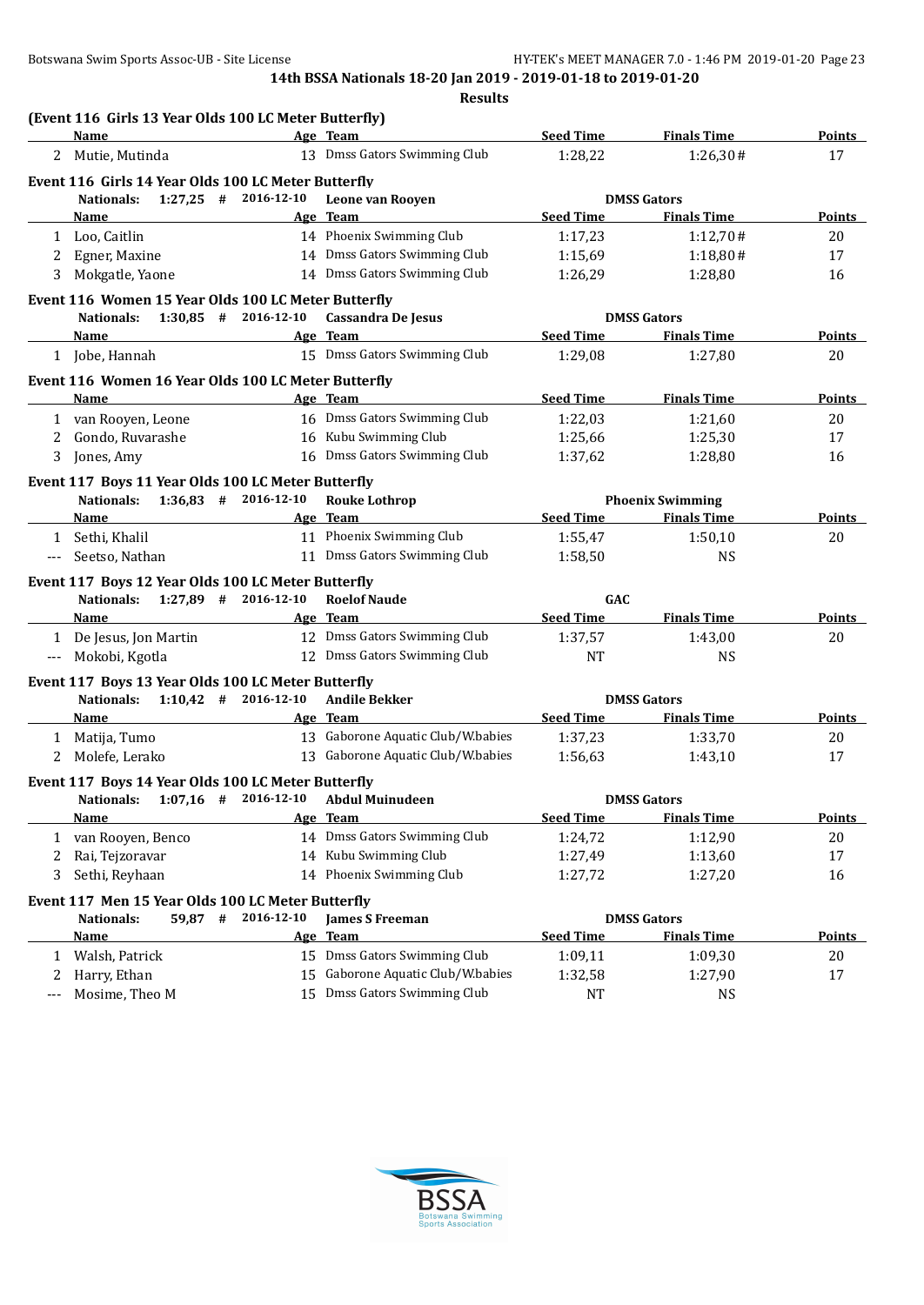**Event 117 Men 16 Year Olds 100 LC Meter Butterfly**

**14th BSSA Nationals 18-20 Jan 2019 - 2019-01-18 to 2019-01-20**

|    | Nationals:                                                           | $1:05,85$ # 2016-12-10 | <b>Adrian Robinson</b>            | GAC                |                    |                  |
|----|----------------------------------------------------------------------|------------------------|-----------------------------------|--------------------|--------------------|------------------|
|    | Name                                                                 |                        | Age Team                          | <b>Seed Time</b>   | <b>Finals Time</b> | <b>Points</b>    |
| 1  | Kgang, Lefa                                                          |                        | 16 Gaborone Aquatic Club/W.babies | <b>NT</b>          | 1:12,50            | 20               |
| 2  | Fischer, Ethan                                                       |                        | 16 Dmss Gators Swimming Club      | 1:06,98            | 1:12,90            | 17               |
|    | Event 117 Men 17 & Over 100 LC Meter Butterfly                       |                        |                                   |                    |                    |                  |
|    | Name                                                                 |                        | Age Team                          | <b>Seed Time</b>   | <b>Finals Time</b> | Points           |
| 1  | Freeman, James S                                                     |                        | 17 Dmss Gators Swimming Club      | 57,15              | 1:02,20            | 20               |
| 2  | Van Niekerk, Willem                                                  | 20                     | Gaborone Aquatic Club/W.babies    | 1:06,01            | 1:05,00            | 17               |
| 3  | Kurukulasooriya, Gihan                                               | 18                     | Dmss Gators Swimming Club         | 1:05,57            | 1:06,40            | 16               |
| 4  | Setswammung, Tumo                                                    |                        | 17 Dmss Gators Swimming Club      | 1:14,79            | 1:08,50            | 15               |
| 5  | Sebikiri, Maemo                                                      | 19                     | Dmss Gators Swimming Club         | 1:12,68            | 1:16,70            | 14               |
| 6  | Rantshabeng, Otsile D                                                | 19                     | Dmss Gators Swimming Club         | 1:21,91            | 1:27,20            | 13               |
| 7  | Ngorosha, Tatenda                                                    | 25                     | Propellers Swimming Club          | 1:42,02            | 1:41,20            | 12               |
| 8  | Gachala, Lawrence                                                    | 48                     | <b>Bdf Dolphins</b>               | 1:43,62            | 1:44,00            | 11               |
| 9  | Kopano, Thabo                                                        | 23                     | <b>Bdf Dolphins</b>               | NT                 | 1:54,05            | 9                |
| 10 | Botshelo, Baisana                                                    | 32                     | <b>Bdf Dolphins</b>               | 1:41,34            | 2:12,60            | $\boldsymbol{7}$ |
|    | Event 118 Girls 11 Year Olds 200 LC Meter Breaststroke               |                        |                                   |                    |                    |                  |
|    | <b>Nationals:</b>                                                    | $3:11.68$ # 2016-12-11 | <b>Shamiso Matonhodze</b>         |                    | <b>DMSS Gators</b> |                  |
|    | Name                                                                 |                        | Age Team                          | <b>Seed Time</b>   | <b>Finals Time</b> | <b>Points</b>    |
| 1  | Radovic, Vesna                                                       |                        | 11 Dmss Gators Swimming Club      | <b>NT</b>          | 3:40,75            | 20               |
| 2  | Nkgau, Tanu                                                          | 11                     | Dmss Gators Swimming Club         | 4:48,38            | 4:15,93            | 17               |
| 3  | Seetso, Refilwe                                                      | 11                     | <b>Bdf Dolphins</b>               | NT                 | 4:37,81            | 16               |
| 4  | Motlhagodi, Abaleng                                                  |                        | 11 Propellers Swimming Club       | <b>NT</b>          | 4:39,51            | 15               |
|    | Event 118 Girls 12 Year Olds 200 LC Meter Breaststroke               |                        |                                   |                    |                    |                  |
|    | Nationals:                                                           | $3:20,67$ # 2016-12-11 | <b>Tselane Matthews</b>           | <b>DMSS Gators</b> |                    |                  |
|    | Name                                                                 |                        | Age Team                          | <b>Seed Time</b>   | <b>Finals Time</b> | <b>Points</b>    |
| 1  | Ditlhogo, Amaru                                                      |                        | 12 Dmss Gators Swimming Club      | 3:45,57            | 3:28,22            | 20               |
| 2  | Harry, Kyra                                                          |                        | 12 Gaborone Aquatic Club/W.babies | 3:41,13            | 3:33,70            | 17               |
| 3  | Kiragu, Mariam                                                       |                        | 12 Dmss Gators Swimming Club      | 4:15,76            | 3:33,88            | 16               |
| 4  | Khango, Thobo                                                        |                        | 12 Kubu Swimming Club             | NT                 | 3:45,95            | 15               |
| 5  | Saleshando, Oratile                                                  |                        | 12 Propellers Swimming Club       | NT                 | 3:56,57            | 14               |
|    | Event 118 Girls 13 Year Olds 200 LC Meter Breaststroke               |                        |                                   |                    |                    |                  |
|    | <b>Nationals:</b>                                                    | $3:42.78$ # 2016-12-11 | <b>Tabitha Steenkamp</b>          |                    | <b>DMSS Gators</b> |                  |
|    | Name                                                                 |                        | Age Team                          | <b>Seed Time</b>   | <b>Finals Time</b> | <b>Points</b>    |
| 1  | Haitsma, Lindiwe                                                     |                        | 13 Dmss Gators Swimming Club      | 3:09,64            | 3:12,71#           | 20               |
| 2  | Ingwe, Kimberly                                                      |                        | 13 Dmss Gators Swimming Club      | 3:12,24            | 3:17,14#           | 17               |
|    |                                                                      |                        |                                   |                    |                    |                  |
|    | Event 118 Girls 14 Year Olds 200 LC Meter Breaststroke<br>Nationals: | $3:35,07$ # 2016-12-11 | Leone van Rooyen                  |                    | <b>DMSS Gators</b> |                  |
|    | Name                                                                 |                        | Age Team                          | <b>Seed Time</b>   | <b>Finals Time</b> | <b>Points</b>    |
|    | 1 Hughes, Naya                                                       |                        | 14 Dmss Gators Swimming Club      | <b>NT</b>          | 3:37,92            | 20               |
|    |                                                                      |                        |                                   |                    |                    |                  |
|    | Event 118 Women 15 Year Olds 200 LC Meter Breaststroke               |                        |                                   |                    |                    |                  |
|    | Name                                                                 |                        | Age Team                          | <b>Seed Time</b>   | <b>Finals Time</b> | <b>Points</b>    |
|    | 1 Motlhagodi, Entie                                                  |                        | 15 Propellers Swimming Club       | <b>NT</b>          | 4:19,95            | 20               |

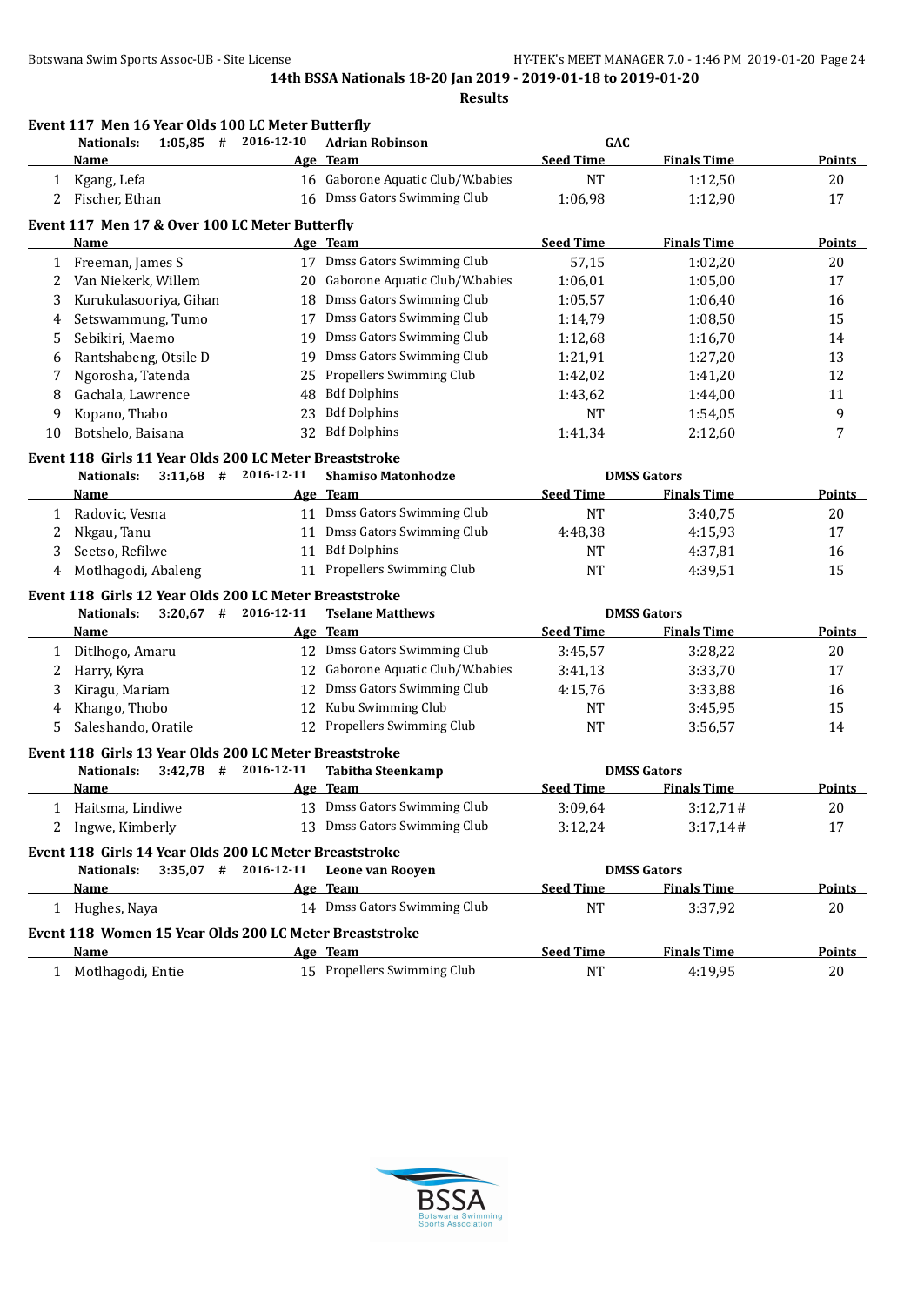|       |                                                       |                        | Event 118 Women 16 Year Olds 200 LC Meter Breaststroke |                  |                    |               |
|-------|-------------------------------------------------------|------------------------|--------------------------------------------------------|------------------|--------------------|---------------|
|       | Nationals:                                            | $3:20,15$ # 2016-12-11 | <b>Dante Duke</b>                                      |                  | <b>DMSS Gators</b> |               |
|       | Name                                                  |                        | Age Team                                               | <b>Seed Time</b> | <b>Finals Time</b> | <b>Points</b> |
|       | 1 Vos, Tayla                                          |                        | 16 Kubu Swimming Club                                  | 3:25,98          | 3:21,63            | 20            |
|       | 2 van Rooyen, Leone                                   |                        | 16 Dmss Gators Swimming Club                           | 3:35,07          | 3:36,78            | 17            |
|       | Event 118 Women 17 & Over 200 LC Meter Breaststroke   |                        |                                                        |                  |                    |               |
|       | Name                                                  |                        | Age Team                                               | <b>Seed Time</b> | <b>Finals Time</b> | Points        |
|       | 1 Kelebemang, Lebogang                                |                        | 21 Gaborone Aquatic Club/W.babies                      | <b>NT</b>        | 4:21,48            | 20            |
|       | Event 119 Boys 10 Year Olds 200 LC Meter Breaststroke |                        |                                                        |                  |                    |               |
|       | <b>Nationals:</b>                                     | $3:46,63$ # 2016-12-11 | <b>Tumo Matija</b>                                     | GAC              |                    |               |
|       | Name                                                  |                        | Age Team                                               | <b>Seed Time</b> | <b>Finals Time</b> | Points        |
|       | 1 Khonat, Rayhan                                      |                        | 10 Phoenix Swimming Club                               | <b>NT</b>        | 3:43,00#           | 20            |
|       | Event 119 Boys 11 Year Olds 200 LC Meter Breaststroke |                        |                                                        |                  |                    |               |
|       | $3:58.80$ #<br>Nationals:                             | 2016-12-11             | Katlo Matlhodi                                         | <b>KUBU</b>      |                    |               |
|       | Name                                                  |                        | Age Team                                               | <b>Seed Time</b> | <b>Finals Time</b> | <b>Points</b> |
|       | 1 Loo, Adam                                           |                        | 11 Phoenix Swimming Club                               | 3:37,94          | 3:24,52#           | 20            |
| 2     | Sethi, Khalil                                         |                        | 11 Phoenix Swimming Club                               | 3:46,91          | 3:26,12#           | 17            |
| 3     | Keitsile, Junior                                      |                        | 11 Propellers Swimming Club                            | 5:13,35          | 3:45,25#           | 16            |
| 4     | Seetso, Nathan                                        |                        | 11 Dmss Gators Swimming Club                           | 4:13,37          | 4:02,98            | 15            |
| $---$ | Lebotse, Kaotlhe L                                    |                        | 11 Dmss Gators Swimming Club                           | <b>NT</b>        | <b>DNF</b>         |               |
|       | Event 119 Boys 12 Year Olds 200 LC Meter Breaststroke |                        |                                                        |                  |                    |               |
|       | Nationals:                                            | $3:12.36$ # 2016-12-11 | <b>Tejzoravar Rai</b>                                  | <b>KUBU</b>      |                    |               |
|       | Name                                                  |                        | Age Team                                               | <b>Seed Time</b> | <b>Finals Time</b> | <b>Points</b> |
| ---   | Mokobi, Kgotla                                        |                        | 12 Dmss Gators Swimming Club                           | 3:22,94          | DQ                 |               |
|       | Event 119 Boys 13 Year Olds 200 LC Meter Breaststroke |                        |                                                        |                  |                    |               |
|       | <b>Nationals:</b>                                     | $2:52,84$ # 2016-12-11 | <b>Andile Bekker</b>                                   |                  | <b>DMSS Gators</b> |               |
|       | Name                                                  |                        | Age Team                                               | <b>Seed Time</b> | <b>Finals Time</b> | Points        |
| 1     | Molefe, Lerako                                        |                        | 13 Gaborone Aquatic Club/W.babies                      | 3:52,09          | 3:22,00            | 20            |
| 2     | Matija, Tumo                                          |                        | 13 Gaborone Aquatic Club/W.babies                      | 3:25,68          | 3:31,03            | 17            |
| $---$ | Seetso, Thabang                                       |                        | 13 Bdf Dolphins                                        | <b>NT</b>        | DQ                 |               |
|       | Event 119 Boys 14 Year Olds 200 LC Meter Breaststroke |                        |                                                        |                  |                    |               |
|       | Nationals:                                            | $2:46,71$ # 2016-12-11 | <b>Ethan Fischer</b>                                   |                  | <b>DMSS Gators</b> |               |
|       | Name                                                  |                        | Age Team                                               | <b>Seed Time</b> | <b>Finals Time</b> | Points        |
| 1     | Rai, Tejzoravar                                       |                        | 14 Kubu Swimming Club                                  | 3:12,36          | 2:59,71            | 20            |
| 2     | Mathambo, Marley                                      |                        | 14 Kubu Swimming Club                                  | NT               | 3:40,77            | 17            |
|       | Khango, Kitso                                         |                        | 14 Kubu Swimming Club                                  | <b>NT</b>        | 3:42,84            | 16            |
|       | Seleke, Thabiso                                       |                        | 14 Bdf Dolphins                                        | <b>NT</b>        | 4:19,47            | 15            |
|       | Event 119 Men 15 Year Olds 200 LC Meter Breaststroke  |                        |                                                        |                  |                    |               |
|       | <b>Nationals:</b><br>$2:39,05$ #                      | 2016-12-11             | <b>James S Freeman</b>                                 |                  | <b>DMSS Gators</b> |               |
|       | <b>Name</b>                                           | Age                    | Team                                                   | <b>Seed Time</b> | <b>Finals Time</b> | <b>Points</b> |
| 1     | Harry, Ethan                                          |                        | 15 Gaborone Aquatic Club/W.babies                      | 3:21,96          | 3:15,98            | 20            |
| 2     | Mosime, Theo M                                        | 15                     | Dmss Gators Swimming Club                              | NT               | 3:29,51            | 17            |
|       |                                                       |                        |                                                        |                  |                    |               |

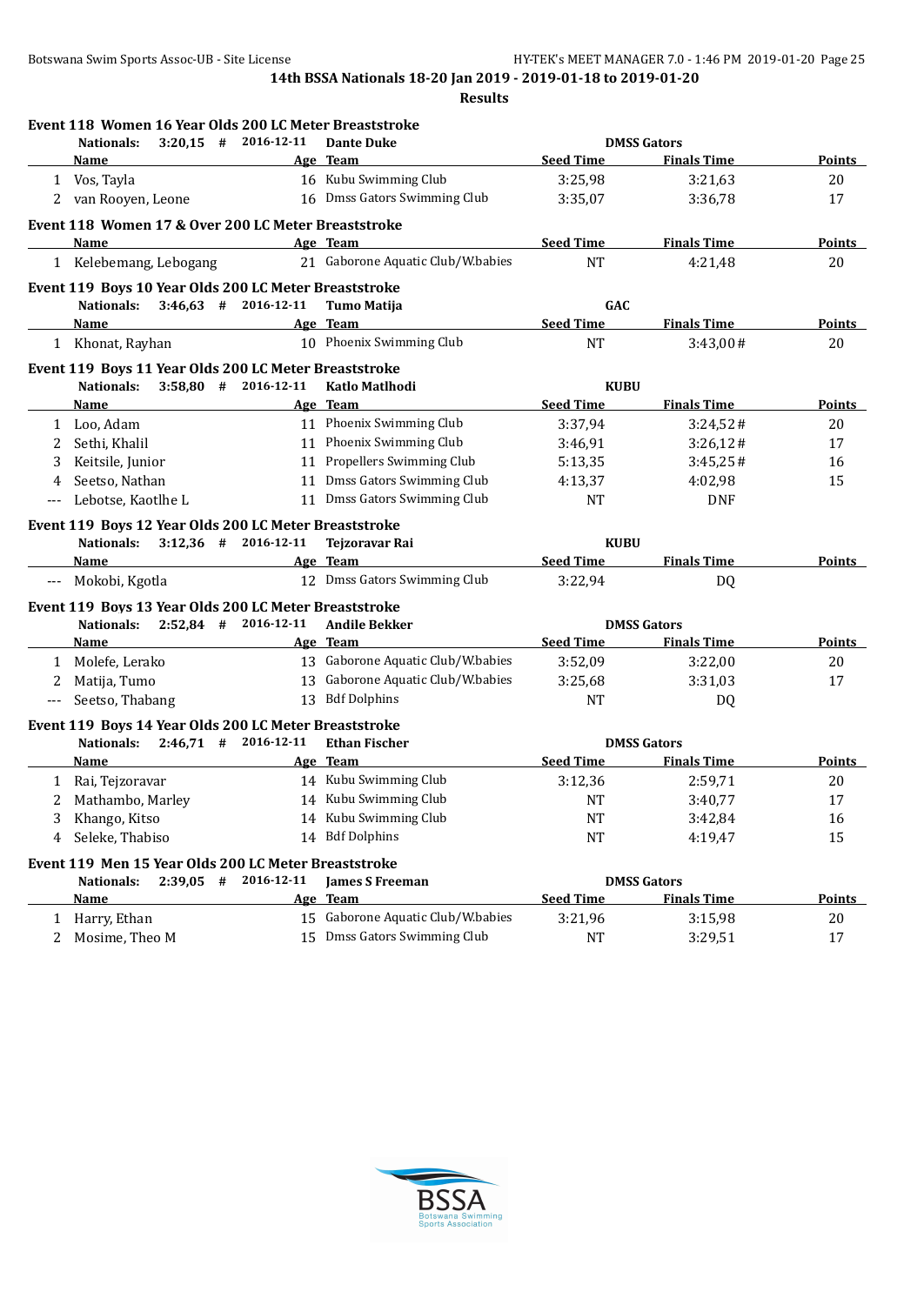**Results**

#### **Event 119 Men 16 Year Olds 200 LC Meter Breaststroke**

|                | 2:45,99 # 2016-12-11<br><b>Nationals:</b>         |     | <b>Adrian Robinson</b>           | GAC              |                    |                  |
|----------------|---------------------------------------------------|-----|----------------------------------|------------------|--------------------|------------------|
|                | Name                                              | Age | <b>Team</b>                      | <b>Seed Time</b> | <b>Finals Time</b> | Points           |
|                | 1 Fischer, Ethan                                  |     | 16 Dmss Gators Swimming Club     | 2:40,41          | 2:42,66#           | 20               |
|                | Event 119 Men 17 & Over 200 LC Meter Breaststroke |     |                                  |                  |                    |                  |
|                | Name                                              |     | Age Team                         | <b>Seed Time</b> | <b>Finals Time</b> | <b>Points</b>    |
| $\mathbf{1}$   | Setswammung, Tumo                                 |     | 17 Dmss Gators Swimming Club     | 2:54,98          | 2:51,91            | 20               |
| 2              | Makepe, Tokelo                                    |     | 17 Dmss Gators Swimming Club     | 3:17,51          | 3:07,98            | 17               |
| 3              | Mokwakwa, Molemogi                                | 21  | Propellers Swimming Club         | 3:19,93          | 3:23,51            | 16               |
| 4              | Motshwari, Karabo                                 | 18  | <b>Bdf Dolphins</b>              | 3:18,84          | 3:29,91            | 15               |
| 5              | Kasale, Uswani                                    | 23  | <b>Bdf Dolphins</b>              | <b>NT</b>        | 3:31,07            | 14               |
| 6              | Ngorosha, Tatenda                                 | 25  | Propellers Swimming Club         | 3:49,30          | 3:32,16            | 13               |
| 7              | Sebetwane, Watakapiwa                             | 25  | <b>Bdf Dolphins</b>              | <b>NT</b>        | 3:46,86            | 12               |
| 8              | Mooketsi, Katlego                                 | 24  | <b>Bdf Dolphins</b>              | 3:43,47          | 3:47,03            | 11               |
| 9              | Kabelo, Mokganedi J                               | 27  | <b>Bdf Dolphins</b>              | 3:49,86          | 3:56,85            | 9                |
| 10             | Gachala, Lawrence                                 | 48  | <b>Bdf Dolphins</b>              | 4:08,50          | 4:00,50            | $\boldsymbol{7}$ |
| 11             | Gotsilewame, Thato                                | 27  | <b>Bdf Dolphins</b>              | <b>NT</b>        | 4:14,78            | 6                |
| 12             | Matenge, Ndasiiwa                                 | 34  | <b>Bdf Dolphins</b>              | <b>NT</b>        | 4:15,82            | 5                |
| $- - -$        | Rantshabeng, Otsile D                             | 19  | Dmss Gators Swimming Club        | 3:12,78          | DQ                 |                  |
| $---$          | Mabote, Lesego                                    | 32  | Orapa Swimming Club              | <b>NT</b>        | <b>DQ</b>          |                  |
| ---            | Matlakala, Smarh                                  | 37  | Orapa Swimming Club              | <b>NT</b>        | DQ                 |                  |
| $---$          | Kurukulasooriya, Gihan                            | 18  | Dmss Gators Swimming Club        | 2:58,27          | <b>NS</b>          |                  |
|                | Event 120 Girls 10 & Under 50 LC Meter Butterfly  |     |                                  |                  |                    |                  |
|                | Name                                              |     | Age Team                         | <b>Seed Time</b> | <b>Finals Time</b> | <b>Points</b>    |
| 1              | van der Merwe, Bea                                |     | 10 Kubu Swimming Club            | <b>NT</b>        | 43,00              | 20               |
| 2              | Haskins, Camille                                  |     | 9 Gaborone Aquatic Club/W.babies | 55,16            | 43,69              | 17               |
| 3              | Evans, Imogen                                     | 9   | Phoenix Swimming Club            | <b>NT</b>        | 47,59              | 16               |
| 4              | Molelowatladi, Realeboga                          | 9   | Gaborone Aquatic Club/W.babies   | 58,06            | 50,80              | 15               |
| 5              | Haitsma, Yande E                                  | 9   | Dmss Gators Swimming Club        | 59,55            | 51,83              | 14               |
| 6              | Saleshando, Melodi                                | 9   | Propellers Swimming Club         | 58,26            | 52,62              | 13               |
| 7              | White, Jenna                                      | 10  | Kubu Swimming Club               | NT               | 58,23              | 12               |
| 8              | Mbwana, Lakeysha                                  | 10  | Gaborone Aquatic Club/W.babies   | 53,52            | 58,30              | 11               |
| 9              | Baleseng, Arefa                                   | 10  | <b>Bdf Dolphins</b>              | 1:08,19          | 1:02,55            | 9                |
| 10             | Makandwa, Tinodana                                | 10  | Dmss Gators Swimming Club        | <b>NT</b>        | 1:05,47            | $\boldsymbol{7}$ |
| 11             | Pie, Wanatsha                                     | 10  | Dmss Gators Swimming Club        | 1:14,27          | 1:06,65            | 6                |
| 12             | Ramakoloi, Rorisang                               |     | 9 Propellers Swimming Club       | <b>NT</b>        | 1:07,63            | 5                |
| 13             | Kadzrirange, Stephanie                            |     | Gaborone Aquatic Club/W.babies   | <b>NT</b>        | 1:09,42            | 4                |
| 14             | Thomba, Kuda                                      | 10  | Dmss Gators Swimming Club        | 1:10,70          | 1:11,20            | 3                |
| $- - -$        | Makgothi, Emelyn                                  | 9   | Dmss Gators Swimming Club        | <b>NT</b>        | DQ                 |                  |
| $\overline{a}$ | Boiteto, Sarona                                   | 8   | Gaborone Aquatic Club/W.babies   | <b>NT</b>        | D <sub>Q</sub>     |                  |

# **Event 120 Girls 11 Year Olds 50 LC Meter Butterfly**

| 36,50<br>Nationals:<br># | 2016-12-10 | <b>Shamiso Matonhodze</b> |                  | <b>DMSS Gators</b> |               |
|--------------------------|------------|---------------------------|------------------|--------------------|---------------|
| Name                     |            | Age Team                  | <b>Seed Time</b> | <b>Finals Time</b> | <b>Points</b> |
| Jamu, Abigail            | 11         | Dmss Gators Swimming Club | 45.70            | 39.83              | 20            |
| 2 Radovic, Vesna         |            | Dmss Gators Swimming Club | 43,63            | 41.78              | 17            |
| Zambane, Aone            | 11         | The Learning Centre       | 52,50            | 51,67              | 16            |
| Wambiru, Angela<br>4     | 11         | The Learning Centre       | 57,07            | 51,78              | 15            |
| Ramakoloi, Thata<br>.ל   | 11         | Propellers Swimming Club  | 56,57            | 55,96              | 14            |
| Munyuki, Kudzai<br>6     | 11         | Propellers Swimming Club  | <b>NT</b>        | 55,99              | 13            |
|                          |            |                           |                  |                    |               |

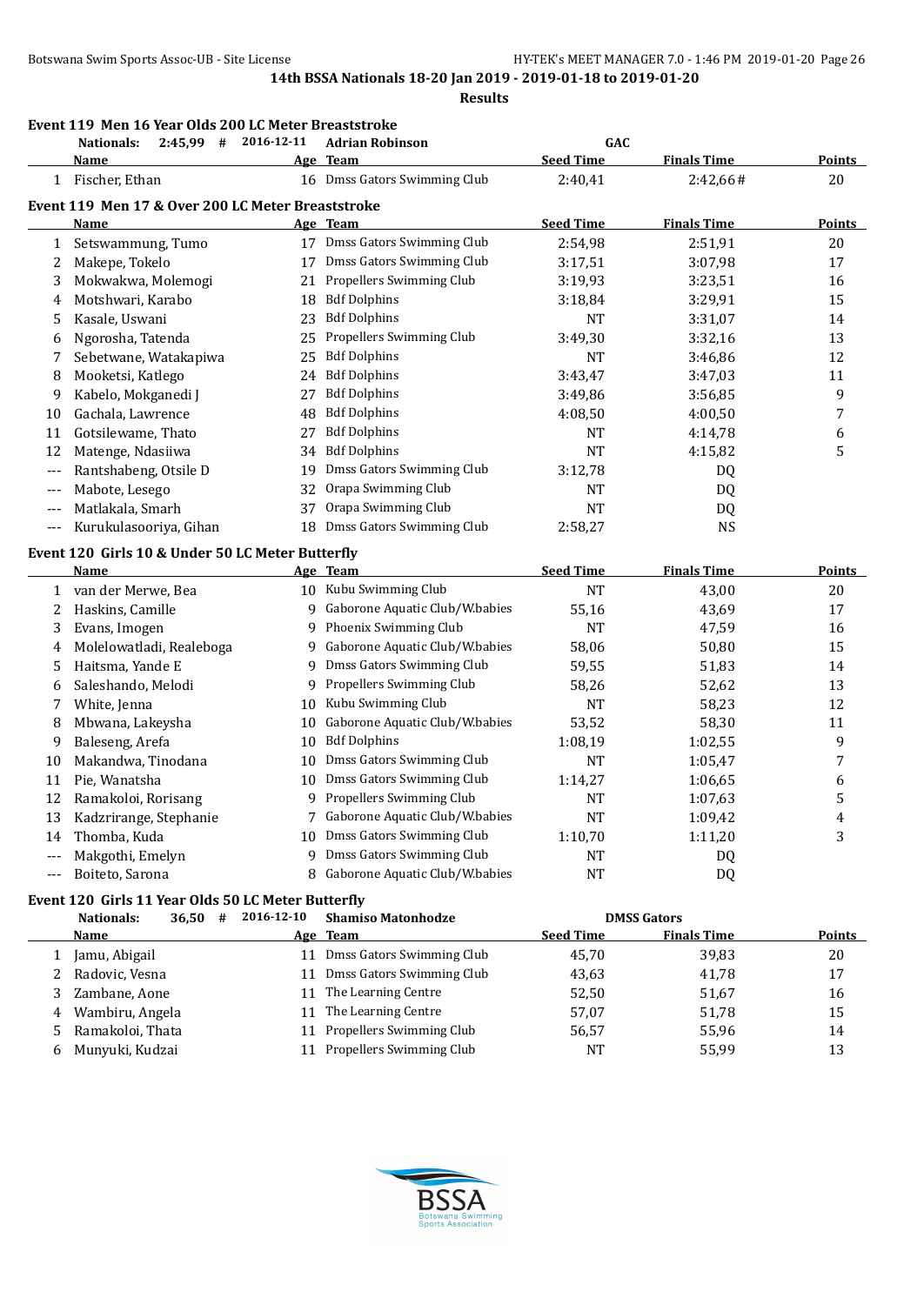**Results**

# **(Event 120 Girls 11 Year Olds 50 LC Meter Butterfly)**

|       | <b>Name</b>         | Age Team                     | <b>Seed Time</b> | <b>Finals Time</b> | <b>Points</b> |
|-------|---------------------|------------------------------|------------------|--------------------|---------------|
|       | Mmelesi, Marang     | 11 Dmss Gators Swimming Club | 59.53            | 57.07              | 12            |
| 8     | Kesiilwe, Katlego   | 11 Propellers Swimming Club  | 1:05,00          | 57,14              | 11            |
| 9     | Ingwe, Sally        | Dmss Gators Swimming Club    | 58.39            | 57.92              | 9             |
| 10    | Seetso, Refilwe     | <b>Bdf Dolphins</b>          | 1:04,31          | 1:03,77            |               |
| 11    | Nkgau, Tanu         | Dmss Gators Swimming Club    | 1:08,66          | 1:09.79            | b             |
| $---$ | Kitchin, Katlego    | Dmss Gators Swimming Club    | NT               | DQ                 |               |
|       | Tele, Phoebe        | The Learning Centre          | 45,62            | NS                 |               |
|       | Oagile-Motso, Renee | Dmss Gators Swimming Club    | NT               | <b>NS</b>          |               |

# **Event 120 Girls 12 Year Olds 50 LC Meter Butterfly**

|       | 34,46<br>#<br>Nationals: | 2016-12-10 | <b>Antonela Gomez</b>           | <b>KUBU</b>      |                    |               |
|-------|--------------------------|------------|---------------------------------|------------------|--------------------|---------------|
|       | Name                     |            | Age Team                        | <b>Seed Time</b> | <b>Finals Time</b> | <b>Points</b> |
|       | Pigford, Elizabeth       | 12         | Gaborone Aquatic Club/W.babies  | 36,93            | 37,16              | 20            |
|       | Harry, Kyra              | 12         | Gaborone Aquatic Club/W.babies  | 38,05            | 37,40              | 17            |
| 3     | Khama, Warona            | 12         | Kubu Swimming Club              | 39,87            | 38,46              | 16            |
| 4     | Kiragu, Mariam           | 12         | Dmss Gators Swimming Club       | 40,75            | 38,97              | 15            |
| *5    | Ditlhogo, Amaru          | 12         | Dmss Gators Swimming Club       | 40,27            | 39,57              | 13.50         |
| *5    | Norton, Amber            | 12         | Phoenix Swimming Club           | 44,31            | 39,57              | 13.50         |
|       | Khan, Mahira             | 12         | Phoenix Swimming Club           | 53,16            | 50,84              | 12            |
| 8     | Ramsden, Kese            | 12         | Phoenix Swimming Club           | NT               | 51,24              | 11            |
| 9     | Saleshando, Oratile      | 12         | <b>Propellers Swimming Club</b> | 58,81            | 52,97              | 9             |
| 10    | Visser, Tamica           | 12         | Dmss Gators Swimming Club       | NT               | 53,06              |               |
| 11    | Khango, Thobo            | 12         | Kubu Swimming Club              | NT               | 53,60              | 6             |
| $---$ | Zondagh, Lienke          | 12         | Dmss Gators Swimming Club       | <b>NT</b>        | DQ                 |               |
| $---$ | Munyuki, Thobeka         | 12         | Propellers Swimming Club        | 1:06.68          | <b>NS</b>          |               |

#### **Event 120 Girls 13 Year Olds 50 LC Meter Butterfly**

|   | 38,90<br>Nationals:<br># | 2016-12-10 | Kavla Milne               | <b>KUBU</b>      |                    |               |
|---|--------------------------|------------|---------------------------|------------------|--------------------|---------------|
|   | Name                     |            | Age Team                  | <b>Seed Time</b> | <b>Finals Time</b> | <b>Points</b> |
|   | Jack, Michelle           | 13.        | Dmss Gators Swimming Club | 34.76            | 34.24#             | 20            |
|   | Ingwe, Kimberly          | 13.        | Dmss Gators Swimming Club | 34,45            | 34,73#             | 17            |
|   | Mutie, Mutinda           | 13.        | Dmss Gators Swimming Club | 35,34            | 36.05#             | 16            |
|   | 4 Haitsma, Lindiwe       | 13.        | Dmss Gators Swimming Club | 35,66            | $37.42 \#$         | 15            |
|   | 5 Judd, Samantha         | 13         | Swimrite Swimming         | 40,69            | 40,21              | 14            |
| 6 | Muzila, Lelani           | 13         | Dmss Gators Swimming Club | 52,52            | 53,65              | 13            |

# **Event 120 Girls 14 Year Olds 50 LC Meter Butterfly**

| 33.49<br>Nationals:<br># | 2016-12-10 | <b>Ruvarashe Gondo</b>       | <b>KUBU</b>      |                    |               |
|--------------------------|------------|------------------------------|------------------|--------------------|---------------|
| Name                     |            | Age Team                     | <b>Seed Time</b> | <b>Finals Time</b> | <b>Points</b> |
| Egner, Maxine            |            | 14 Dmss Gators Swimming Club | 31,47            | 31,53#             | 20            |
| 2 Loo, Caitlin           |            | 14 Phoenix Swimming Club     | 34,57            | 31.76#             | 17            |
| Mokgatle, Yaone          | 14         | Dmss Gators Swimming Club    | 36,60            | 36,87              | 16            |
| --- Nkgau, Loago         |            | 14 Dmss Gators Swimming Club | 44,65            | DQ                 |               |

#### **Event 120 Women 15 Year Olds 50 LC Meter Butterfly**

| Nationals:   |  | 34.77 # 2016-12-10 Cassandra De Jesus |                  | <b>DMSS Gators</b> |               |
|--------------|--|---------------------------------------|------------------|--------------------|---------------|
| Name         |  | Age Team                              | <b>Seed Time</b> | <b>Finals Time</b> | <b>Points</b> |
| Jobe, Hannah |  | 15 Dmss Gators Swimming Club          | 36,97            | 36,58              | 20            |

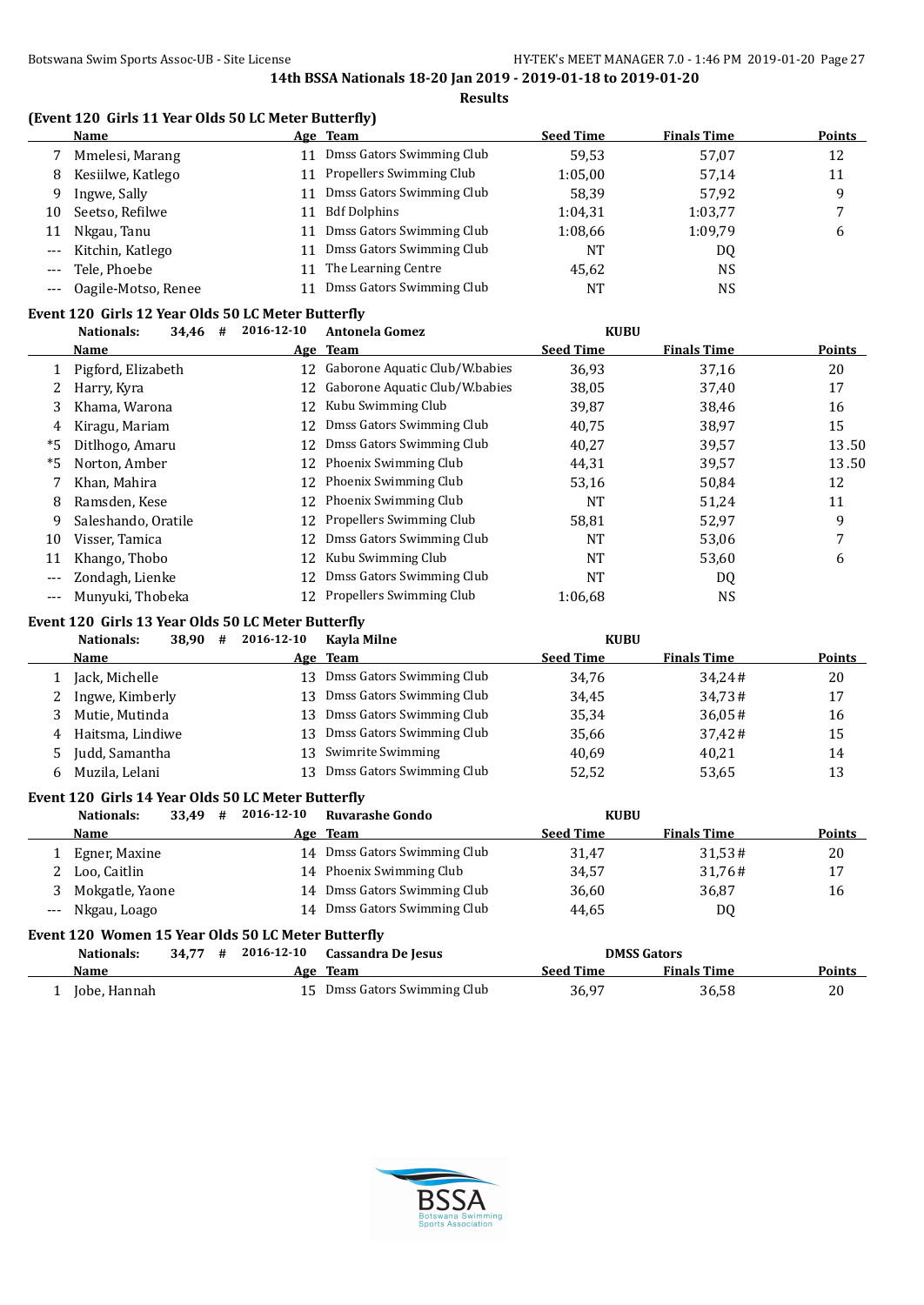|              | Event 120 Women 16 Year Olds 50 LC Meter Butterfly<br>$35,97$ #<br><b>Nationals:</b> | 2016-12-10 | <b>Dante Duke</b>                 |                  | <b>DMSS Gators</b>      |                |
|--------------|--------------------------------------------------------------------------------------|------------|-----------------------------------|------------------|-------------------------|----------------|
|              | Name                                                                                 |            | Age Team                          | <b>Seed Time</b> | <b>Finals Time</b>      | <b>Points</b>  |
| $\mathbf{1}$ | Gondo, Ruvarashe                                                                     |            | 16 Kubu Swimming Club             | 32,63            | 33,11#                  | 20             |
| 2            | Jones, Amy                                                                           |            | 16 Dmss Gators Swimming Club      | 35,08            | 35,10                   | 17             |
| 3            | van Rooyen, Leone                                                                    |            | 16 Dmss Gators Swimming Club      | 34,84            | 35,46                   | 16             |
|              | Event 120 Women 17 & Over 50 LC Meter Butterfly                                      |            |                                   |                  |                         |                |
|              | <b>Name</b>                                                                          |            | Age Team                          | <b>Seed Time</b> | <b>Finals Time</b>      | <b>Points</b>  |
| 1            | Leppan, Jenny                                                                        |            | 23 Gaborone Aquatic Club/W.babies | 31,10            | 32,37                   | 20             |
| 2            | Mwape, Lombe                                                                         | 17         | Kubu Swimming Club                | 35,44            | 35,01                   | 17             |
| 3            | Gerber, Brenda C                                                                     | 51         | Dmss Gators Swimming Club         | 46,55            | 48,29                   | 16             |
| 4            | Nnyenyiwa, Dudu                                                                      |            | 29 Orapa Swimming Club            | NT               | 1:09,37                 | 15             |
| $---$        | Kelebemang, Lebogang                                                                 | 21         | Gaborone Aquatic Club/W.babies    | 52,53            | DQ                      |                |
| $- - -$      | Herbst, Samantha                                                                     | 21         | Kubu Swimming Club                | 37,05            | DQ                      |                |
|              | Event 121 Boys 10 & Under 50 LC Meter Butterfly                                      |            |                                   |                  |                         |                |
|              | Name                                                                                 |            | Age Team                          | <b>Seed Time</b> | <b>Finals Time</b>      | <b>Points</b>  |
| $\mathbf{1}$ | Khonat, Rayhan                                                                       |            | 10 Phoenix Swimming Club          | 56,61            | 42,10                   | 20             |
| 2            | Evans, Elliot                                                                        |            | 9 Phoenix Swimming Club           | <b>NT</b>        | 48,57                   | 17             |
| 3            | Modirelabangwe, Legakwa                                                              |            | 10 Gaborone Aquatic Club/W.babies | 54,07            | 48,68                   | 16             |
| 4            | Magang, Tetelo                                                                       | 10         | Dmss Gators Swimming Club         | 56,92            | 48,91                   | 15             |
| 5            | Rapson, Zacharey                                                                     | 10         | Dmss Gators Swimming Club         | 55,22            | 49,35                   | 14             |
| 6            | Ardern, Luther                                                                       | 8          | Kubu Swimming Club                | NT               | 51,98                   | 13             |
| 7            | Harith, Advaith                                                                      | 10         | Phoenix Swimming Club             | <b>NT</b>        | 52,21                   | 12             |
| 8            | Mwangi, Dean                                                                         | 10         | Dmss Gators Swimming Club         | 1:01,86          | 55,43                   | 11             |
| 9            | Moeng, Rayn                                                                          | 8          | <b>Bdf Dolphins</b>               | <b>NT</b>        | 55,64                   | 9              |
| 10           | Modirelabangwe, Tema                                                                 | 8          | Gaborone Aquatic Club/W.babies    | 1:05,95          | 56,17                   | 7              |
| 11           | Kadzirange, Tatenda                                                                  | 10         | Gaborone Aquatic Club/W.babies    | 1:01,80          | 57,43                   | 6              |
| 12           | Khan, Zeeshan                                                                        | 10         | Phoenix Swimming Club             | 1:00,47          | 57,70                   | 5              |
| 13           | Freeman, Liam                                                                        | 9          | Dmss Gators Swimming Club         | 1:12,16          | 58,98                   | 4              |
| 14           | Khango, Letshego                                                                     | 9          | Kubu Swimming Club                | <b>NT</b>        | 1:00,15                 | 3              |
| 15           | Kgengwenyane, Lentle                                                                 | 10         | The Learning Centre               | 1:00,17          | 1:03,28                 | $\overline{c}$ |
| 16           | Seetso, Kago                                                                         |            | 7 Bdf Dolphins                    | 1:18,77          | 1:15,75                 | $\mathbf{1}$   |
|              | Event 121 Boys 11 Year Olds 50 LC Meter Butterfly                                    |            |                                   |                  |                         |                |
|              | Nationals:<br>$40,35$ #                                                              | 2016-12-10 | <b>Rouke Lothrop</b>              |                  | <b>Phoenix Swimming</b> |                |
|              | Name                                                                                 |            | Age Team                          | <b>Seed Time</b> | <b>Finals Time</b>      | <b>Points</b>  |
|              | 1 Haskins, Ethan                                                                     |            | 11 Gaborone Aquatic Club/W.babies | 40,70            | 36,55#                  | 20             |
| 2            | Mothibatsela, Ntsika                                                                 | 11         | Dmss Gators Swimming Club         | NT               | 37,28#                  | 17             |
| 3            | Keitsile, Junior                                                                     | 11         | Propellers Swimming Club          | 42,72            | 37,66#                  | 16             |
| 4            | Sethi, Khalil                                                                        | 11         | Phoenix Swimming Club             | 44,08            | 40,28                   | 15             |
| 5            | Loo, Adam                                                                            | 11         | Phoenix Swimming Club             | NT               | 40,57                   | 14             |
| 6            | Garmroudi, Yusurf                                                                    | 11         | Gaborone Aquatic Club/W.babies    | 39,63            | 40,94                   | 13             |
| 7            | Tsuruta, Yoshihiro                                                                   | 11         | Dmss Gators Swimming Club         | 51,96            | 43,32                   | 12             |
| 8            | Van Ravesteyn, Eric                                                                  | 11         | Dmss Gators Swimming Club         | NT               | 43,70                   | 11             |
| 9            | Seetso, Nathan                                                                       | 11         | Dmss Gators Swimming Club         | 43,38            | 45,14                   | 9              |
| 10           | Manase, Wesley                                                                       | 11         | The Learning Centre               | 57,04            | 52,87                   | 7              |
| 11           | Jordaan, Joshua                                                                      | 11         | Kubu Swimming Club                | NT               | 53,50                   | 6              |
| $---$        | Lee, Hyun Min                                                                        | 11         | <b>Dmss Gators Swimming Club</b>  | NT               | DQ                      |                |
| $---$        | Makurira, Peace                                                                      | 11         | The Learning Centre               | 1:01,22          | <b>NS</b>               |                |

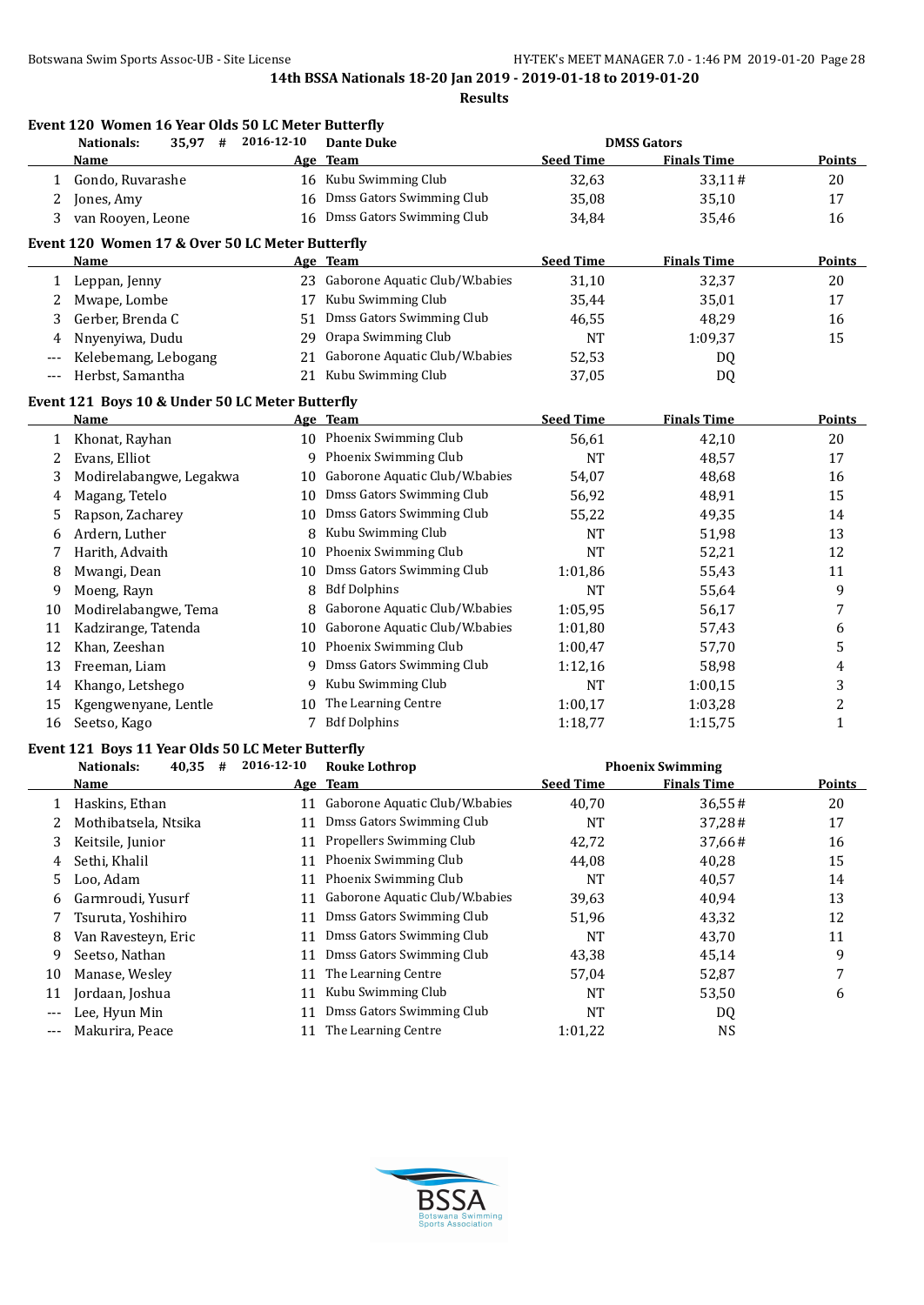|              | Event 121 Boys 12 Year Olds 50 LC Meter Butterfly |            |                                   |                  |                         |               |
|--------------|---------------------------------------------------|------------|-----------------------------------|------------------|-------------------------|---------------|
|              | <b>Nationals:</b><br>36,27<br>#                   | 2016-12-10 | <b>Roelof Naude</b>               | GAC              |                         |               |
|              | Name                                              |            | Age Team                          | <b>Seed Time</b> | <b>Finals Time</b>      | <b>Points</b> |
| $\mathbf{1}$ | De Jesus, Jon Martin                              |            | 12 Dmss Gators Swimming Club      | 35,32            | 34,31                   | 20            |
| 2            | Mokobi, Kgotla                                    | 12         | Dmss Gators Swimming Club         | 39,39            | 38,76                   | 17            |
| 3            | Nsingo, David                                     | 12         | The Learning Centre               | 44,68            | 41,64                   | 16            |
| 4            | Lee, Hyun Dong                                    | 12         | Dmss Gators Swimming Club         | <b>NT</b>        | 47,80                   | 15            |
| 5            | Mangani, Kevin                                    | 12         | Propellers Swimming Club          | 53,66            | 52,65                   | 14            |
| 6            | Ramorobjwa, Lengwe                                | 12         | Dmss Gators Swimming Club         | 54,52            | 57,66                   | 13            |
|              | Event 121 Boys 13 Year Olds 50 LC Meter Butterfly |            |                                   |                  |                         |               |
|              | $30,34$ #<br><b>Nationals:</b>                    | 2016-12-10 | <b>Gabriel Ho-Foster</b>          |                  | <b>Phoenix Swimming</b> |               |
|              | Name                                              |            | Age Team                          | <b>Seed Time</b> | <b>Finals Time</b>      | <b>Points</b> |
|              | 1 Matija, Tumo                                    |            | 13 Gaborone Aquatic Club/W.babies | 38,26            | 36,42                   | 20            |
| 2            | Seetso, Thabang                                   |            | 13 Bdf Dolphins                   | 40,69            | 40,16                   | 17            |
| 3            | Matsake, Kagiso                                   | 13         | <b>Bdf Dolphins</b>               | 1:06,64          | 1:07,45                 | 16            |
|              | Molefe, Lerako                                    | 13         | Gaborone Aquatic Club/W.babies    | 44,34            |                         |               |
| $---$        |                                                   |            |                                   |                  | DQ                      |               |
|              | Event 121 Boys 14 Year Olds 50 LC Meter Butterfly |            |                                   |                  |                         |               |
|              | $30,16$ #<br><b>Nationals:</b>                    | 2016-12-10 | <b>Abdul Muinudeen</b>            |                  | <b>DMSS Gators</b>      |               |
|              | Name                                              |            | Age Team                          | <b>Seed Time</b> | <b>Finals Time</b>      | <b>Points</b> |
| 1            | Rai, Tejzoravar                                   |            | 14 Kubu Swimming Club             | 35,34            | 30,75                   | 20            |
| 2            | Gondo, Takundanashe                               |            | 14 Kubu Swimming Club             | 29,30            | 30,88                   | 17            |
| 3            | van Rooyen, Benco                                 |            | 14 Dmss Gators Swimming Club      | 33,57            | 33,72                   | 16            |
| 4            | Kandima, Jason                                    | 14         | Swimrite Swimming                 | 37,36            | 34,78                   | 15            |
| 5            | Sethi, Reyhaan                                    |            | 14 Phoenix Swimming Club          | 35,82            | 36,78                   | 14            |
| 6            | Marumo, Lefika                                    | 14         | Dmss Gators Swimming Club         | 37,38            | 37,43                   | 13            |
| 7            | Mathambo, Marley                                  |            | 14 Kubu Swimming Club             | <b>NT</b>        | 50,25                   | 12            |
|              | Event 121 Men 15 Year Olds 50 LC Meter Butterfly  |            |                                   |                  |                         |               |
|              | <b>Nationals:</b><br>$27,33$ #                    | 2016-12-10 | <b>James S Freeman</b>            |                  | <b>DMSS Gators</b>      |               |
|              | Name                                              |            | Age Team                          | <b>Seed Time</b> | <b>Finals Time</b>      | <b>Points</b> |
| 1            | Jamu, Alexander                                   |            | 15 Dmss Gators Swimming Club      | 29,71            | 28,91                   | 20            |
| 2            | Walsh, Patrick                                    |            | 15 Dmss Gators Swimming Club      | 28,71            | 29,20                   | 17            |
| 3            | Harry, Ethan                                      | 15         | Gaborone Aquatic Club/W.babies    | 31,97            | 32,11                   | 16            |
| 4            | Mosime, Theo M                                    |            | 15 Dmss Gators Swimming Club      | 46,77            | 35,02                   | 15            |
|              |                                                   |            |                                   |                  |                         |               |
|              | Event 121 Men 16 Year Olds 50 LC Meter Butterfly  |            |                                   |                  |                         |               |
|              | <b>Nationals:</b><br>$28,31$ #                    | 2016-12-10 | <b>Adrian Robinson</b>            | GAC              |                         |               |
|              | <u>Name</u>                                       |            | Age Team                          | <b>Seed Time</b> | <b>Finals Time</b>      | <b>Points</b> |
| 1            | Fischer, Ethan                                    |            | 16 Dmss Gators Swimming Club      | 29,31            | 29,41                   | 20            |
| 2            | Kgang, Lefa                                       |            | 16 Gaborone Aquatic Club/W.babies | 30,47            | 30,13                   | 17            |
|              | Event 121 Men 17 & Over 50 LC Meter Butterfly     |            |                                   |                  |                         |               |
|              | <b>Name</b>                                       |            | Age Team                          | <b>Seed Time</b> | <b>Finals Time</b>      | <b>Points</b> |
| 1            | Robinson, Adrian                                  | 18         | Dmss Gators Swimming Club         | 27,24            | 26,82                   | 20            |
| 2            | Freeman, James S                                  | 17         | Dmss Gators Swimming Club         | 25,95            | 27,05                   | 17            |
| 3            | Matija, Kitso                                     | 20         | Gaborone Aquatic Club/W.babies    | 28,35            | 27,66                   | 16            |
| 4            | Kurukulasooriya, Gihan                            | 18         | Dmss Gators Swimming Club         | 28,50            | 28,17                   | 15            |
| 5            | Sebikiri, Maemo                                   | 19         | Dmss Gators Swimming Club         | 29,90            | 28,62                   | 14            |
| 6            | Van Niekerk, Willem                               | 20         | Gaborone Aquatic Club/W.babies    | 29,25            | 29,30                   | 13            |
| 7            | Setswammung, Tumo                                 | 17         | Dmss Gators Swimming Club         | 30,33            | 29,54                   | 12            |
|              |                                                   |            |                                   |                  |                         |               |

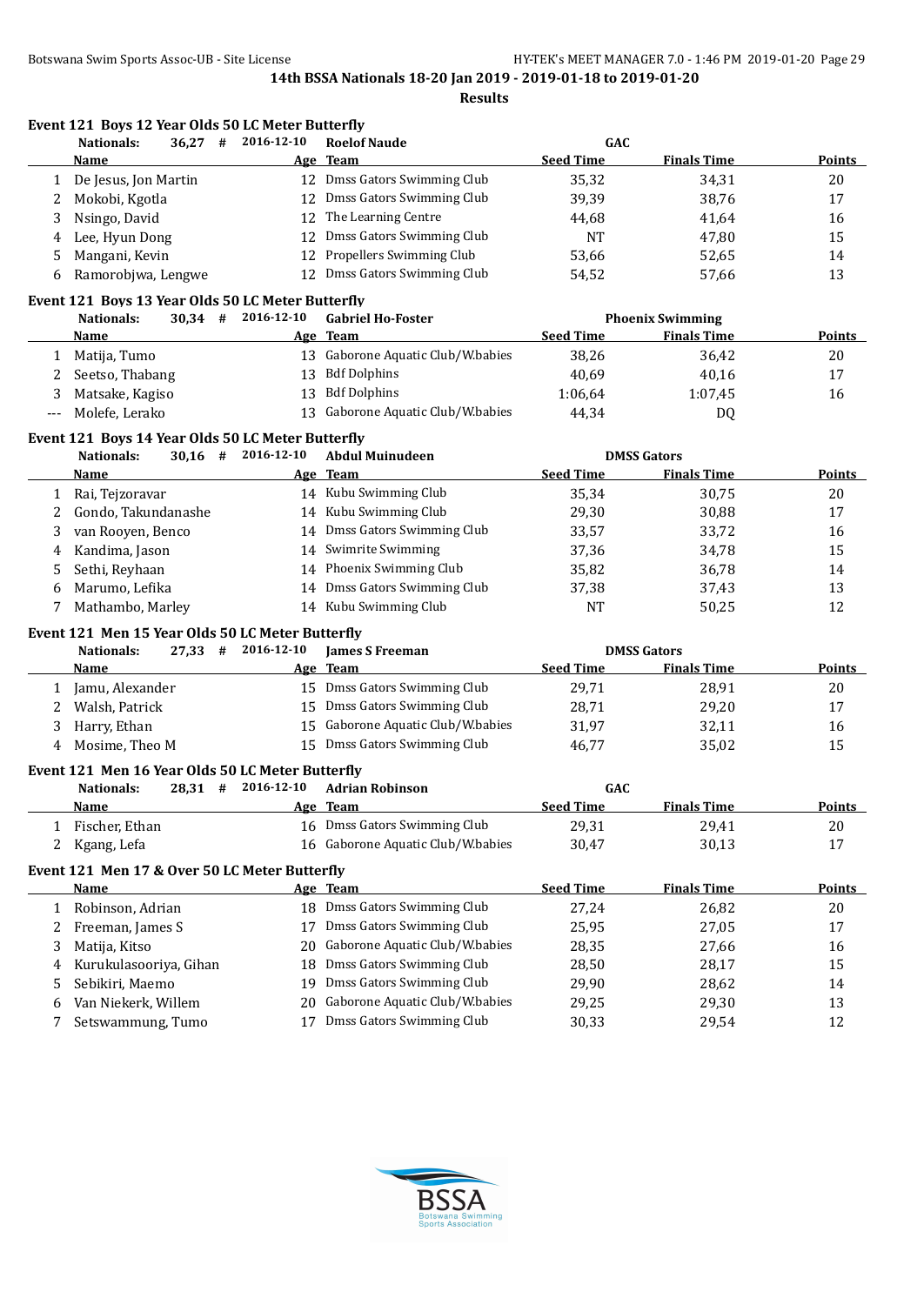**Results**

# **(Event 121 Men 17 & Over 50 LC Meter Butterfly)**

|       | <b>Name</b>                                          |    | Age Team                      | <b>Seed Time</b>      | <b>Finals Time</b> | <b>Points</b> |
|-------|------------------------------------------------------|----|-------------------------------|-----------------------|--------------------|---------------|
| 8     | Bekker, Zinhle                                       |    | Dmss Gators Swimming Club     | 31,18                 | 31,17              | 11            |
| 9     | Ngorosha, Tatenda                                    | 25 | Propellers Swimming Club      | 30,70                 | 31,98              | 9             |
| 10    | Makepe, Tokelo                                       | 17 | Dmss Gators Swimming Club     | 34,00                 | 32,26              | 7             |
| 11    | Rantshabeng, Otsile D                                | 19 | Dmss Gators Swimming Club     | 33,83                 | 33,12              | 6             |
| 12    | Moswetsi, Thato                                      | 21 | <b>Bdf Dolphins</b>           | 36,35                 | 35,44              | 5             |
| 13    | Keatshotse, Badiredi                                 | 31 | <b>Bdf Dolphins</b>           | 34,01                 | 35,98              | 4             |
| 14    | Jobe, Nicholas                                       | 17 | Dmss Gators Swimming Club     | 43,28                 | 36,98              | $\sqrt{3}$    |
| 15    | Watson, Trevor                                       | 43 | Dmss Gators Swimming Club     | <b>NT</b>             | 37,75              | $\sqrt{2}$    |
| 16    | Matsake, Kutlwano                                    | 19 | <b>Bdf Dolphins</b>           | 40,36                 | 38,95              | 1             |
| 17    | Mokwakwa, Molemogi                                   | 21 | Propellers Swimming Club      | 37,10                 | 39,51              |               |
| 18    | Mokobi, Bokang                                       | 28 | <b>Bdf Dolphins</b>           | 37,71                 | 40,83              |               |
| 19    | Moffat, Omphile                                      | 26 | <b>Bdf Dolphins</b>           | 39,67                 | 42,04              |               |
| 20    | Mpho, Moffat                                         | 31 | <b>Bdf Dolphins</b>           | 40,50                 | 43,67              |               |
| 21    | Tselanyani, Austin                                   | 19 | <b>Bdf Dolphins</b>           | 39,78                 | 43,89              |               |
| 22    | Mekgwe, Bonno                                        | 25 | <b>Bdf Dolphins</b>           | <b>NT</b>             | 44,25              |               |
| 23    | Ratlhogo, Thato                                      | 24 | Orapa Swimming Club           | <b>NT</b>             | 45,72              |               |
| 24    | Botshelo, Baisana                                    | 32 | <b>Bdf Dolphins</b>           | 42,91                 | 47,46              |               |
| 25    | Kabelo, Mokganedi J                                  | 27 | <b>Bdf Dolphins</b>           | <b>NT</b>             | 48,44              |               |
| 26    | Marotela, Kaone                                      | 23 | <b>Bdf Dolphins</b>           | <b>NT</b>             | 1:02,71            |               |
| 27    | Bapasi, Bakisani                                     | 34 | <b>Bdf Dolphins</b>           | <b>NT</b>             | 1:04,05            |               |
| ---   | Pelokgosi, Tlotlo                                    | 19 | <b>Bdf Dolphins</b>           | <b>NT</b>             | D <sub>0</sub>     |               |
| $---$ | Tarea, Thabang                                       | 27 | <b>Bdf Dolphins</b>           | <b>NT</b>             | DQ                 |               |
|       | Event 122 Girls 12 Year Olds 200 LC Meter Backstroke |    |                               |                       |                    |               |
|       | $2:53,53$ # 2016-12-10<br><b>Nationals:</b>          |    | <b>Tselane Matthews</b>       |                       | <b>DMSS Gators</b> |               |
|       | Name                                                 |    | Age Team                      | <b>Seed Time</b>      | <b>Finals Time</b> | Points        |
| 1     | Kiragu, Mariam                                       |    | 12 Dmss Gators Swimming Club  | 3:15,03               | 3:09,49            | 20            |
|       | Event 122 Girls 13 Year Olds 200 LC Meter Backstroke |    |                               |                       |                    |               |
|       | $3:41,38$ # 2016-12-10<br><b>Nationals:</b>          |    | <b>Summer Thompson</b>        |                       | <b>DMSS Gators</b> |               |
|       | Name                                                 |    | Age Team                      | <b>Seed Time</b>      | <b>Finals Time</b> | Points        |
|       | $1 \quad$ Lagle Mighella                             |    | 12 Dmcc Cators Curimming Club | $2.15 \text{ }\Omega$ | $7.1017 \mu$       | 20            |

# 1 Jack, Michelle 13 Dmss Gators Swimming Club 2:45,95 2:49,13# 20 2 Ingwe, Kimberly 13 Dmss Gators Swimming Club 2:45,15 2:53,33 # 17 3 Mutie, Mutinda 13 Dmss Gators Swimming Club 3:14,48 3:00,27# 16 **Event 122 Girls 14 Year Olds 200 LC Meter Backstroke**

|  | 3:24.63<br>Nationals:<br># | 2016-12-10 | Leone van Rooven             |                  | <b>DMSS Gators</b> |               |
|--|----------------------------|------------|------------------------------|------------------|--------------------|---------------|
|  | <b>Name</b>                |            | Age Team                     | <b>Seed Time</b> | <b>Finals Time</b> | <b>Points</b> |
|  | Matthews, Tselane          |            | 14 Dmss Gators Swimming Club | 2:36.20          | 2:41.61#           | 20            |
|  | Mokgatle, Yaone            |            | 14 Dmss Gators Swimming Club | 3:06.24          | 3:10.60#           | 17            |
|  | Hughes, Nava               | 14         | Dmss Gators Swimming Club    | <b>NT</b>        | 3:17.38#           | 16            |
|  |                            |            |                              |                  |                    |               |

# **Event 122 Women 15 Year Olds 200 LC Meter Backstroke**

| 2:51.76<br>Nationals:<br># | 2016-12-10 | <b>Lombe Mwape</b>           | <b>KUBU</b>      |                    |               |
|----------------------------|------------|------------------------------|------------------|--------------------|---------------|
| Name                       |            | Age Team                     | <b>Seed Time</b> | <b>Finals Time</b> | <b>Points</b> |
| Ruele, Bupe B              |            | 15 Dmss Gators Swimming Club | 3:01.75          | 2:58.37            | 20            |
| Jobe, Hannah               |            | 15 Dmss Gators Swimming Club | 3:05.28          | 3:03,11            | 17            |
| --- Thompson, Summer       |            | 15 Dmss Gators Swimming Club | 3:08.94          | D <sub>0</sub>     |               |

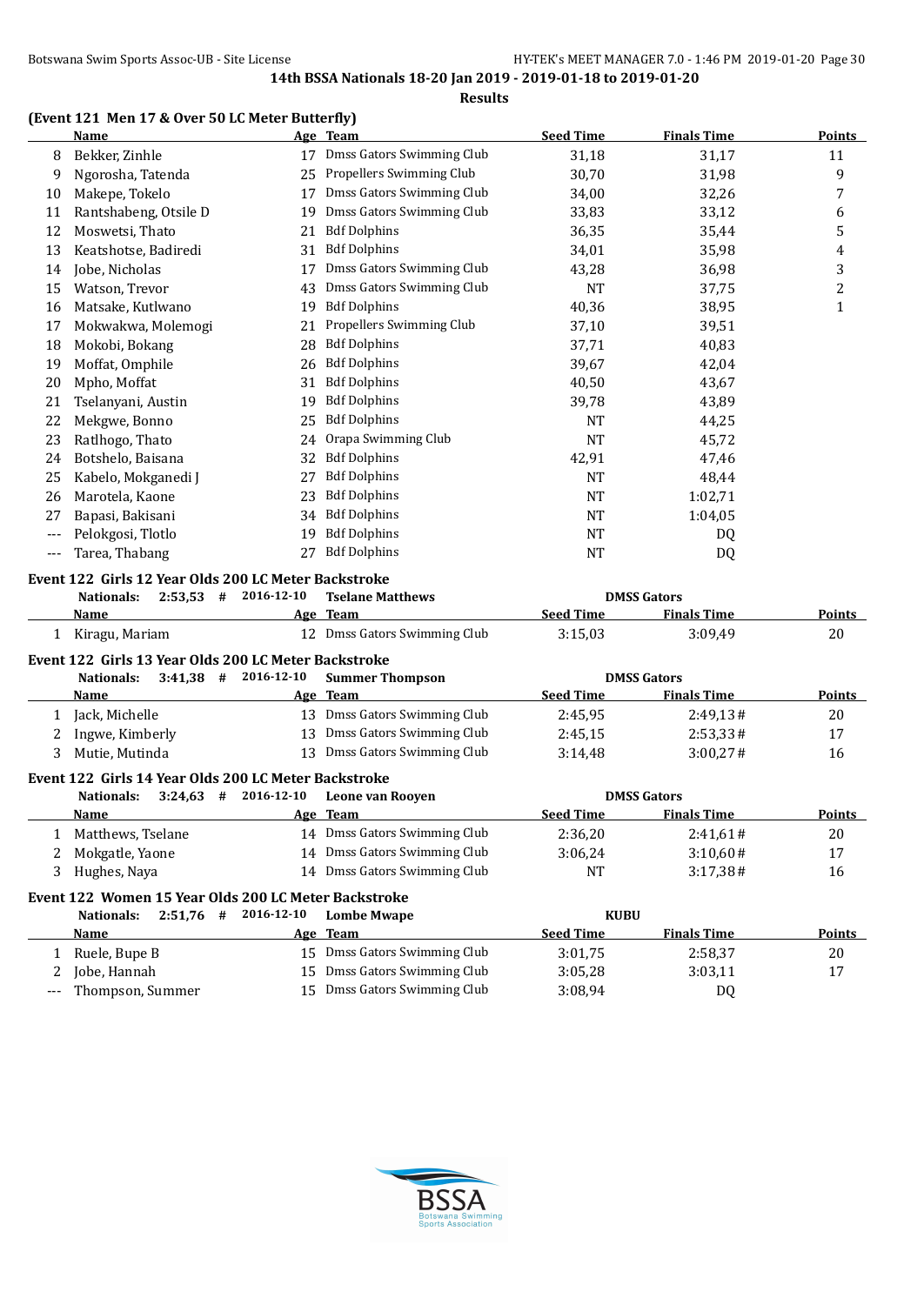|    | Event 122 Women 16 Year Olds 200 LC Meter Backstroke |     |                                   |                  |                    |                  |
|----|------------------------------------------------------|-----|-----------------------------------|------------------|--------------------|------------------|
|    | Name                                                 |     | Age Team                          | <b>Seed Time</b> | <b>Finals Time</b> | Points           |
|    | 1 van Rooyen, Leone                                  |     | 16 Dmss Gators Swimming Club      | 3:08,05          | 3:04,16            | 20               |
|    | Event 122 Women 17 & Over 200 LC Meter Backstroke    |     |                                   |                  |                    |                  |
|    | Name                                                 |     | Age Team                          | <b>Seed Time</b> | <b>Finals Time</b> | <b>Points</b>    |
|    | 1 Mwape, Lombe                                       |     | 17 Kubu Swimming Club             | 2:51,76          | 3:01,68            | $20\,$           |
| 2  | Magang, Ruth                                         |     | 41 Dmss Gators Swimming Club      | NT               | 3:48,37            | 17               |
|    | Event 123 Boys 14 Year Olds 200 LC Meter Backstroke  |     |                                   |                  |                    |                  |
|    | $2:48,22$ # 2016-12-10<br>Nationals:                 |     | <b>Ethan Fischer</b>              |                  | <b>DMSS Gators</b> |                  |
|    | Name                                                 |     | Age Team<br>14 Kubu Swimming Club | <b>Seed Time</b> | <b>Finals Time</b> | Points           |
|    | 1 Rai, Tejzoravar                                    |     |                                   | 3:05,67          | 3:02,19            | 20               |
|    | Event 123 Men 15 Year Olds 200 LC Meter Backstroke   |     |                                   |                  |                    |                  |
|    | $2:30,16$ # 2016-12-10<br><b>Nationals:</b>          |     | <b>James S Freeman</b>            |                  | <b>DMSS Gators</b> |                  |
|    | Name                                                 |     | Age Team                          | <b>Seed Time</b> | <b>Finals Time</b> | <b>Points</b>    |
|    | 1 Bekker, Andile                                     |     | 15 Dmss Gators Swimming Club      | 2:19,55          | 2:18,83#           | 20               |
|    | Event 123 Men 17 & Over 200 LC Meter Backstroke      |     |                                   |                  |                    |                  |
|    | Name                                                 |     | Age Team                          | <b>Seed Time</b> | <b>Finals Time</b> | Points           |
| 1  | Freeman, James S                                     |     | 17 Dmss Gators Swimming Club      | 2:18,26          | 2:20,57            | 20               |
| 2  | Makepe, Tokelo                                       |     | 17 Dmss Gators Swimming Club      | 2:52,60          | 2:52,16            | 17               |
| 3  | Setswammung, Tumo                                    |     | 17 Dmss Gators Swimming Club      | NT               | 2:52,94            | 16               |
| 4  | Sebikiri, Maemo                                      |     | 19 Dmss Gators Swimming Club      | <b>NT</b>        | 2:54.59            | 15               |
|    | Event 124 Girls 10 & Under 100 LC Meter Freestyle    |     |                                   |                  |                    |                  |
|    | Name                                                 |     | Age Team                          | <b>Seed Time</b> | <b>Finals Time</b> | Points           |
| 1  | van der Merwe, Bea                                   |     | 10 Kubu Swimming Club             | NT               | 1:27,34            | 20               |
| 2  | Haskins, Camille                                     | 9   | Gaborone Aquatic Club/W.babies    | 1:36,28          | 1:28,51            | 17               |
| 3  | Chang, Yun-suh                                       | 10  | Kubu Swimming Club                | <b>NT</b>        | 1:29,70            | 16               |
| 4  | Evans, Imogen                                        |     | 9 Phoenix Swimming Club           | 1:53,62          | 1:34,98            | 15               |
| 5  | Saleshando, Melodi                                   | 9   | Propellers Swimming Club          | 1:46,81          | 1:37,51            | 14               |
| 6  | Mbwana, Lakeysha                                     | 10  | Gaborone Aquatic Club/W.babies    | 1:36,39          | 1:38,38            | 13               |
|    | Makandwa, Tinodana                                   | 10  | Dmss Gators Swimming Club         | 1:50,09          | 1:44,48            | 12               |
| 8  | Molelowatladi, Realeboga                             | 9   | Gaborone Aquatic Club/W.babies    | 1:45,86          | 1:45,95            | 11               |
| 9  | Haitsma, Yande E                                     | 9   | Dmss Gators Swimming Club         | 1:44,13          | 1:46,72            | 9                |
| 10 | White, Jenna                                         | 10  | Kubu Swimming Club                | NT               | 1:47,15            | 7                |
| 11 | Thomba, Kuda                                         | 10. | Dmss Gators Swimming Club         | 1:44,14          | 1:47,36            | 6                |
| 12 | Watson, Bella Ray                                    |     | 8 Dmss Gators Swimming Club       | 2:04,51          | 1:48,54            | 5                |
| 13 | Kesiilwe, Kutlo                                      | 8   | Propellers Swimming Club          | <b>NT</b>        | 1:49,45            | 4                |
| 14 | Pie, Wanatsha                                        | 10  | Dmss Gators Swimming Club         | 2:00,30          | 1:49,53            | 3                |
| 15 | Seipone, Jessica                                     | 10  | Propellers Swimming Club          | 2:01,03          | 1:51,40            | $\boldsymbol{2}$ |
| 16 | Makgothi, Emelyn                                     | 9   | Dmss Gators Swimming Club         | 1:58,80          | 1:51,62            | $\mathbf{1}$     |
| 17 | Kurewa, Nikita                                       | 8   | Gaborone Aquatic Club/W.babies    | 1:56,67          | 1:54,72            |                  |
| 18 | Chalashika, Resego                                   | 9   | Propellers Swimming Club          | 2:09,09          | 1:57,27            |                  |
| 19 | Morebodi, Maeva                                      | 7   | Propellers Swimming Club          | NT               | 1:58,89            |                  |
| 20 | Mojalemotho, Abale                                   | 9   | Propellers Swimming Club          | 2:09,10          | 2:00,45            |                  |
| 21 | Machona, Botlhe                                      | 9   | <b>Bdf Dolphins</b>               | 2:05,96          | 2:00,84            |                  |
| 22 | Baleseng, Arefa                                      | 10  | <b>Bdf Dolphins</b>               | NT               | 2:02,24            |                  |
| 23 | Seadimo, Gorata                                      | 8   | <b>Bdf Dolphins</b>               | 2:34,01          | 2:10,47            |                  |
| 24 | Sudharshan, Tharsha                                  | 8   | Propellers Swimming Club          | 2:21,16          | 2:14,19            |                  |

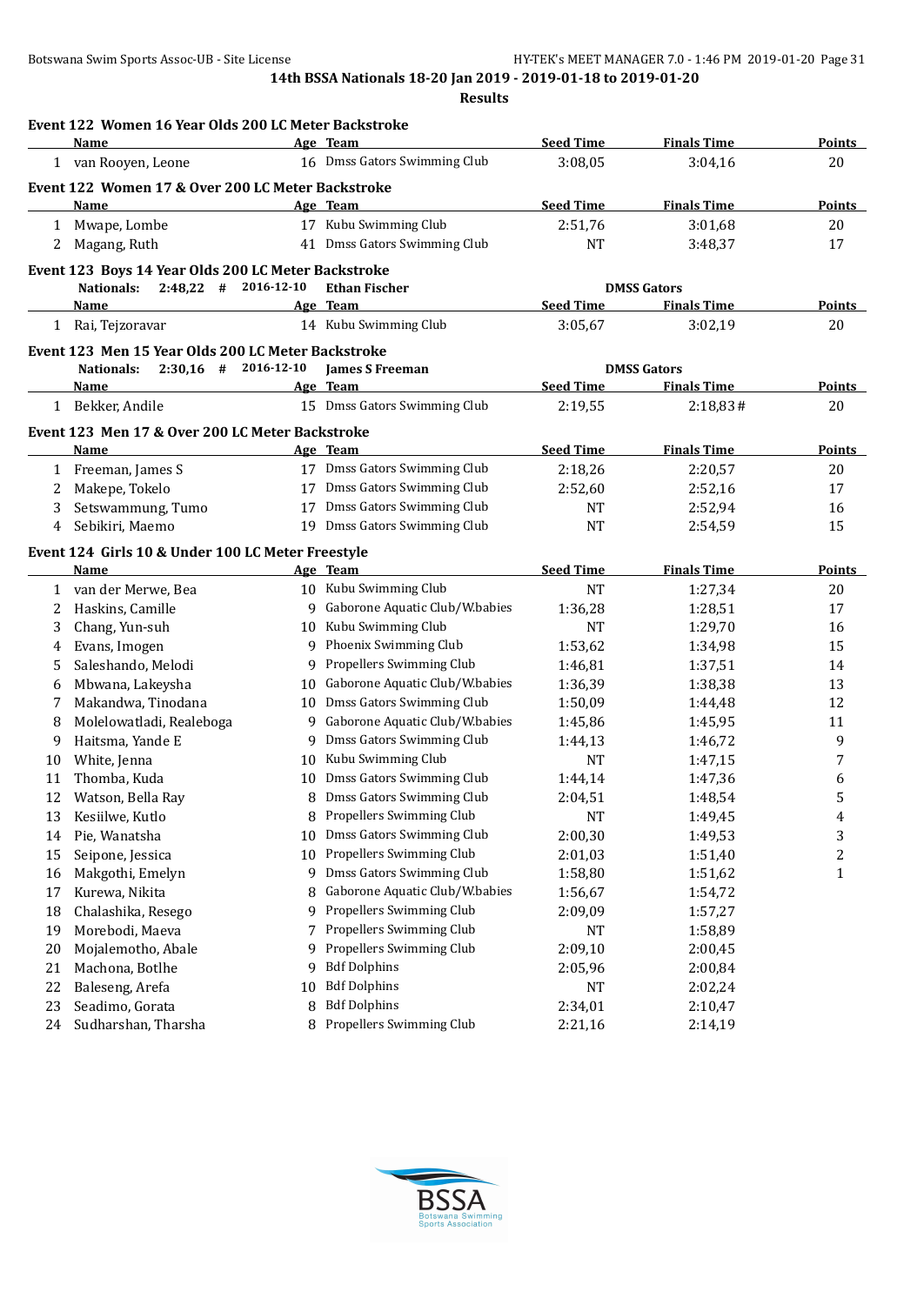#### **(Event 124 Girls 10 & Under 100 LC Meter Freestyle)**

|       | Name                |     | Age Team                       | <b>Seed Time</b> | <b>Finals Time</b> | <b>Points</b> |
|-------|---------------------|-----|--------------------------------|------------------|--------------------|---------------|
| 25    | Shaikh, Azra        |     | 8 Kubu Swimming Club           | NT               | 2:15,76            |               |
| 26    | Ramakoloi, Rorisang |     | 9 Propellers Swimming Club     | 2:32,40          | 2:24,32            |               |
| 27    | Marumo, Setho       | 10. | Dmss Gators Swimming Club      | NT               | 2:43,31            |               |
| 28    | Janenyana, Bonno    |     | <b>Bdf Dolphins</b>            | NT               | 2:55,20            |               |
| 29    | Tirelo, Thabile     |     | Bdf Dolphins                   | NT               | 4:02.84            |               |
| $---$ | Boiteto, Sarona     |     | Gaborone Aquatic Club/W.babies | NΤ               | NS                 |               |

#### **Event 124 Girls 11 Year Olds 100 LC Meter Freestyle**

|       | 1:10,33<br>#<br><b>Nationals:</b> | 2016-12-10 | <b>Shamiso Matonhodze</b> |                  | <b>DMSS Gators</b> |               |
|-------|-----------------------------------|------------|---------------------------|------------------|--------------------|---------------|
|       | Name                              |            | Age Team                  | <b>Seed Time</b> | <b>Finals Time</b> | <b>Points</b> |
|       | Jamu, Abigail                     | 11         | Dmss Gators Swimming Club | 1:20,32          | 1:17,10            | 20            |
|       | Radovic, Vesna                    | 11         | Dmss Gators Swimming Club | 1:19,54          | 1:19,24            | 17            |
| 3     | Chang, Ji-eun                     | 11         | Kubu Swimming Club        | NT               | 1:24,14            | 16            |
| 4     | Tele, Phoebe                      | 11         | The Learning Centre       | 1:23,98          | 1:24,24            | 15            |
| 5     | Ramakoloi, Thata                  | 11         | Propellers Swimming Club  | 1:29,97          | 1:32,23            | 14            |
| 6     | Kesiilwe, Katlego                 | 11         | Propellers Swimming Club  | 1:43,21          | 1:37,90            | 13            |
|       | Nkgau, Tanu                       | 11         | Dmss Gators Swimming Club | 1:41,53          | 1:41,10            | 12            |
| 8     | Ingwe, Sally                      | 11         | Dmss Gators Swimming Club | 1:44,40          | 1:41,27            | 11            |
| 9     | Mmelesi, Marang                   | 11         | Dmss Gators Swimming Club | 1:45,03          | 1:41,50            | 9             |
| 10    | Munyuki, Kudzai                   | 11         | Propellers Swimming Club  | 2:06,11          | 1:46,76            | 7             |
| 11    | Motlhagodi, Abaleng               | 11         | Propellers Swimming Club  | NT               | 1:54,97            | 6             |
| 12    | Seetso, Refilwe                   | 11         | <b>Bdf Dolphins</b>       | 2:08,83          | 1:56,12            | 5             |
| 13    | Kitchin, Katlego                  | 11         | Dmss Gators Swimming Club | NT               | 2:06,48            | 4             |
| $---$ | Morolong, Marang                  |            | Dmss Gators Swimming Club | NT               | <b>NS</b>          |               |
| ---   | Oagile-Motso, Renee               |            | Dmss Gators Swimming Club | NT               | <b>NS</b>          |               |

#### **Event 124 Girls 12 Year Olds 100 LC Meter Freestyle**

|    | 1:08,80<br><b>Nationals:</b><br># | 2016-12-10 | <b>Maxine Egner</b>             |           | <b>DMSS Gators</b> |        |
|----|-----------------------------------|------------|---------------------------------|-----------|--------------------|--------|
|    | Name                              |            | Age Team                        | Seed Time | <b>Finals Time</b> | Points |
|    | Harry, Kyra                       | 12         | Gaborone Aquatic Club/W.babies  | 1:16,92   | 1:11,17            | 20     |
|    | Ditlhogo, Amaru                   | 12         | Dmss Gators Swimming Club       | 1:12,46   | 1:12,75            | 17     |
| 3  | Kiragu, Mariam                    | 12         | Dmss Gators Swimming Club       | 1:14,30   | 1:12,81            | 16     |
| 4  | Pigford, Elizabeth                | 12         | Gaborone Aquatic Club/W.babies  | 1:16,27   | 1:15,01            | 15     |
| 5  | Khama, Warona                     | 12         | Kubu Swimming Club              | 1:14,60   | 1:16,75            | 14     |
| 6  | Norton, Amber                     | 12         | Phoenix Swimming Club           | 1:20,77   | 1:17,72            | 13     |
|    | Ramsden, Kese                     | 12         | Phoenix Swimming Club           | 1:39,50   | 1:27,08            | 12     |
| 8  | Saleshando, Oratile               | 12         | <b>Propellers Swimming Club</b> | 1:39,62   | 1:30,24            | 11     |
| 9  | Visser, Tamica                    | 12         | Dmss Gators Swimming Club       | NT        | 1:31,47            | 9      |
| 10 | Khango, Thobo                     | 12         | Kubu Swimming Club              | NT        | 1:34,73            |        |
| 11 | Zondagh, Lienke                   | 12         | Dmss Gators Swimming Club       | NT        | 1:35,70            | 6      |
| 12 | Khan, Mahira                      | 12         | Phoenix Swimming Club           | 1:46,46   | 1:41,67            | 5      |
| 13 | Munyuki, Thobeka                  | 12         | <b>Propellers Swimming Club</b> | 1:49,40   | 1:50,50            | 4      |
| 14 | Pule, Lorato                      | 12.        | Dmss Gators Swimming Club       | NT        | 1:55,57            | 3      |

# **Event 124 Girls 13 Year Olds 100 LC Meter Freestyle**

| 1:15.92<br>Nationals:<br># | 2016-12-10 | Tabitha Steenkamp            |                  | <b>DMSS Gators</b> |               |
|----------------------------|------------|------------------------------|------------------|--------------------|---------------|
| Name                       |            | Age Team                     | <b>Seed Time</b> | <b>Finals Time</b> | <b>Points</b> |
| Jack, Michelle             |            | 13 Dmss Gators Swimming Club | 1:07.54          | 1:08.11#           | 20            |
| Haitsma, Lindiwe           |            | 13 Dmss Gators Swimming Club | 1:10.70          | 1:09.41#           | 17            |
| Ingwe, Kimberly            |            | 13 Dmss Gators Swimming Club | 1:10.79          | 1:10.06#           | 16            |

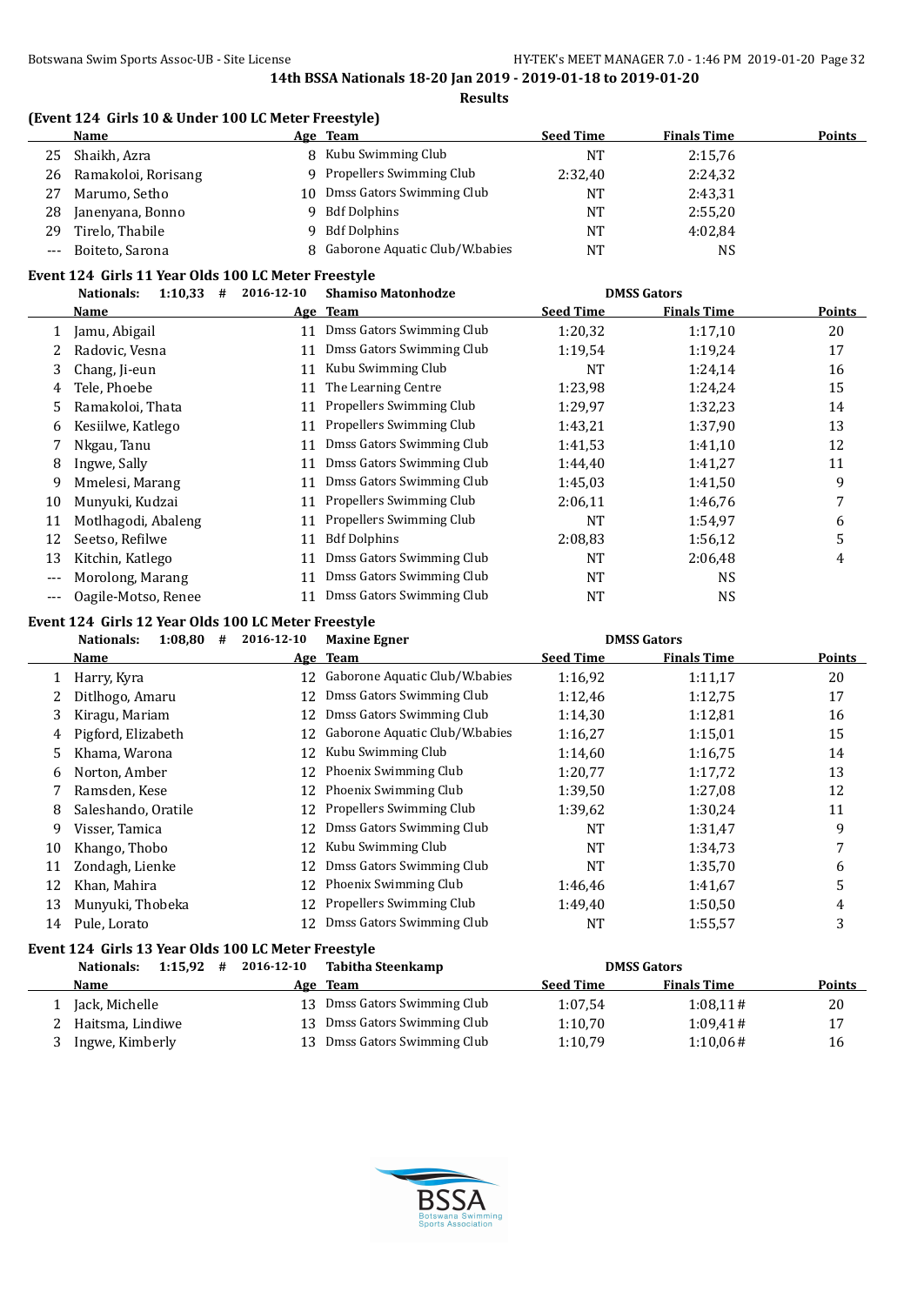**(Event 124 Girls 13 Year Olds 100 LC Meter Freestyle)**

|     | Name                                                |            | Age Team                          | <b>Seed Time</b>                | <b>Finals Time</b> | <b>Points</b> |
|-----|-----------------------------------------------------|------------|-----------------------------------|---------------------------------|--------------------|---------------|
| 4   | Mutie, Mutinda                                      |            | 13 Dmss Gators Swimming Club      | 1:14,00                         | 1:13,21#           | 15            |
| 5   | Judd, Samantha                                      |            | 13 Swimrite Swimming              | 1:23,51                         | 1:23,73            | 14            |
| 6   | Muzila, Lelani                                      |            | 13 Dmss Gators Swimming Club      | 1:32,03                         | 1:33,25            | 13            |
|     | Event 124 Girls 14 Year Olds 100 LC Meter Freestyle |            |                                   |                                 |                    |               |
|     | $1:12,07$ # 2016-12-10<br><b>Nationals:</b>         |            | <b>Ruvarashe Gondo</b>            | <b>KUBU</b>                     |                    |               |
|     | Name                                                |            | <u>Age Team</u>                   | <b>Seed Time</b>                | <b>Finals Time</b> | <b>Points</b> |
| 1   | Egner, Maxine                                       |            | 14 Dmss Gators Swimming Club      | 1:03,04                         | 1:03,19#           | 20            |
| 2   | Loo, Caitlin                                        |            | 14 Phoenix Swimming Club          | 1:04,57                         | 1:05,51#           | 17            |
| 3   | Matthews, Tselane                                   |            | 14 Dmss Gators Swimming Club      | 1:06,25                         | 1:05,77#           | 16            |
| 4   | Egner, Adina                                        |            | 14 Dmss Gators Swimming Club      | 1:15,05                         | 1:12,75            | 15            |
| 5   | Mokgatle, Yaone                                     |            | 14 Dmss Gators Swimming Club      | 1:10,09                         | 1:13,10            | 14            |
| 6   | Deurwaader, Tjibuya                                 |            | 14 Kubu Swimming Club             | 1:12,03                         | 1:13,33            | 13            |
| 7   | Nkgau, Loago                                        |            | 14 Dmss Gators Swimming Club      | 1:14,95                         | 1:14,29            | 12            |
| 8   | Ramorobjwa, Naledi                                  |            | 14 Dmss Gators Swimming Club      | 1:22,84                         | 1:21,32            | 11            |
| --- | Hughes, Naya                                        |            | 14 Dmss Gators Swimming Club      | 1:26,06                         | <b>NS</b>          |               |
|     |                                                     |            |                                   |                                 |                    |               |
|     | Event 124 Women 15 Year Olds 100 LC Meter Freestyle |            |                                   |                                 |                    |               |
|     | $1:08,74$ #<br><b>Nationals:</b><br>Name            | 2016-12-10 | <b>Lombe Mwape</b><br>Age Team    | <b>KUBU</b><br><b>Seed Time</b> | <b>Finals Time</b> | <b>Points</b> |
|     |                                                     |            | 15 Dmss Gators Swimming Club      |                                 |                    |               |
| 1   | Ruele, Bupe B                                       |            | 15 Dmss Gators Swimming Club      | 1:06,72                         | 1:05,46#           | 20            |
|     | Jobe, Hannah                                        |            |                                   | 1:08,67                         | 1:07,96<br>1:16,55 | 17<br>16      |
| 2   |                                                     |            |                                   |                                 |                    |               |
| 3   | Thompson, Summer                                    |            | 15 Dmss Gators Swimming Club      | 1:15,76                         |                    |               |
| 4   | Motlhagodi, Entie                                   |            | 15 Propellers Swimming Club       | NT                              | 2:03,88            | 15            |
|     | Event 124 Women 16 Year Olds 100 LC Meter Freestyle |            |                                   |                                 |                    |               |
|     | $1:07,45$ # 2016-12-10<br><b>Nationals:</b>         |            | <b>Dante Duke</b>                 |                                 | <b>DMSS Gators</b> |               |
|     | <u>Name</u>                                         |            | Age Team                          | <b>Seed Time</b>                | <b>Finals Time</b> | <b>Points</b> |
| 1   | Gondo, Ruvarashe                                    |            | 16 Kubu Swimming Club             | 1:11,26                         | 1:09,90            | 20            |
| 2   | van Rooyen, Leone                                   |            | 16 Dmss Gators Swimming Club      | 1:11,31                         | 1:11,49            | 17            |
| 3   | Jones, Amy                                          | 16         | Dmss Gators Swimming Club         | 1:12,38                         | 1:12,01            | 16            |
| 4   | Vos, Tayla                                          | 16         | Kubu Swimming Club                | 1:14,41                         | 1:12,80            | 15            |
| 5   | Yordanova, Natalia                                  |            | 16 Gaborone Aquatic Club/W.babies | 1:23,63                         | 1:24,11            | 14            |
|     | Event 124 Women 17 & Over 100 LC Meter Freestyle    |            |                                   |                                 |                    |               |
|     | Name                                                |            | Age Team                          | <b>Seed Time</b>                | <b>Finals Time</b> | <b>Points</b> |
| 1   | Mwape, Lombe                                        |            | 17 Kubu Swimming Club             | 1:07,53                         | 1:08,33            | 20            |
| 2   | Van Ravesteyn, Mieke                                |            | 18 Gaborone Aquatic Club/W.babies | 1:11,38                         | 1:13,92            | 17            |
| 3   | Herbst, Samantha                                    |            | 21 Kubu Swimming Club             | 1:14,60                         | 1:18,40            | 16            |
| 4   | Gerber, Brenda C                                    | 51         | Dmss Gators Swimming Club         | 1:32,36                         | 1:35,82            | 15            |
| 5   | Steyler, Ursula                                     | 17         | The Learning Centre               | 1:47,39                         | 1:47,67            | 14            |
| 6   | Kelebemang, Lebogang                                | 21         | Gaborone Aquatic Club/W.babies    | 1:42,62                         | 1:51,80            | 13            |
|     | Motswagole, Karabo                                  | 23         | <b>Bdf Dolphins</b>               | 2:28,45                         | 2:36,31            | 12            |
| 8   | Maphakela, Malebogo                                 | 37         | <b>Bdf Dolphins</b>               | NT                              | 2:45,38            | 11            |
| --- | Mabusa, Tshephang                                   | 18         | <b>Bdf Dolphins</b>               | NT                              | NS                 |               |
| --- | Tshipinare, Atamelang                               | 24         | <b>Bdf Dolphins</b>               | NT                              | <b>NS</b>          |               |
| --- | Mulale, Unami                                       | 41         | <b>Bdf Dolphins</b>               | 2:25,92                         | <b>NS</b>          |               |
| --- | Magang, Ruth                                        | 41         | Dmss Gators Swimming Club         | 1:33,20                         | NS                 |               |

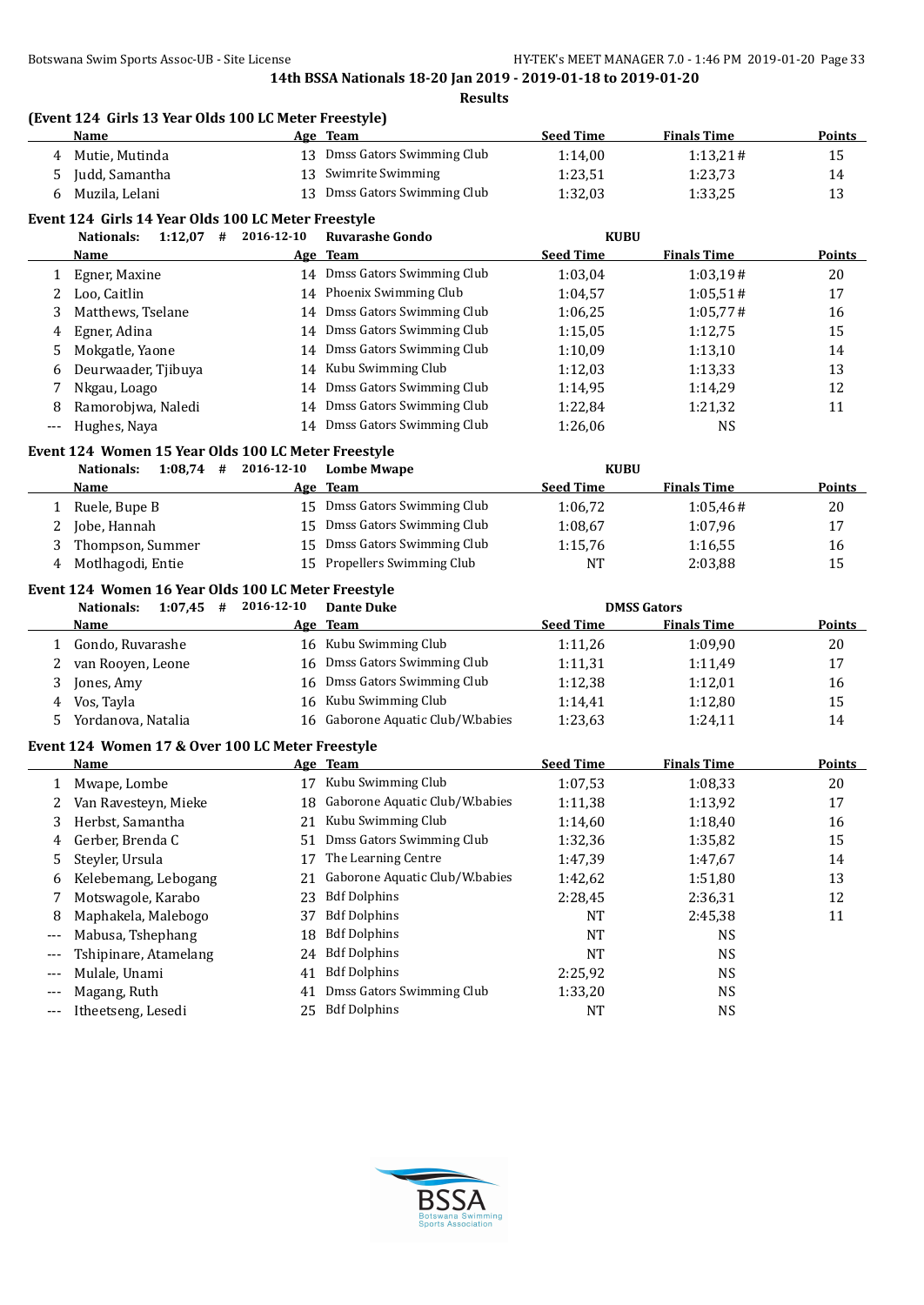# **Results**

# **Event 125 Boys 10 & Under 100 LC Meter Freestyle**

|    | Name                                               | Age        | <b>Team</b>                    | <b>Seed Time</b> | <b>Finals Time</b> | Points |
|----|----------------------------------------------------|------------|--------------------------------|------------------|--------------------|--------|
| 1  | Khonat, Rayhan                                     | 10         | Phoenix Swimming Club          | 1:49,64          | 1:21,01            | 20     |
|    | Hamilton, Cain                                     | 10         | Kubu Swimming Club             | NT               | 1:21,79            | 17     |
| 3  | Magang, Tetelo                                     | 10         | Dmss Gators Swimming Club      | 1:22,78          | 1:22,71            | 16     |
| 4  | Khango, Letshego                                   | 9          | Kubu Swimming Club             | <b>NT</b>        | 1:31,07            | 15     |
| 5  | Rapson, Zacharey                                   | 10         | Dmss Gators Swimming Club      | 1:35,88          | 1:31,71            | 14     |
| 6  | Ardern, Luther                                     | 8          | Kubu Swimming Club             | NT               | 1:33,90            | 13     |
|    | Kadzirange, Tatenda                                | 10         | Gaborone Aquatic Club/W.babies | 1:31,63          | 1:33,98            | 12     |
| 8  | Evans, Elliot                                      | 9          | Phoenix Swimming Club          | NT               | 1:34,25            | 11     |
| 9  | Modirelabangwe, Legakwa                            | 10         | Gaborone Aquatic Club/W.babies | 1:42,78          | 1:36,12            | 9      |
| 10 | Khan, Zeeshan                                      | 10         | Phoenix Swimming Club          | 1:39,92          | 1:40.08            | 7      |
| 11 | Freeman, Liam                                      | 9          | Dmss Gators Swimming Club      | 1:46,95          | 1:42,97            | 6      |
| 12 | Mwangi, Dean                                       | 10         | Dmss Gators Swimming Club      | 1:53,44          | 1:45.65            | 5      |
| 13 | Modirelabangwe, Tema                               | 8          | Gaborone Aquatic Club/W.babies | 1:56,01          | 1:48,03            | 4      |
| 14 | Kgengwenyane, Lentle                               | 10         | The Learning Centre            | 1:57,78          | 1:51,21            | 3      |
| 15 | Matenge, Larona                                    | 10         | <b>Bdf Dolphins</b>            | 1:53,07          | 1:52,18            | 2      |
| 16 | Morebodi, Theo                                     | 10         | Propellers Swimming Club       | 2:01.79          | 1:52,31            | 1      |
| 17 | Mokgadi, Thuto                                     | 9          | <b>Bdf Dolphins</b>            | NT               | 2:06,25            |        |
| 18 | Seetso, Kago                                       |            | <b>Bdf Dolphins</b>            | 2:02,07          | 2:08,41            |        |
|    | Event 125 Boys 11 Year Olds 100 LC Meter Freestyle |            |                                |                  |                    |        |
|    | #<br><b>Nationals:</b><br>1:21,30                  | 2016-12-10 | <b>Neels Swanepoel</b>         |                  | <b>DMSS Gators</b> |        |
|    | Name                                               |            | Age Team                       | <b>Seed Time</b> | <b>Finals Time</b> | Points |

|    | Name                |    | Age Team                       | <b>Seed Time</b> | <b>Finals Time</b> | <b>Points</b> |
|----|---------------------|----|--------------------------------|------------------|--------------------|---------------|
|    | Loo, Adam           | 11 | Phoenix Swimming Club          | 1:16,90          | 1:12,47#           | 20            |
|    | Haskins, Ethan      | 11 | Gaborone Aquatic Club/W.babies | 1:22,21          | 1:14,71#           | 17            |
| 3  | Keitsile, Junior    | 11 | Propellers Swimming Club       | 1:22,87          | 1:16,20#           | 16            |
| 4  | Garmroudi, Yusurf   | 11 | Gaborone Aquatic Club/W.babies | 1:18,18          | 1:22,27            | 15            |
| 5. | Van Ravesteyn, Eric | 11 | Dmss Gators Swimming Club      | NT               | 1:24,97            | 14            |
| 6  | Tsuruta, Yoshihiro  | 11 | Dmss Gators Swimming Club      | 1:33,34          | 1:24,99            | 13            |
|    | Seetso, Nathan      | 11 | Dmss Gators Swimming Club      | 1:22,75          | 1:25,50            | 12            |
| 8  | Jordaan, Joshua     | 11 | Kubu Swimming Club             | <b>NT</b>        | 1:29,07            | 11            |
| 9  | Mutie, Kilonzi      | 11 | Dmss Gators Swimming Club      | <b>NT</b>        | 1:32,23            | 9             |
| 10 | Lebotse, Kaotlhe L  | 11 | Dmss Gators Swimming Club      | 1:43.09          | 1:38,88            | 7             |
| 11 | Kelesitse, Thero    | 11 | <b>Bdf Dolphins</b>            | <b>NT</b>        | 1:40,16            | 6             |
| 12 | Mabua, Resego       | 11 | Gaborone Aquatic Club/W.babies | NT               | 1:40,26            | 5             |
| 13 | Manase, Wesley      | 11 | The Learning Centre            | 1:49,48          | 1:40,88            | 4             |
| 14 | Lee, Hyun Min       | 11 | Dmss Gators Swimming Club      | NT               | 1:41,79            | 3             |
| 15 | Mulale, Eleriwe     | 11 | <b>Bdf Dolphins</b>            | 1:53.65          | 1:47,43            | 2             |

# **Event 125 Boys 12 Year Olds 100 LC Meter Freestyle**

|    | 1:15,59<br>Nationals:<br># | 2016-12-10      | Takundanashe Gondo        | <b>KUBU</b>      |                    |               |
|----|----------------------------|-----------------|---------------------------|------------------|--------------------|---------------|
|    | <b>Name</b>                |                 | Age Team                  | <b>Seed Time</b> | <b>Finals Time</b> | <b>Points</b> |
|    | De Jesus, Jon Martin       | 12 <sup>1</sup> | Dmss Gators Swimming Club | 1:14,57          | 1:12.90            | 20            |
| 2  | Lee, Hyun Dong             |                 | Dmss Gators Swimming Club | NT               | 1:18.04            | 17            |
| 3  | Mokobi, Kgotla             | 12 <sup>1</sup> | Dmss Gators Swimming Club | 1:20.05          | 1:20.55            | 16            |
| 4  | Nsingo, David              |                 | 12 The Learning Centre    | 1:29,61          | 1:24.49            | 15            |
| 5. | Mangani, Kevin             | 12 <sup>1</sup> | Propellers Swimming Club  | 1:36,48          | 1:27.70            | 14            |
| 6  | Ramorobjwa, Lengwe         |                 | Dmss Gators Swimming Club | 1:32,58          | 1:34,07            | 13            |
|    | Moeng, Lefa                | 12              | <b>Bdf Dolphins</b>       | 2:26.96          | 2:14,76            | 12            |

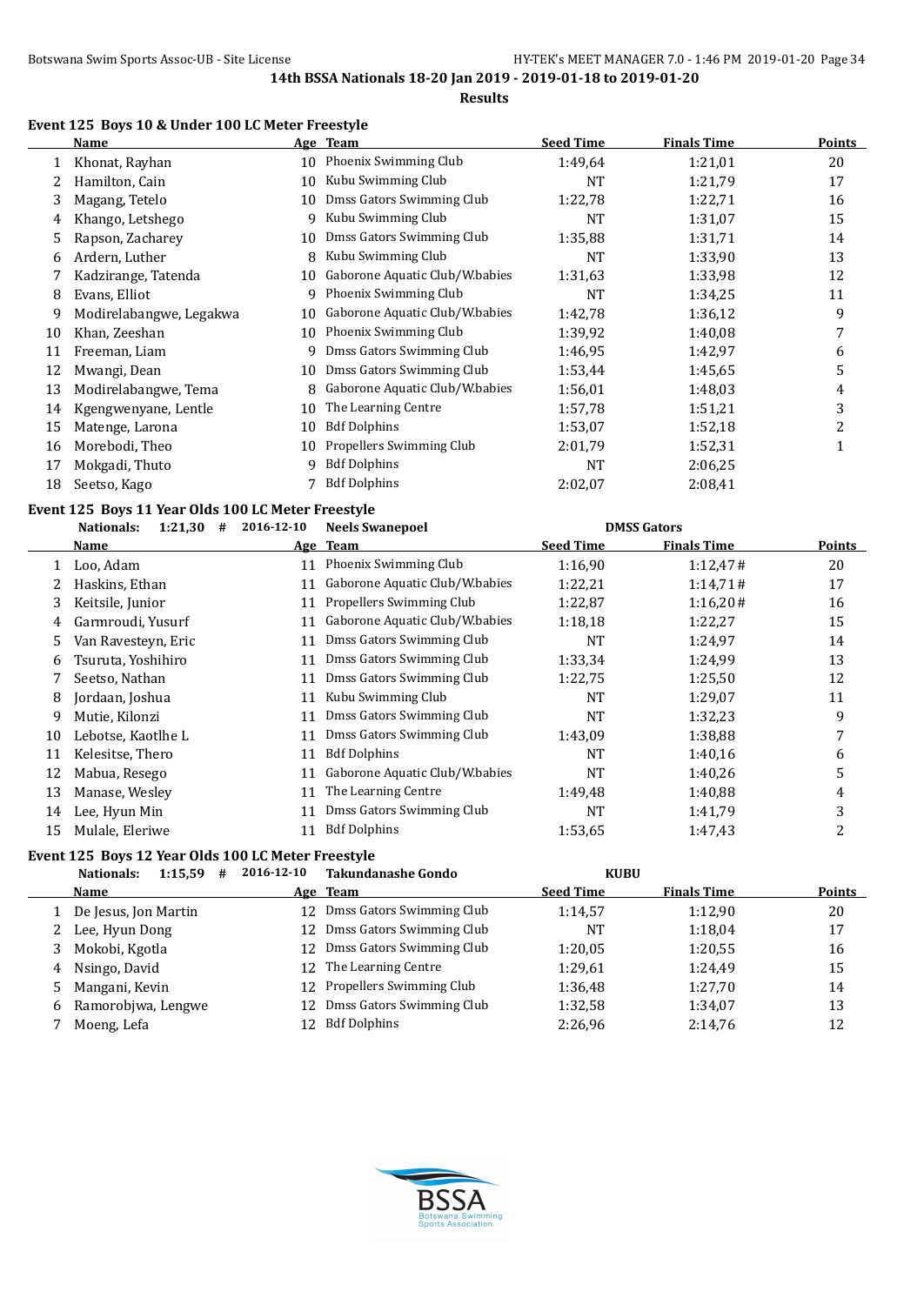**Event 125 Boys 13 Year Olds 100 LC Meter Freestyle**

**14th BSSA Nationals 18-20 Jan 2019 - 2019-01-18 to 2019-01-20**

|    | <b>Nationals:</b><br>58,82<br>#                    | 2016-12-10         | <b>Andile Bekker</b>              |                  | <b>DMSS Gators</b> |               |
|----|----------------------------------------------------|--------------------|-----------------------------------|------------------|--------------------|---------------|
|    | Name                                               |                    | Age Team                          | <b>Seed Time</b> | <b>Finals Time</b> | Points        |
| 1  | Matija, Tumo                                       |                    | 13 Gaborone Aquatic Club/W.babies | 1:12,82          | 1:12,93            | 20            |
| 2  | Molefe, Lerako                                     | 13                 | Gaborone Aquatic Club/W.babies    | 1:14,54          | 1:16,11            | 17            |
| 3  | Seetso, Thabang                                    | 13                 | <b>Bdf Dolphins</b>               | 1:26,89          | 1:20,97            | 16            |
| 4  | Motlhabane, Pule                                   | 13                 | Propellers Swimming Club          | 2:00,96          | 1:42,70            | 15            |
|    | Event 125 Boys 14 Year Olds 100 LC Meter Freestyle |                    |                                   |                  |                    |               |
|    | $1:02,93$ #<br><b>Nationals:</b>                   | 2016-12-10         | <b>Abdul Muinudeen</b>            |                  | <b>DMSS Gators</b> |               |
|    | Name                                               |                    | Age Team                          | <b>Seed Time</b> | <b>Finals Time</b> | <b>Points</b> |
| 1  | Gondo, Takundanashe                                |                    | 14 Kubu Swimming Club             | 1:05,64          | 1:03,78            | 20            |
| 2  | van Rooyen, Benco                                  |                    | 14 Dmss Gators Swimming Club      | 1:06,11          | 1:04,88            | 17            |
| 3  | Marumo, Lefika                                     | 14                 | Dmss Gators Swimming Club         | 1:11,30          | 1:10,26            | 16            |
| 4  | Rai, Tejzoravar                                    |                    | 14 Kubu Swimming Club             | 1:16,57          | 1:10,34            | 15            |
| 5  | Kandima, Jason                                     | 14                 | Swimrite Swimming                 | 1:08,25          | 1:11,24            | 14            |
| 6  | Khango, Kitso                                      |                    | 14 Kubu Swimming Club             | <b>NT</b>        | 1:13,53            | 13            |
| 7  | Seleke, Thabiso                                    |                    | 14 Bdf Dolphins                   | 1:46,70          | 1:53,63            | 12            |
| 8  | Antonio, Motlhakudi                                |                    | 14 Bdf Dolphins                   | 2:13,96          | 2:17,58            | 11            |
|    |                                                    |                    |                                   |                  |                    |               |
|    | Event 125 Men 15 Year Olds 100 LC Meter Freestyle  |                    |                                   |                  |                    |               |
|    | $55,04$ #<br><b>Nationals:</b>                     | 2016-12-10         | <b>James S Freeman</b>            |                  | <b>DMSS Gators</b> |               |
|    | Name                                               |                    | Age Team                          | <b>Seed Time</b> | <b>Finals Time</b> | <b>Points</b> |
| 1  | Bekker, Andile                                     |                    | 15 Dmss Gators Swimming Club      | 55,35            | 55,53              | 20            |
| 2  | Walsh, Patrick                                     |                    | 15 Dmss Gators Swimming Club      | 1:00,59          | 58,28              | 17            |
| 3  | Jamu, Alexander                                    |                    | 15 Dmss Gators Swimming Club      | 1:01,11          | 59,41              | 16            |
| 4  | Harry, Ethan                                       | 15                 | Gaborone Aquatic Club/W.babies    | 1:05,18          | 1:03,98            | 15            |
| 5  | Mosime, Theo M                                     |                    | 15 Dmss Gators Swimming Club      | 1:20,01          | 1:13,92            | 14            |
|    | Event 125 Men 16 Year Olds 100 LC Meter Freestyle  |                    |                                   |                  |                    |               |
|    | <b>Nationals:</b>                                  | 57,14 # 2016-12-10 | <b>Adrian Robinson</b>            | GAC              |                    |               |
|    | Name                                               |                    | Age Team                          | <b>Seed Time</b> | <b>Finals Time</b> | <b>Points</b> |
| 1  | Fischer, Ethan                                     |                    | 16 Dmss Gators Swimming Club      | 1:00,23          | 1:00,36            | 20            |
| 2  | Kgang, Lefa                                        |                    | 16 Gaborone Aquatic Club/W.babies | 1:02,89          | 1:02,37            | 17            |
|    | Event 125 Men 17 & Over 100 LC Meter Freestyle     |                    |                                   |                  |                    |               |
|    | <b>Name</b>                                        |                    | Age Team                          | <b>Seed Time</b> | <b>Finals Time</b> | <b>Points</b> |
| 1  | Freeman, James S                                   |                    | 17 Dmss Gators Swimming Club      | 52,58            | 54,14              | 20            |
| 2  | Matija, Kitso                                      |                    | 20 Gaborone Aquatic Club/W.babies | 55,49            | 56,48              | 17            |
| 3  | Robinson, Adrian                                   | 18                 | Dmss Gators Swimming Club         | 54,96            | 57,41              | 16            |
| 4  | Kurukulasooriya, Gihan                             |                    | 18 Dmss Gators Swimming Club      | 59,15            | 58,70              | 15            |
| 5  | Dzingai, Solomon                                   | 18                 | Gaborone Aquatic Club/W.babies    | 58,78            | 59,99              | 14            |
| 6  | Bekker, Zinhle                                     | 17                 | Dmss Gators Swimming Club         | 1:01,21          | 1:00,92            | 13            |
| 7  | Makepe, Tokelo                                     | 17                 | Dmss Gators Swimming Club         | 1:03,76          | 1:01,59            | 12            |
| 8  | Sebikiri, Maemo                                    | 19                 | Dmss Gators Swimming Club         | 1:02,63          | 1:02,20            | 11            |
| 9  | Jobe, Nicholas                                     | 17                 | Dmss Gators Swimming Club         | 1:11,42          | 1:05,43            | 9             |
| 10 | Ngorosha, Tatenda                                  | 25                 | Propellers Swimming Club          | 1:04,85          | 1:06,12            | 7             |
| 11 | Rantshabeng, Otsile D                              | 19                 | Dmss Gators Swimming Club         | 1:08,84          | 1:07,32            | 6             |
| 12 | Freeman, Peter                                     | 44                 | Dmss Gators Swimming Club         | NT               | 1:10,05            | 5             |
| 13 | Motshwari, Karabo                                  | 18                 | <b>Bdf Dolphins</b>               | 1:16,30          | 1:12,22            | 4             |
| 14 | Watson, Trevor                                     | 43                 | Dmss Gators Swimming Club         | 1:18,19          | 1:14,63            | 3             |
| 15 | Dyumthi, Siyabonga                                 | 17                 | <b>Bdf Dolphins</b>               | 1:22,82          | 1:17,98            | 2             |
|    |                                                    |                    |                                   |                  |                    |               |
|    |                                                    |                    |                                   |                  |                    |               |

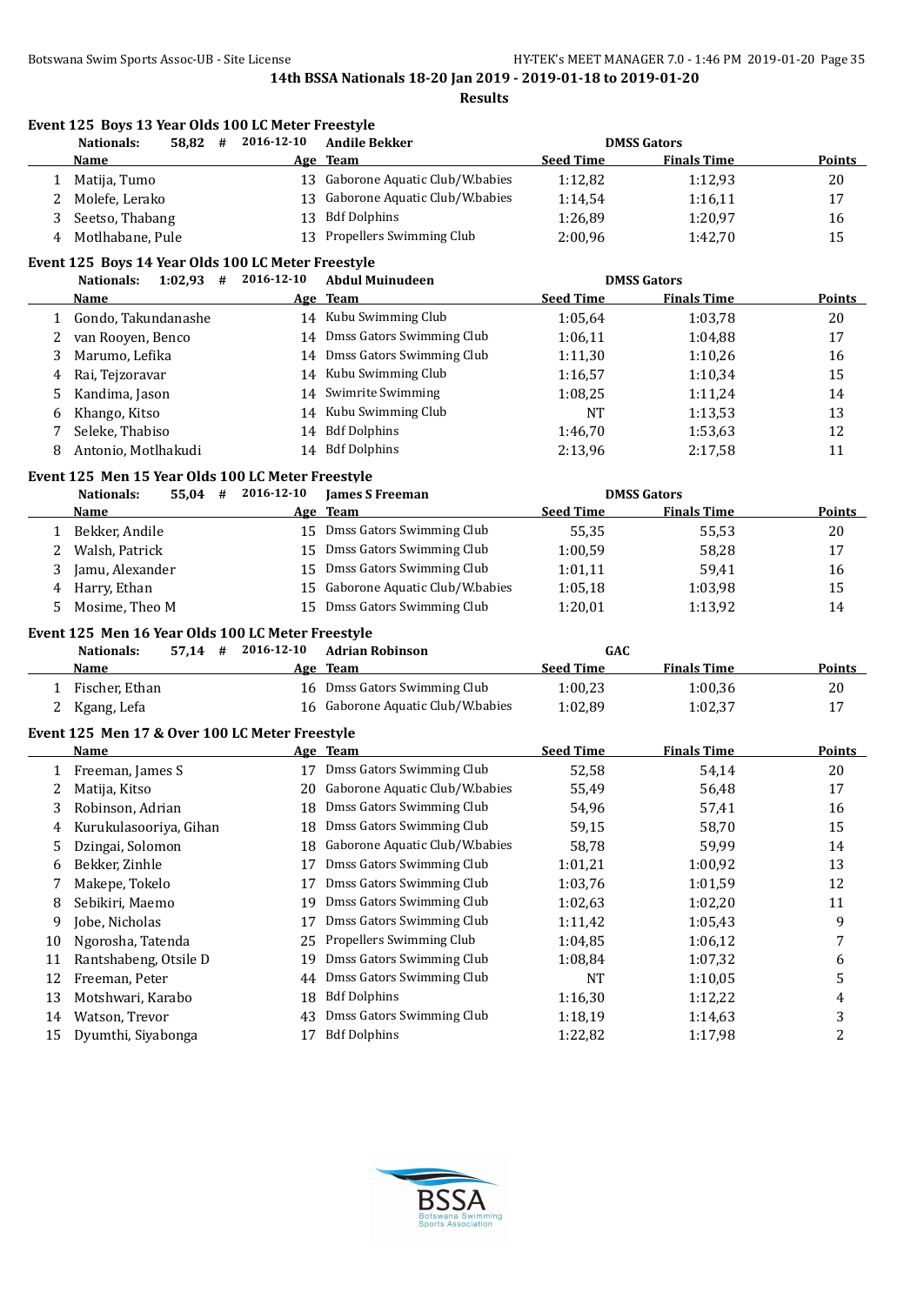# **(Event 125 Men 17 & Over 100 LC Meter Freestyle)**

|     | <b>Name</b>                                         |    | Age Team                  | <b>Seed Time</b> | <b>Finals Time</b> | <b>Points</b> |
|-----|-----------------------------------------------------|----|---------------------------|------------------|--------------------|---------------|
| 16  | Mokwakwa, Molemogi                                  | 21 | Propellers Swimming Club  | 1:18,51          | 1:18,13            | 1             |
| 17  | Matsake, Kutlwano                                   | 19 | <b>Bdf Dolphins</b>       | 1:17,49          | 1:18,17            |               |
| 18  | Moffat, Omphile                                     | 26 | <b>Bdf Dolphins</b>       | 1:18,36          | 1:19,00            |               |
| 19  | Gachala, Lawrence                                   | 48 | <b>Bdf Dolphins</b>       | 1:16,23          | 1:20,56            |               |
| 20  | Tselanyani, Austin                                  | 19 | <b>Bdf Dolphins</b>       | 1:27,96          | 1:21,25            |               |
| 21  | Maseko, Lesego                                      | 17 | <b>Bdf Dolphins</b>       | 1:26,36          | 1:21,66            |               |
| 22  | Mokobi, Bokang                                      | 28 | <b>Bdf Dolphins</b>       | 1:19,37          | 1:23,02            |               |
| 23  | Mabote, Leruo                                       | 22 | <b>Bdf Dolphins</b>       | 1:17.59          | 1:23,03            |               |
| 24  | Matshediso, Molemi                                  | 44 | <b>Bdf Dolphins</b>       | <b>NT</b>        | 1:25,10            |               |
| 25  | Samuel, Masego                                      | 23 | <b>Bdf Dolphins</b>       | <b>NT</b>        | 1:26,70            |               |
| 26  | Nkabinde, Bodwa                                     | 17 | Dmss Gators Swimming Club | <b>NT</b>        | 1:27,50            |               |
| 27  | Matlakala, Smarh                                    | 37 | Orapa Swimming Club       | NT               | 1:31,03            |               |
| 28  | Mpho, Moffat                                        | 31 | <b>Bdf Dolphins</b>       | 1:28,19          | 1:31,73            |               |
| 29  | Kasale, Uswani                                      | 23 | <b>Bdf Dolphins</b>       | 2:00,36          | 1:33,50            |               |
| 30  | Samati, Onkagetse                                   | 31 | <b>Bdf Dolphins</b>       | 1:33,27          | 1:34,36            |               |
| 31  | Gabalebatse, Rodrick                                | 22 | <b>Bdf Dolphins</b>       | 1:53,00          | 1:36,46            |               |
| 32  | Ochuizen, Aubrey                                    | 27 | <b>Bdf Dolphins</b>       | NT               | 1:37,23            |               |
| 33  | Fukulani, Gaolefufa                                 | 33 | <b>Bdf Dolphins</b>       | <b>NT</b>        | 1:37,60            |               |
| 34  | Speackson, Mojamorago                               | 27 | <b>Bdf Dolphins</b>       | <b>NT</b>        | 1:49,19            |               |
| 35  | Matenge, Ndasiiwa                                   | 34 | <b>Bdf Dolphins</b>       | NT               | 1:49,81            |               |
| 36  | Mekgwe, Bonno                                       | 25 | <b>Bdf Dolphins</b>       | <b>NT</b>        | 1:51,77            |               |
| 37  | Bapasi, Bakisani                                    | 34 | <b>Bdf Dolphins</b>       | <b>NT</b>        | 2:03.32            |               |
| 38  | Marotela, Kaone                                     | 23 | <b>Bdf Dolphins</b>       | <b>NT</b>        | 2:11,07            |               |
| --- | Molamo, Kgomotso                                    | 19 | <b>Bdf Dolphins</b>       | NT               | <b>DNF</b>         |               |
|     | Event 126 Girls 10 Year Olds 200 LC Meter Freestyle |    |                           |                  |                    |               |

# **Nationals: 3:09,03 # 2016-12-09 Amaru Ditlhogo GAC Name Age Team Seed Time Finals Time Points** Mbwana, Lakeysha 10 Gaborone Aquatic Club/W.babies NT 3:51,84 20 2 Seipone, Jessica 10 Propellers Swimming Club 17 NT 4:07,89 17 --- Thomba, Kuda 10 Dmss Gators Swimming Club NT NS

#### **Event 126 Girls 11 Year Olds 200 LC Meter Freestyle**

|    | 2:37,95<br>Nationals:<br># | 2016-12-09 | <b>Shamiso Matonhodze</b>   |                  | <b>DMSS Gators</b> |               |
|----|----------------------------|------------|-----------------------------|------------------|--------------------|---------------|
|    | <b>Name</b>                |            | Age Team                    | <b>Seed Time</b> | <b>Finals Time</b> | <b>Points</b> |
|    | Jamu, Abigail              |            | Dmss Gators Swimming Club   | 3:00.85          | 2:53,59            | 20            |
|    | Radovic, Vesna             |            | Dmss Gators Swimming Club   | NT               | 3:04.91            | 17            |
|    | Ramakoloi, Thata           |            | 11 Propellers Swimming Club | 3:31.88          | 3:20.93            | 16            |
| 4  | Nkgau, Tanu                |            | Dmss Gators Swimming Club   | 3:56.90          | 3:45.40            | 15            |
| 5. | Kesiilwe, Katlego          |            | Propellers Swimming Club    | 3:58.19          | 3:45.69            | 14            |
| 6  | Munyuki, Kudzai            |            | Propellers Swimming Club    | <b>NT</b>        | 4:06.82            | 13            |

#### **Event 126 Girls 12 Year Olds 200 LC Meter Freestyle**

|   | $2:36.71$ #<br>Nationals: | 2016-12-09 | <b>Tselane Matthews</b>        |                  | <b>DMSS Gators</b> |               |
|---|---------------------------|------------|--------------------------------|------------------|--------------------|---------------|
|   | <b>Name</b>               |            | Age Team                       | <b>Seed Time</b> | <b>Finals Time</b> | <b>Points</b> |
|   | Ditlhogo, Amaru           |            | 12 Dmss Gators Swimming Club   | 2:49.44          | 2:35.54            | 20            |
| 2 | Kiragu, Mariam            | 12         | Dmss Gators Swimming Club      | 2:47.40          | 2:45.81            | 17            |
|   | Harry, Kyra               | 12.        | Gaborone Aquatic Club/W.babies | 2:56.78          | 2:47.61            | 16            |
| 4 | Khama, Warona             |            | 12 Kubu Swimming Club          | 3:16.42          | 2:54.99            | 15            |
|   | Saleshando, Oratile       |            | 12 Propellers Swimming Club    | 3:57.68          | 3:22.84            | 14            |

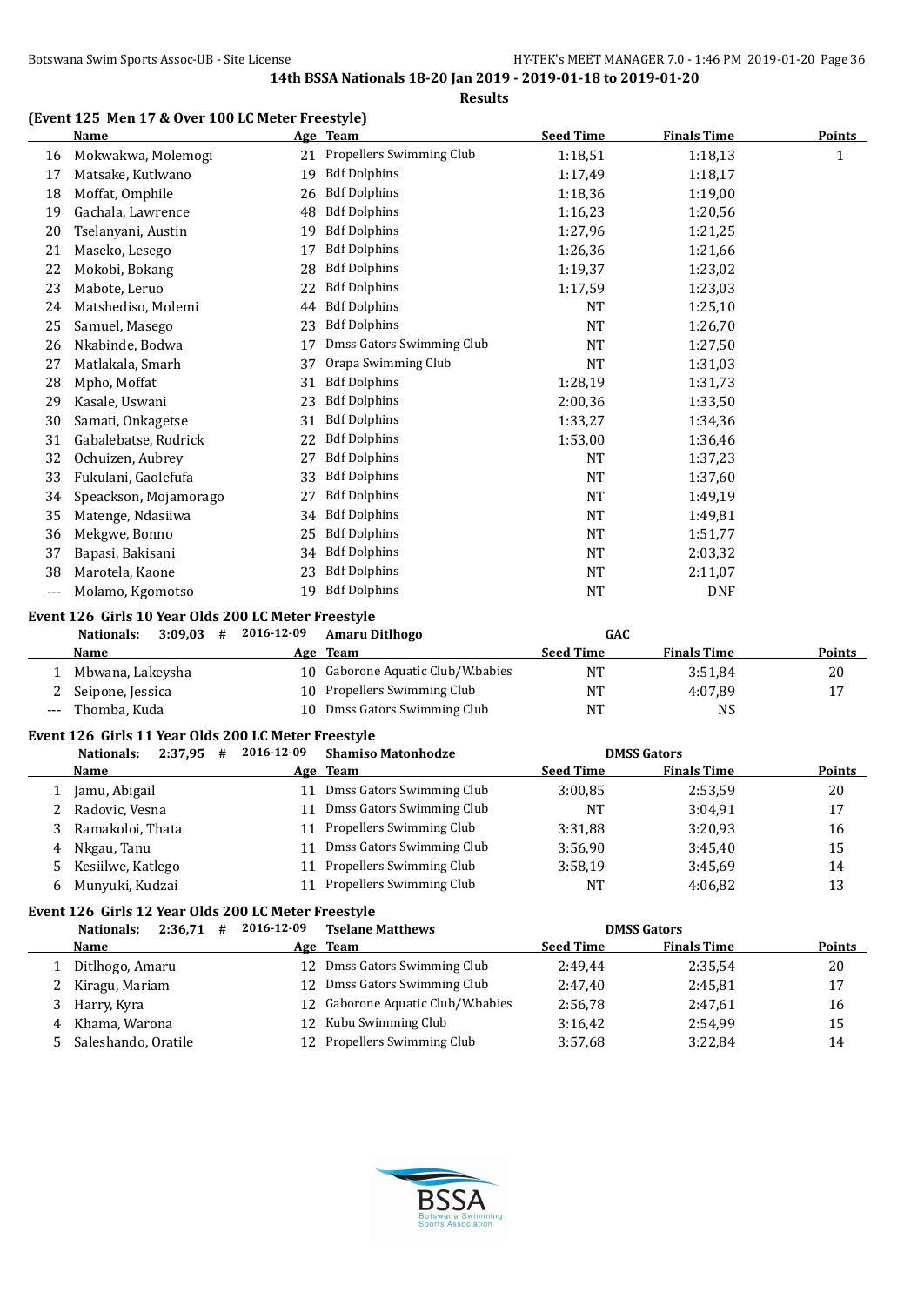|              | (Event 126 Girls 12 Year Olds 200 LC Meter Freestyle)<br><b>Name</b>    |            | Age Team                          | <b>Seed Time</b> | <b>Finals Time</b> | <b>Points</b> |
|--------------|-------------------------------------------------------------------------|------------|-----------------------------------|------------------|--------------------|---------------|
| 6            | Zondagh, Lienke                                                         |            | 12 Dmss Gators Swimming Club      | <b>NT</b>        | 3:29,08            | 13            |
| 7            | Khan, Mahira                                                            |            | 12 Phoenix Swimming Club          | <b>NT</b>        | 3:54,09            | 12            |
| 8            | Munyuki, Thobeka                                                        |            | 12 Propellers Swimming Club       | <b>NT</b>        | 4:33,78            | 11            |
| $---$        | Visser, Tamica                                                          |            | 12 Dmss Gators Swimming Club      | <b>NT</b>        | DQ                 |               |
|              | Event 126 Girls 13 Year Olds 200 LC Meter Freestyle                     |            |                                   |                  |                    |               |
|              | 2:47,99 # 2016-12-09<br>Nationals:                                      |            | Tamara Kovacevic                  |                  | <b>DMSS Gators</b> |               |
|              | <u>Name</u>                                                             |            | Age Team                          | <b>Seed Time</b> | <b>Finals Time</b> | <b>Points</b> |
|              | 1 Jack, Michelle                                                        |            | 13 Dmss Gators Swimming Club      | 2:28,69          | 2:30,84#           | 20            |
| 2            | Ingwe, Kimberly                                                         |            | 13 Dmss Gators Swimming Club      | 2:33,42          | 2:35,33#           | 17            |
| 3            | Haitsma, Lindiwe                                                        |            | 13 Dmss Gators Swimming Club      | 2:32,95          | 2:35,88#           | 16            |
| 4            | Mutie, Mutinda                                                          |            | 13 Dmss Gators Swimming Club      | 2:43,64          | 2:38,07#           | 15            |
| 5            | Muzila, Lelani                                                          |            | 13 Dmss Gators Swimming Club      | 3:24,60          | 3:28,83            | 14            |
|              | Event 126 Girls 14 Year Olds 200 LC Meter Freestyle                     |            |                                   |                  |                    |               |
|              | $2:50,54$ # 2016-12-09<br><b>Nationals:</b>                             |            | Leone van Rooyen                  |                  | <b>DMSS Gators</b> |               |
|              | Name                                                                    |            | Age Team                          | <b>Seed Time</b> | <b>Finals Time</b> | <b>Points</b> |
|              | 1 Egner, Maxine                                                         |            | 14 Dmss Gators Swimming Club      | 2:21,87          | 2:22,62#           | 20            |
| 2            | Matthews, Tselane                                                       |            | 14 Dmss Gators Swimming Club      | 2:23,95          | 2:23,86#           | 17            |
| 3            | Loo, Caitlin                                                            |            | 14 Phoenix Swimming Club          | 2:18,79          | 2:25,06#           | 16            |
| 4            | Egner, Adina                                                            |            | 14 Dmss Gators Swimming Club      | 2:42,61          | 2:37,71#           | 15            |
| 5            | Mokgatle, Yaone                                                         |            | 14 Dmss Gators Swimming Club      | 2:38,27          | 2:46,58#           | 14            |
| 6            | Deurwaader, Tjibuya                                                     |            | 14 Kubu Swimming Club             | 2:45,50          | 2:52,36            | 13            |
| 7            | Nkgau, Loago                                                            |            | 14 Dmss Gators Swimming Club      | 2:53,80          | 2:55,77            | 12            |
| 8            | Hughes, Naya                                                            |            | 14 Dmss Gators Swimming Club      | NT               | 3:04,94            | 11            |
| 9            | Ramorobjwa, Naledi                                                      |            | 14 Dmss Gators Swimming Club      | 3:03,69          | 3:08,86            | 9             |
|              | Event 126 Women 15 Year Olds 200 LC Meter Freestyle                     |            |                                   |                  |                    |               |
|              | $2:40,40$ # 2016-12-09<br><b>Nationals:</b>                             |            | <b>Lombe Mwape</b>                | <b>KUBU</b>      |                    |               |
|              | Name                                                                    |            | <u>Age Team</u>                   | <b>Seed Time</b> | <b>Finals Time</b> | <b>Points</b> |
|              | 1 Jobe, Hannah                                                          |            | 15 Dmss Gators Swimming Club      | 2:38,09          | 2:34,60            | 20            |
| 2            | Ruele, Bupe B                                                           |            | 15 Dmss Gators Swimming Club      | 2:31,35          | 2:34,99#           | 17            |
| 3            | Thompson, Summer                                                        |            | 15 Dmss Gators Swimming Club      | 2:48,00          | 2:55,55            | 16            |
| ---          | Motlhagodi, Entie                                                       |            | 15 Propellers Swimming Club       | <b>NT</b>        | DQ                 |               |
|              | Event 126 Women 16 Year Olds 200 LC Meter Freestyle                     |            |                                   |                  |                    |               |
|              | <b>Nationals:</b><br>$2:33,29$ #                                        | 2016-12-09 | <b>Dante Duke</b>                 |                  | <b>DMSS Gators</b> |               |
|              | <u>Name</u>                                                             |            | Age Team                          | <b>Seed Time</b> | <b>Finals Time</b> | <b>Points</b> |
|              | 1 Jones, Amy                                                            |            | 16 Dmss Gators Swimming Club      | 2:40,78          | 2:38,47            | 20            |
| 2            | van Rooyen, Leone                                                       |            | 16 Dmss Gators Swimming Club      | 2:37,86          | 2:39,38            | 17            |
| 3            | Gondo, Ruvarashe                                                        |            | 16 Kubu Swimming Club             | 2:49,65          | 2:47,31            | 16            |
|              | Event 126 Women 17 & Over 200 LC Meter Freestyle                        |            |                                   |                  |                    |               |
|              | <b>Name</b>                                                             |            | Age Team                          | <b>Seed Time</b> | <b>Finals Time</b> | <b>Points</b> |
|              | 1 Kelebemang, Lebogang                                                  |            | 21 Gaborone Aquatic Club/W.babies | 4:05,25          | 4:10,36            | 20            |
| ---          | Mulale, Unami                                                           |            | 41 Bdf Dolphins                   | 6:39,45          | NS                 |               |
|              |                                                                         |            |                                   |                  |                    |               |
|              | Event 127 Boys 10 Year Olds 200 LC Meter Freestyle<br><b>Nationals:</b> | 2016-12-09 | <b>Tumo Matija</b>                | GAC              |                    |               |
|              | $3:03,62$ #<br><b>Name</b>                                              |            | Age Team                          | <b>Seed Time</b> | <b>Finals Time</b> | <b>Points</b> |
| $\mathbf{1}$ | Khonat, Rayhan                                                          |            | 10 Phoenix Swimming Club          | 3:52,14          | 3:02,58#           | $20\,$        |
|              |                                                                         |            |                                   |                  |                    |               |

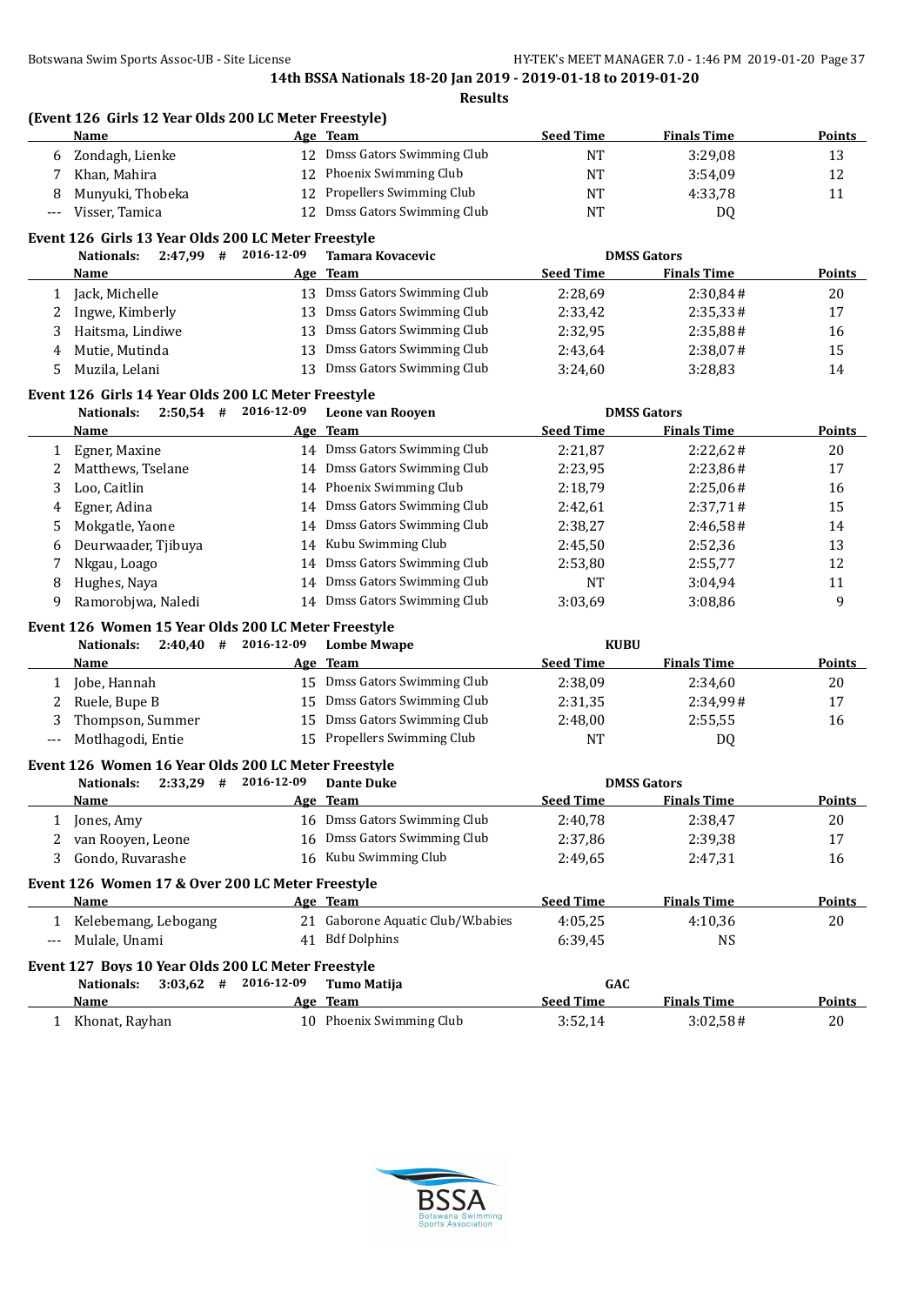**(Event 127 Boys 10 Year Olds 200 LC Meter Freestyle)**

|   | Name                                                                                              |            | Age Team                          | <b>Seed Time</b> | <b>Finals Time</b> | <b>Points</b> |
|---|---------------------------------------------------------------------------------------------------|------------|-----------------------------------|------------------|--------------------|---------------|
| 2 | Kadzirange, Tatenda                                                                               |            | 10 Gaborone Aquatic Club/W.babies | <b>NT</b>        | 3:31,16            | 17            |
| 3 | Rapson, Zacharey                                                                                  | 10         | Dmss Gators Swimming Club         | <b>NT</b>        | 3:34,52            | 16            |
| 4 | Khan, Zeeshan                                                                                     |            | 10 Phoenix Swimming Club          | NT               | 3:35,13            | 15            |
| 5 | Mwangi, Dean                                                                                      | 10         | Dmss Gators Swimming Club         | 3:52,38          | 3:40,15            | 14            |
| 6 | Morebodi, Theo                                                                                    | 10         | Propellers Swimming Club          | NT               | 4:03,16            | 13            |
| 7 | Matenge, Larona                                                                                   | 10         | <b>Bdf Dolphins</b>               | <b>NT</b>        | 4:11,93            | 12            |
|   | Event 127 Boys 11 Year Olds 200 LC Meter Freestyle                                                |            |                                   |                  |                    |               |
|   | $3:05,91$ # 2016-12-09<br><b>Nationals:</b>                                                       |            | <b>Neels Swanepoel</b>            |                  | <b>DMSS Gators</b> |               |
|   | <b>Name</b>                                                                                       |            | Age Team                          | <b>Seed Time</b> | <b>Finals Time</b> | <b>Points</b> |
| 1 | Loo, Adam                                                                                         |            | 11 Phoenix Swimming Club          | 2:51,76          | 2:45,74#           | 20            |
| 2 | Haskins, Ethan                                                                                    |            | 11 Gaborone Aquatic Club/W.babies | <b>NT</b>        | 2:48,01#           | 17            |
| 3 | Keitsile, Junior                                                                                  |            | 11 Propellers Swimming Club       | 3:04,80          | 2:58,23#           | 16            |
| 4 | Garmroudi, Yusurf                                                                                 |            | 11 Gaborone Aquatic Club/W.babies | NT               | 3:01,50#           | 15            |
| 5 | Tsuruta, Yoshihiro                                                                                |            | 11 Dmss Gators Swimming Club      | <b>NT</b>        | 3:10,22            | 14            |
| 6 | Sethi, Khalil                                                                                     |            | 11 Phoenix Swimming Club          | 3:22,87          | 3:11,23            | 13            |
| 7 | Seetso, Nathan                                                                                    |            | 11 Dmss Gators Swimming Club      | 3:04,99          | 3:13,25            | 12            |
| 8 | Van Ravesteyn, Eric                                                                               |            | 11 Dmss Gators Swimming Club      | <b>NT</b>        | 3:27,65            | 11            |
|   | Event 127 Boys 12 Year Olds 200 LC Meter Freestyle                                                |            |                                   |                  |                    |               |
|   | 2:49,76 # 2016-12-09<br><b>Nationals:</b>                                                         |            | <b>Benco van Rooyen</b>           |                  | <b>DMSS Gators</b> |               |
|   | Name                                                                                              |            | Age Team                          | <b>Seed Time</b> | <b>Finals Time</b> | <b>Points</b> |
| 1 | De Jesus, Jon Martin                                                                              |            | 12 Dmss Gators Swimming Club      | 3:00,44          | 2:49,35            | 20            |
| 2 | Lee, Hyun Dong                                                                                    |            | 12 Dmss Gators Swimming Club      | <b>NT</b>        | 2:52,26            | 17            |
| 3 | Mokobi, Kgotla                                                                                    |            | 12 Dmss Gators Swimming Club      | 3:14,54          | 3:12,73            | 16            |
| 4 | Mangani, Kevin                                                                                    |            | 12 Propellers Swimming Club       | 3:35,34          | 3:19,40            | 15            |
| 5 | Ramorobjwa, Lengwe                                                                                |            | 12 Dmss Gators Swimming Club      | 3:41,91          | 3:30,96            | 14            |
|   | Event 127 Boys 13 Year Olds 200 LC Meter Freestyle                                                |            |                                   |                  |                    |               |
|   | $2:08,88$ # 2016-12-09<br><b>Nationals:</b>                                                       |            | <b>Andile Bekker</b>              |                  | <b>DMSS Gators</b> |               |
|   | Name                                                                                              |            | Age Team                          | <b>Seed Time</b> | <b>Finals Time</b> | <b>Points</b> |
| 1 | Molefe, Lerako                                                                                    |            | 13 Gaborone Aquatic Club/W.babies | 2:57,26          | 2:47,80            | 20            |
| 2 | Matija, Tumo                                                                                      |            | 13 Gaborone Aquatic Club/W.babies | 2:53,00          | 2:51,84            | 17            |
| 3 | Seetso, Thabang                                                                                   |            | 13 Bdf Dolphins                   | 3:53,97          | 3:16,44            | 16            |
| 4 | Motlhabane, Pule                                                                                  |            | 13 Propellers Swimming Club       | <b>NT</b>        | 4:07,73            | 15            |
|   |                                                                                                   |            |                                   |                  |                    |               |
|   | Event 127 Boys 14 Year Olds 200 LC Meter Freestyle<br>$2:19.81$ # 2016-12-09<br><b>Nationals:</b> |            | <b>Abdul Muinudeen</b>            |                  | <b>DMSS Gators</b> |               |
|   | <u>Name</u>                                                                                       |            | Age Team                          | <b>Seed Time</b> | <b>Finals Time</b> | <b>Points</b> |
| 1 | van Rooyen, Benco                                                                                 |            | 14 Dmss Gators Swimming Club      | 2:28,15          | 2:23,43            | 20            |
|   | Marumo, Lefika                                                                                    |            | 14 Dmss Gators Swimming Club      |                  |                    |               |
| 2 |                                                                                                   |            | 14 Kubu Swimming Club             | 2:44,32          | 2:43,97            | 17            |
| 3 | Khango, Kitso                                                                                     |            |                                   | NT               | 2:54,18            | 16            |
|   | Event 127 Men 15 Year Olds 200 LC Meter Freestyle                                                 |            |                                   |                  |                    |               |
|   | $1:58,99$ #<br>Nationals:                                                                         | 2016-12-09 | <b>James S Freeman</b>            |                  | <b>DMSS Gators</b> |               |
|   | <u>Name</u>                                                                                       |            | Age Team                          | <b>Seed Time</b> | <b>Finals Time</b> | Points        |
| 1 | Bekker, Andile                                                                                    |            | 15 Dmss Gators Swimming Club      | 2:02,12          | 2:03,10            | 20            |
| 2 | Walsh, Patrick                                                                                    | 15         | Dmss Gators Swimming Club         | 2:15,90          | 2:12,89            | 17            |
| 3 | Harry, Ethan                                                                                      | 15         | Gaborone Aquatic Club/W.babies    | 2:41,59          | 2:40,64            | 16            |
| 4 | Mosime, Theo M                                                                                    | 15         | Dmss Gators Swimming Club         | 3:06,42          | 2:56,32            | 15            |

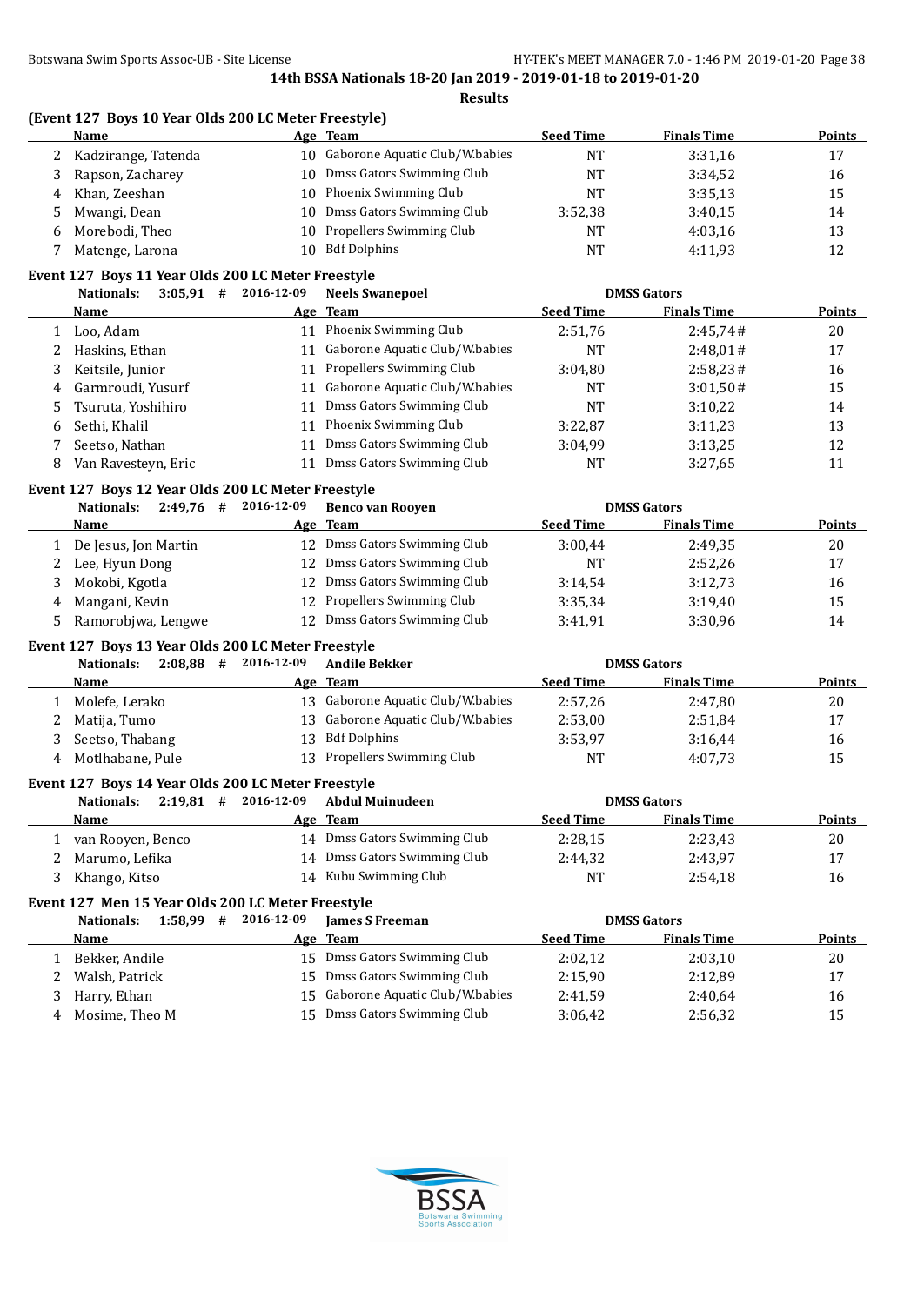|      | Event 127 Men 16 Year Olds 200 LC Meter Freestyle<br>$2:11,00$ #<br><b>Nationals:</b> | 2016-12-09 | <b>Juan Milne</b>                 | <b>KUBU</b>      |                    |                         |
|------|---------------------------------------------------------------------------------------|------------|-----------------------------------|------------------|--------------------|-------------------------|
|      | <u>Name</u>                                                                           |            | Age Team                          | <b>Seed Time</b> | <b>Finals Time</b> | <b>Points</b>           |
|      | 1 Kgang, Lefa                                                                         |            | 16 Gaborone Aquatic Club/W.babies | 2:51,64          | 2:48,99            | 20                      |
|      | Event 127 Men 17 & Over 200 LC Meter Freestyle                                        |            |                                   |                  |                    |                         |
|      | Name                                                                                  |            | Age Team                          | <b>Seed Time</b> | <b>Finals Time</b> | <b>Points</b>           |
| 1    | Freeman, James S                                                                      |            | 17 Dmss Gators Swimming Club      | 1:52,37          | 1:59,51            | 20                      |
| 2    | Kurukulasooriya, Gihan                                                                |            | 18 Dmss Gators Swimming Club      | 2:15,26          | 2:17,16            | 17                      |
| 3    | Bekker, Zinhle                                                                        | 17         | Dmss Gators Swimming Club         | 2:16,45          | 2:17,23            | 16                      |
| 4    | Setswammung, Tumo                                                                     | 17         | Dmss Gators Swimming Club         | 2:22,42          | 2:21,53            | 15                      |
| *5   | Makepe, Tokelo                                                                        | 17         | Dmss Gators Swimming Club         | 2:25,67          | 2:26,03            | 13.50                   |
| $*5$ | Dzingai, Solomon                                                                      | 18         | Gaborone Aquatic Club/W.babies    | 2:28,64          | 2:26,03            | 13.50                   |
| 7    | Sebikiri, Maemo                                                                       | 19         | Dmss Gators Swimming Club         | <b>NT</b>        | 2:28,27            | 12                      |
| 8    | Jobe, Nicholas                                                                        | 17         | Dmss Gators Swimming Club         | 3:04,11          | 2:38,87            | 11                      |
| 9    | Rantshabeng, Otsile D                                                                 | 19         | Dmss Gators Swimming Club         | 2:42,20          | 2:42,31            | 9                       |
| 10   | Freeman, Peter                                                                        | 44         | Dmss Gators Swimming Club         | <b>NT</b>        | 2:44,83            | $\overline{7}$          |
| 11   | Ngorosha, Tatenda                                                                     | 25         | Propellers Swimming Club          | 2:52,84          | 2:48,79            | 6                       |
| 12   | Watson, Trevor                                                                        | 43         | Dmss Gators Swimming Club         | <b>NT</b>        | 2:54,28            | 5                       |
| 13   | Moffat, Omphile                                                                       | 26         | <b>Bdf Dolphins</b>               | 3:03,49          | 3:10,24            | $\overline{\mathbf{4}}$ |
| 14   | Medupi, Tshepho O                                                                     | 32         | <b>Bdf Dolphins</b>               | 3:46,12          | 3:56,09            | 3                       |
| 15   | Marotela, Kaone                                                                       | 23         | <b>Bdf Dolphins</b>               | <b>NT</b>        | 4:48,68            | $\overline{c}$          |
|      | Event 128 Girls 10 & Under 100 LC Meter Backstroke                                    |            |                                   |                  |                    |                         |
|      | Name                                                                                  |            | Age Team                          | <b>Seed Time</b> | <b>Finals Time</b> | <b>Points</b>           |
| 1    | Saleshando, Melodi                                                                    |            | 9 Propellers Swimming Club        | 1:53,82          | 1:43,57            | 20                      |
| 2    | Haskins, Camille                                                                      |            | 9 Gaborone Aquatic Club/W.babies  | 1:55,92          | 1:47,66            | 17                      |
| 3    | Molelowatladi, Realeboga                                                              | 9          | Gaborone Aquatic Club/W.babies    | 1:55,27          | 1:49,96            | 16                      |
| 4    | Makandwa, Tinodana                                                                    | 10         | Dmss Gators Swimming Club         | NT               | 2:03,67            | 15                      |
| 5    | Watson, Bella Ray                                                                     | 8          | Dmss Gators Swimming Club         | <b>NT</b>        | 2:08,36            | 14                      |
| 6    | Pie, Wanatsha                                                                         | 10         | Dmss Gators Swimming Club         | 2:22,72          | 2:08,65            | 13                      |
|      | Kurewa, Nikita                                                                        | 8          | Gaborone Aquatic Club/W.babies    | 2:10,03          | 2:10,63            | 12                      |
| 8    | Pelotona, Arona                                                                       | 9          | Gaborone Aquatic Club/W.babies    | 2:09,91          | 2:14,05            | 11                      |
| 9    | Haitsma, Yande E                                                                      | 9          | Dmss Gators Swimming Club         | NT               | 2:15,24            | 9                       |
| 10   | Seipone, Jessica                                                                      | 10         | Propellers Swimming Club          | 2:22,30          | 2:23,80            | 7                       |
| 11   | Sudharshan, Tharsha                                                                   | 8          | Propellers Swimming Club          | 2:27,02          | 2:25,92            | 6                       |
| 12   | Ramakoloi, Rorisang                                                                   | 9          | Propellers Swimming Club          | 2:56,03          | 2:26,93            | 5                       |
| 13   | Chalashika, Resego                                                                    |            | 9 Propellers Swimming Club        | 2:27,73          | 2:27,99            | 4                       |
|      | Mojalemotho, Abale                                                                    |            | 9 Propellers Swimming Club        | 2:20,36          | DQ                 |                         |
|      | Thomba, Kuda                                                                          | 10         | Dmss Gators Swimming Club         | 2:06,71          | <b>NS</b>          |                         |
|      | Event 128 Girls 11 Year Olds 100 LC Meter Backstroke                                  |            |                                   |                  |                    |                         |
|      | <b>Nationals:</b><br>$1:24,81$ #                                                      | 2016-12-09 | <b>Kimberly Ingwe</b>             |                  | <b>DMSS Gators</b> |                         |
|      | <b>Name</b>                                                                           |            | Age Team                          | <b>Seed Time</b> | <b>Finals Time</b> | <b>Points</b>           |
| 1    | Radovic, Vesna                                                                        | 11         | Dmss Gators Swimming Club         | 1:33,49          | 1:29,18            | 20                      |
| 2    | Jamu, Abigail                                                                         | 11         | Dmss Gators Swimming Club         | 1:39,62          | 1:36,70            | 17                      |
| 3    | Oagile-Motso, Renee                                                                   | 11         | Dmss Gators Swimming Club         | NT               | 1:51,51            | 16                      |
| 4    | Ramakoloi, Thata                                                                      | 11         | Propellers Swimming Club          | 2:03,77          | 1:52,28            | 15                      |
| 5    | Ingwe, Sally                                                                          | 11         | Dmss Gators Swimming Club         | 2:11,25          | 2:01,12            | 14                      |
| 6    | Nkgau, Tanu                                                                           | 11         | Dmss Gators Swimming Club         | 2:07,85          | 2:05,22            | 13                      |
| 7    | Kesiilwe, Katlego                                                                     | 11         | Propellers Swimming Club          | 2:12,85          | 2:12,64            | 12                      |
| 8    | Motlhagodi, Abaleng                                                                   |            | 11 Propellers Swimming Club       | NT               | 2:18,45            | 11                      |

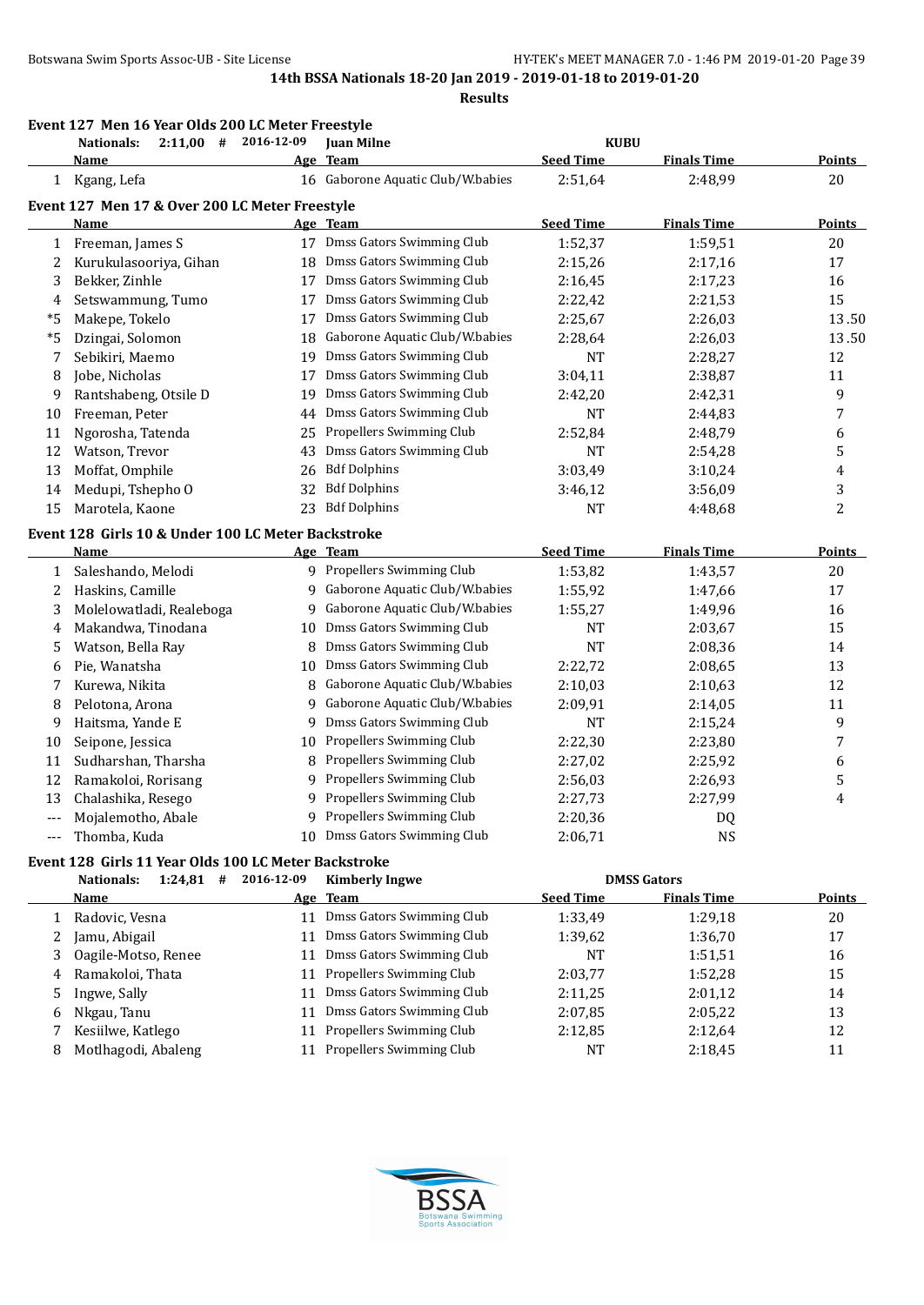# **(Event 128 Girls 11 Year Olds 100 LC Meter Backstroke)**

|       | Name                                                 |            | Age Team                        | <b>Seed Time</b> | <b>Finals Time</b> | Points        |
|-------|------------------------------------------------------|------------|---------------------------------|------------------|--------------------|---------------|
| 9     | Munyuki, Kudzai                                      | 11         | Propellers Swimming Club        | NT               | 2:20.56            | 9             |
|       | Event 128 Girls 12 Year Olds 100 LC Meter Backstroke |            |                                 |                  |                    |               |
|       | 1:22.64<br>Nationals:<br>#                           | 2016-12-09 | <b>Antonela Gomez</b>           | <b>KUBU</b>      |                    |               |
|       | <b>Name</b>                                          |            | Age Team                        | <b>Seed Time</b> | <b>Finals Time</b> | <b>Points</b> |
|       | Kiragu, Mariam                                       | 12         | Dmss Gators Swimming Club       | 1:27.86          | 1:27.68            | 20            |
|       | Ditlhogo, Amaru                                      | 12.        | Dmss Gators Swimming Club       | 1:29.56          | 1:28.94            | 17            |
| 3     | Harry, Kyra                                          | 12         | Gaborone Aquatic Club/W.babies  | 1:36.14          | 1:31,81            | 16            |
| 4     | Ramsden. Kese                                        | 12         | Phoenix Swimming Club           | 1:49.31          | 1:41.51            | 15            |
| 5     | Saleshando, Oratile                                  | 12.        | <b>Propellers Swimming Club</b> | 2:18.00          | 1:59.81            | 14            |
| 6     | Zondagh, Lienke                                      | 12         | Dmss Gators Swimming Club       | <b>NT</b>        | 2:00.93            | 13            |
| $---$ | Pule, Lorato                                         | 12         | Dmss Gators Swimming Club       | <b>NT</b>        | DQ                 |               |
| $---$ | Visser, Tamica                                       | 12         | Dmss Gators Swimming Club       | NT               | DQ                 |               |

#### **Event 128 Girls 13 Year Olds 100 LC Meter Backstroke**

|       | 1:28.42<br>Nationals:<br># | 2016-12-09 | Tamara Kovacevic          |                  | <b>DMSS Gators</b> |               |
|-------|----------------------------|------------|---------------------------|------------------|--------------------|---------------|
|       | Name                       |            | Age Team                  | <b>Seed Time</b> | <b>Finals Time</b> | <b>Points</b> |
|       | Jack, Michelle             | 13.        | Dmss Gators Swimming Club | 1:16.51          | 1:17,66#           | 20            |
|       | Ingwe, Kimberly            | 13.        | Dmss Gators Swimming Club | 1:18,93          | 1:19.31#           | 17            |
|       | Judd, Samantha             |            | 13 Swimrite Swimming      | 1:33,50          | 1:34.65            | 16            |
| 4     | Muzila, Lelani             | 13.        | Dmss Gators Swimming Club | 2:07,10          | 1:49.70            | 15            |
| $---$ | Mutie, Mutinda             | 13.        | Dmss Gators Swimming Club | 1:23,45          | D <sub>0</sub>     |               |

#### **Event 128 Girls 14 Year Olds 100 LC Meter Backstroke**

|    | 1:31,30<br>Nationals:<br># | 2016-12-09 | Leone van Rooven          |                  | <b>DMSS Gators</b> |        |
|----|----------------------------|------------|---------------------------|------------------|--------------------|--------|
|    | Name                       |            | Age Team                  | <b>Seed Time</b> | <b>Finals Time</b> | Points |
|    | Matthews, Tselane          | 14         | Dmss Gators Swimming Club | 1:13,11          | 1:13.96#           | 20     |
|    | Hughes, Naya               | 14         | Dmss Gators Swimming Club | 1:33,24          | 1:25.47#           | 17     |
|    | Egner, Adina               | 14         | Dmss Gators Swimming Club | 1:29.57          | 1:27,63#           | 16     |
| 4  | Nkgau, Loago               | 14         | Dmss Gators Swimming Club | 1:36,07          | 1:33,37            | 15     |
| 5. | Ramorobjwa, Naledi         | 14         | Dmss Gators Swimming Club | 1:41,53          | 1:41.97            | 14     |
|    | Mokgatle, Yaone            | 14         | Dmss Gators Swimming Club | 1:24.64          | DQ                 |        |

#### **Event 128 Women 15 Year Olds 100 LC Meter Backstroke**

| 1:18.30<br>Nationals:<br># | 2016-12-09 | <b>Lombe Mwape</b>          | <b>KUBU</b>      |                    |               |
|----------------------------|------------|-----------------------------|------------------|--------------------|---------------|
| Name                       |            | Age Team                    | <b>Seed Time</b> | <b>Finals Time</b> | <b>Points</b> |
| Jobe, Hannah               | 15.        | Dmss Gators Swimming Club   | 1:25,31          | 1:21,71            | 20            |
| 2 Ruele, Bupe B            | 15.        | Dmss Gators Swimming Club   | 1:19.73          | 1:23.13            | 17            |
| Thompson, Summer           | 15.        | Dmss Gators Swimming Club   | 1:27,05          | 1:29.39            | 16            |
| 4 Motlhagodi, Entie        |            | 15 Propellers Swimming Club | <b>NT</b>        | 2:13.96            | 15            |
| Keitshokile, Rafiwa        | 15.        | Kubu Swimming Club          | 1:27.73          | NS                 |               |

#### **Event 128 Women 16 Year Olds 100 LC Meter Backstroke**

| 2:23.60<br>Nationals:<br># | 2016-12-09 | <b>Bokane Ketshwanetse</b>        | <b>BDF</b>       |                    |        |
|----------------------------|------------|-----------------------------------|------------------|--------------------|--------|
| <b>Name</b>                |            | Age Team                          | <b>Seed Time</b> | <b>Finals Time</b> | Points |
| van Rooyen, Leone          |            | 16 Dmss Gators Swimming Club      | 1:25.56          | 1:24.74#           | 20     |
| Jones, Amy                 |            | Dmss Gators Swimming Club         | 1:23.63          | 1:26.43#           | 17     |
| Yordanova, Natalia         |            | 16 Gaborone Aquatic Club/W.babies | 1:41,81          | 1:41.94#           | 16     |

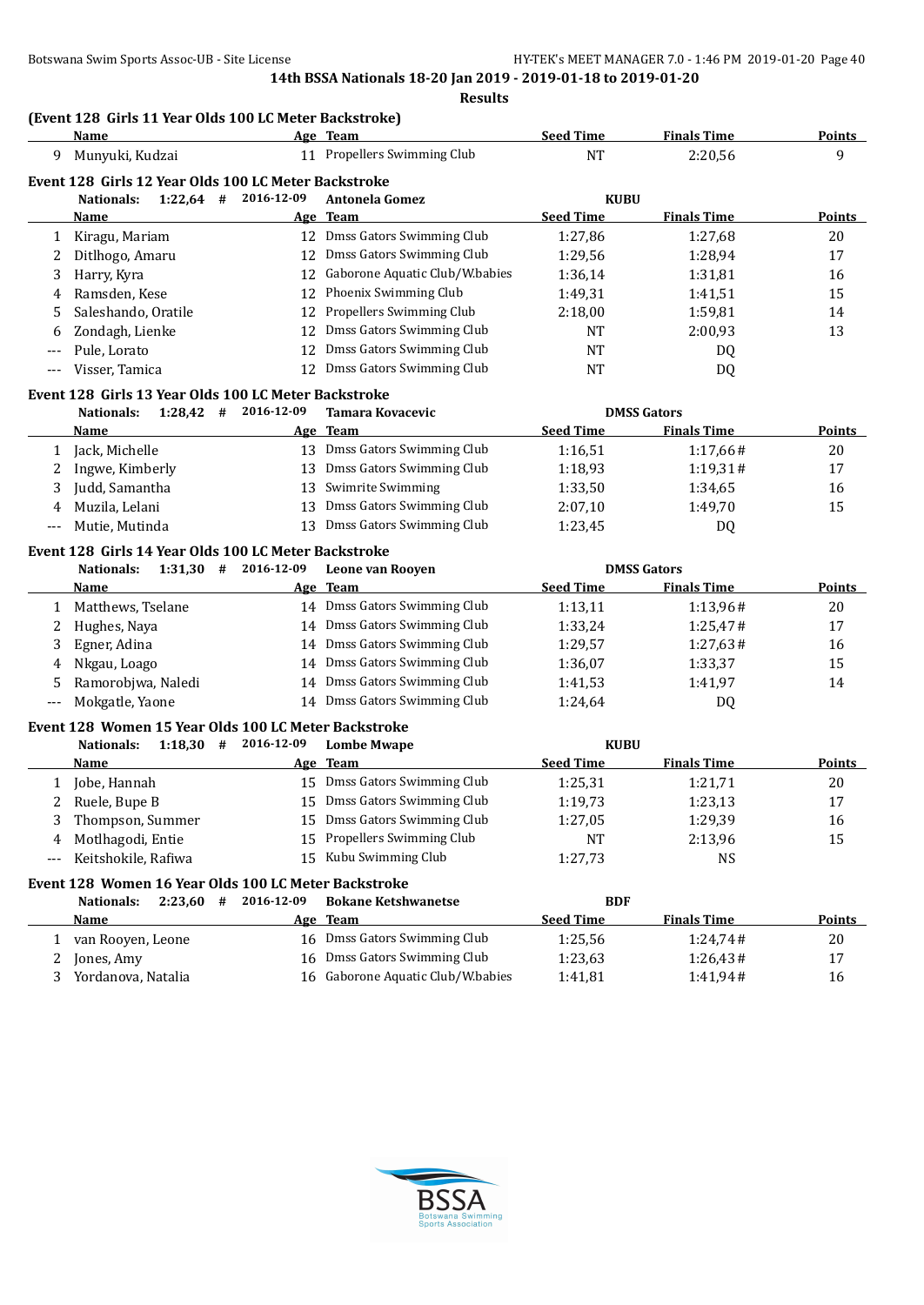|       | Name                                                                                               |            | Age Team                          | <b>Seed Time</b>   | <b>Finals Time</b> | <b>Points</b> |
|-------|----------------------------------------------------------------------------------------------------|------------|-----------------------------------|--------------------|--------------------|---------------|
| 1     | Mwape, Lombe                                                                                       |            | 17 Kubu Swimming Club             | 1:18,30            | 1:20,25            | 20            |
| 2     | Magang, Ruth                                                                                       |            | 41 Dmss Gators Swimming Club      | 1:49,24            | 1:47,65            | 17            |
| 3     | Kelebemang, Lebogang                                                                               | 21         | Gaborone Aquatic Club/W.babies    | 2:05,87            | 2:02,09            | 16            |
| 4     | Ketshwanetse, Bokane                                                                               | 18         | <b>Bdf Dolphins</b>               | 2:07,55            | 2:18,70            | 15            |
| 5     | Masedi, Baipidi                                                                                    | 24         | <b>Bdf Dolphins</b>               | <b>NT</b>          | 3:14,79            | 14            |
|       | Event 129 Boys 10 & Under 100 LC Meter Backstroke                                                  |            |                                   |                    |                    |               |
|       | Name                                                                                               |            | Age Team                          | <b>Seed Time</b>   | <b>Finals Time</b> | <b>Points</b> |
| 1     | Khonat, Rayhan                                                                                     |            | 10 Phoenix Swimming Club          | 1:55,75            | 1:34,80            | 20            |
| 2     | Magang, Tetelo                                                                                     |            | 10 Dmss Gators Swimming Club      | 1:42,62            | 1:45,62            | 17            |
| 3     | Evans, Elliot                                                                                      | 9          | Phoenix Swimming Club             | NT                 | 1:46,47            | 16            |
| 4     | Modirelabangwe, Legakwa                                                                            | 10         | Gaborone Aquatic Club/W.babies    | <b>NT</b>          | 1:47,77            | 15            |
| 5     | Freeman, Liam                                                                                      | 9          | Dmss Gators Swimming Club         | NT                 | 1:52,57            | 14            |
| 6     | Modirelabangwe, Tema                                                                               | 8          | Gaborone Aquatic Club/W.babies    | NT                 | 2:05,95            | 13            |
| 7     | Lethabo, Moloi                                                                                     | 10         | Gaborone Aquatic Club/W.babies    | NT                 | 2:08,75            | 12            |
| 8     | Seetso, Kago                                                                                       | 7          | <b>Bdf Dolphins</b>               | <b>NT</b>          | 2:37,43            | 11            |
| ---   | Mwangi, Dean                                                                                       | 10         | Dmss Gators Swimming Club         | 2:01,15            | DQ                 |               |
| $---$ | Rapson, Zacharey                                                                                   | 10         | Dmss Gators Swimming Club         | 1:43,35            | DQ                 |               |
|       | Event 129 Boys 11 Year Olds 100 LC Meter Backstroke                                                |            |                                   |                    |                    |               |
|       | $1:35.94$ # 2016-12-09<br><b>Nationals:</b>                                                        |            | <b>Neels Swanepoel</b>            | <b>DMSS Gators</b> |                    |               |
|       | Name                                                                                               |            | Age Team                          | <b>Seed Time</b>   | <b>Finals Time</b> | <b>Points</b> |
|       | 1 Haskins, Ethan                                                                                   |            | 11 Gaborone Aquatic Club/W.babies | 1:32,96            | 1:30,11#           | 20            |
| 2     | Garmroudi, Yusurf                                                                                  |            | 11 Gaborone Aquatic Club/W.babies | NT                 | 1:38,73            | 17            |
| 3     | Seetso, Nathan                                                                                     |            | 11 Dmss Gators Swimming Club      | 1:40,02            | 1:39,18            | 16            |
|       | Jordaan, Joshua                                                                                    |            | 11 Kubu Swimming Club             | <b>NT</b>          | 1:41,99            | 15            |
| 4     |                                                                                                    |            |                                   |                    |                    |               |
|       |                                                                                                    |            |                                   |                    |                    |               |
|       | Event 129 Boys 12 Year Olds 100 LC Meter Backstroke<br>$1:26,59$ # 2016-12-09<br><b>Nationals:</b> |            | <b>Takundanashe Gondo</b>         | <b>KUBU</b>        |                    |               |
|       | Name                                                                                               |            | Age Team                          | <b>Seed Time</b>   | <b>Finals Time</b> | <b>Points</b> |
| 1     | Mokobi, Kgotla                                                                                     |            | 12 Dmss Gators Swimming Club      | 1:29,84            | 1:27,95            | 20            |
| 2     | De Jesus, Jon Martin                                                                               |            | 12 Dmss Gators Swimming Club      | 1:32,80            | 1:31,24            | 17            |
| 3     | Lee, Hyun Dong                                                                                     |            | 12 Dmss Gators Swimming Club      | NT                 | 1:36,91            | 16            |
| 4     | Ramorobjwa, Lengwe                                                                                 |            | 12 Dmss Gators Swimming Club      | 1:44,90            | 1:52,18            | 15            |
|       | Event 129 Boys 13 Year Olds 100 LC Meter Backstroke                                                |            |                                   |                    |                    |               |
|       | $1:08,66$ # 2016-12-09<br>Nationals:                                                               |            | <b>Andile Bekker</b>              |                    | <b>DMSS Gators</b> |               |
|       | <u>Name</u>                                                                                        |            | Age Team                          | <b>Seed Time</b>   | <b>Finals Time</b> | <b>Points</b> |
| 1     | Molefe, Lerako                                                                                     |            | 13 Gaborone Aquatic Club/W.babies | 1:39,06            | 1:33,15            | 20            |
| 2     | Matija, Tumo                                                                                       | 13         | Gaborone Aquatic Club/W.babies    | 1:36,00            | 1:38,89            | 17            |
|       | Event 129 Boys 14 Year Olds 100 LC Meter Backstroke                                                |            |                                   |                    |                    |               |
|       | $1:11,13$ #<br><b>Nationals:</b>                                                                   | 2016-12-09 | <b>Abdul Muinudeen</b>            |                    | <b>DMSS Gators</b> |               |
|       | <b>Name</b>                                                                                        |            | Age Team                          | <b>Seed Time</b>   | <b>Finals Time</b> | <b>Points</b> |
| 1     | Gondo, Takundanashe                                                                                |            | 14 Kubu Swimming Club             | 1:15,27            | 1:14,16            | 20            |
| 2     | Rai, Tejzoravar                                                                                    | 14         | Kubu Swimming Club                | 1:25,77            | 1:16,79            | 17            |
| 3     | van Rooyen, Benco                                                                                  | 14         | Dmss Gators Swimming Club         | 1:22,86            | 1:20,12            | 16            |
| 4     | Sethi, Reyhaan                                                                                     | 14         | Phoenix Swimming Club             | 1:32,19            | 1:24,31            | 15            |
| 5     | Marumo, Lefika                                                                                     | 14         | Dmss Gators Swimming Club         | 1:24,12            | 1:24,65            | 14            |

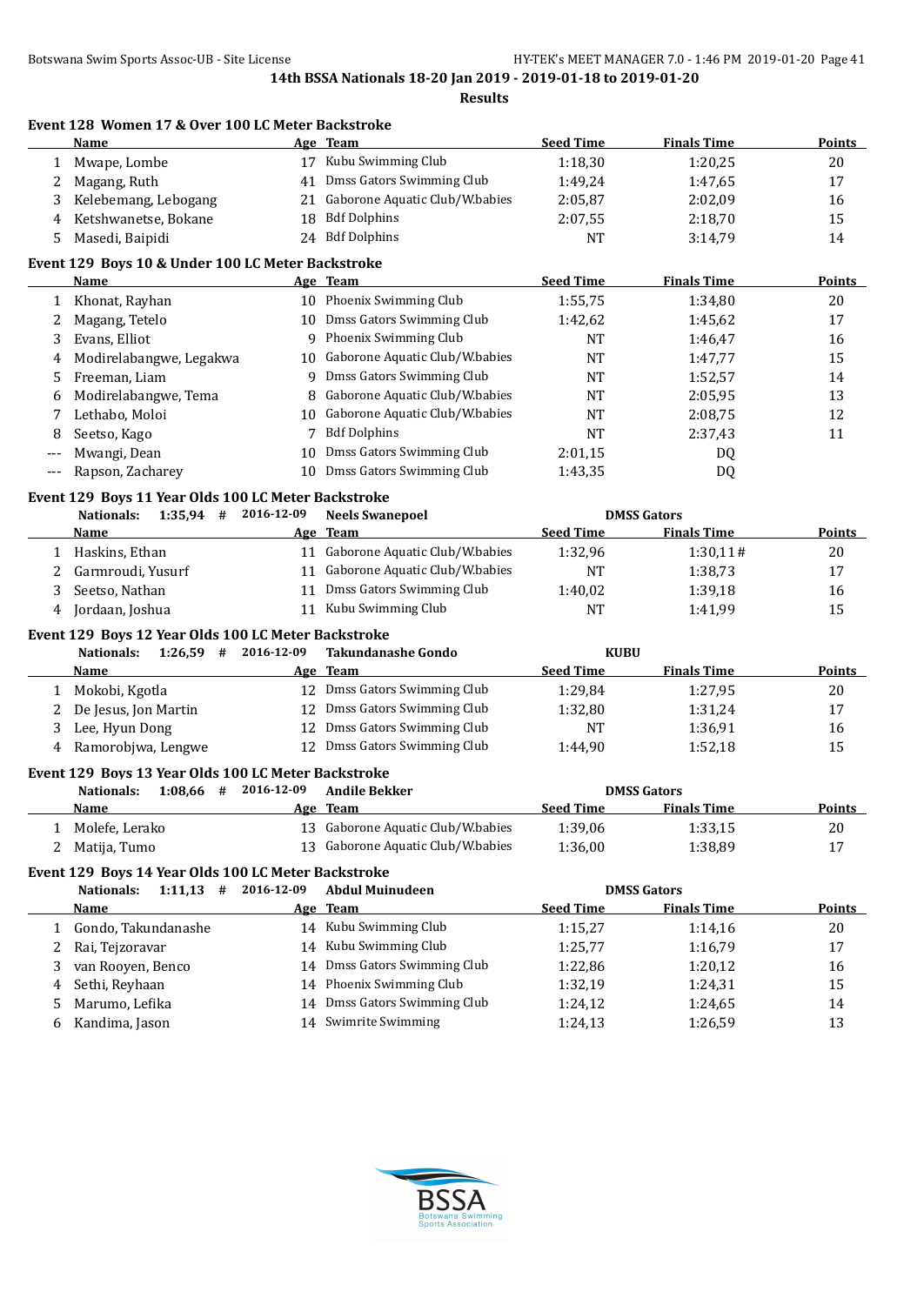**Event 129 Men 15 Year Olds 100 LC Meter Backstroke**

|    | $1:06,78$ # 2016-12-09<br><b>Nationals:</b>              |    | <b>James S Freeman</b>            |                  | <b>DMSS Gators</b> |               |
|----|----------------------------------------------------------|----|-----------------------------------|------------------|--------------------|---------------|
|    | <b>Name</b>                                              |    | Age Team                          | <b>Seed Time</b> | <b>Finals Time</b> | <b>Points</b> |
| 1  | Bekker, Andile                                           |    | 15 Dmss Gators Swimming Club      | 1:03,41          | 1:03,41#           | $20\,$        |
| 2  | Jamu, Alexander                                          | 15 | Dmss Gators Swimming Club         | 1:11,26          | 1:11,87            | 17            |
| 3  | Walsh, Patrick                                           | 15 | Dmss Gators Swimming Club         | 1:16,61          | 1:20,24            | 16            |
| 4  | Mosime, Theo M                                           | 15 | Dmss Gators Swimming Club         | 1:40,51          | 1:32,02            | 15            |
|    | Event 129 Men 17 & Over 100 LC Meter Backstroke          |    |                                   |                  |                    |               |
|    | <b>Name</b>                                              |    | Age Team                          | <b>Seed Time</b> | <b>Finals Time</b> | <b>Points</b> |
|    | 1 Freeman, James S                                       |    | 17 Dmss Gators Swimming Club      | 1:00,70          | 1:05,30            | 20            |
| 2  | Dzingai, Solomon                                         |    | 18 Gaborone Aquatic Club/W.babies | 1:17,40          | 1:13,08            | 17            |
| 3  | Kurukulasooriya, Gihan                                   |    | 18 Dmss Gators Swimming Club      | 1:16,03          | 1:14,16            | 16            |
| 4  | Van Niekerk, Willem                                      |    | 20 Gaborone Aquatic Club/W.babies | 1:15,09          | 1:15,70            | 15            |
| 5  | Sebikiri, Maemo                                          | 19 | Dmss Gators Swimming Club         | 1:19,31          | 1:16,65            | 14            |
| 6  | Jobe, Nicholas                                           | 17 | Dmss Gators Swimming Club         | 1:28,51          | 1:19,14            | 13            |
| 7  | Rantshabeng, Otsile D                                    | 19 | Dmss Gators Swimming Club         | 1:26,05          | 1:29,30            | 12            |
| 8  | Dyumthi, Siyabonga                                       | 17 | <b>Bdf Dolphins</b>               | 1:42,81          | 1:34,31            | 11            |
| 9  | Fukulani, Gaolefufa                                      | 33 | <b>Bdf Dolphins</b>               | 2:03,83          | 1:48,61            | 9             |
| 10 | Matshediso, Molemi                                       | 44 | <b>Bdf Dolphins</b>               | NT               | 1:54,36            | 7             |
| 11 | Mpho, Moffat                                             | 31 | <b>Bdf Dolphins</b>               | 1:42,29          | 1:54,67            | 6             |
| 12 | Matenge, Ndasiiwa                                        | 34 | <b>Bdf Dolphins</b>               | 2:11,15          | 2:07,78            | 5             |
| 13 | Thomas, Emmanuel                                         | 32 | <b>Bdf Dolphins</b>               | 2:32,18          | 2:10,27            | 4             |
| 14 | Sebetwane, Watakapiwa                                    | 25 | <b>Bdf Dolphins</b>               | NT               | 2:16,84            | 3             |
|    |                                                          |    |                                   |                  |                    |               |
|    | Event 130 Girls 10 & Under 50 LC Meter Freestyle<br>Name |    |                                   | <b>Seed Time</b> | <b>Finals Time</b> |               |
|    |                                                          |    | Age Team                          |                  |                    | <b>Points</b> |
| 1  | Chang, Yun-suh                                           |    | 10 Kubu Swimming Club             | 44,84            | 38,71              | 20            |
| 2  | Haskins, Camille                                         | 9  | Gaborone Aquatic Club/W.babies    | 39,66            | 39,69              | 17            |
| 3  | Saleshando, Melodi                                       | 9  | Propellers Swimming Club          | 46,05            | 40,30              | 16            |
| 4  | Mbwana, Lakeysha                                         | 10 | Gaborone Aquatic Club/W.babies    | 40,14            | 41,07              | 15            |
| 5  | Evans, Imogen                                            | 9  | Phoenix Swimming Club             | <b>NT</b>        | 41,12              | 14            |
| 6  | Makandwa, Tinodana                                       | 10 | Dmss Gators Swimming Club         | 46,38            | 44,23              | 13            |
| 7  | Haitsma, Yande E                                         | 9  | Dmss Gators Swimming Club         | 45,18            | 44,51              | 12            |
| 8  | Seipone, Jessica                                         | 10 | Propellers Swimming Club          | 59,19            | 45,20              | 11            |
| 9  | Molelowatladi, Realeboga                                 | 9  | Gaborone Aquatic Club/W.babies    | 46,93            | 46,23              | 9             |
| 10 | Kurewa, Nikita                                           | 8  | Gaborone Aquatic Club/W.babies    | 50,37            | 46,87              | 7             |
| 11 | Mutie, Muela                                             | 8  | Dmss Gators Swimming Club         | NT               | 47,22              | 6             |
| 12 | Kesiilwe, Kutlo                                          |    | 8 Propellers Swimming Club        | 53,51            | 47,32              | 5             |
| 13 | Makgothi, Emelyn                                         | 9  | Dmss Gators Swimming Club         | <b>NT</b>        | 47,48              | 4             |
| 14 | Pie, Wanatsha                                            | 10 | Dmss Gators Swimming Club         | 57,84            | 48,10              | 3             |
| 15 | White, Jenna                                             | 10 | Kubu Swimming Club                | NT               | 48,57              | 2             |
| 16 | Baleseng, Arefa                                          | 10 | <b>Bdf Dolphins</b>               | 57,01            | 49,24              | 1             |
| 17 | Watson, Bella Ray                                        | 8  | Dmss Gators Swimming Club         | 56,00            | 49,42              |               |
| 18 | Kadzrirange, Stephanie                                   | 7  | Gaborone Aquatic Club/W.babies    | NT               | 49,65              |               |
| 19 | Morebodi, Maeva                                          | 7  | Propellers Swimming Club          | 59,57            | 50,04              |               |
| 20 | Pelotona, Arona                                          | 9  | Gaborone Aquatic Club/W.babies    | 59,85            | 51,35              |               |
| 21 | Mojalemotho, Abale                                       | 9  | Propellers Swimming Club          | 55,05            | 53,11              |               |
| 22 | Chalashika, Resego                                       | 9  | Propellers Swimming Club          | 59,34            | 53,25              |               |
| 23 | Masie, Sesadi                                            | 7  | Propellers Swimming Club          | 1:06,24          | 53,87              |               |
| 24 | Nkgau, Katso                                             | 7  | Dmss Gators Swimming Club         | NT               | 54,10              |               |
|    |                                                          |    |                                   |                  |                    |               |

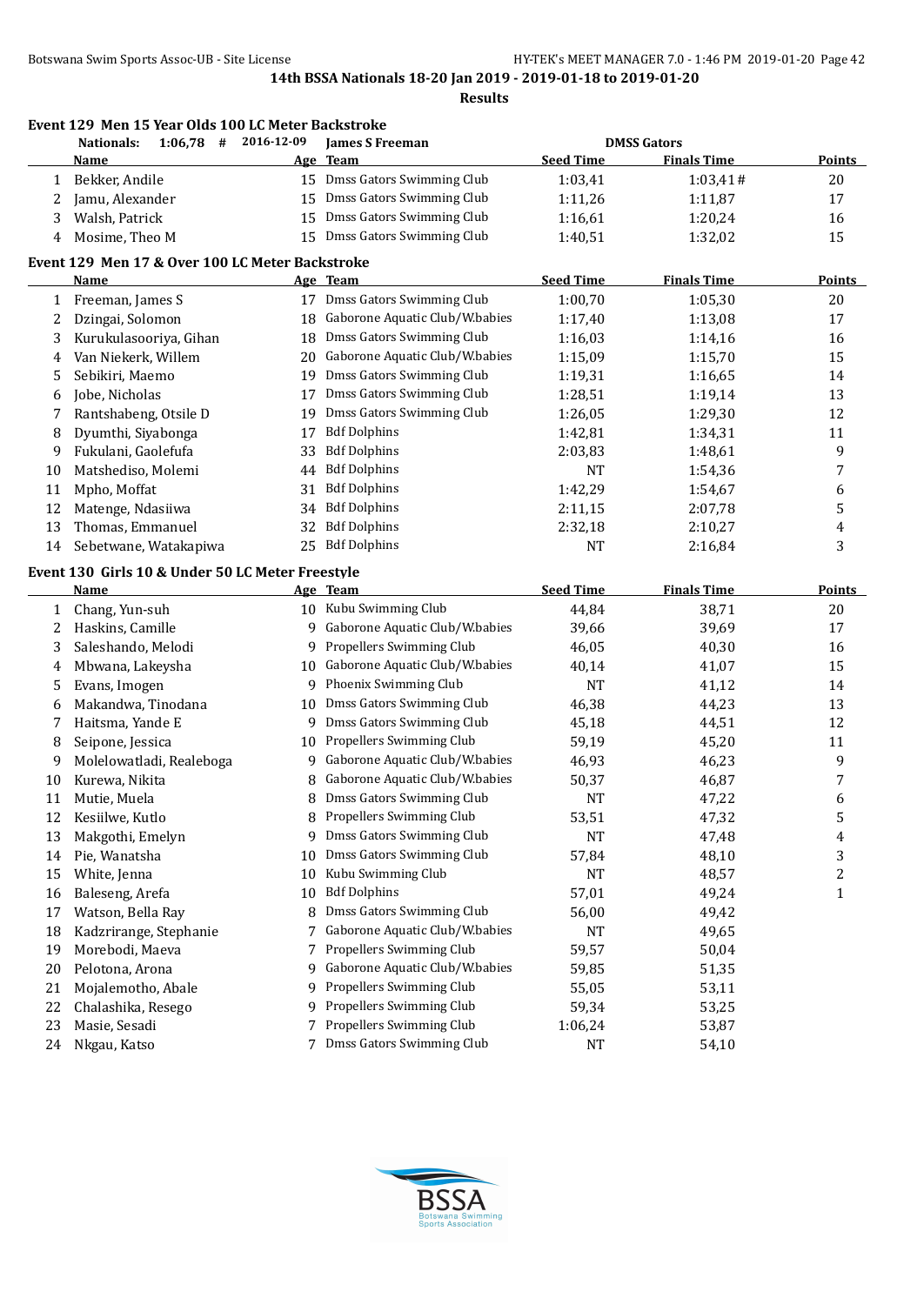**Results**

# **(Event 130 Girls 10 & Under 50 LC Meter Freestyle)**

|          | <b>Name</b>          |    | Age Team                       | <b>Seed Time</b> | <b>Finals Time</b> | <b>Points</b> |
|----------|----------------------|----|--------------------------------|------------------|--------------------|---------------|
| 25       | Onyadile, Tuduetso   | 8  | Dmss Gators Swimming Club      | 1:11,88          | 54,47              |               |
| 26       | Boiteto, Sarona      | 8  | Gaborone Aquatic Club/W.babies | 1:07,33          | 55,11              |               |
| 27       | Dobah, Aisha         | 9  | Kubu Swimming Club             | NT               | 55,45              |               |
| 28       | Bezuidenhout, Carike | q. | Dmss Gators Swimming Club      | <b>NT</b>        | 55,58              |               |
| 29       | Seadimo, Gorata      | 8  | <b>Bdf Dolphins</b>            | NT               | 55,80              |               |
| 30       | Sudharshan, Tharsha  | 8. | Propellers Swimming Club       | 57,05            | 55,84              |               |
| 31       | Ramakoloi, Rorisang  | 9. | Propellers Swimming Club       | 1:16,68          | 55,89              |               |
| 32       | Oagile-Motso, Phoebe |    | Dmss Gators Swimming Club      | <b>NT</b>        | 57,64              |               |
| 33       | Shaikh, Azra         | 8. | Kubu Swimming Club             | NT               | 58,96              |               |
| 34       | Machona, Botlhe      | q  | <b>Bdf Dolphins</b>            | 1:06.51          | 59,93              |               |
| 35       | Marumo, Setho        | 10 | Dmss Gators Swimming Club      | 1:06.18          | 1:02,95            |               |
| $---$    | Janenyana, Bonno     | g  | <b>Bdf Dolphins</b>            | NT               | NS                 |               |
| $---$    | Tirelo, Thabile      | q  | <b>Bdf Dolphins</b>            | NT               | NS.                |               |
| $\cdots$ | Thomba, Kuda         | 10 | Dmss Gators Swimming Club      | 48,19            | NS                 |               |

# **Event 130 Girls 11 Year Olds 50 LC Meter Freestyle**

|       | 2016-12-11<br><b>DMSS Gators</b><br>Nationals:<br>31,29<br><b>Shamiso Matonhodze</b><br># |    |                           |                  |                    |        |
|-------|-------------------------------------------------------------------------------------------|----|---------------------------|------------------|--------------------|--------|
|       | Name                                                                                      |    | Age Team                  | <b>Seed Time</b> | <b>Finals Time</b> | Points |
|       | Radovic, Vesna                                                                            | 11 | Dmss Gators Swimming Club | 39,77            | 34,21              | 20     |
|       | Jamu, Abigail                                                                             | 11 | Dmss Gators Swimming Club | 34,99            | 34,37              | 17     |
| 3     | Tele, Phoebe                                                                              | 11 | The Learning Centre       | 39,86            | 35,16              | 16     |
| 4     | Chang, Ji-eun                                                                             | 11 | Kubu Swimming Club        | 39,21            | 35,21              | 15     |
| 5     | Ramakoloi, Thata                                                                          | 11 | Propellers Swimming Club  | 39,98            | 39,00              | 14     |
| 6     | Wambiru, Angela                                                                           | 11 | The Learning Centre       | 47,40            | 39,61              | 13     |
|       | Oagile-Motso, Renee                                                                       | 11 | Dmss Gators Swimming Club | 50,62            | 40,57              | 12     |
| 8     | Kesiilwe, Katlego                                                                         | 11 | Propellers Swimming Club  | 44,52            | 42,16              | 11     |
| 9     | Mmelesi, Marang                                                                           | 11 | Dmss Gators Swimming Club | 43,58            | 42,32              | 9      |
| 10    | Ingwe, Sally                                                                              | 11 | Dmss Gators Swimming Club | 42,78            | 42,52              | 7      |
| 11    | Zambane, Aone                                                                             | 11 | The Learning Centre       | 1:04,00          | 42,90              | 6      |
| 12    | Munyuki, Kudzai                                                                           | 11 | Propellers Swimming Club  | 56,81            | 43,94              | 5      |
| 13    | Makurira, Nenyasha                                                                        | 11 | The Learning Centre       | 49,23            | 45,41              | 4      |
| 14    | Nkgau, Tanu                                                                               | 11 | Dmss Gators Swimming Club | 46,15            | 45,60              | 3      |
| 15    | Seetso, Refilwe                                                                           | 11 | <b>Bdf Dolphins</b>       | 52,71            | 51,42              | 2      |
| 16    | Motlhagodi, Abaleng                                                                       | 11 | Propellers Swimming Club  | NT               | 52,47              |        |
| 17    | Kitchin, Katlego                                                                          | 11 | Dmss Gators Swimming Club | <b>NT</b>        | 55,24              |        |
| $---$ | Morolong, Marang                                                                          | 11 | Dmss Gators Swimming Club | NT               | <b>NS</b>          |        |

#### **Event 130 Girls 12 Year Olds 50 LC Meter Freestyle**

| 31,03<br>Nationals:<br># | 2016-12-11 | <b>Maxine Egner</b>       |                                                                                                                                                                           |                    |                    |
|--------------------------|------------|---------------------------|---------------------------------------------------------------------------------------------------------------------------------------------------------------------------|--------------------|--------------------|
| Name                     |            |                           | <b>Seed Time</b>                                                                                                                                                          | <b>Finals Time</b> | Points             |
| Harry, Kyra<br>1         |            |                           | 33,06                                                                                                                                                                     | 32,42              | 20                 |
| Ditlhogo, Amaru          |            | Dmss Gators Swimming Club | 34,12                                                                                                                                                                     | 33,00              | 17                 |
| Pigford, Elizabeth       |            |                           | NT                                                                                                                                                                        | 33,05              | 16                 |
| Khama, Warona<br>4       |            | Kubu Swimming Club        | 33,25                                                                                                                                                                     | 33,11              | 15                 |
| 5 Kiragu, Mariam         | 12.        | Dmss Gators Swimming Club | 34,48                                                                                                                                                                     | 33,24              | 14                 |
| Norton, Amber<br>6.      |            |                           | 35,08                                                                                                                                                                     | 33,55              | 13                 |
| Ramsden, Kese            |            |                           | 55,74                                                                                                                                                                     | 37,13              | 12                 |
| Saleshando, Oratile      |            | Propellers Swimming Club  | 41,65                                                                                                                                                                     | 38,29              | 11                 |
| Khango, Thobo            |            | Kubu Swimming Club        | NT                                                                                                                                                                        | 38,52              | 9                  |
| Visser, Tamica           |            | Dmss Gators Swimming Club | NT                                                                                                                                                                        | 39.89              |                    |
|                          |            |                           | Age Team<br>12 Gaborone Aquatic Club/W.babies<br>12<br>12 Gaborone Aquatic Club/W.babies<br>12<br>12 Phoenix Swimming Club<br>12 Phoenix Swimming Club<br>12<br>12<br>12. |                    | <b>DMSS Gators</b> |

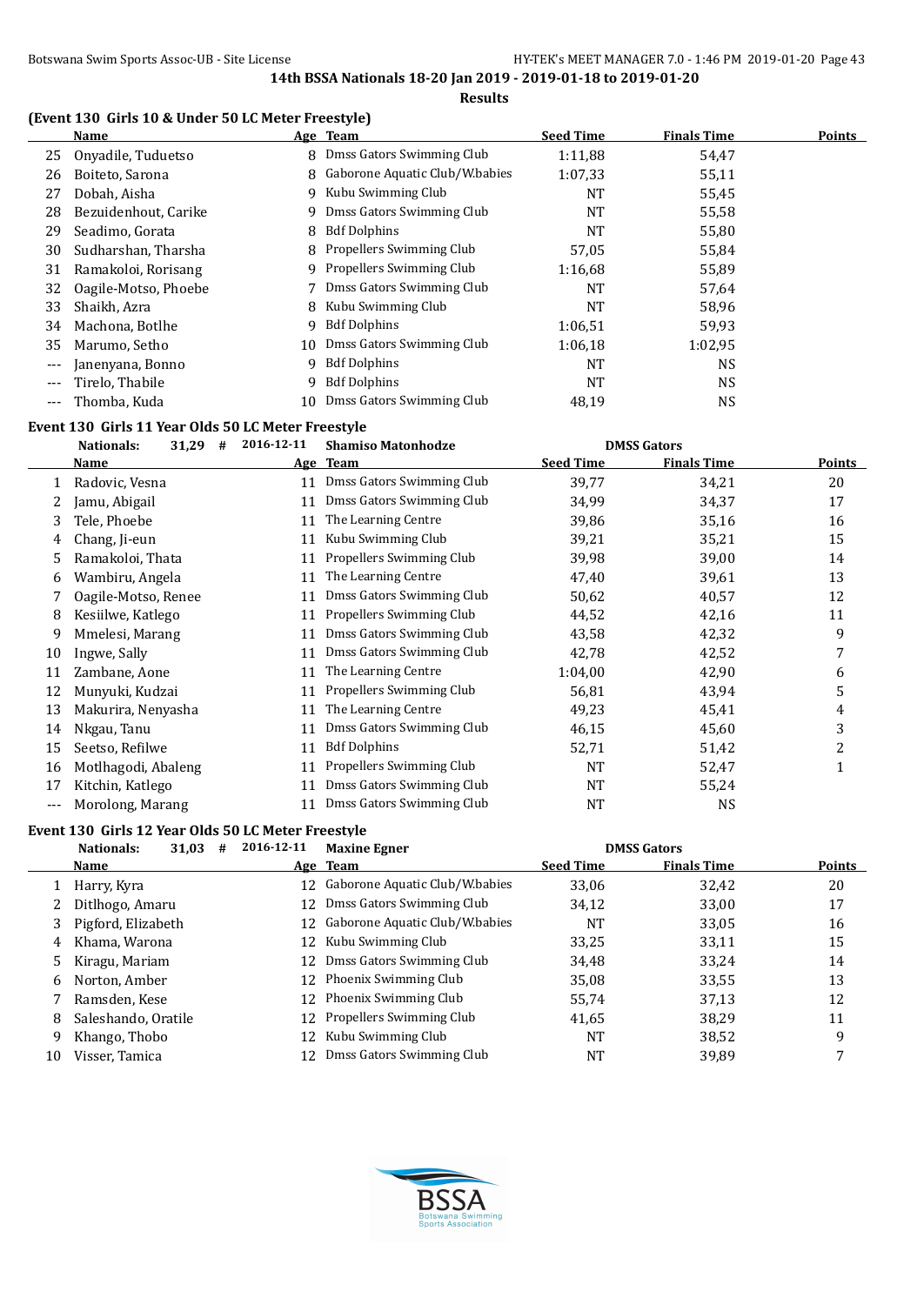**(Event 130 Girls 12 Year Olds 50 LC Meter Freestyle)**

|        | <b>Name</b>                                        |                      | Age Team                                                            | <b>Seed Time</b> | <b>Finals Time</b>                       | <b>Points</b> |
|--------|----------------------------------------------------|----------------------|---------------------------------------------------------------------|------------------|------------------------------------------|---------------|
| 11     | Zondagh, Lienke                                    |                      | 12 Dmss Gators Swimming Club                                        | <b>NT</b>        | 41,31                                    | 6             |
| 12     | Khan, Mahira                                       | 12                   | Phoenix Swimming Club                                               | 45,07            | 43,30                                    | 5             |
| 13     | Munyuki, Thobeka                                   | 12                   | Propellers Swimming Club                                            | 51,66            | 47,41                                    | 4             |
| 14     | Pule, Lorato                                       | 12                   | Dmss Gators Swimming Club                                           | <b>NT</b>        | 51,18                                    | 3             |
|        |                                                    |                      |                                                                     |                  |                                          |               |
|        | Event 130 Girls 13 Year Olds 50 LC Meter Freestyle | 2016-12-11           |                                                                     |                  |                                          |               |
|        | $32,75$ #<br>Nationals:<br>Name                    |                      | Tamara Kovacevic<br>Age Team                                        | <b>Seed Time</b> | <b>DMSS Gators</b><br><b>Finals Time</b> | <b>Points</b> |
|        |                                                    |                      | 13 Dmss Gators Swimming Club                                        |                  |                                          |               |
| 1      | Jack, Michelle                                     |                      |                                                                     | 30,42            | 30,95#                                   | 20            |
| 2      | Ingwe, Kimberly                                    |                      | 13 Dmss Gators Swimming Club                                        | 32,42            | 32,01                                    | 17            |
| 3      | Haitsma, Lindiwe                                   | 13                   | Dmss Gators Swimming Club                                           | 32,20            | 33,01                                    | 16            |
| 4      | Mutie, Mutinda                                     | 13                   | Dmss Gators Swimming Club                                           | 34,03            | 33,06                                    | 15            |
| 5      | Judd, Samantha                                     | 13                   | Swimrite Swimming                                                   | 35,15            | 36,55                                    | 14            |
| 6      | Muzila, Lelani                                     | 13                   | Dmss Gators Swimming Club                                           | 39,31            | 40,27                                    | 13            |
| 7      | Pesic, Ema                                         | 13                   | The Learning Centre                                                 | 47,19            | 41,40                                    | 12            |
| 8      | Maphakela, Tendani                                 | 13                   | <b>Bdf Dolphins</b>                                                 | <b>NT</b>        | 1:20,06                                  | 11            |
|        | Event 130 Girls 14 Year Olds 50 LC Meter Freestyle |                      |                                                                     |                  |                                          |               |
|        | $31,25$ #<br><b>Nationals:</b>                     | 2016-12-11           | <b>Ruvarashe Gondo</b>                                              | <b>KUBU</b>      |                                          |               |
|        | Name                                               |                      | Age Team                                                            | <b>Seed Time</b> | <b>Finals Time</b>                       | <b>Points</b> |
| 1      | Egner, Maxine                                      |                      | 14 Dmss Gators Swimming Club                                        | 28,16            | 28,87#                                   | 20            |
| 2      | Loo, Caitlin                                       |                      | 14 Phoenix Swimming Club                                            | 29,88            | 29,69#                                   | 17            |
| 3      | Matthews, Tselane                                  | 14                   | Dmss Gators Swimming Club                                           | 30,06            | 30,07#                                   | 16            |
| 4      | Deurwaader, Tjibuya                                | 14                   | Kubu Swimming Club                                                  | 31,74            | 32,02                                    | 15            |
| 5      | Nkgau, Loago                                       | 14                   | Dmss Gators Swimming Club                                           | 32,67            | 33,03                                    | 14            |
| 6      | Egner, Adina                                       | 14                   | Dmss Gators Swimming Club                                           | 33,73            | 33,19                                    | 13            |
| 7      | Mokgatle, Yaone                                    | 14                   | Dmss Gators Swimming Club                                           | 32,47            | 33,20                                    | 12            |
| 8      | Hughes, Naya                                       | 14                   | Dmss Gators Swimming Club                                           | <b>NT</b>        | 34,09                                    | 11            |
| 9      | Ramorobjwa, Naledi                                 |                      | 14 Dmss Gators Swimming Club                                        | 36,90            | 37,89                                    | 9             |
|        |                                                    |                      |                                                                     |                  |                                          |               |
|        | Event 130 Women 15 Year Olds 50 LC Meter Freestyle |                      |                                                                     |                  |                                          |               |
|        | Nationals:                                         | $30,92$ # 2016-12-11 | <b>Lombe Mwape</b>                                                  | <b>KUBU</b>      |                                          |               |
|        | Name                                               |                      | Age Team                                                            | <b>Seed Time</b> | <b>Finals Time</b>                       | <b>Points</b> |
| 1      | Jobe, Hannah                                       |                      | 15 Dmss Gators Swimming Club                                        | 30,52            | 31,00                                    | 20            |
| 2      | Thompson, Summer                                   | 15                   | Dmss Gators Swimming Club                                           | 32,88            | 33,90                                    | 17            |
| 3      | Motlhagodi, Entie                                  | 15                   | Propellers Swimming Club                                            | NT               | 55,12                                    | 16            |
| $---$  | Keitshokile, Rafiwa                                |                      | 15 Kubu Swimming Club                                               | 31,62            | <b>NS</b>                                |               |
|        | Event 130 Women 16 Year Olds 50 LC Meter Freestyle |                      |                                                                     |                  |                                          |               |
|        | <b>Nationals:</b><br>$30,48$ #                     | 2016-12-11           | <b>Dante Duke</b>                                                   |                  | <b>DMSS Gators</b>                       |               |
|        | <u>Name</u>                                        |                      | Age Team                                                            | <b>Seed Time</b> | <b>Finals Time</b>                       | <b>Points</b> |
| 1      | Gondo, Ruvarashe                                   |                      | 16 Kubu Swimming Club                                               | 30,92            | 30,44                                    | 20            |
| 2      | Vos, Tayla                                         | 16                   | Kubu Swimming Club                                                  | 33,18            | 31,49                                    | 17            |
| 3      | Jones, Amy                                         | 16                   | Dmss Gators Swimming Club                                           | 31,06            | 31,56                                    | 16            |
| 4      | van Rooyen, Leone                                  | 16                   | Dmss Gators Swimming Club                                           | 33,06            | 33,43                                    | 15            |
| 5      | Yordanova, Natalia                                 | 16                   | Gaborone Aquatic Club/W.babies                                      | 36,53            | 37,17                                    | 14            |
|        |                                                    |                      |                                                                     |                  |                                          |               |
|        |                                                    |                      |                                                                     |                  |                                          |               |
|        | Event 130 Women 17 & Over 50 LC Meter Freestyle    |                      |                                                                     |                  |                                          |               |
|        | <b>Name</b>                                        |                      | Age Team                                                            | <b>Seed Time</b> | <b>Finals Time</b>                       | <b>Points</b> |
| 1<br>2 | Leppan, Jenny<br>Van Ravesteyn, Mieke              | 18                   | 23 Gaborone Aquatic Club/W.babies<br>Gaborone Aquatic Club/W.babies | 28,90<br>31,32   | 30,75<br>31,14                           | 20<br>17      |

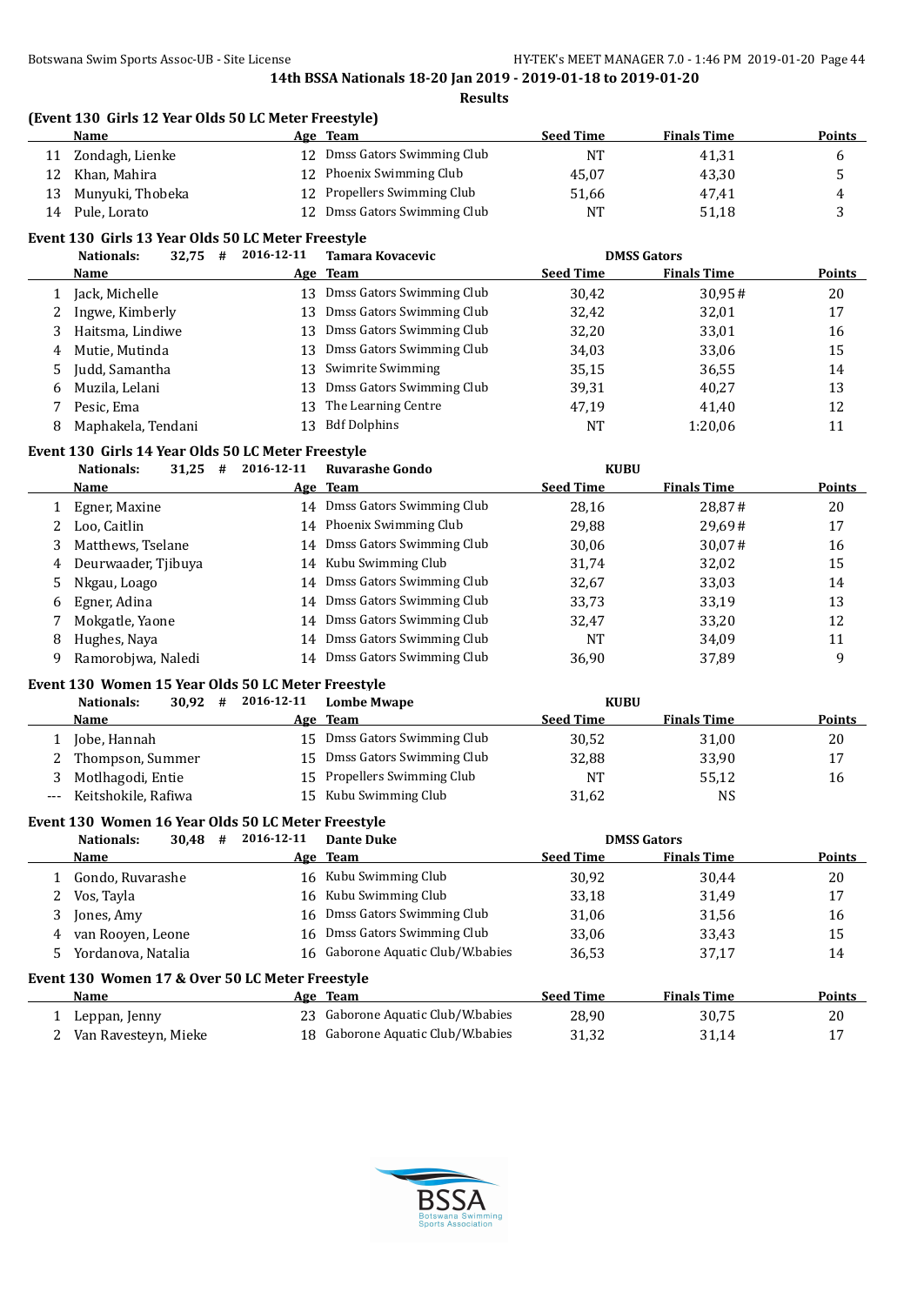**Results**

# **(Event 130 Women 17 & Over 50 LC Meter Freestyle)**

|     | <b>Name</b>            |    | Age Team                       | <b>Seed Time</b> | <b>Finals Time</b> | <b>Points</b> |
|-----|------------------------|----|--------------------------------|------------------|--------------------|---------------|
| 3   | Mwape, Lombe           | 17 | Kubu Swimming Club             | 30,43            | 31,50              | 16            |
| 4   | Herbst, Samantha       | 21 | Kubu Swimming Club             | 33,80            | 34,52              | 15            |
| 5   | Magang, Ruth           | 41 | Dmss Gators Swimming Club      | 41,76            | 41,08              | 14            |
| 6   | Gerber, Brenda C       | 51 | Dmss Gators Swimming Club      | 40,42            | 42,59              | 13            |
|     | Ketshwanetse, Bokane   | 18 | <b>Bdf Dolphins</b>            | 42,32            | 43,89              | 12            |
| 8   | Kelebemang, Lebogang   |    | Gaborone Aquatic Club/W.babies | 45,89            | 44,18              | 11            |
| 9   | Steyler, Ursula        | 17 | The Learning Centre            | <b>NT</b>        | 46,19              | 9             |
| 10  | Ntshebe, Jackie        | 36 | Orapa Swimming Club            | <b>NT</b>        | 51,26              | 7             |
| 11  | Nnyenyiwa, Dudu        | 29 | Orapa Swimming Club            | <b>NT</b>        | 57,23              | 6             |
| 12  | Maphakela, Malebogo    | 37 | <b>Bdf Dolphins</b>            | NT               | 1:01.78            | 5             |
| 13  | Makanda, Tshegofatso   | 27 | <b>Bdf Dolphins</b>            | <b>NT</b>        | 1:03,87            | 4             |
| 14  | Tshabang, Goitsemodimo | 26 | <b>Bdf Dolphins</b>            | <b>NT</b>        | 1:04.23            | 3             |
| 15  | Motswagole, Karabo     | 23 | <b>Bdf Dolphins</b>            | <b>NT</b>        | 1:06.91            | 2             |
| 16  | Marape, Neo            | 34 | Orapa Swimming Club            | 1:20,34          | 1:10,25            |               |
| --- | Mabusa, Tshephang      | 18 | <b>Bdf Dolphins</b>            | <b>NT</b>        | <b>NS</b>          |               |
| --- | Tshipinare, Atamelang  | 24 | <b>Bdf Dolphins</b>            | NT               | <b>NS</b>          |               |
| --- | Itheetseng, Lesedi     | 25 | <b>Bdf Dolphins</b>            | <b>NT</b>        | <b>NS</b>          |               |

# **Event 131 Boys 10 & Under 50 LC Meter Freestyle**

|    | <b>Name</b>             |    | Age Team                       | <b>Seed Time</b> | <b>Finals Time</b> | <b>Points</b> |
|----|-------------------------|----|--------------------------------|------------------|--------------------|---------------|
| 1  | Khonat, Rayhan          | 10 | Phoenix Swimming Club          | 44,50            | 34,14              | 20            |
| 2  | Hamilton, Cain          | 10 | Kubu Swimming Club             | <b>NT</b>        | 36,15              | 17            |
| 3  | Magang, Tetelo          | 10 | Dmss Gators Swimming Club      | 38,34            | 37,49              | 16            |
| 4  | Modirelabangwe, Legakwa | 10 | Gaborone Aquatic Club/W.babies | 42,77            | 38,19              | 15            |
| 5  | Harith, Advaith         | 10 | Phoenix Swimming Club          | 45,86            | 40,80              | 14            |
| 6  | Kadzirange, Tatenda     | 10 | Gaborone Aquatic Club/W.babies | 41,21            | 41,14              | 13            |
| 7  | Rapson, Zacharey        | 10 | Dmss Gators Swimming Club      | 41,28            | 41,92              | 12            |
| 8  | Kgengwenyane, Lentle    | 10 | The Learning Centre            | 47,29            | 42,77              | 11            |
| 9  | Freeman, Liam           | 9  | Dmss Gators Swimming Club      | 48,72            | 42,83              | 9             |
| 10 | Khan, Zeeshan           | 10 | Phoenix Swimming Club          | 43,08            | 43,11              | 7             |
| 11 | Khango, Letshego        | 9  | Kubu Swimming Club             | <b>NT</b>        | 43,28              | 6             |
| 12 | Ardern, Luther          | 8  | Kubu Swimming Club             | NT               | 43,74              | 5             |
| 13 | Evans, Elliot           | 9  | Phoenix Swimming Club          | <b>NT</b>        | 44,69              | 4             |
| 14 | Mwangi, Dean            | 10 | Dmss Gators Swimming Club      | 48,30            | 46,79              | 3             |
| 15 | Jarvis, Miles           | 8  | Dmss Gators Swimming Club      | <b>NT</b>        | 46,90              | 2             |
| 16 | Matenge, Larona         | 10 | <b>Bdf Dolphins</b>            | <b>NT</b>        | 47,56              | $\mathbf{1}$  |
| 17 | Setiko, Segosi          | 8  | Propellers Swimming Club       | <b>NT</b>        | 49,76              |               |
| 18 | Chilisa, Jerone         | 7  | Dmss Gators Swimming Club      | NT               | 50,26              |               |
| 19 | Lethabo, Moloi          | 10 | Gaborone Aquatic Club/W.babies | <b>NT</b>        | 50,57              |               |
| 20 | Morebodi, Theo          | 10 | Propellers Swimming Club       | 53,24            | 50,67              |               |
| 21 | Bakwena, Leruo          | 7  | Propellers Swimming Club       | 1:16,32          | 51,86              |               |
| 22 | Ferguson, Theo          |    | Dmss Gators Swimming Club      | <b>NT</b>        | 52,30              |               |
| 23 | Modirelabangwe, Tema    | 8  | Gaborone Aquatic Club/W.babies | 50,10            | 52,87              |               |
| 24 | Molefe, Leago           |    | Gaborone Aquatic Club/W.babies | 1:12,86          | 53,81              |               |
| 25 | Monyatsi, Nlingisisi    | 10 | Gaborone Aquatic Club/W.babies | 52,65            | 53,82              |               |
| 26 | Seetso, Kago            | 7  | <b>Bdf Dolphins</b>            | 1:05,53          | 56,46              |               |
| 27 | Mokgadi, Thuto          | 9  | <b>Bdf Dolphins</b>            | 1:10,30          | 58,28              |               |
| 28 | Rakobanyane, Lone       | 9  | <b>Bdf Dolphins</b>            | <b>NT</b>        | 1:10,16            |               |
| 29 | Nkhwa, Zawadi           |    | <b>Bdf Dolphins</b>            | NT               | 1:12,46            |               |
| 30 | Moeng, Rayn             | 8  | <b>Bdf Dolphins</b>            | NT               | 1:17,89            |               |

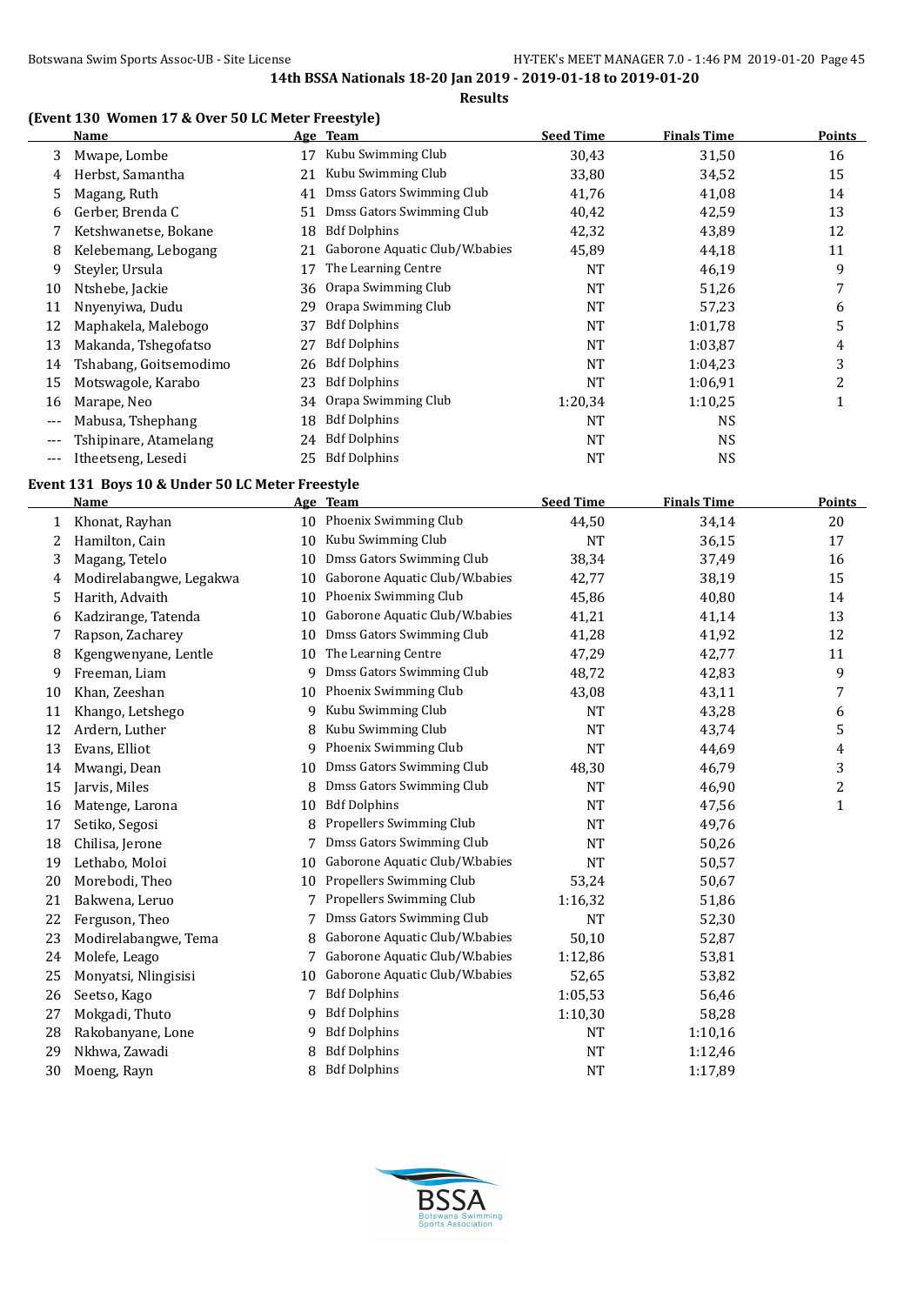# **Event 131 Boys 11 Year Olds 50 LC Meter Freestyle**<br> **Event 131 Boys 11 Year Olds 50 LC Meter Freestyle**

|    | <b>Nationals:</b><br>33,08<br># | 2016-12-11 | Kao Omphile                    |                  | <b>DMSS Gators</b> |               |
|----|---------------------------------|------------|--------------------------------|------------------|--------------------|---------------|
|    | <b>Name</b>                     |            | Age Team                       | <b>Seed Time</b> | <b>Finals Time</b> | <b>Points</b> |
|    | Loo, Adam                       | 11         | Phoenix Swimming Club          | 33,82            | 32,87#             | 20            |
|    | Garmroudi, Yusurf               | 11         | Gaborone Aquatic Club/W.babies | 39,50            | 32,88#             | 17            |
| 3  | Mothibatsela, Ntsika            | 11         | Dmss Gators Swimming Club      | 47,53            | 34,09              | 16            |
| 4  | Haskins, Ethan                  | 11         | Gaborone Aquatic Club/W.babies | 35,97            | 34,11              | 15            |
| 5  | Keitsile, Junior                | 11         | Propellers Swimming Club       | 36,69            | 34,76              | 14            |
| 6  | Van Ravesteyn, Eric             | 11         | Dmss Gators Swimming Club      | NT               | 35,93              | 13            |
|    | Seetso, Nathan                  | 11         | Dmss Gators Swimming Club      | 36,81            | 36,61              | 12            |
| 8  | Tsuruta, Yoshihiro              | 11         | Dmss Gators Swimming Club      | NT               | 36,81              | 11            |
| 9  | Mutie, Kilonzi                  | 11         | Dmss Gators Swimming Club      | <b>NT</b>        | 37,90              | 9             |
| 10 | Jordaan, Joshua                 | 11         | Kubu Swimming Club             | NT               | 38,66              | 7             |
| 11 | Sethi, Khalil                   | 11         | Phoenix Swimming Club          | 39,04            | 38,89              | 6             |
| 12 | Mabua, Resego                   | 11         | Gaborone Aquatic Club/W.babies | NT               | 40,02              | 5             |
| 13 | Lebotse, Kaotlhe L              | 11         | Dmss Gators Swimming Club      | 45,31            | 40,37              | 4             |
| 14 | Kelesitse, Thero                | 11         | <b>Bdf Dolphins</b>            | 42,59            | 41,00              | 3             |
| 15 | Lee, Hyun Min                   | 11         | Dmss Gators Swimming Club      | NT               | 41,49              | 2             |
| 16 | Makurira, Peace                 | 11         | The Learning Centre            | 48,00            | 43,18              | 1             |
| 17 | Manase, Wesley                  | 11         | The Learning Centre            | 44,80            | 43,53              |               |
| 18 | Mulale, Eleriwe                 | 11         | <b>Bdf Dolphins</b>            | 57,14            | 45,90              |               |
| 19 | Dirorimwe, Chris                | 11         | <b>Bdf Dolphins</b>            | NT               | 55,60              |               |

#### **Event 131 Boys 12 Year Olds 50 LC Meter Freestyle**

|    | <b>Nationals:</b><br>31,65<br># | 2016-12-11      | <b>Roelof Naude</b>         | <b>GAC</b>       |                    |               |
|----|---------------------------------|-----------------|-----------------------------|------------------|--------------------|---------------|
|    | Name                            |                 | Age Team                    | <b>Seed Time</b> | <b>Finals Time</b> | <b>Points</b> |
|    | De Jesus, Jon Martin            | 12              | Dmss Gators Swimming Club   | 34,16            | 32,22              | 20            |
|    | Mokobi, Kgotla                  | 12 <sup>1</sup> | Dmss Gators Swimming Club   | 34,28            | 33,06              | 17            |
|    | Lee, Hyun Dong                  | 12.             | Dmss Gators Swimming Club   | NT               | 33,86              | 16            |
| 4  | Nsingo, David                   | 12 <sup>1</sup> | The Learning Centre         | 41,09            | 36,93              | 15            |
| 5  | Mangani, Kevin                  |                 | 12 Propellers Swimming Club | 42,41            | 39,24              | 14            |
| b. | Matebisi, Loago                 | 12 <sup>1</sup> | The Learning Centre         | 50,34            | 40.64              | 13            |
|    | Ramorobjwa, Lengwe              | 12              | Dmss Gators Swimming Club   | 41,66            | 41,70              | 12            |
| 8  | Moeng, Lefa                     | 12              | <b>Bdf Dolphins</b>         | NT               | 55,85              | 11            |

# **Event 131 Boys 13 Year Olds 50 LC Meter Freestyle**

| <b>Nationals:</b><br>27,02<br># | 2016-12-11                                                     | <b>Andile Bekker</b> |                                                                                                                                           |                    |                    |
|---------------------------------|----------------------------------------------------------------|----------------------|-------------------------------------------------------------------------------------------------------------------------------------------|--------------------|--------------------|
| Name                            |                                                                |                      | <b>Seed Time</b>                                                                                                                          | <b>Finals Time</b> | <b>Points</b>      |
| Matija, Tumo                    |                                                                |                      | 30,93                                                                                                                                     | 30,75              | 20                 |
|                                 |                                                                | <b>Bdf Dolphins</b>  | 34,72                                                                                                                                     | 32,82              | 17                 |
| Molefe, Lerako                  |                                                                |                      | 33,58                                                                                                                                     | 33,16              | 16                 |
|                                 |                                                                |                      | <b>NT</b>                                                                                                                                 | 45.20              | 15                 |
|                                 |                                                                | <b>Bdf Dolphins</b>  | <b>NT</b>                                                                                                                                 | 45.77              | 14                 |
| Matsake, Kagiso                 |                                                                | <b>Bdf Dolphins</b>  | 36,56                                                                                                                                     | 47,63              | 13                 |
| Maseko, Ignatius                | 13.                                                            | <b>Bdf Dolphins</b>  | <b>NT</b>                                                                                                                                 | 1:00.14            | 12                 |
|                                 | 2 Seetso, Thabang<br>4 Motlhabane, Pule<br>5 Makuluba, Rebaone |                      | Age Team<br>Gaborone Aquatic Club/W.babies<br>13.<br>13.<br>13 Gaborone Aquatic Club/W.babies<br>13 Propellers Swimming Club<br>13.<br>13 |                    | <b>DMSS Gators</b> |

#### **Event 131 Boys 14 Year Olds 50 LC Meter Freestyle**

| 28.71#<br>Nationals: | 2016-12-11 | Ethan Fischer         |                  | <b>DMSS Gators</b> |               |
|----------------------|------------|-----------------------|------------------|--------------------|---------------|
| Name                 |            | Age Team              | <b>Seed Time</b> | <b>Finals Time</b> | <b>Points</b> |
| Gondo, Takundanashe  |            | 14 Kubu Swimming Club | 30,62            | 28,57              | 20            |
| 2 Rai, Tejzoravar    |            | 14 Kubu Swimming Club | 34,30            | 29.10              | 17            |
| Kandima, Jason       |            | 14 Swimrite Swimming  | 29,32            | 29,33              | 16            |

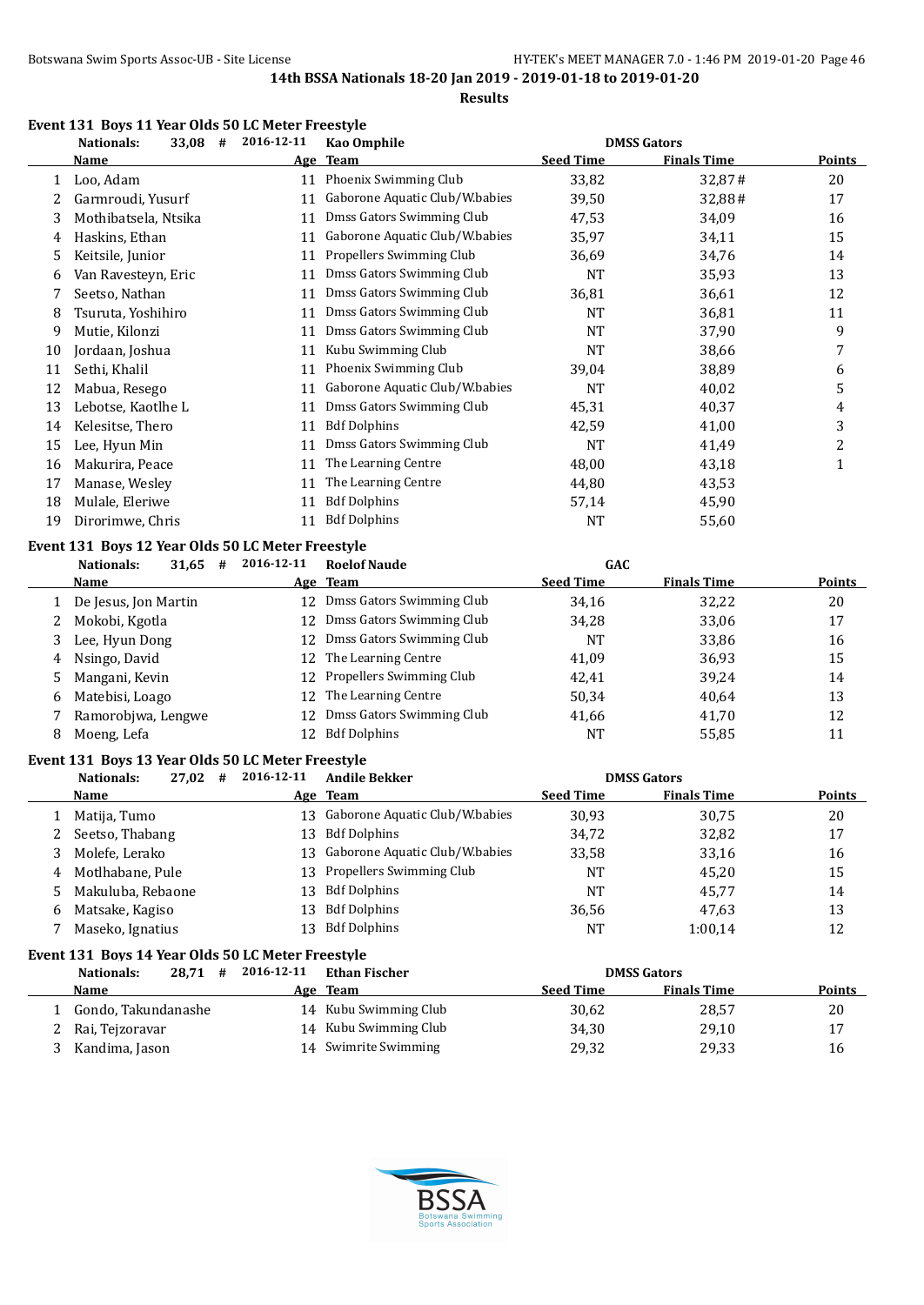**(Event 131 Boys 14 Year Olds 50 LC Meter Freestyle)**

|    | <b>Name</b>                                      |            | Age Team                          | <b>Seed Time</b> | <b>Finals Time</b> | <b>Points</b> |
|----|--------------------------------------------------|------------|-----------------------------------|------------------|--------------------|---------------|
| 4  | van Rooyen, Benco                                |            | 14 Dmss Gators Swimming Club      | 29,45            | 30,41              | 15            |
| 5  | Marumo, Lefika                                   |            | 14 Dmss Gators Swimming Club      | 30,58            | 30,65              | 14            |
| 6  | Khango, Kitso                                    |            | 14 Kubu Swimming Club             | <b>NT</b>        | 32,19              | 13            |
| 7  | Sethi, Reyhaan                                   | 14         | Phoenix Swimming Club             | 33,80            | 34,31              | 12            |
| 8  | Seleke, Thabiso                                  | 14         | <b>Bdf Dolphins</b>               | 54,97            | 42,27              | 11            |
| 9  | Antonio, Motlhakudi                              |            | 14 Bdf Dolphins                   | <b>NT</b>        | 55,48              | 9             |
|    | Event 131 Men 15 Year Olds 50 LC Meter Freestyle |            |                                   |                  |                    |               |
|    | $25,38$ #<br><b>Nationals:</b>                   | 2016-12-11 | <b>James S Freeman</b>            |                  | <b>DMSS Gators</b> |               |
|    | Name                                             |            | Age Team                          | <b>Seed Time</b> | <b>Finals Time</b> | <b>Points</b> |
|    | Bekker, Andile                                   |            | 15 Dmss Gators Swimming Club      | 26,13            | 26,02              | 20            |
| 1  |                                                  |            | 15 Dmss Gators Swimming Club      |                  |                    | 17            |
| 2  | Jamu, Alexander                                  |            |                                   | 27,10            | 26,64              |               |
| 3  | Walsh, Patrick                                   |            | 15 Dmss Gators Swimming Club      | 27,55            | 26,85              | 16            |
| 4  | Harry, Ethan                                     |            | 15 Gaborone Aquatic Club/W.babies | 28,24            | 27,53              | 15            |
| 5  | Mosime, Theo M                                   |            | 15 Dmss Gators Swimming Club      | 34,01            | 30,42              | 14            |
|    | Event 131 Men 16 Year Olds 50 LC Meter Freestyle |            |                                   |                  |                    |               |
|    | <b>Nationals:</b><br>$25,46$ #                   | 2016-12-11 | <b>Adrian Robinson</b>            | GAC              |                    |               |
|    | Name                                             |            | Age Team                          | <b>Seed Time</b> | <b>Finals Time</b> | <b>Points</b> |
|    | 1 Fischer, Ethan                                 |            | 16 Dmss Gators Swimming Club      | 27,74            | 27,95              | 20            |
| 2  | Kgang, Lefa                                      |            | 16 Gaborone Aquatic Club/W.babies | 27,43            | 27,96              | 17            |
|    | Event 131 Men 17 & Over 50 LC Meter Freestyle    |            |                                   |                  |                    |               |
|    | Name                                             |            | Age Team                          | <b>Seed Time</b> | <b>Finals Time</b> | <b>Points</b> |
| 1  | Freeman, James S                                 |            | 17 Dmss Gators Swimming Club      | 24,27            | 25,14              | 20            |
| 2  | Matija, Kitso                                    | 20         | Gaborone Aquatic Club/W.babies    | 25,36            | 25,16              | 17            |
| 3  | Dzingai, Solomon                                 | 18         | Gaborone Aquatic Club/W.babies    | 26,26            | 25,93              | 16            |
| 4  | Kurukulasooriya, Gihan                           | 18         | Dmss Gators Swimming Club         | 26,50            | 26,92              | 15            |
| 5  | Ngorosha, Tatenda                                | 25         | Propellers Swimming Club          | 27,41            | 27,13              | 14            |
|    | Sebikiri, Maemo                                  | 19         | Dmss Gators Swimming Club         | 27,65            | 27,45              | 13            |
| 6  |                                                  |            | Dmss Gators Swimming Club         |                  |                    |               |
| 7  | Bekker, Zinhle                                   | 17         | Dmss Gators Swimming Club         | 27,73            | 27,91              | 12            |
| 8  | Makepe, Tokelo                                   | 17         | Dmss Gators Swimming Club         | 29,72            | 28,62              | 11            |
| 9  | Jobe, Nicholas                                   | 17         |                                   | 31,16            | 28,74              | 9             |
| 10 | Mbise, Moagi                                     | 22         | Phoenix Swimming Club             | 30,38            | 30,16              | 7             |
| 11 | Moswetsi, Thato                                  | 21         | <b>Bdf Dolphins</b>               | 31,70            | 30,62              | 6             |
| 12 | Rantshabeng, Otsile D                            | 19         | Dmss Gators Swimming Club         | 30,34            | 30,92              | 5             |
| 13 | Watson, Trevor                                   | 43         | Dmss Gators Swimming Club         | <b>NT</b>        | 31,00              | 4             |
| 14 | Motshwari, Karabo                                |            | 18 Bdf Dolphins                   | 31,52            | 31,22              | 3             |
| 15 | Matsake, Kutlwano                                | 19         | <b>Bdf Dolphins</b>               | 31,45            | 31,64              | 2             |
| 16 | Motsamai, Terry                                  | 18         | Orapa Swimming Club               | NT               | 32,69              | $\mathbf{1}$  |
| 17 | Dyumthi, Siyabonga                               | 17         | <b>Bdf Dolphins</b>               | 38,33            | 33,12              |               |
| 18 | Letlhare, Thuso                                  | 20         | Phoenix Swimming Club             | 32,40            | 33,40              |               |
| 19 | Tselanyani, Austin                               | 19         | <b>Bdf Dolphins</b>               | 34,24            | 33,96              |               |
| 20 | Mokobi, Bokang                                   | 28         | <b>Bdf Dolphins</b>               | 34,61            | 34,25              |               |
| 21 | Mabote, Leruo                                    | 22         | <b>Bdf Dolphins</b>               | 34,02            | 34,43              |               |
| 22 | Nkabinde, Bodwa                                  | 17         | Dmss Gators Swimming Club         | NT               | 34,72              |               |
| 23 | Medupi, Tshepho O                                | 32         | <b>Bdf Dolphins</b>               | 36,27            | 35,32              |               |
| 24 | Mpho, Moffat                                     | 31         | <b>Bdf Dolphins</b>               | 31,78            | 35,33              |               |
| 25 | Nkwane, Eric                                     | 32         | Orapa Swimming Club               | NT               | 35,94              |               |
| 26 | Samuel, Masego                                   | 23         | <b>Bdf Dolphins</b>               | <b>NT</b>        | 36,15              |               |

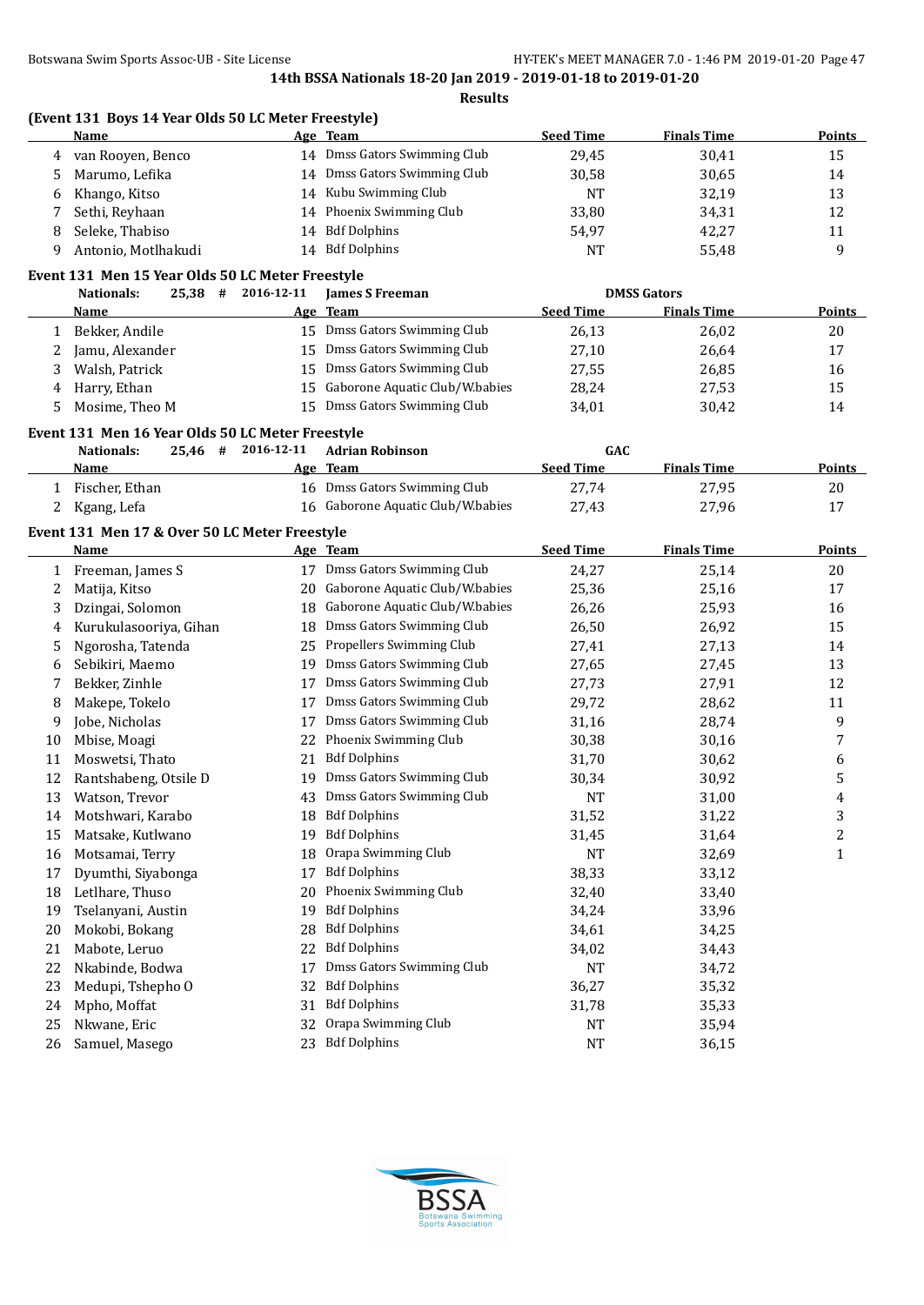# **(Event 131 Men 17 & Over 50 LC Meter Freestyle)**

|     | Name                  |    | Age Team                       | <b>Seed Time</b> | <b>Finals Time</b> | <b>Points</b> |
|-----|-----------------------|----|--------------------------------|------------------|--------------------|---------------|
| 27  | Gabalebatse, Rodrick  | 22 | <b>Bdf Dolphins</b>            | NT               | 36,43              |               |
| 28  | Banyaditswe, Tumi     | 24 | Orapa Swimming Club            | <b>NT</b>        | 36,45              |               |
| 29  | Thomas, Emmanuel      | 32 | <b>Bdf Dolphins</b>            | 43,38            | 36,58              |               |
| 30  | Samati, Onkagetse     | 31 | <b>Bdf Dolphins</b>            | 34,98            | 37,04              |               |
| 31  | Ratlhogo, Thato       | 24 | Orapa Swimming Club            | 38,24            | 38,46              |               |
| 32  | Fukulani, Gaolefufa   | 33 | <b>Bdf Dolphins</b>            | <b>NT</b>        | 38,52              |               |
| 33  | Mooketsi, Katlego     | 24 | <b>Bdf Dolphins</b>            | <b>NT</b>        | 39,74              |               |
| 34  | Ochuizen, Aubrey      | 27 | <b>Bdf Dolphins</b>            | NT               | 39,80              |               |
| 35  | Botshelo, Baisana     | 32 | <b>Bdf Dolphins</b>            | 35,94            | 39,81              |               |
| 36  | Gotho, Ontheeditse    | 23 | Orapa Swimming Club            | 40,36            | 40,88              |               |
| 37  | Speackson, Mojamorago | 27 | <b>Bdf Dolphins</b>            | NT               | 41,71              |               |
| 38  | Mekgwe, Bonno         | 25 | <b>Bdf Dolphins</b>            | NT               | 42,31              |               |
| 39  | Matenge, Ndasiiwa     | 34 | <b>Bdf Dolphins</b>            | NT               | 43,22              |               |
| 40  | Pelokgosi, Tlotlo     | 19 | <b>Bdf Dolphins</b>            | NT               | 44,38              |               |
| 41  | Tarea, Thabang        | 27 | <b>Bdf Dolphins</b>            | NT               | 50,57              |               |
| 42  | Marotela, Kaone       | 23 | <b>Bdf Dolphins</b>            | NT               | 52,51              |               |
| 43  | Bapasi, Bakisani      | 34 | <b>Bdf Dolphins</b>            | NT               | 52,58              |               |
| 44  | Molamo, Kgomotso      | 19 | <b>Bdf Dolphins</b>            | NT               | 54,27              |               |
| 45  | Matlakala, Smarh      | 37 | Orapa Swimming Club            | NT               | 1:02,72            |               |
| 46  | Ezra, Yeneneh         | 69 | Gaborone Aquatic Club/W.babies | 1:38,71          | 1:19,05            |               |
| --- | Maseko, Lesego        | 17 | <b>Bdf Dolphins</b>            | 51,20            | DQ                 |               |
|     | Robinson, Adrian      | 18 | Dmss Gators Swimming Club      | 24,95            | <b>NS</b>          |               |
| --- | Matshediso, Molemi    | 44 | <b>Bdf Dolphins</b>            | 33,12            | <b>NS</b>          |               |

# **Event 132 Girls 14 & Under 200 LC Meter Freestyle Relay**

**Nationals: 2:09,41 # 2016-12-10 DMSS Gators Swimming Club DMSS**

**T Kovacevic, S Matonhodze, T Matthews, M Egner**

|    | <b>Team</b>                    | Relay                     | <b>Seed Time</b>         | <b>Finals Time</b>      | Points |
|----|--------------------------------|---------------------------|--------------------------|-------------------------|--------|
|    | 1 Dmss Gators Swimming Club    | A                         | 2:01,77                  | 2:00,61#                | 40     |
|    | 1) Matthews, Tselane 14        | 2) Ingwe, Kimberly 13     | 3) Jack, Michelle 13     | 4) Egner, Maxine 14     |        |
| 2  | Phoenix Swimming Club          | A                         | NT                       | 2:23,26                 | 34     |
|    | 1) Norton, Amber 12            | 2) Ramsden, Kese 12       | 3) Evans, Imogen 9       | 4) Loo, Caitlin 14      |        |
| 3  | Kubu Swimming Club             | A                         | 2:14,70                  | 2:36,14                 | 32     |
|    | 1) Khango, Thobo 12            | 2) Chang, Yun-suh 10      | 3) Chang, Ji-eun 11      | 4) Khama, Warona 12     |        |
| 4  | The Learning Centre            | A                         | 2:45,82                  | 2:39,80                 | 30     |
|    | 1) Zambane, Aone 11            | 2) Tele, Phoebe 11        | 3) Pesic, Ema 13         | 4) Wambiru, Angela 11   |        |
| 5. | Propellers Swimming Club       | A                         | <b>NT</b>                | 2:40,84                 | 28     |
|    | 1) Kesiilwe, Katlego 11        | 2) Saleshando, Oratile 12 | 3) Ramakoloi, Thata 11   | 4) Saleshando, Melodi 9 |        |
| 6  | Gaborone Aquatic Club/W.babies | A                         | 2:27,66                  | 3:05,87                 | 26     |
|    | 1) Molelowatladi, Realeboga 9  | 2) Mbwana, Lakeysha 10    | 3) Kurewa, Nikita 8      | 4) Haskins, Camille 9   |        |
|    | <b>Bdf Dolphins</b>            | A                         | NT                       | 3:44,37                 | 24     |
|    | 1) Seetso, Refilwe 11          | 2) Machona, Botlhe 9      | 3) Seadimo, Gorata 8     | 4) Baleseng, Arefa 10   |        |
|    | Dmss Gators Swimming Club      | B                         | 2:12,84                  | X2:09,91                |        |
|    | 1) Haitsma, Lindiwe 13         | 2) Ditlhogo, Amaru 12     | 3) Egner, Adina 14       | 4) Mokgatle, Yaone 14   |        |
|    | Dmss Gators Swimming Club      |                           | 2:18,00                  | X2:15,70                |        |
|    | 1) Kiragu, Mariam 12           | 2) Jamu, Abigail 11       | 3) Hughes, Naya 14       | 4) Mutie, Mutinda 13    |        |
|    | Dmss Gators Swimming Club      | D                         | 2:28,66                  | X2:21,28                |        |
|    | 1) Radovic, Vesna 11           | 2) Muzila, Lelani 13      | 3) Ramorobjwa, Naledi 14 | 4) Nkgau, Loago 14      |        |

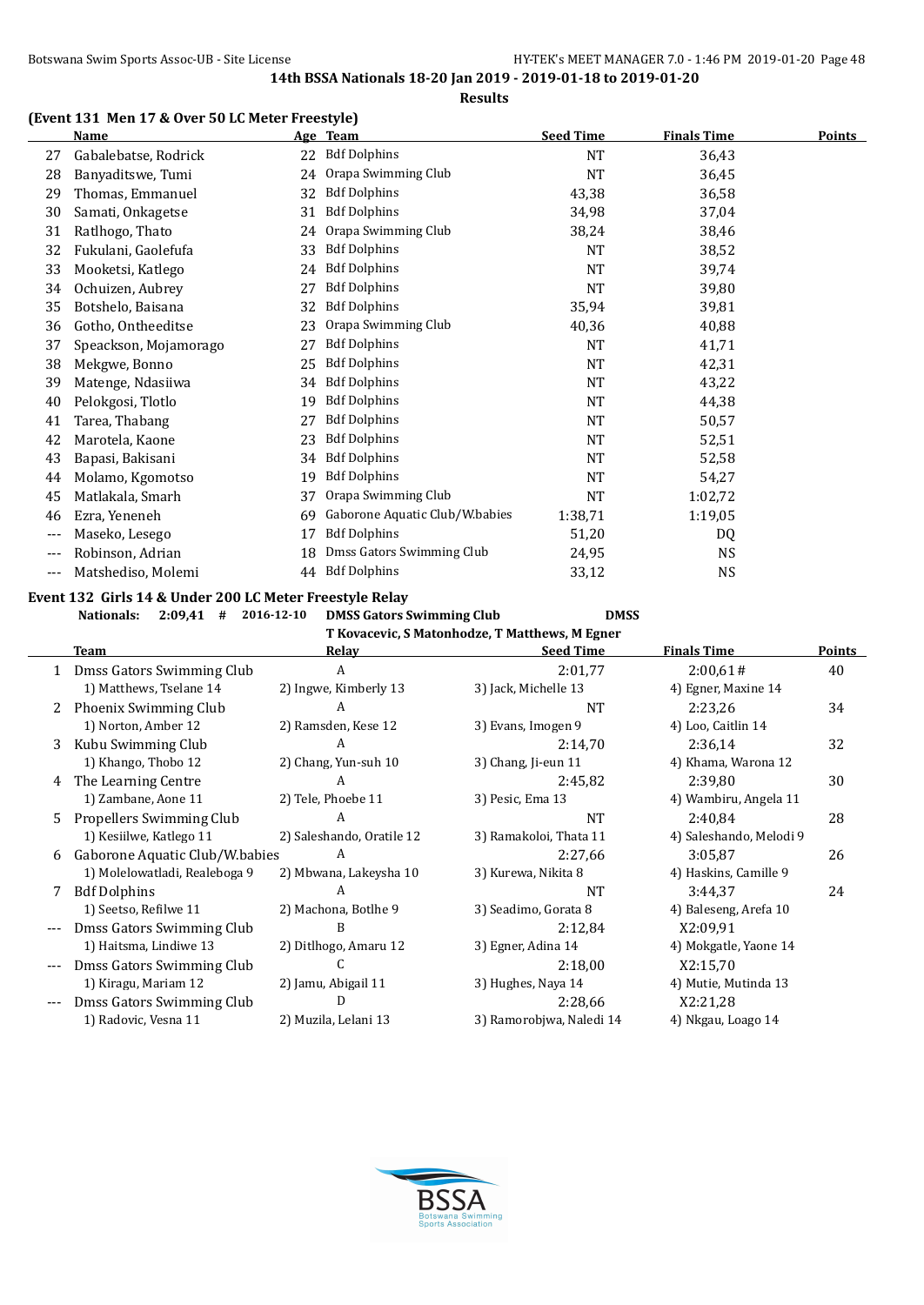**Results**

|  |  |  |  | Event 132  Women 15 & Over 200 LC Meter Freestyle Relay |
|--|--|--|--|---------------------------------------------------------|
|--|--|--|--|---------------------------------------------------------|

|        | 2:05,26<br>Nationals:<br>#     | 2016-12-10<br><b>KUBU Swimming Club</b> | <b>KUBU</b>                |                          |               |
|--------|--------------------------------|-----------------------------------------|----------------------------|--------------------------|---------------|
|        |                                | T Toth, L Mwape, T Deurwaader           |                            |                          |               |
|        | <b>Team</b>                    | Relay                                   | <b>Seed Time</b>           | <b>Finals Time</b>       | <b>Points</b> |
|        | Kubu Swimming Club             | A                                       | 2:05.26                    | 2:04.97#                 | 40            |
|        | 1) Deurwaader, Tjibuya 14      | 2) Vos, Tayla 16                        | 3) Mwape, Lombe 17         | 4) Gondo, Ruvarashe 16   |               |
| $^{2}$ | Gaborone Aquatic Club/W.babies | A                                       | 2:05.73                    | 2:06.93                  | 34            |
|        | 1) Harry, Kyra 12              | 2) Pigford, Elizabeth 12                | 3) Van Ravesteyn, Mieke 18 | 4) Leppan, Jenny 23      |               |
| 3      | Dmss Gators Swimming Club      | A                                       | 2:09.25                    | 2:09.86                  | 32            |
|        | 1) Jobe, Hannah 15             | 2) van Rooyen, Leone 16                 | 3) Jones, Amy 16           | 4) Thompson, Summer 15   |               |
| 4      | <b>Bdf Dolphins</b>            | A                                       | <b>NT</b>                  | 3:54.88                  | 30            |
|        | 1) Motswagole, Karabo 23       | 2) Dick, Mphemelang M 23                | 3) Ketshwanetse, Bokane 18 | 4) Itheetseng, Lesedi 25 |               |

#### **Event 133 Boys 14 & Under 200 LC Meter Freestyle Relay**

**Nationals: 1:54,98 # 2016-12-10 DMSS Gators Swimming Club DMSS E Fischer, P Walsh, A Muinudeen, A Bekker**

|     | Team                           | <b>Relay</b>              | <b>Seed Time</b>           | <b>Finals Time</b>        | <b>Points</b> |
|-----|--------------------------------|---------------------------|----------------------------|---------------------------|---------------|
|     | 1 Kubu Swimming Club           | A                         | 1:58,59                    | 2:05,15                   | 40            |
|     | 1) Khango, Kitso 14            | 2) Rai, Tejzoravar 14     | 3) Hamilton, Cain 10       | 4) Gondo, Takundanashe 14 |               |
|     | Gaborone Aquatic Club/W.babies | A                         | 2:08.35                    | 2:13,68                   | 34            |
|     | 1) Haskins, Ethan 11           | 2) Matija, Tumo 13        | 3) Molefe, Lerako 13       | 4) Garmroudi, Yusurf 11   |               |
| 3   | Phoenix Swimming Club          | A                         | <b>NT</b>                  | 2:23,42                   | 32            |
|     | 1) Loo, Adam 11                | 2) Sethi, Khalil 11       | 3) Khonat, Rayhan 10       | 4) Sethi, Reyhaan 14      |               |
| 4   | Dmss Gators Swimming Club      | B                         | 2:41,34                    | 2:36,77                   | 30            |
|     | 1) Seetso, Nathan 11           | 2) Rapson, Zacharey 10    | 3) Magang, Tetelo 10       | 4) Lee, Hyun Dong 12      |               |
| 5.  | The Learning Centre            | A                         | 3:03,52                    | 2:44,26                   | 28            |
|     | 1) Makurira, Peace 11          | 2) Nsingo, David 12       | 3) Matebisi, Loago 12      | 4) Manase, Wesley 11      |               |
| 6   | Propellers Swimming Club       | A                         | NT                         | 2:49,02                   | 26            |
|     | 1) Morebodi, Theo 10           | 2) Mangani, Kevin 12      | 3) Keitsile, Junior 11     | 4) Motlhabane, Pule 13    |               |
|     | Dmss Gators Swimming Club      | C.                        | <b>NT</b>                  | X2:37,01                  |               |
|     | 1) Van Ravesteyn, Eric 11      | 2) Lebotse, Kaotlhe L 11  | 3) Ramorobjwa, Lengwe 12   | 4) Tsuruta, Yoshihiro 11  |               |
| --- | Kubu Swimming Club             | B                         | <b>NT</b>                  | X2:50,18                  |               |
|     | 1) Jordaan, Joshua 11          | 2) Mathambo, Marley 14    | 3) Ardern, Luther 8        | 4) Khango, Letshego 9     |               |
|     | Dmss Gators Swimming Club      | D                         | <b>NT</b>                  | X2:54,71                  |               |
|     | 1) Freeman, Liam 9             | 2) Mutie, Kilonzi 11      | 3) Lee, Hyun Min 11        | 4) Mwangi, Dean 10        |               |
|     | Gaborone Aquatic Club/W.babies | B                         | <b>NT</b>                  | X2:56,86                  |               |
|     | 1) Modirelabangwe, Legakwa 10  | 2) Kadzirange, Tatenda 10 | 3) Mabua, Resego 11        | 4) Modirelabangwe, Tema 8 |               |
| --- | Dmss Gators Swimming Club      | A                         | 2:11,12                    | DQ.                       |               |
|     | 1) Marumo, Lefika 14           | 2) Mokobi, Kgotla 12      | 3) De Jesus, Jon Martin 12 | 4) van Rooyen, Benco 14   |               |

#### **Event 133 Men 15 & Over 200 LC Meter Freestyle Relay**

**Nationals: 1:48,23 # 2016-12-10 DMSS Gators Swimming Club DMSS**

|  | G Kurukulasooriya, Z Bekker, A Chand, J Freeman |  |
|--|-------------------------------------------------|--|
|--|-------------------------------------------------|--|

|    | Team                             | Relav                        | <b>Seed Time</b>        | <b>Finals Time</b>      | <b>Points</b> |
|----|----------------------------------|------------------------------|-------------------------|-------------------------|---------------|
|    | 1 Gaborone Aquatic Club/W.babies | A                            | 1:56.11                 | 1:45.53#                | 40            |
|    | 1) Van Niekerk, Willem 20        | 2) Dzingai, Solomon 18       | 3) Kgang, Lefa 16       | 4) Matija, Kitso 20     |               |
| 2  | Dmss Gators Swimming Club        | А                            | 1:42.44                 | 1:46.97                 | 34            |
|    | 1) Mosime, Theo M 15             | 2) Kurukulasooriya, Gihan 18 | 3) Bekker, Andile 15    | 4) Freeman, James S 17  |               |
| 3. | <b>Bdf Dolphins</b>              | А                            | 2:04.41                 | 2:04.49                 | 32            |
|    | 1) Moswetsi, Thato 21            | 2) Keatshotse, Badiredi 31   | 3) Motshwari, Karabo 18 | 4) Matsake, Kutlwano 19 |               |
| 4  | Orapa Swimming Club              | В                            | NT                      | 2:21.34                 | 30            |
|    | 1) Nkwane, Eric 32               | 2) Gotho, Ontheeditse 23     | 3) Matlakala, Smarh 37  | 4) Ratlhogo, Thato 24   |               |
|    |                                  |                              |                         |                         |               |